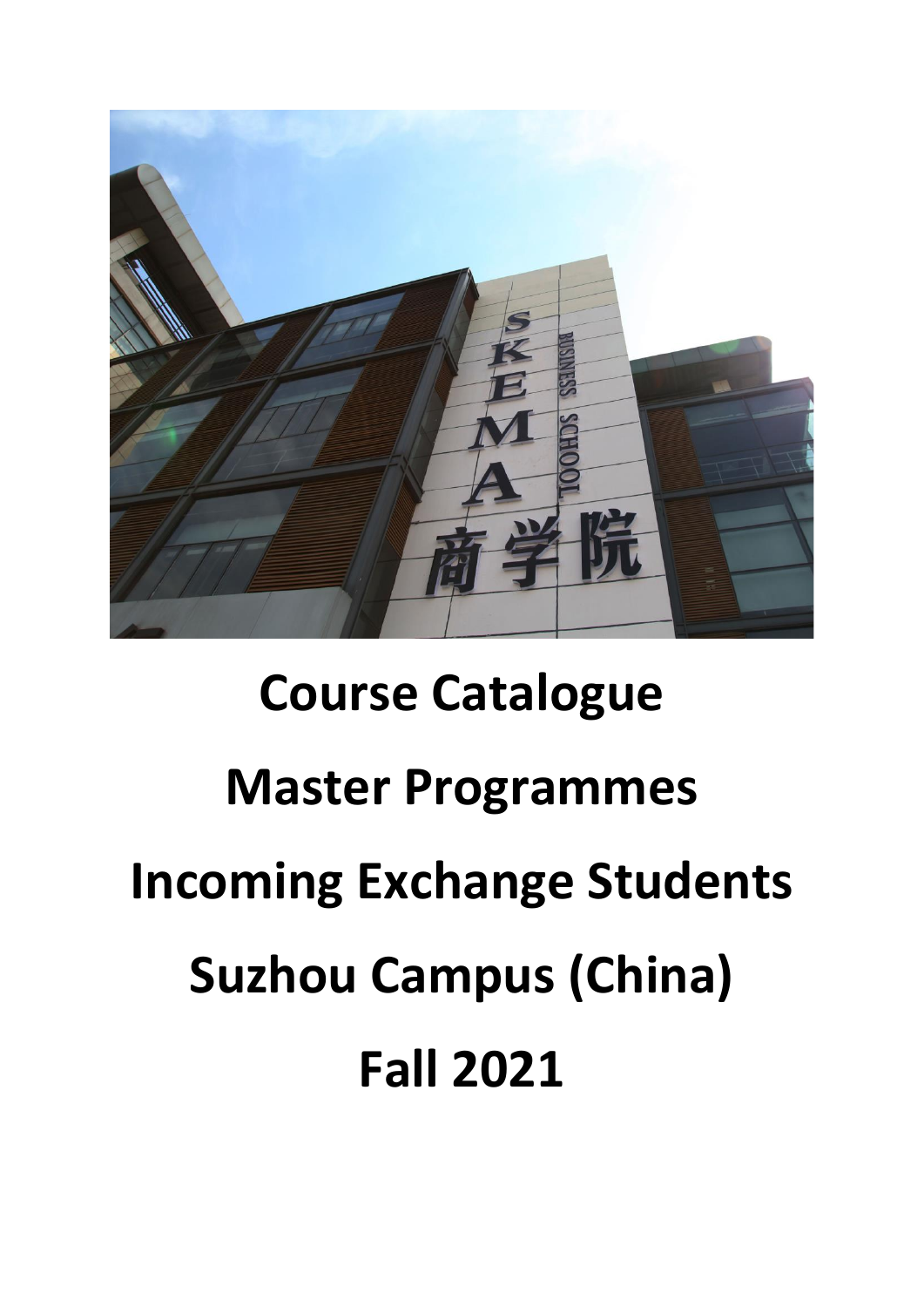Dear Exchange IN Students,

Welcome to SKEMA Business School!

Here are a few key instructions on how to consult properly the **Suzhou Course Catalogue Fall 2021**.

Please read these instructions carefully:

- 1) Students are required to choose **one program** and follow the courses within that one program. It is not possible to mix and match courses from different programs due to frequent scheduling clashes.
- 2) **Pay attention to the pre-requisites!** We have highlighted the pre-requisites for courses **in red**. It is the student's responsibility to ensure he/she has the required academic background to follow the courses successfully.
- 3) Courses within the catalogue are subject to slight changes.
- 4) There is a maximum number of seats available per specialization program.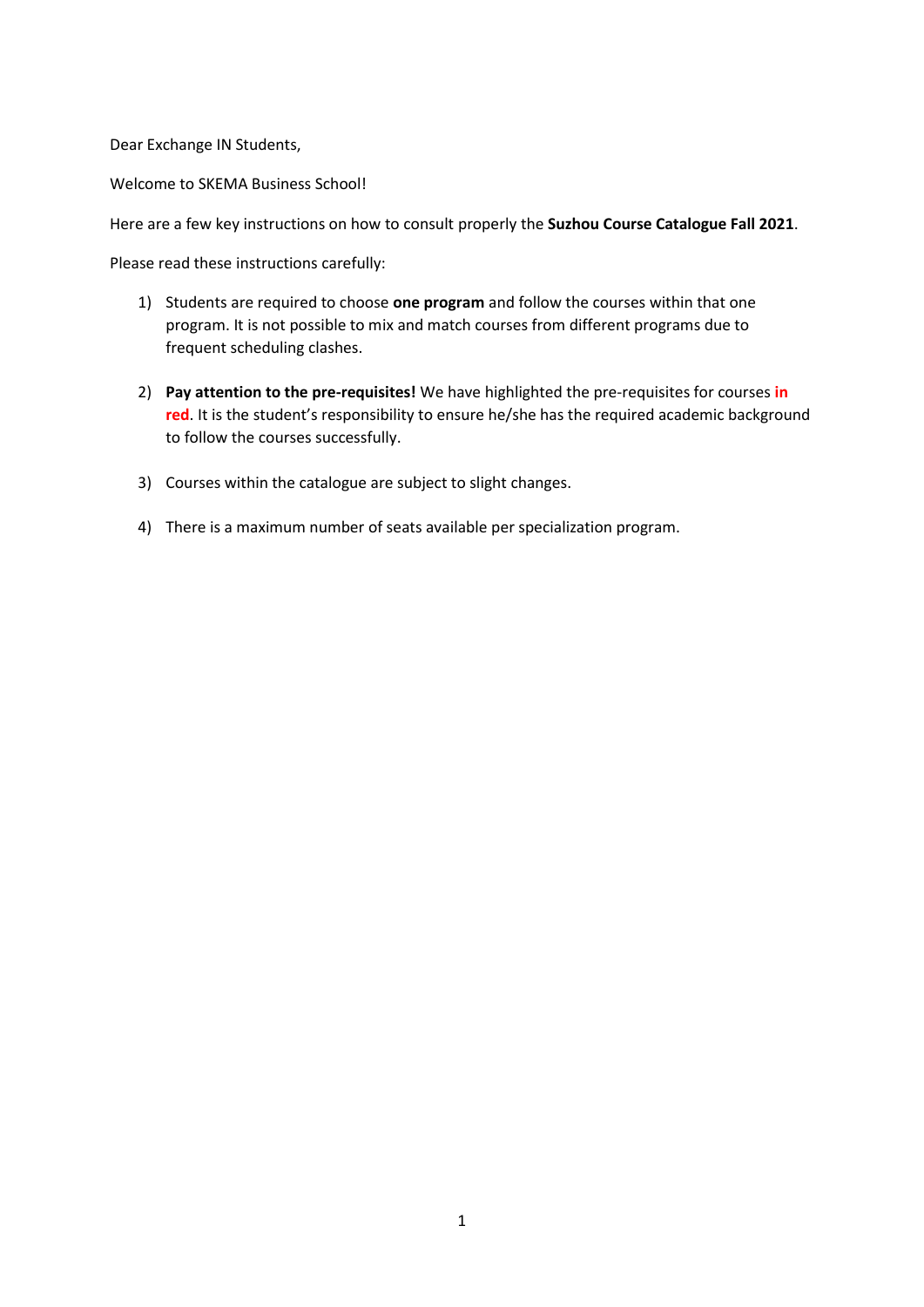# Table of Contents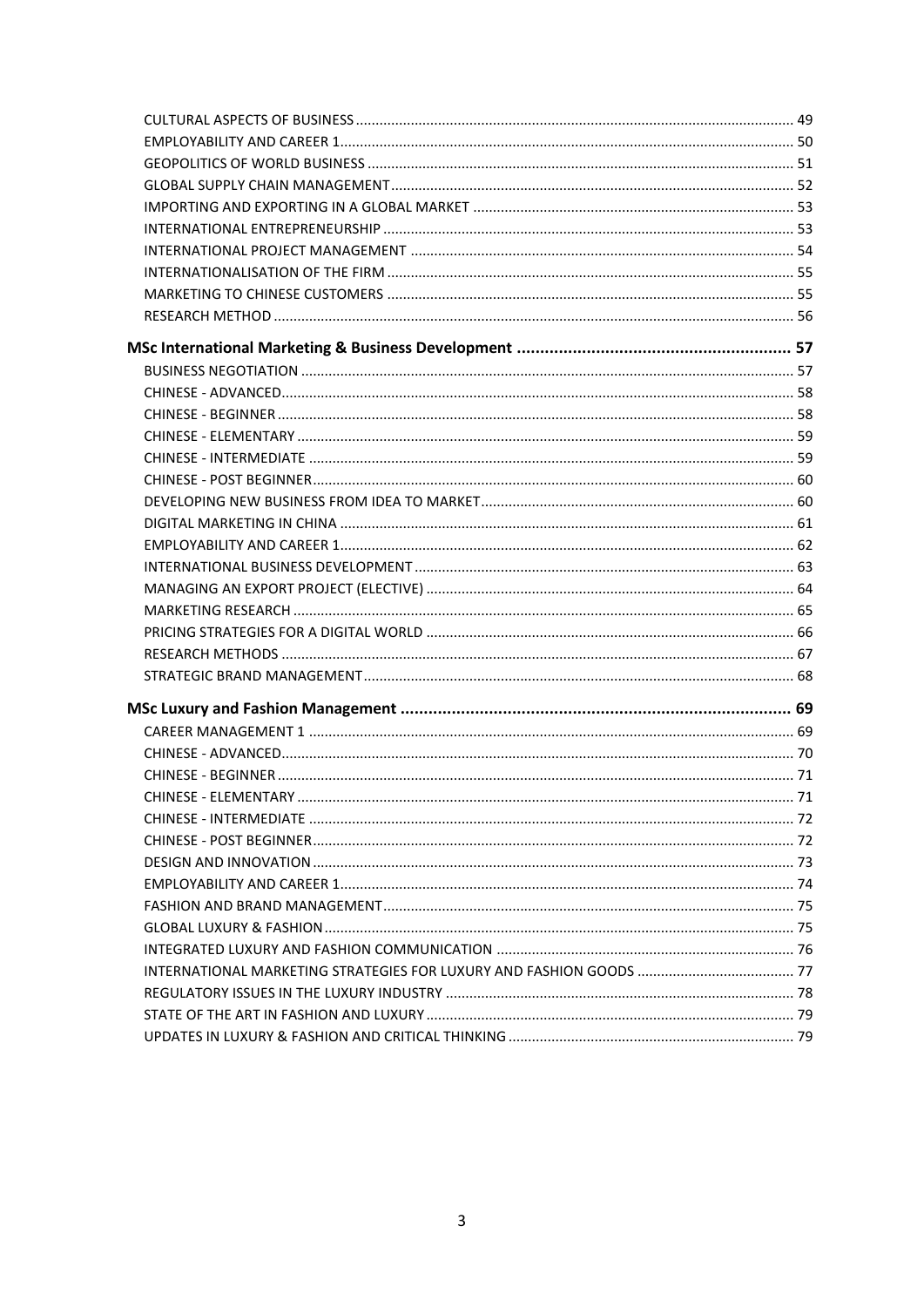# <span id="page-4-0"></span>M1 Courses (Undergraduate)

# <span id="page-4-1"></span>CAREER MANAGEMENT (FALL)

| <b>Course Code</b>       | PGE.FINM1.CRCOR.1003                                                            |
|--------------------------|---------------------------------------------------------------------------------|
| <b>ECTS Credits</b>      | 1                                                                               |
| <b>Course Leader</b>     | <b>BEAUGRAND Audrey</b>                                                         |
| <b>Synchronous</b>       | 9                                                                               |
| <b>Department</b>        | Career Center - Employability                                                   |
| Program                  | M1 ABM Suzhou                                                                   |
| <b>Prerequisites</b>     | <b>No</b>                                                                       |
| Course                   | <b>MARKETABILITY</b>                                                            |
| <b>Description</b>       | 2 workshops of 1h30 each in Fall:                                               |
|                          | 1. Personal Branding & Soft-Skills                                              |
|                          | 2. LINKEDIN Profile Development                                                 |
|                          | 3 workshops of 1h30 each in Spring:                                             |
|                          | 1. Storytelling & Pitch                                                         |
|                          | 2. Preparation for recruitment interviews                                       |
|                          | 3. The ALUMNI network: how to approach the network?                             |
|                          | + evaluation                                                                    |
|                          | + Career tuesday                                                                |
|                          | + Compagny Challenge (effective participation)                                  |
| <b>Course Open to</b>    | Belo /Fall;#Lille /Fall;#Paris /Fall;#Raleigh /Fall;#Sophia /Fall;#Suzhou /Fall |
| <b>Exchange</b>          |                                                                                 |
| <b>Semester</b>          | fall                                                                            |
| <b>Campus</b>            | Belo Horizonte, Lille, Paris, Sophia, Suzhou                                    |
| <b>Evaluation</b>        |                                                                                 |
| <b>Final Examination</b> | 100                                                                             |
| (%)                      |                                                                                 |
| Continuous               | $\bigcap$                                                                       |
| Assessment (%)           |                                                                                 |
| <b>Academic</b>          |                                                                                 |
| reference                |                                                                                 |
| <b>Websites</b>          |                                                                                 |

# <span id="page-4-2"></span>CHINA / FRENCH INTERCULTURAL

| <b>Course Code</b>        | PGE.FINM1.LGELE.2227                     |
|---------------------------|------------------------------------------|
| <b>ECTS Credits</b>       |                                          |
| <b>Course Leader</b>      | <b>FERRANTE Guillaume</b>                |
| Synchronous               | 12                                       |
| <b>Department</b>         | Dept. Languages and Personal Development |
| Program                   | M1 ABM Suzhou                            |
| <b>Prerequisites</b>      |                                          |
| <b>Course Description</b> |                                          |
| <b>Course Open to</b>     | Suzhou /Fall                             |
| <b>Exchange</b>           |                                          |
| <b>Semester</b>           | fall                                     |
| Campus                    | Suzhou                                   |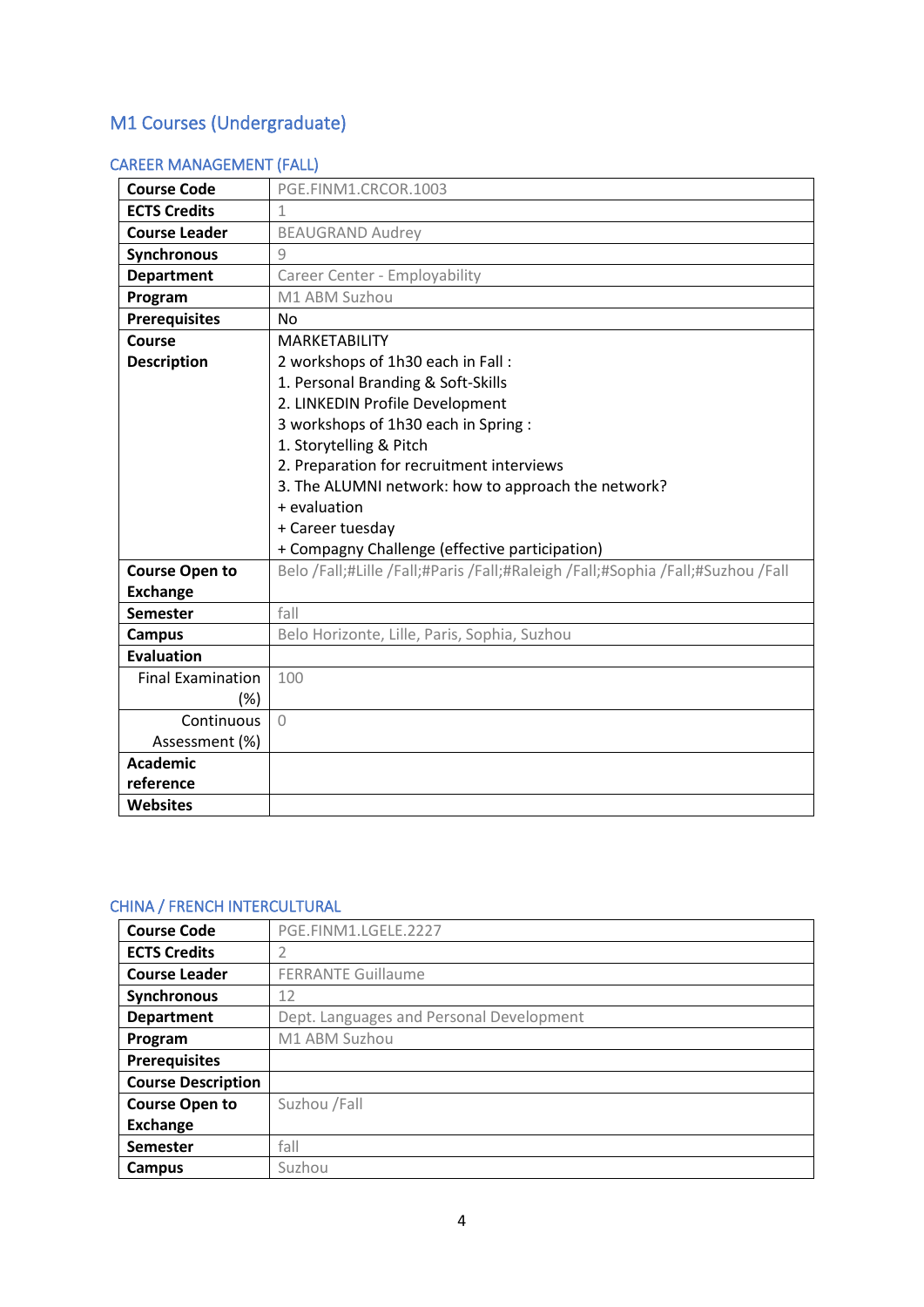| Evaluation               |                |
|--------------------------|----------------|
| <b>Final Examination</b> | 100            |
| (%)                      |                |
| Continuous               | $\overline{0}$ |
| Assessment (%)           |                |
| <b>Academic</b>          |                |
| reference                |                |
| Websites                 |                |

#### <span id="page-5-0"></span>CORPORATE FINANCE

| <b>Course</b>      | PGE.FINM1.FICOR.0503                                                                 |
|--------------------|--------------------------------------------------------------------------------------|
| Code               |                                                                                      |
| <b>ECTS</b>        | 4                                                                                    |
| <b>Credits</b>     |                                                                                      |
| Course             | <b>GROSLAMBERT Bertrand</b>                                                          |
| <b>Leader</b>      |                                                                                      |
| Synchrono          | 30                                                                                   |
| us                 |                                                                                      |
| Departmen          | Dept. Accounting and Finance                                                         |
|                    |                                                                                      |
| Program            | M1 ABM Suzhou                                                                        |
| Prerequisit        | None                                                                                 |
| es                 |                                                                                      |
| <b>Course</b>      | Our objective is to bring students to develop a rigorous analytical framework of the |
| <b>Description</b> | major investment and financing decisions. In particular, we will shed lights on the  |
|                    | interest rates and the investment valuation. We will focus on different ways of      |
|                    | financing between equity, debt. Then, we present the relationship between risk,      |
|                    | return and the cost of financing.                                                    |
| <b>Course</b>      | Belo /Fall;#Lille /Fall;#Paris /Fall;#Raleigh /Fall;#Sophia /Fall;#Suzhou /Fall      |
| Open to            |                                                                                      |
| <b>Exchange</b>    |                                                                                      |
| <b>Semester</b>    | fall                                                                                 |
| <b>Campus</b>      | Belo Horizonte, Lille, Paris, Raleigh, Sophia, Suzhou                                |
| <b>Evaluation</b>  |                                                                                      |
| Final              | 60                                                                                   |
| Examinatio         |                                                                                      |
| n (%)              |                                                                                      |
| Continuous         | 40                                                                                   |
| Assessment         |                                                                                      |
| $(\%)$             |                                                                                      |
| <b>Academic</b>    | 1) Principles of Corporate Finance, 11/e, Brealey, Myers and Allen, McGrawHill       |
| reference          | Higher Education ed.                                                                 |
|                    | 2) Corporate Finance Theory and Practice, P. Vernimmen, John Wiley & Sons,           |
|                    | 2011, 3rd edition Available freely on Scholarvox by Cyberlibris at                   |
|                    | http://mediatheque.skema.edu/index.php?id=408                                        |
| <b>Websites</b>    | Http://skema.lms.crossknowledge.com/data/modules/crossknowledge/interfaces/          |
|                    | index.php                                                                            |
|                    | http://www.vernimmen.com/                                                            |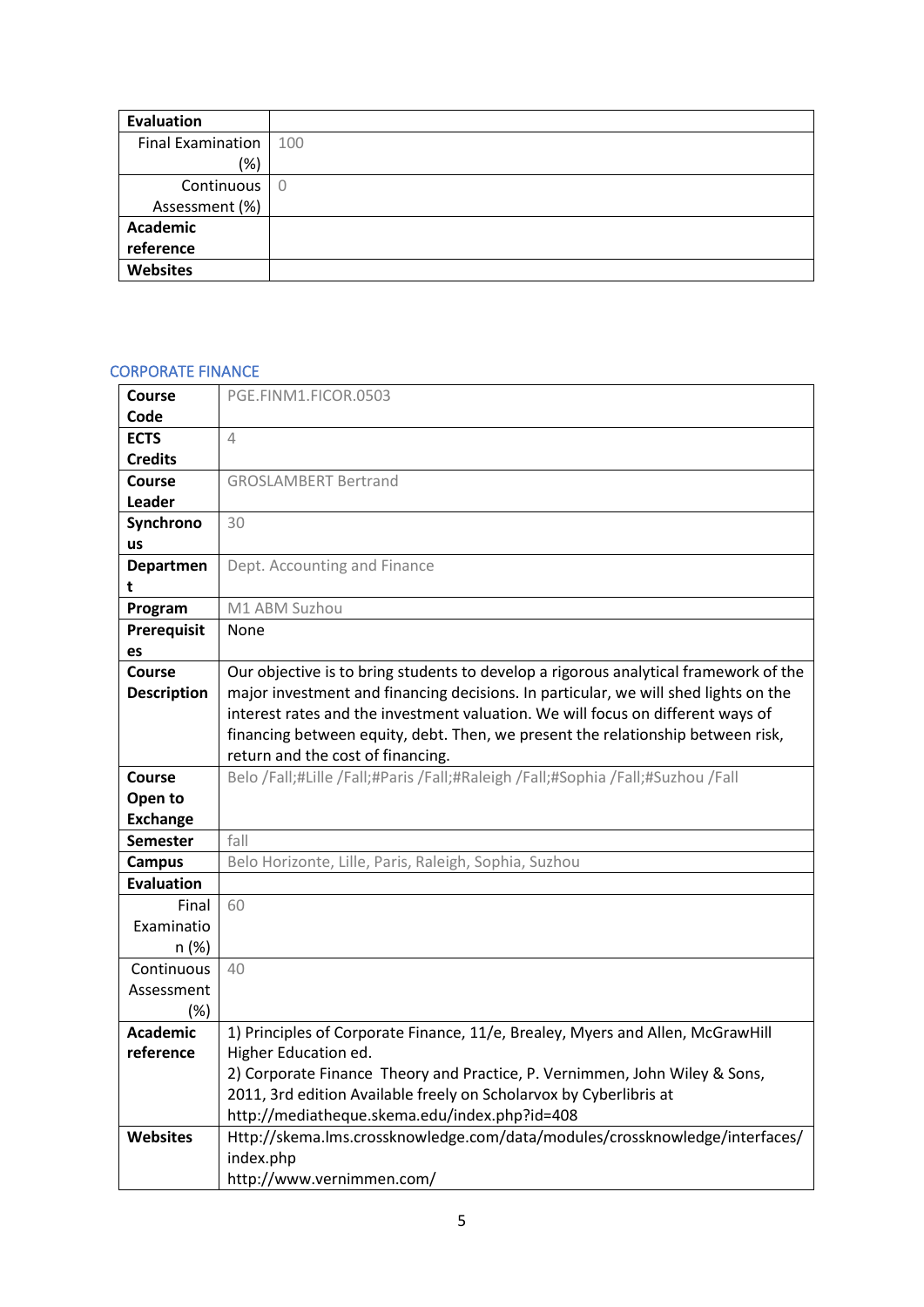|  | http://mediatheque.skema.edu/index.php?id=408 |
|--|-----------------------------------------------|
|  | http://knowledge.skema.edu/                   |

#### <span id="page-6-0"></span>ENTREPRENEURSHIP

| <b>Course Code</b>        | PGE.FINM1.STCOR.0828                                                                                                                                                                                                                                                                                                                                                                                                                                                                                                                                                                                                                                                                                                                                                                                                                                                                                                                                             |
|---------------------------|------------------------------------------------------------------------------------------------------------------------------------------------------------------------------------------------------------------------------------------------------------------------------------------------------------------------------------------------------------------------------------------------------------------------------------------------------------------------------------------------------------------------------------------------------------------------------------------------------------------------------------------------------------------------------------------------------------------------------------------------------------------------------------------------------------------------------------------------------------------------------------------------------------------------------------------------------------------|
| <b>ECTS Credits</b>       | 3                                                                                                                                                                                                                                                                                                                                                                                                                                                                                                                                                                                                                                                                                                                                                                                                                                                                                                                                                                |
| <b>Course Leader</b>      | <b>MARINO Marianna</b>                                                                                                                                                                                                                                                                                                                                                                                                                                                                                                                                                                                                                                                                                                                                                                                                                                                                                                                                           |
| <b>Synchronous</b>        | 18                                                                                                                                                                                                                                                                                                                                                                                                                                                                                                                                                                                                                                                                                                                                                                                                                                                                                                                                                               |
| <b>Department</b>         | Dept. Stratégy, Entrepreneurship and Economics                                                                                                                                                                                                                                                                                                                                                                                                                                                                                                                                                                                                                                                                                                                                                                                                                                                                                                                   |
| Program                   | M1 ABM Suzhou                                                                                                                                                                                                                                                                                                                                                                                                                                                                                                                                                                                                                                                                                                                                                                                                                                                                                                                                                    |
| <b>Prerequisites</b>      | No prerequisit                                                                                                                                                                                                                                                                                                                                                                                                                                                                                                                                                                                                                                                                                                                                                                                                                                                                                                                                                   |
| <b>Course Description</b> | This course introduces the fundamental concepts at the basis of<br>entrepreneurship. We will use a combination of lectures, case studies and a<br>team project to explore and apply theoretical frameworks and<br>methodologies in different industry and company situations. Basic mastery<br>of these tools has relevance to everyone seeking a career in business as a<br>manager, an entrepreneur or a consultant.<br>By interacting with entrepreneurs, you'll have the chance to discover their<br>life and their entrepreneurial venture. More specifically, you will be able to<br>grasp the processs of developping an idea and of transforming an invention<br>into an innovation (from the idea to the market). You'll discover the<br>diversity of entrepreneurial ventures led by commited entrepreneurs and<br>will be able to grasp what the entrepreneurs 'life is. In addition, you will<br>also discover how did they select the first market. |
| <b>Course Open to</b>     | Belo /Fall;#Lille /Fall;#Paris /Fall;#Raleigh /Fall;#Sophia /Fall;#Suzhou /Fall                                                                                                                                                                                                                                                                                                                                                                                                                                                                                                                                                                                                                                                                                                                                                                                                                                                                                  |
| <b>Exchange</b>           |                                                                                                                                                                                                                                                                                                                                                                                                                                                                                                                                                                                                                                                                                                                                                                                                                                                                                                                                                                  |
| <b>Semester</b>           | fall                                                                                                                                                                                                                                                                                                                                                                                                                                                                                                                                                                                                                                                                                                                                                                                                                                                                                                                                                             |
| <b>Campus</b>             | Belo Horizonte, Lille, Paris, Raleigh, Sophia, Suzhou                                                                                                                                                                                                                                                                                                                                                                                                                                                                                                                                                                                                                                                                                                                                                                                                                                                                                                            |
| <b>Evaluation</b>         |                                                                                                                                                                                                                                                                                                                                                                                                                                                                                                                                                                                                                                                                                                                                                                                                                                                                                                                                                                  |
| <b>Final Examination</b>  | 50                                                                                                                                                                                                                                                                                                                                                                                                                                                                                                                                                                                                                                                                                                                                                                                                                                                                                                                                                               |
| $(\%)$                    |                                                                                                                                                                                                                                                                                                                                                                                                                                                                                                                                                                                                                                                                                                                                                                                                                                                                                                                                                                  |
| Continuous                | 50                                                                                                                                                                                                                                                                                                                                                                                                                                                                                                                                                                                                                                                                                                                                                                                                                                                                                                                                                               |
| Assessment (%)            |                                                                                                                                                                                                                                                                                                                                                                                                                                                                                                                                                                                                                                                                                                                                                                                                                                                                                                                                                                  |
| <b>Academic</b>           |                                                                                                                                                                                                                                                                                                                                                                                                                                                                                                                                                                                                                                                                                                                                                                                                                                                                                                                                                                  |
| reference                 |                                                                                                                                                                                                                                                                                                                                                                                                                                                                                                                                                                                                                                                                                                                                                                                                                                                                                                                                                                  |
| Websites                  |                                                                                                                                                                                                                                                                                                                                                                                                                                                                                                                                                                                                                                                                                                                                                                                                                                                                                                                                                                  |

#### <span id="page-6-1"></span>EXCEL FALL

| <b>Course Code</b>   | PGE.FINM1.ISELE.0720                                                |
|----------------------|---------------------------------------------------------------------|
| <b>ECTS Credits</b>  |                                                                     |
| <b>Course Leader</b> | MILLELIRI André                                                     |
| Synchronous          |                                                                     |
| <b>Department</b>    | Dept. Management of projects, Information Systems and Supply Chains |
| Program              | M1 ABM Suzhou                                                       |
| <b>Prerequisites</b> | none                                                                |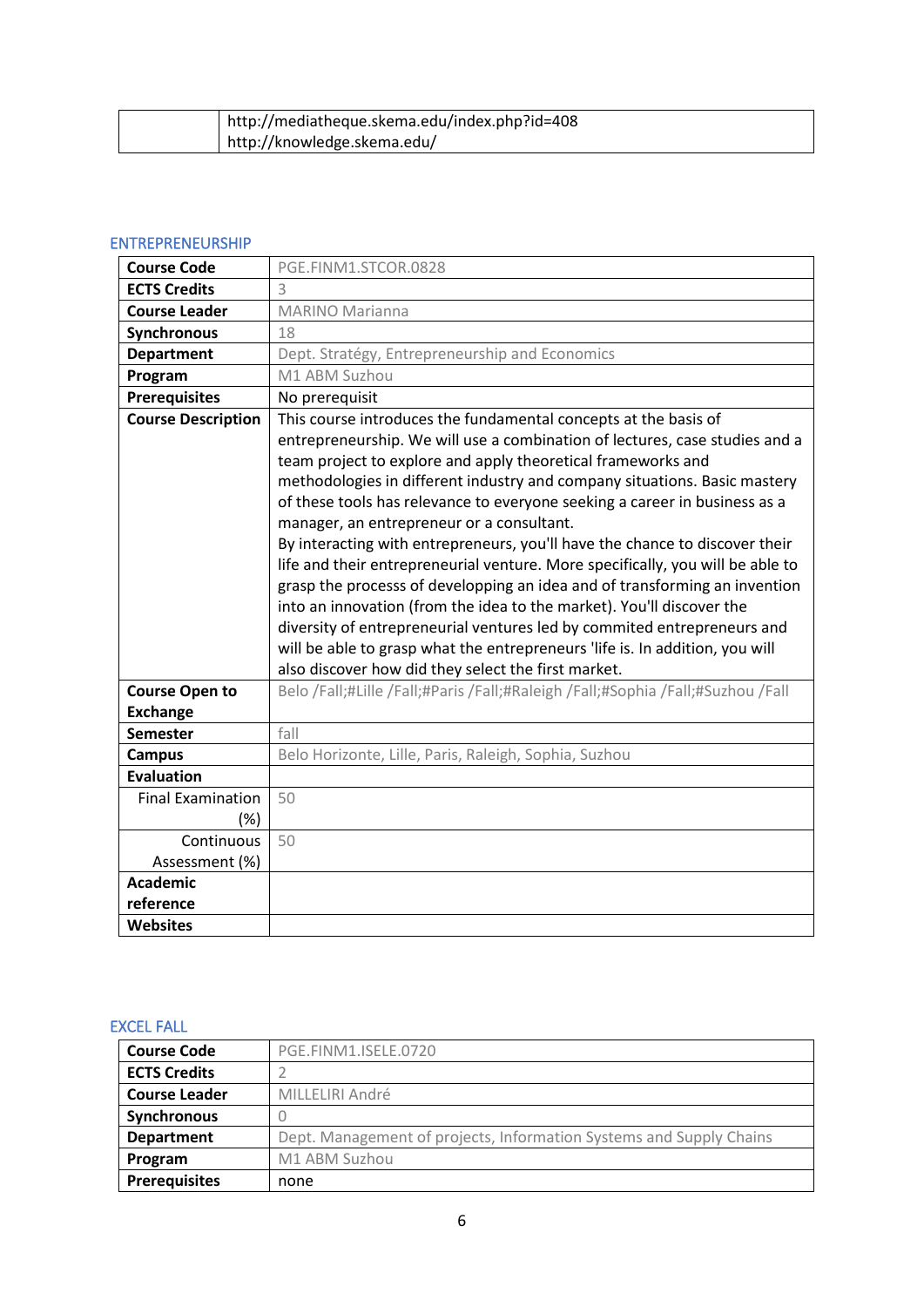| <b>Course Description</b> | Excel is something you can't do without !                                    |
|---------------------------|------------------------------------------------------------------------------|
|                           | This course will introduce all the things the students must know in order to |
|                           | honestly pretend to be mastering Excel. The course will be splitted in two   |
|                           | parts a first one online (12 hours) and applications done in the classroom   |
|                           | with a teacher who's an expert of Excel.                                     |
| <b>Course Open to</b>     | Belo /Fall;#Lille /Fall;#Paris /Fall;#Sophia /Fall;#Suzhou /Fall             |
| <b>Exchange</b>           |                                                                              |
| <b>Semester</b>           | fall                                                                         |
| <b>Campus</b>             | Belo Horizonte, Lille, Paris, Raleigh, Sophia, Stellenbosch-Le Cap, Suzhou   |
| <b>Evaluation</b>         |                                                                              |
| <b>Final Examination</b>  | 50                                                                           |
| (%)                       |                                                                              |
| <b>Continuous</b>         | 50                                                                           |
| Assessment (%)            |                                                                              |
| <b>Academic</b>           |                                                                              |
| reference                 |                                                                              |
| Websites                  |                                                                              |

#### <span id="page-7-0"></span>GKET SEMINAR

| <b>Course Code</b>       | PGE.FINM1.HRCOR.0323                                                       |
|--------------------------|----------------------------------------------------------------------------|
| <b>ECTS Credits</b>      | $\overline{\mathcal{L}}$                                                   |
| <b>Course Leader</b>     | <b>FERRANTE Guillaume</b>                                                  |
| <b>Synchronous</b>       | 12                                                                         |
| <b>Department</b>        | Dept. Marketing                                                            |
| Program                  | M1 ABM Suzhou                                                              |
| <b>Prerequisites</b>     | No prerequisite                                                            |
| Course                   | Cultural competence is one the key soft skills of international business   |
| <b>Description</b>       | management today.                                                          |
|                          | The GKET seminar will help students identify the issues and challenges     |
|                          | inherent preparing their own internationalisation as well as determine the |
|                          | skills necessary to manage multicultural business environments and the     |
|                          | global footprint the student wishes to develop.                            |
| <b>Course Open to</b>    | Belo /Fall;#Raleigh /Fall;#Suzhou /Fall                                    |
| <b>Exchange</b>          |                                                                            |
| <b>Semester</b>          | fall                                                                       |
| <b>Campus</b>            | Belo Horizonte, Lille, Paris, Raleigh, Sophia, Suzhou                      |
| <b>Evaluation</b>        |                                                                            |
| <b>Final Examination</b> | 100                                                                        |
| $(\%)$                   |                                                                            |
| Continuous               | $\bigcap$                                                                  |
| Assessment (%)           |                                                                            |
| <b>Academic</b>          |                                                                            |
| reference                |                                                                            |
| <b>Websites</b>          | Links provided on the LMS course site                                      |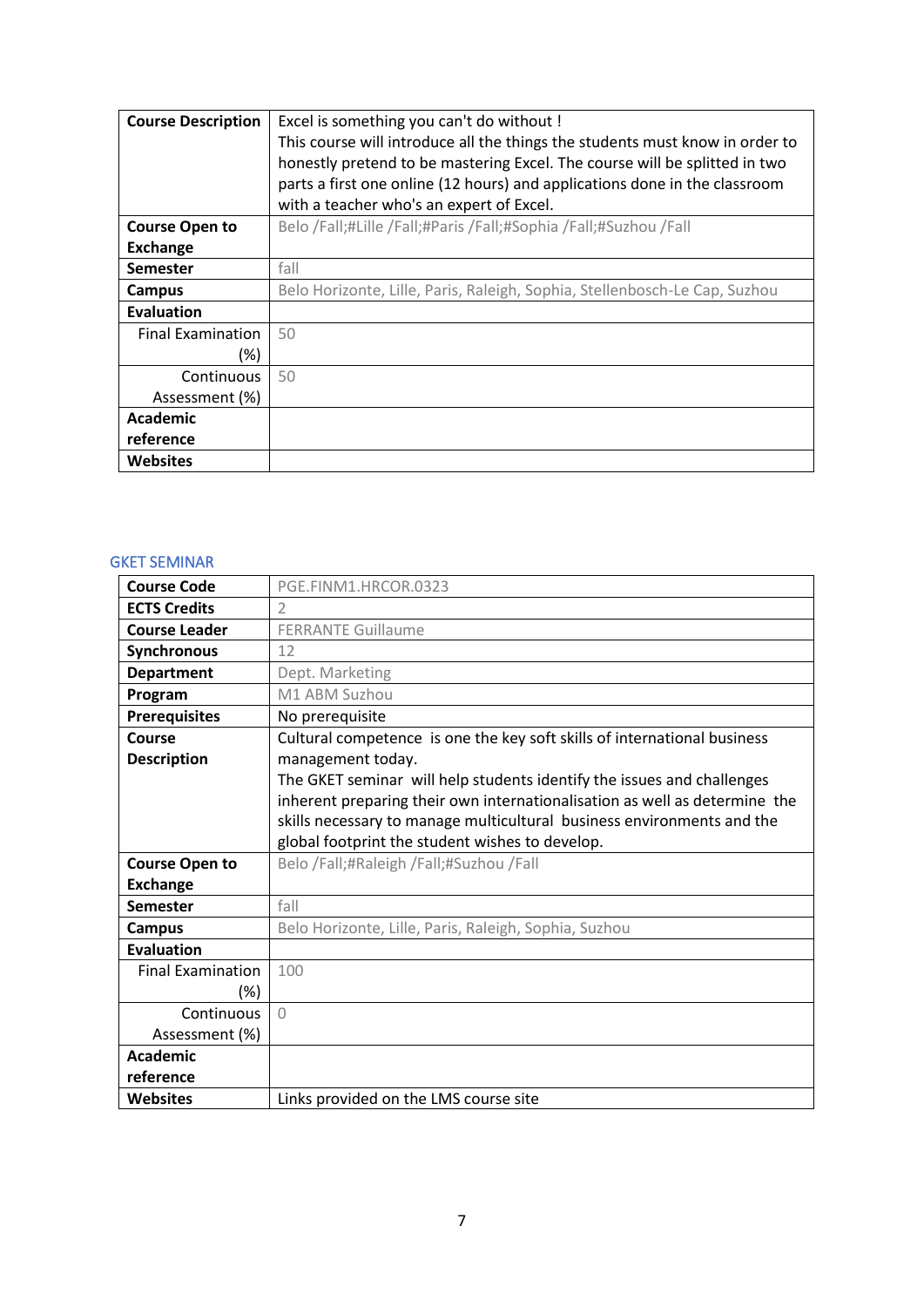#### <span id="page-8-0"></span>GLOBAL ECONOMIC ISSUES

| <b>Course Code</b>        | PGE.FINM1.ECCOR.0904                                                            |
|---------------------------|---------------------------------------------------------------------------------|
| <b>ECTS Credits</b>       | $\overline{2}$                                                                  |
| <b>Course Leader</b>      | <b>DESBORDES Rodolphe</b>                                                       |
| Synchronous               | 12                                                                              |
| <b>Department</b>         | Dept. Stratégy, Entrepreneurship and Economics                                  |
| Program                   | M1 ABM Suzhou                                                                   |
| <b>Prerequisites</b>      | -None                                                                           |
| <b>Course Description</b> | The course Global Economic Issues is a series of four lectures of 90 min        |
|                           | covering the various issues associated with globalisation.                      |
| <b>Course Open to</b>     | Belo /Fall;#Lille /Fall;#Paris /Fall;#Raleigh /Fall;#Sophia /Fall;#Suzhou /Fall |
| <b>Exchange</b>           |                                                                                 |
| <b>Semester</b>           | fall                                                                            |
| <b>Campus</b>             | Belo Horizonte, Lille, Paris, Sophia, Stellenbosch-Le Cap, Suzhou               |
| <b>Evaluation</b>         |                                                                                 |
| <b>Final Examination</b>  | 55                                                                              |
| (%)                       |                                                                                 |
| Continuous                | 45                                                                              |
| Assessment (%)            |                                                                                 |
| <b>Academic</b>           | Baldwin, R. (2016). The great convergence. Harvard University Press.            |
| reference                 | Behravesh, N. (2008). Spin-Free Economics. McGraw Hill Professional.            |
|                           | Greenwald, B. C., & Kahn, J. (2008). Globalization: n. the irrational fear that |
|                           | someone in China will take your job. John Wiley & Sons.                         |
|                           | Milanovic, B (2016). Global Inequality. A New Approach for the Age of           |
|                           | Globalization. Harvard University Press.                                        |
|                           | Mishkin F. (2006). The Next Great Globalization. Princeton University           |
| <b>Websites</b>           |                                                                                 |

## <span id="page-8-1"></span>GLOBAL GOVERNANCE

| <b>Course Code</b>        | PGE.FINM1.STCOR.0827                                                                                                                                                                                                                                                                                                                                                                                                                                                                                                                                                    |
|---------------------------|-------------------------------------------------------------------------------------------------------------------------------------------------------------------------------------------------------------------------------------------------------------------------------------------------------------------------------------------------------------------------------------------------------------------------------------------------------------------------------------------------------------------------------------------------------------------------|
| <b>ECTS Credits</b>       | 2                                                                                                                                                                                                                                                                                                                                                                                                                                                                                                                                                                       |
| <b>Course Leader</b>      | SINCLAIR-DESGAGNE Bernard                                                                                                                                                                                                                                                                                                                                                                                                                                                                                                                                               |
| <b>Synchronous</b>        | 12                                                                                                                                                                                                                                                                                                                                                                                                                                                                                                                                                                      |
| <b>Department</b>         | Dept. Stratégy, Entrepreneurship and Economics                                                                                                                                                                                                                                                                                                                                                                                                                                                                                                                          |
| Program                   | M1 ABM Suzhou                                                                                                                                                                                                                                                                                                                                                                                                                                                                                                                                                           |
| <b>Prerequisites</b>      | N/A                                                                                                                                                                                                                                                                                                                                                                                                                                                                                                                                                                     |
| <b>Course Description</b> | This course focuses on the challenges of governance amidst globalization.<br>Globalization<br>is a term much invoked but a phenomenon not all that well understood. In<br>its essence it is<br>about the blurring of the lines between the international and the domestic,<br>and the<br>increasing interconnectedness of nationstates and their peoples across a<br>range of economic,<br>political, security, societal and cultural issues. As such it poses complex<br>dilemmas for<br>governance involving the public, private and nonprofit sectors at the global, |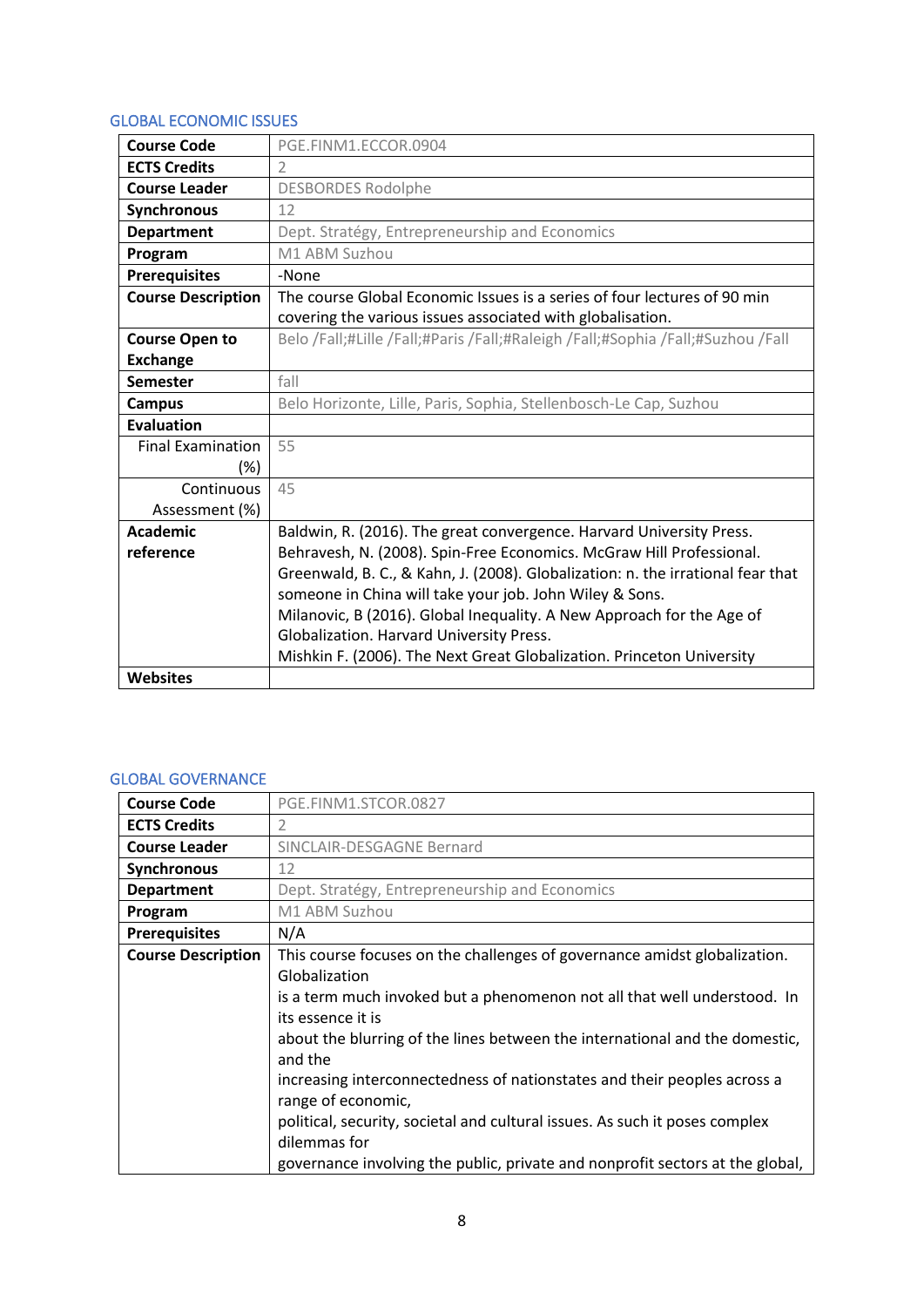|                          | regional, national                                    |
|--------------------------|-------------------------------------------------------|
|                          | and local levels.                                     |
| <b>Course Open to</b>    |                                                       |
| <b>Exchange</b>          |                                                       |
| Semester                 | fall                                                  |
| <b>Campus</b>            | Belo Horizonte, Lille, Paris, Raleigh, Sophia, Suzhou |
| <b>Evaluation</b>        |                                                       |
| <b>Final Examination</b> | 100                                                   |
| (%)                      |                                                       |
| Continuous               | $\Omega$                                              |
| Assessment (%)           |                                                       |
| <b>Academic</b>          |                                                       |
| reference                |                                                       |
| <b>Websites</b>          |                                                       |

#### <span id="page-9-0"></span>HUMAN RIGHTS AND BUSINESS RESPONSABILITY

| <b>Course Code</b>           | PGE.FINM1.HRCOR.0355                                                                                                                                                                                                                                                                                                                                                                                                                                                                                                                                                                                                                                                                                                                                                                                                                                                                                                                                                                                                                                                                                                                                                                                                                                                                                                                                                                                                                         |
|------------------------------|----------------------------------------------------------------------------------------------------------------------------------------------------------------------------------------------------------------------------------------------------------------------------------------------------------------------------------------------------------------------------------------------------------------------------------------------------------------------------------------------------------------------------------------------------------------------------------------------------------------------------------------------------------------------------------------------------------------------------------------------------------------------------------------------------------------------------------------------------------------------------------------------------------------------------------------------------------------------------------------------------------------------------------------------------------------------------------------------------------------------------------------------------------------------------------------------------------------------------------------------------------------------------------------------------------------------------------------------------------------------------------------------------------------------------------------------|
| <b>ECTS Credits</b>          |                                                                                                                                                                                                                                                                                                                                                                                                                                                                                                                                                                                                                                                                                                                                                                                                                                                                                                                                                                                                                                                                                                                                                                                                                                                                                                                                                                                                                                              |
|                              | $\overline{2}$                                                                                                                                                                                                                                                                                                                                                                                                                                                                                                                                                                                                                                                                                                                                                                                                                                                                                                                                                                                                                                                                                                                                                                                                                                                                                                                                                                                                                               |
| <b>Course Leader</b>         | <b>GOETHALS Samentha</b>                                                                                                                                                                                                                                                                                                                                                                                                                                                                                                                                                                                                                                                                                                                                                                                                                                                                                                                                                                                                                                                                                                                                                                                                                                                                                                                                                                                                                     |
| <b>Synchronous</b>           | 12                                                                                                                                                                                                                                                                                                                                                                                                                                                                                                                                                                                                                                                                                                                                                                                                                                                                                                                                                                                                                                                                                                                                                                                                                                                                                                                                                                                                                                           |
| <b>Department</b>            | Dept. Management, Law and Organization                                                                                                                                                                                                                                                                                                                                                                                                                                                                                                                                                                                                                                                                                                                                                                                                                                                                                                                                                                                                                                                                                                                                                                                                                                                                                                                                                                                                       |
| Program                      | M1 ABM Suzhou                                                                                                                                                                                                                                                                                                                                                                                                                                                                                                                                                                                                                                                                                                                                                                                                                                                                                                                                                                                                                                                                                                                                                                                                                                                                                                                                                                                                                                |
| <b>Prerequisites</b>         | An average of 16 for their L3 final result.<br>The course philosophy is that teaching and learning are a collaborative work.<br>Students are authors of their own learning which tutors can guide and<br>facilitate. This course will encourage an engaged attitude as well as curiosity,<br>autonomy, independence, initiative, peer-learning, and participation. As such,<br>students are invited to bring and reflect on their experience and knowledge<br>from other disciplinary fields, preparation work and independent research<br>from which tutors equally stand to learn.                                                                                                                                                                                                                                                                                                                                                                                                                                                                                                                                                                                                                                                                                                                                                                                                                                                         |
| Course<br><b>Description</b> | In recent years, human rights have become core concerns and standards of<br>responsible and sustainable business practice. In June 2011, the United<br>Nations endorsed the Guiding Principles on Business and Human Rights<br>Protect, Respect, Remedy (UNGPs). Ten years on, the UNGPs and their<br>operationalizing mechanism Human Rights Due Diligence have become the<br>referent standards requiring business to respect the rights of individuals and<br>communities affected by their activities, as well as through their relationships<br>and modes of organization (e.g. global production networks). These principles<br>and their operational mechanism are not law per se, but they have been<br>integrated in several international frameworks driving responsible business<br>and sustainability (e.g. the OECD Guidelines for Multinational Enterprises, the<br>SDGs) as well as in legislations (e.g. the UK (2015) and Australian (2018)<br>Modern Slavery Acts; the 2018 French Duty of Vigilance Law) and taken up by<br>business groups and civil society organizations to benchmark practice (e.g. UN<br>Global Compact; B Corps; Corporate Human Rights Benchmark). And yet,<br>mobilisation for hard international legal standards to enforce business<br>accountability as well as prevent and sanction corporate-related human rights<br>harms remains as strong as ever (e.g. Campaign for a Treaty on Business |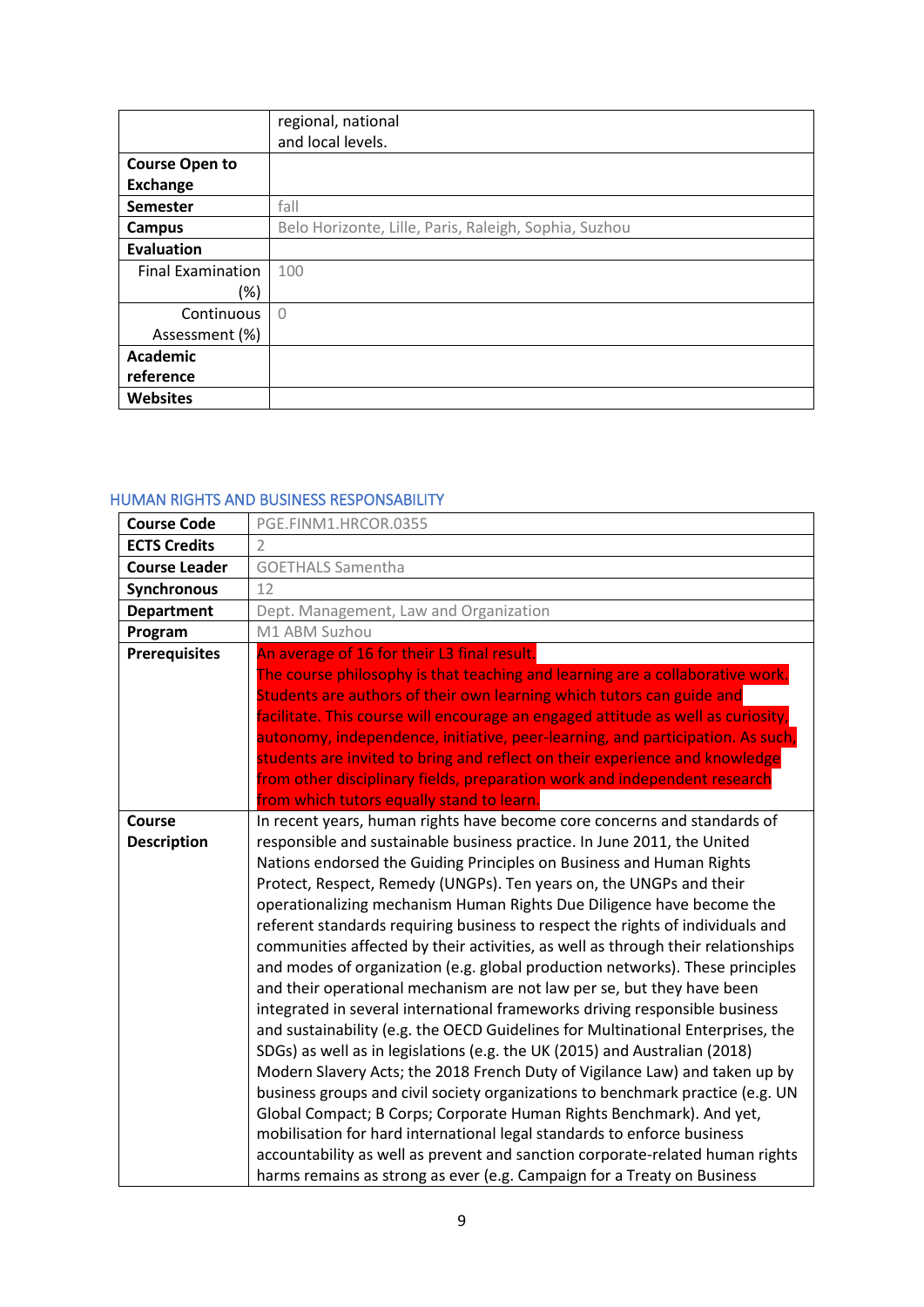|                                    | Accountability for Human Rights). Meanwhile, questions are being raised<br>about the complementarity of human rights and sustainability approaches in<br>business to protect and realise rights, respond to global and local challenges<br>and transition towards sustainable business and economic models.<br>Thus, if anything, human rights increasingly matter for international business<br>and involves numerous stakeholders. So what does this imply for<br>organizations, their managers, their employees and their diverse external<br>stakeholders be they local communities, states or investors?<br>This three-part introductory course on Human Rights and Responsible Business<br>addresses this question with the aims to inform students about the current<br>standards and their implementation by firms, internal and external<br>stakeholders, and states. Human rights have legal, moral and ethical<br>implications for organizations. Here we will use them as a critical lens to<br>evaluate responsible business practice and imagine how embedding human<br>rights in business strategy can contribute towards sustainability and beyond.<br>Part 1 What is? Principles and standards: a series of plenary lectures will offer<br>an overview of the Business and Human Rights Global Governance Framework<br>Part 2 How? Practices: working in case study groups students will explore how<br>this global framework is being implemented in relevant standards and laws,<br>through the mechanism of human rights due diligence by and in organizations,<br>and used as a tool for business responsibility and accountability by other<br>stakeholders (i.e. employees, NGOs, communities, investors, etc.)<br>Part 3 What if? Possibilities: reflecting on the course and their group work,<br>students will produce and get feedback on an individual executive proposal on<br>how a human rights approach could enhance or potentially transform the<br>sustainability goals of the company they studied in their group or one of their |
|------------------------------------|-----------------------------------------------------------------------------------------------------------------------------------------------------------------------------------------------------------------------------------------------------------------------------------------------------------------------------------------------------------------------------------------------------------------------------------------------------------------------------------------------------------------------------------------------------------------------------------------------------------------------------------------------------------------------------------------------------------------------------------------------------------------------------------------------------------------------------------------------------------------------------------------------------------------------------------------------------------------------------------------------------------------------------------------------------------------------------------------------------------------------------------------------------------------------------------------------------------------------------------------------------------------------------------------------------------------------------------------------------------------------------------------------------------------------------------------------------------------------------------------------------------------------------------------------------------------------------------------------------------------------------------------------------------------------------------------------------------------------------------------------------------------------------------------------------------------------------------------------------------------------------------------------------------------------------------------------------------------------------------------------------------------------------------------------------------------------|
| <b>Course Open to</b>              | own choice<br>Belo /Fall;#Lille /Fall;#Paris /Fall;#Raleigh /Fall;#Sophia /Fall;#Suzhou /Fall                                                                                                                                                                                                                                                                                                                                                                                                                                                                                                                                                                                                                                                                                                                                                                                                                                                                                                                                                                                                                                                                                                                                                                                                                                                                                                                                                                                                                                                                                                                                                                                                                                                                                                                                                                                                                                                                                                                                                                         |
| <b>Exchange</b><br><b>Semester</b> | fall                                                                                                                                                                                                                                                                                                                                                                                                                                                                                                                                                                                                                                                                                                                                                                                                                                                                                                                                                                                                                                                                                                                                                                                                                                                                                                                                                                                                                                                                                                                                                                                                                                                                                                                                                                                                                                                                                                                                                                                                                                                                  |
| <b>Campus</b>                      | Belo Horizonte, Lille, Paris, Raleigh, Sophia, Stellenbosch-Le Cap, Suzhou                                                                                                                                                                                                                                                                                                                                                                                                                                                                                                                                                                                                                                                                                                                                                                                                                                                                                                                                                                                                                                                                                                                                                                                                                                                                                                                                                                                                                                                                                                                                                                                                                                                                                                                                                                                                                                                                                                                                                                                            |
| <b>Evaluation</b>                  |                                                                                                                                                                                                                                                                                                                                                                                                                                                                                                                                                                                                                                                                                                                                                                                                                                                                                                                                                                                                                                                                                                                                                                                                                                                                                                                                                                                                                                                                                                                                                                                                                                                                                                                                                                                                                                                                                                                                                                                                                                                                       |
| Final                              | 50                                                                                                                                                                                                                                                                                                                                                                                                                                                                                                                                                                                                                                                                                                                                                                                                                                                                                                                                                                                                                                                                                                                                                                                                                                                                                                                                                                                                                                                                                                                                                                                                                                                                                                                                                                                                                                                                                                                                                                                                                                                                    |
| Examination (%)                    |                                                                                                                                                                                                                                                                                                                                                                                                                                                                                                                                                                                                                                                                                                                                                                                                                                                                                                                                                                                                                                                                                                                                                                                                                                                                                                                                                                                                                                                                                                                                                                                                                                                                                                                                                                                                                                                                                                                                                                                                                                                                       |
| Continuous                         | 50                                                                                                                                                                                                                                                                                                                                                                                                                                                                                                                                                                                                                                                                                                                                                                                                                                                                                                                                                                                                                                                                                                                                                                                                                                                                                                                                                                                                                                                                                                                                                                                                                                                                                                                                                                                                                                                                                                                                                                                                                                                                    |
| Assessment (%)                     |                                                                                                                                                                                                                                                                                                                                                                                                                                                                                                                                                                                                                                                                                                                                                                                                                                                                                                                                                                                                                                                                                                                                                                                                                                                                                                                                                                                                                                                                                                                                                                                                                                                                                                                                                                                                                                                                                                                                                                                                                                                                       |
| <b>Academic</b>                    | Teasers:                                                                                                                                                                                                                                                                                                                                                                                                                                                                                                                                                                                                                                                                                                                                                                                                                                                                                                                                                                                                                                                                                                                                                                                                                                                                                                                                                                                                                                                                                                                                                                                                                                                                                                                                                                                                                                                                                                                                                                                                                                                              |
| reference                          | The UN Guiding Principles on Business and Human Rights: An Introduction                                                                                                                                                                                                                                                                                                                                                                                                                                                                                                                                                                                                                                                                                                                                                                                                                                                                                                                                                                                                                                                                                                                                                                                                                                                                                                                                                                                                                                                                                                                                                                                                                                                                                                                                                                                                                                                                                                                                                                                               |
|                                    | (2015)                                                                                                                                                                                                                                                                                                                                                                                                                                                                                                                                                                                                                                                                                                                                                                                                                                                                                                                                                                                                                                                                                                                                                                                                                                                                                                                                                                                                                                                                                                                                                                                                                                                                                                                                                                                                                                                                                                                                                                                                                                                                |
|                                    | https://www.youtube.com/watch?v=BCoL6JVZHrA                                                                                                                                                                                                                                                                                                                                                                                                                                                                                                                                                                                                                                                                                                                                                                                                                                                                                                                                                                                                                                                                                                                                                                                                                                                                                                                                                                                                                                                                                                                                                                                                                                                                                                                                                                                                                                                                                                                                                                                                                           |
|                                    | Presented by Mike Baab                                                                                                                                                                                                                                                                                                                                                                                                                                                                                                                                                                                                                                                                                                                                                                                                                                                                                                                                                                                                                                                                                                                                                                                                                                                                                                                                                                                                                                                                                                                                                                                                                                                                                                                                                                                                                                                                                                                                                                                                                                                |
|                                    | Webinar - Rethinking how to do business: Why should companies hire people                                                                                                                                                                                                                                                                                                                                                                                                                                                                                                                                                                                                                                                                                                                                                                                                                                                                                                                                                                                                                                                                                                                                                                                                                                                                                                                                                                                                                                                                                                                                                                                                                                                                                                                                                                                                                                                                                                                                                                                             |
|                                    | with human rights? (2020)                                                                                                                                                                                                                                                                                                                                                                                                                                                                                                                                                                                                                                                                                                                                                                                                                                                                                                                                                                                                                                                                                                                                                                                                                                                                                                                                                                                                                                                                                                                                                                                                                                                                                                                                                                                                                                                                                                                                                                                                                                             |
|                                    | https://www.youtube.com/watch?v=n5hM33xqEt4&feature=youtu.be                                                                                                                                                                                                                                                                                                                                                                                                                                                                                                                                                                                                                                                                                                                                                                                                                                                                                                                                                                                                                                                                                                                                                                                                                                                                                                                                                                                                                                                                                                                                                                                                                                                                                                                                                                                                                                                                                                                                                                                                          |
|                                    | Presented by Björn Fasterling, Professor of Law and LegalEDHEC Researcher at                                                                                                                                                                                                                                                                                                                                                                                                                                                                                                                                                                                                                                                                                                                                                                                                                                                                                                                                                                                                                                                                                                                                                                                                                                                                                                                                                                                                                                                                                                                                                                                                                                                                                                                                                                                                                                                                                                                                                                                          |
|                                    | <b>EDHEC Business School</b>                                                                                                                                                                                                                                                                                                                                                                                                                                                                                                                                                                                                                                                                                                                                                                                                                                                                                                                                                                                                                                                                                                                                                                                                                                                                                                                                                                                                                                                                                                                                                                                                                                                                                                                                                                                                                                                                                                                                                                                                                                          |
|                                    | Co-hosted with Joanne Bauer, Adjunct Professor of International and Public                                                                                                                                                                                                                                                                                                                                                                                                                                                                                                                                                                                                                                                                                                                                                                                                                                                                                                                                                                                                                                                                                                                                                                                                                                                                                                                                                                                                                                                                                                                                                                                                                                                                                                                                                                                                                                                                                                                                                                                            |
|                                    | Affairs at Columbia                                                                                                                                                                                                                                                                                                                                                                                                                                                                                                                                                                                                                                                                                                                                                                                                                                                                                                                                                                                                                                                                                                                                                                                                                                                                                                                                                                                                                                                                                                                                                                                                                                                                                                                                                                                                                                                                                                                                                                                                                                                   |
|                                    | Nestle Human Rights Due Diligence webpage                                                                                                                                                                                                                                                                                                                                                                                                                                                                                                                                                                                                                                                                                                                                                                                                                                                                                                                                                                                                                                                                                                                                                                                                                                                                                                                                                                                                                                                                                                                                                                                                                                                                                                                                                                                                                                                                                                                                                                                                                             |
|                                    | https://www.nestle.com/csv/impact/respecting-human-rights/human-rights-<br>impacts                                                                                                                                                                                                                                                                                                                                                                                                                                                                                                                                                                                                                                                                                                                                                                                                                                                                                                                                                                                                                                                                                                                                                                                                                                                                                                                                                                                                                                                                                                                                                                                                                                                                                                                                                                                                                                                                                                                                                                                    |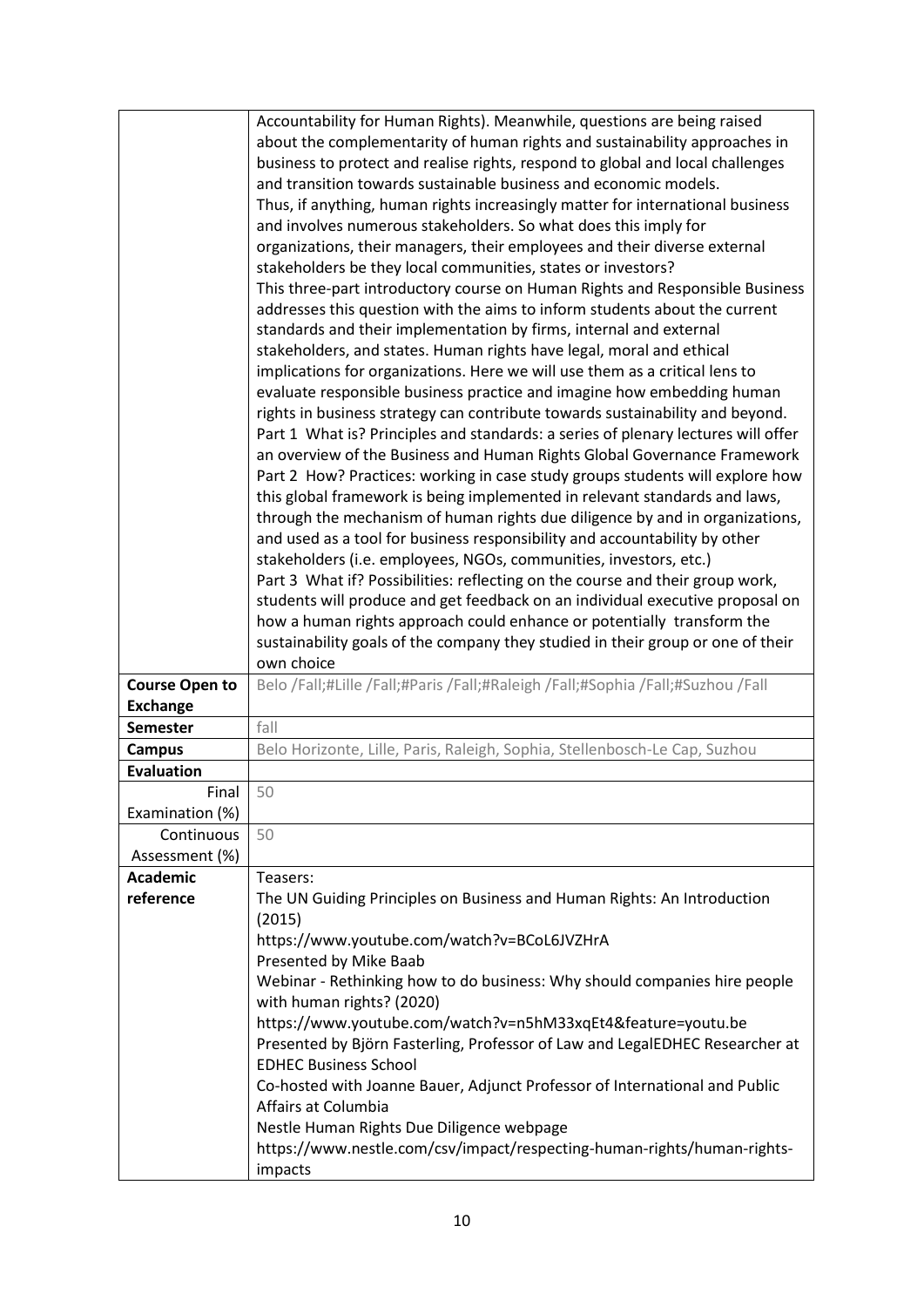|          | Preliminary and indicative resources recommended to peruse ahead of the      |
|----------|------------------------------------------------------------------------------|
|          | course:                                                                      |
|          | <b>Business and Human Rights Journal</b>                                     |
|          | https://www.cambridge.org/core/journals/business-and-human-rights-journal    |
|          | (available from KCentre)                                                     |
|          | Ruggie G. (2013) Just Business: Multinational Corporations and Human Rights, |
|          | W.W. Norton                                                                  |
|          | Baumann-Pauly D. & Nolan J (eds), (2016) Business and Human Rights           |
|          | From Principles to Practice, Routledge                                       |
|          | Rodriguez-Garavito C. (ed), (2017) Business and Human Rights Beyond the End  |
|          | of the Beginning, Cambridge University Press                                 |
|          | A comprehensive selection of academic articles and e-books will be available |
|          | on $K2$ .                                                                    |
| Websites | Resources recommended to peruse ahead of the course:                         |
|          | https://www.ohchr.org/EN/Issues/Business/Pages/BusinessIndex.aspx            |
|          | http://mneguidelines.oecd.org/global-forum/                                  |
|          | https://www.ilo.org/global/standards/introduction-to-international-labour-   |
|          | standards/lang--en/index.htm                                                 |
|          | https://www.business-humanrights.org                                         |
|          | https://humanrights.dk/business-human-rights                                 |
|          | https://www.openglobalrights.org/corporations/                               |
|          | https://rightscolab.org/about/                                               |
|          | https://bcorporation.net                                                     |
|          | https://wfto.com                                                             |
|          | https://businessfightspoverty.org                                            |
|          | http://www.humanrightsandbusiness.org                                        |
|          | https://www.nottingham.ac.uk/research/beacons-of-excellence/rights-          |
|          | lab/index.aspx                                                               |

#### <span id="page-11-0"></span>INNOVATION MANAGEMENT & CREATIVITY

| <b>Course Code</b>    | PGE.FINM1.HRCOR.0344                                                                                                                                                                                                                                                                                                                                                                                                                                                                                                                                                       |
|-----------------------|----------------------------------------------------------------------------------------------------------------------------------------------------------------------------------------------------------------------------------------------------------------------------------------------------------------------------------------------------------------------------------------------------------------------------------------------------------------------------------------------------------------------------------------------------------------------------|
| <b>ECTS Credits</b>   | 3                                                                                                                                                                                                                                                                                                                                                                                                                                                                                                                                                                          |
| <b>Course Leader</b>  | ROSSETTO Dennys Eduardo                                                                                                                                                                                                                                                                                                                                                                                                                                                                                                                                                    |
| <b>Synchronous</b>    | 18                                                                                                                                                                                                                                                                                                                                                                                                                                                                                                                                                                         |
| <b>Department</b>     | Dept. Management, Law and Organization                                                                                                                                                                                                                                                                                                                                                                                                                                                                                                                                     |
| Program               | M1 ABM Suzhou                                                                                                                                                                                                                                                                                                                                                                                                                                                                                                                                                              |
| <b>Prerequisites</b>  |                                                                                                                                                                                                                                                                                                                                                                                                                                                                                                                                                                            |
| <b>Course</b>         | This course presents innovation management with a theoretical approach                                                                                                                                                                                                                                                                                                                                                                                                                                                                                                     |
| <b>Description</b>    | associated with managerial perspectives to undertake in a turbulent world<br>with uncertainties and post-pandemic context. It presents a wide range of<br>innovation management concepts focusing strongly on the context of the<br>ecosystems, also introducing some elements as of the perspective of<br>emerging markets. So, this course aims the development of managerial and<br>entrepreneurial capabilities to exercise strategic leadership in innovation<br>ecosystems, generating proposals of shared value with a corporate social<br>responsibility approach. |
| <b>Course Open to</b> | Belo /Fall;#Lille /Fall;#Paris /Fall;#Sophia /Fall;#Suzhou /Fall                                                                                                                                                                                                                                                                                                                                                                                                                                                                                                           |
| <b>Exchange</b>       |                                                                                                                                                                                                                                                                                                                                                                                                                                                                                                                                                                            |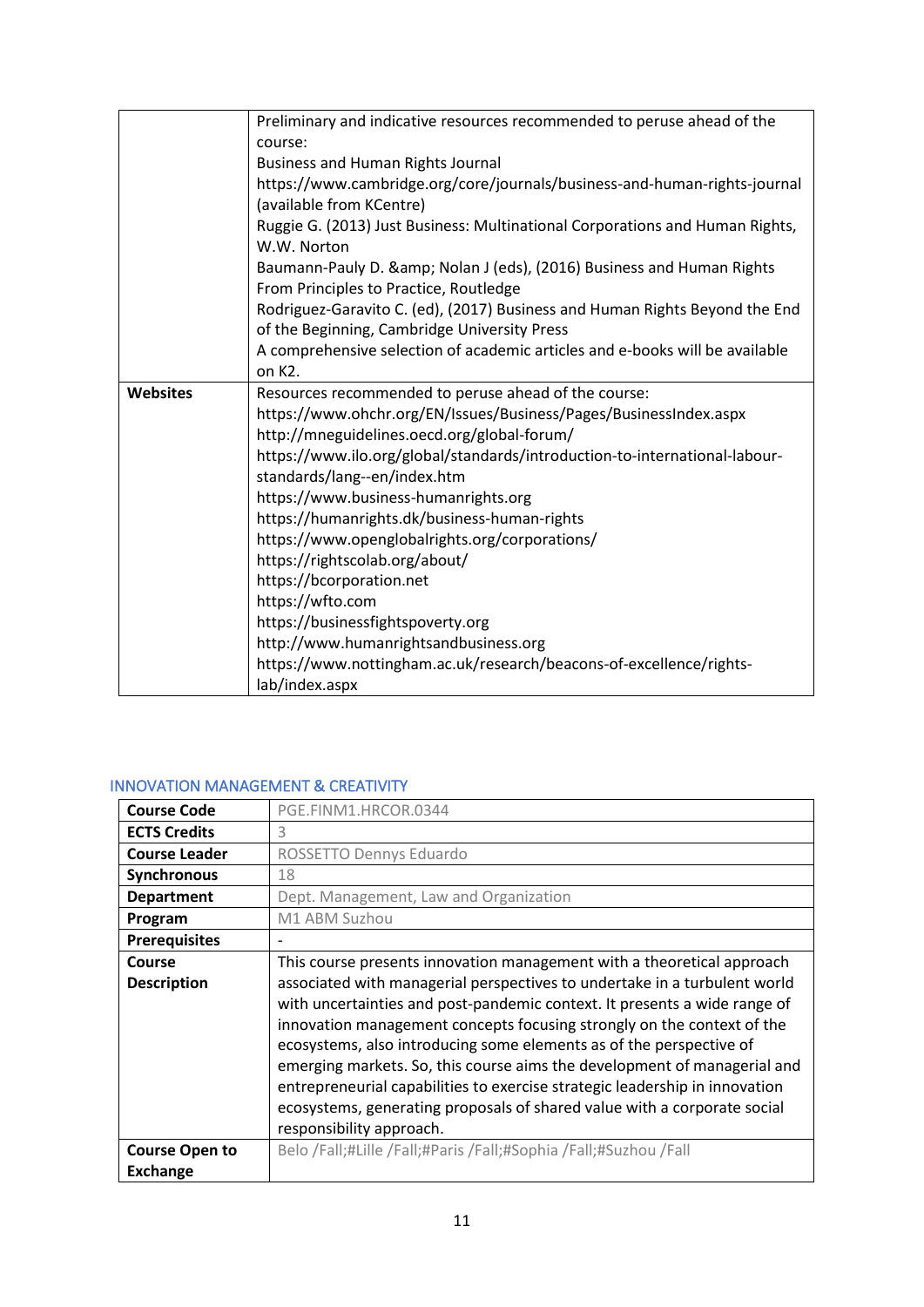| <b>Semester</b>          | fall                                                                                                                                              |
|--------------------------|---------------------------------------------------------------------------------------------------------------------------------------------------|
| <b>Campus</b>            | Belo Horizonte, Lille, Paris, Sophia                                                                                                              |
| <b>Evaluation</b>        |                                                                                                                                                   |
| <b>Final Examination</b> | 50                                                                                                                                                |
| (%)                      |                                                                                                                                                   |
| Continuous               | 50                                                                                                                                                |
| Assessment (%)           |                                                                                                                                                   |
| Academic                 | 1. Introduction and theoretical basis of innovation Management                                                                                    |
| reference                | Adams, R., Bessant, J. & Phelps, R. (2006). Innovation management                                                                                 |
|                          | measurement: A review. International Journal of Management Reviews 8,                                                                             |
|                          | $21 - 47.$                                                                                                                                        |
|                          | Chesbrough, H. (2010). Business Model Innovation: Opportunities and                                                                               |
|                          | Barriers. Long Range Planning 43, 354-363.                                                                                                        |
|                          | Christensen, C. M., Raynor, M. E. & McDonald, R. (2015). What is disruptive                                                                       |
|                          | innovation. Harvard Business Review 93, 44-53.                                                                                                    |
|                          | Garcia, R. & Calantone, R. (2002). A critical look at technological innovation                                                                    |
|                          | typology and innovativeness terminology: a literature review. 19, 110-132.                                                                        |
|                          | Howells, J. (2005) The management of innovation and technology: the                                                                               |
|                          | shaping of technology and institutions of the market economy. Thousand                                                                            |
|                          | Oaks, California: Sage Publications.                                                                                                              |
|                          | OECD & Eurostat (2019) Oslo Manual 2018: Guidelines for Collecting,                                                                               |
|                          | Reporting and Using Data on Innovation (258). Luxembourg: OECD<br>Publishing, Paris/Eurostat.                                                     |
|                          | Rossetto, D. E., Bernardes, R. C., Borini, F. M. & Gattaz, C. C. (2018).                                                                          |
|                          | Structure and evolution of innovation research in the last 60 years: review                                                                       |
|                          | and future trends in the field of business through the citations and co-                                                                          |
|                          | citations analysis. Scientometrics 115, 1329-1363.                                                                                                |
|                          | Tidd, J. & Bessant, J. (2013) Managing Innovation: Integrating technological                                                                      |
|                          | market and organizational change (680). John Wiley & Sons.                                                                                        |
|                          | 2. Innovation Challenges for a new world                                                                                                          |
|                          | Adams, R., Bessant, J. & Phelps, R. (2006). Innovation management                                                                                 |
|                          | measurement: A review. International Journal of Management Reviews 8,                                                                             |
|                          | $21 - 47.$                                                                                                                                        |
|                          | Akpan, I. J., Soopramanien, D. & Kwak, D.-H. (2020). Cutting-edge                                                                                 |
|                          | technologies for small business and innovation in the era of COVID-19                                                                             |
|                          | global health pandemic. Journal of Small Business & Entrepreneurship, 1-                                                                          |
|                          | 11.                                                                                                                                               |
|                          | Chesbrough, H. (2020). To recover faster from Covid-19, open up:                                                                                  |
|                          | Managerial implications from an open innovation perspective. Industrial                                                                           |
|                          | Marketing Management 88, 410-413.                                                                                                                 |
|                          | Damanpour, F. (2014). Footnotes to Research on Management Innovation.                                                                             |
|                          | Organization Studies 35, 1265-1285.                                                                                                               |
|                          | Damanpour, F. & Aravind, D. (2012). Managerial Innovation: Conceptions,<br>Processes, and Antecedents. Management and Organization Review 8, 423- |
|                          | 454.                                                                                                                                              |
|                          | Hamel, G. (2006). The why, what, and how of management innovation.                                                                                |
|                          | Harvard Business Review 84, 72.                                                                                                                   |
|                          | Kraus, S., Pohjola, M. & Koponen, A. (2012). Innovation in family firms: an                                                                       |
|                          | empirical analysis linking organizational and managerial innovation to                                                                            |
|                          | corporate success. Review of Managerial Science 6, 265-286.                                                                                       |
|                          | McCausland, T. (2020). News and Analysis of the Global Innovation Scene.                                                                          |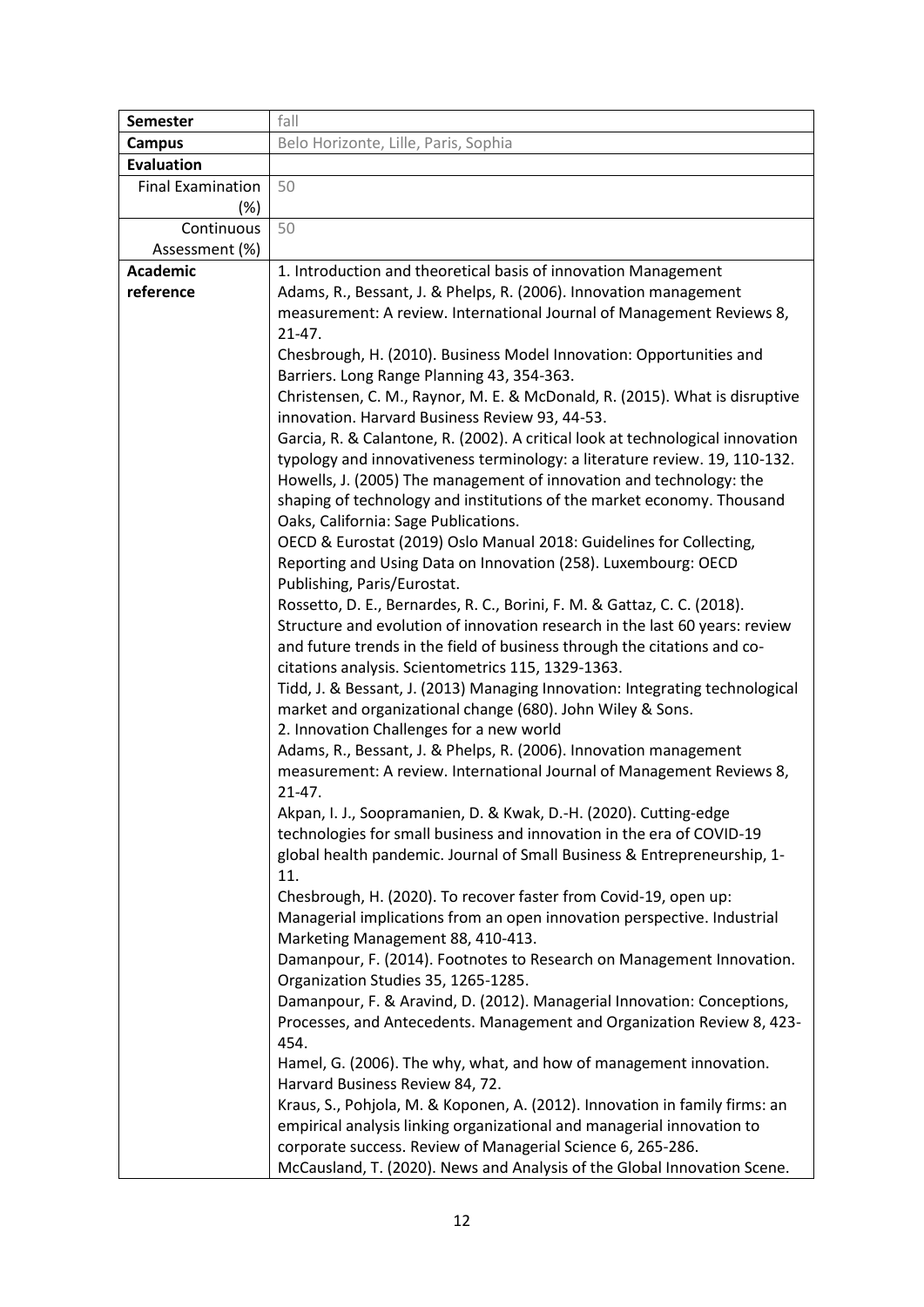| Research-Technology Management 63, 2-8.                                                                                           |
|-----------------------------------------------------------------------------------------------------------------------------------|
| Millar, C. C. J. M., Groth, O. & Mahon, J. F. (2018). Management Innovation                                                       |
| in a VUCA World: Challenges and Recommendations. 61, 5-14.                                                                        |
| Pedersen, C. L. & Ritter, T. (2020). Preparing your business for a post-                                                          |
| pandemic world. Harvard Business Review, 4.                                                                                       |
| 3. Innovation Ecosystems Introduction                                                                                             |
| Adner, R. (2006). Match your innovation strategy to your innovation                                                               |
| ecosystem. Harvard Business Review 84, 12.                                                                                        |
| Elias, G. C. & David, F. J. C. (2010). Triple Helix, Quadruple Helix and                                                          |
| Quintuple Helix and How Do Knowledge, Innovation and the Environment                                                              |
| Relate To Each Other? : A Proposed Framework for a Trans-disciplinary                                                             |
| Analysis of Sustainable Development and Social Ecology. International                                                             |
| Journal of Social Ecology and Sustainable Development (IJSESD) 1, 41-69.                                                          |
| Gomes, L. A. d. V., Facin, A. L. F., Salerno, M. S. & Ikenami, R. K. (2018).                                                      |
| Unpacking the innovation ecosystem construct: Evolution, gaps and trends.                                                         |
| Technological Forecasting and Social Change 136, 30-48.                                                                           |
| Granstrand, O. & Holgersson, M. (2020). Innovation ecosystems: A                                                                  |
| conceptual review and a new definition. Technovation 90-91, 102098.                                                               |
| Juceviius, G. & Grumadait, K. (2014). Smart Development of Innovation                                                             |
| Ecosystem. Procedia - Social and Behavioral Sciences 156, 125-129.                                                                |
| Pique, J. M., Berbegal-Mirabent, J. & Etzkowitz, H. (2018). Triple Helix and                                                      |
| the evolution of ecosystems of innovation: the case of Silicon Valley. Triple                                                     |
| Helix 5, 11.                                                                                                                      |
| Smith, K. R. (2006). Building an Innovation Ecosystem: Process, Culture and                                                       |
| Competencies. 20, 219-224.                                                                                                        |
| Wang, P. (2009) An integrative framework for understanding the innovation                                                         |
| ecosystem. Advancing the Study of Innovation and Globalization in                                                                 |
| Organizations. (pp. 301-314).                                                                                                     |
| Williamson, P. J. & De Meyer, A. (2012). Ecosystem Advantage: How to                                                              |
| Successfully Harness the Power of Partners. 55, 24-46.                                                                            |
| Williamson, P. J. & De Meyer, A. (2020) Ecosystem Edge: Sustaining                                                                |
| Competitiveness in the Face of Disruption (216). Stanford, California:                                                            |
| <b>Stanford University Press.</b>                                                                                                 |
| 4. Developing Relationships and Value Generation in an Innovation                                                                 |
| Ecosystems                                                                                                                        |
| Carroll, A. B. (1999). Corporate Social Responsibility: Evolution of a<br>Definitional Construct. Business & Society 38, 268-295. |
| Dedehayir, O., Mäkinen, S. J. & Roland Ortt, J. (2018). Roles during                                                              |
| innovation ecosystem genesis: A literature review. Technological                                                                  |
| Forecasting and Social Change 136, 18-29.                                                                                         |
| Kapoor, R. (2018). Ecosystems: broadening the locus of value creation.                                                            |
| Journal of Organization Design 7, 12.                                                                                             |
| Mirvis, P., Herrera, M. E. B., Googins, B. & Albareda, L. (2016). Corporate                                                       |
| social innovation: How firms learn to innovate for the greater good. Journal                                                      |
| of Business Research 69, 5014-5021.                                                                                               |
| Porter, M. E., Hills, G., Pfitzer, M., Patscheke, S. & Hawkins, E. (2012)                                                         |
| Measuring shared value: How to unlock value by linking business and social                                                        |
| results. FSG Publication.                                                                                                         |
| Porter, M. E. & Kramer, M. R. (2011). Creating Shared Value. Harvard                                                              |
| <b>Business Review.</b>                                                                                                           |
| Ritala, P., Agouridas, V., Assimakopoulos, D. & Gies, O. (2013). Value                                                            |
| creation and capture mechanisms in innovation ecosystems: a comparative                                                           |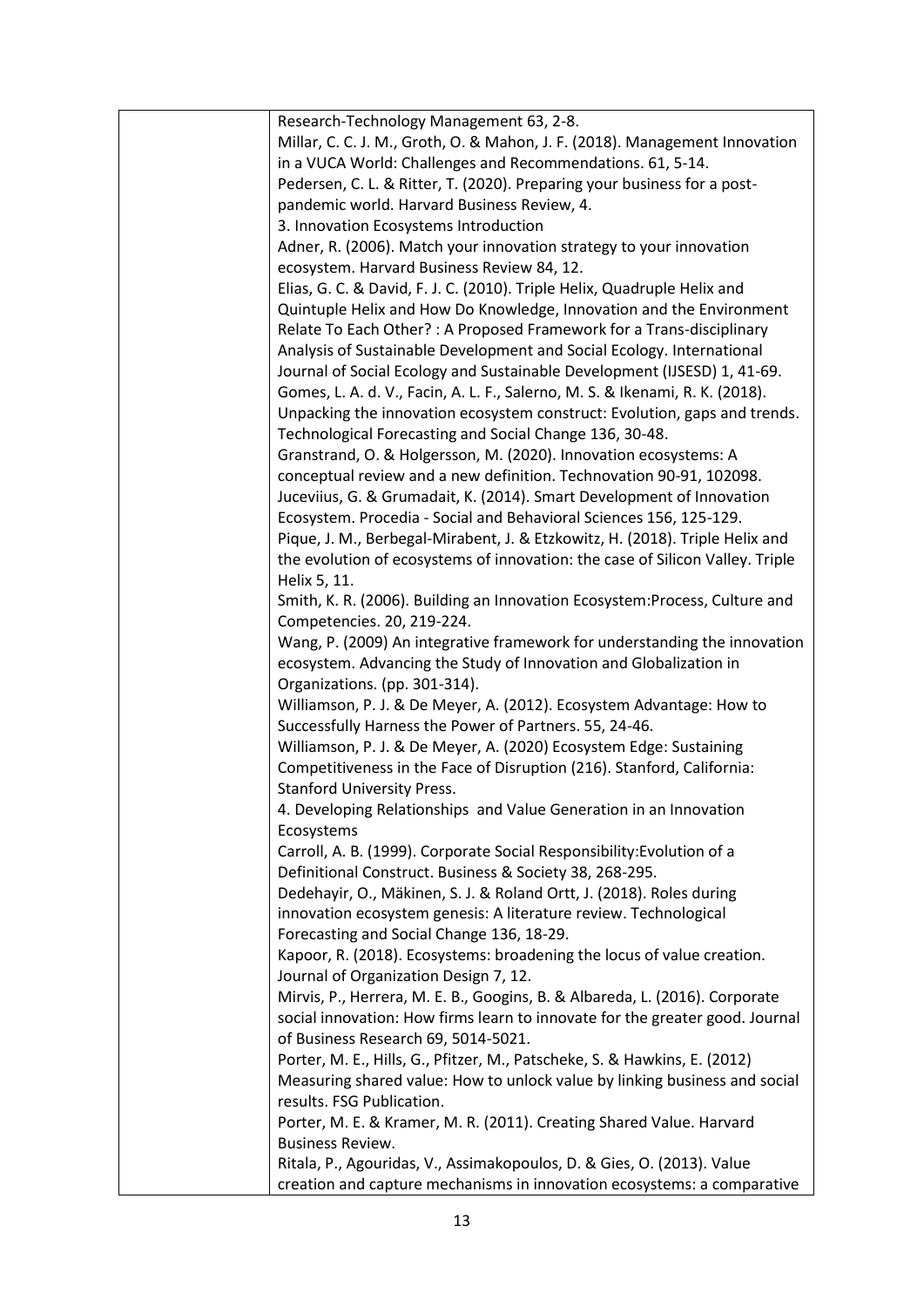| case study. 63, 244-267.                                                                                                             |
|--------------------------------------------------------------------------------------------------------------------------------------|
| Ritala, P. & Almpanopoulou, A. (2017). In defense of eco in innovation                                                               |
| ecosystem. Technovation 60-61                                                                                                        |
| Velu, C. (2015). Knowledge management capabilities of lead firms in                                                                  |
| innovation ecosystems. AMS Review 5, 123-141.                                                                                        |
| Walrave, B., Talmar, M., Podoynitsyna, K. S., Romme, A. G. L. & Verbong, G.                                                          |
| P. J. (2018). A multi-level perspective on innovation ecosystems for path-                                                           |
| breaking innovation. Technological Forecasting and Social Change 136, 103-                                                           |
| 113.                                                                                                                                 |
| 5. Entrepreneurship Ecosystems and New Ventures                                                                                      |
| Cavallo, A., Ghezzi, A. & Balocco, R. (2019). Entrepreneurial ecosystem                                                              |
| research: present debates and future directions. International                                                                       |
| Entrepreneurship and Management Journal 15, 1291-1321.                                                                               |
| Cordova, D. (2014) Creating the environment for entrepreneurial success. In                                                          |
| Bettcher, K. E., Kindle, J. & Stroker, F. (Eds.). (pp. 70). Washington, DC,                                                          |
| Center for International Private Enterprise.                                                                                         |
| Elia, G., Margherita, A. & Passiante, G. (2020). Digital entrepreneurship                                                            |
| ecosystem: How digital technologies and collective intelligence are                                                                  |
| reshaping the entrepreneurial process. Technological Forecasting and Social                                                          |
| Change 150, 119791.                                                                                                                  |
| Malecki, E. J. (2018). Entrepreneurship and entrepreneurial ecosystems.                                                              |
| Geography Compass 12, e12359.                                                                                                        |
| Maroufkhani, P., Wagner, R. & Wan Ismail Wan, K. (2018). Entrepreneurial                                                             |
| ecosystems: a systematic review. Journal of Enterprising Communities:                                                                |
| People and Places in the Global Economy 12, 545-564.<br>Spigel, B. & Harrison, R. (2018). Toward a process theory of entrepreneurial |
| ecosystems. 12, 151-168.                                                                                                             |
| Stangler, D. & Bell-Masterson, J. (2015) Measuring an entrepreneurial                                                                |
| ecosystem. Kauffman Foundation Research Series on City, Metro, and                                                                   |
| Regional Entrepreneurship. (pp. 16). Kauffman Foundation.                                                                            |
| Teece, D. J., Pisano, G. & Shuen, A. (1997). Dynamic capabilities and                                                                |
| strategic management. 18, 509-533.                                                                                                   |
| Zahra, S. A., Sapienza, H. J. & Davidsson, P. (2006). Entrepreneurship and                                                           |
| Dynamic Capabilities: A Review, Model and Research Agenda*. 43, 917-955.                                                             |
| 6. Leading Innovation in an Ecosystem                                                                                                |
| Acs, Z. J., Stam, E., Audretsch, D. B. & OConnor, A. (2017). The lineages of                                                         |
| the entrepreneurial ecosystem approach. Small Business Economics 49, 1-                                                              |
| 10.                                                                                                                                  |
| Genome, S. (2020) The Global Startup Ecosystem Report. (pp. 221). GSER                                                               |
| 2020 edn. San Francisco, CA, Startup Genome - Global Entrepreneurship                                                                |
| Network.                                                                                                                             |
| Godley, A., Morawetz, N. & Soga, L. (2019). The complementarity                                                                      |
| perspective to the entrepreneurial ecosystem taxonomy. Small Business                                                                |
| Economics.                                                                                                                           |
| Katri, V. (2015). Business, Innovation, and Knowledge Ecosystems: How                                                                |
| They Differ and How to Survive and Thrive within Them. Technology                                                                    |
| Innovation Management Review 5.                                                                                                      |
| Lukas, M. P., Andrea, B. & Tina, W. (2020). Conceptual Framework for                                                                 |
| Collaborative Open Innovation With a Startup Ecosystem. International                                                                |
| Journal of Innovation in the Digital Economy (IJIDE) 11, 21-43.                                                                      |
| Möller, K. & Halinen, A. (2017). Managing business and innovation                                                                    |
| networksFrom strategic nets to business fields and ecosystems. Industrial                                                            |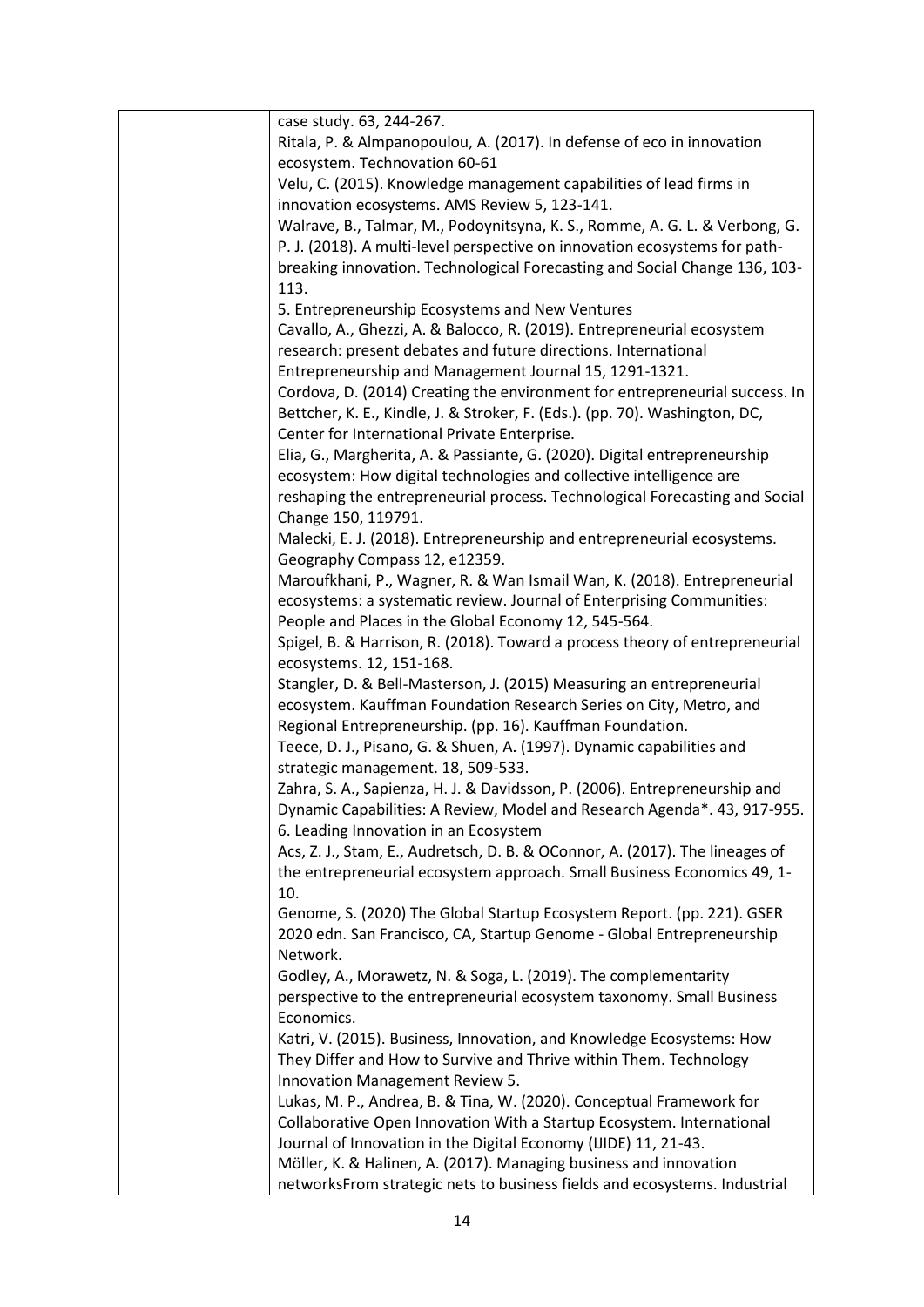| Marketing Management 67, 5-22.                                                |
|-------------------------------------------------------------------------------|
| Moore, J. F. (2006). Business Ecosystems and the View from the Firm. 51,      |
| $31 - 75.$                                                                    |
| Nambisan, S., Lyytinen, K., Majchrzak, A. & Song, M. (2017). Digital          |
| Innovation Management: Reinventing innovation management research in          |
| a digital world. MIS Quarterly 41.                                            |
| Pitelis, C. (2012). Clusters, entrepreneurial ecosystem co-creation, and      |
| appropriability: a conceptual framework. Industrial and Corporate Change      |
| 21, 1359-1388.                                                                |
| Talmar, M., Walrave, B., Podoynitsyna, K. S., Holmström, J. & Romme, A. G.    |
| L. (2020). Mapping, analyzing and designing innovation ecosystems: The        |
| Ecosystem Pie Model. Long Range Planning 53, 101850.                          |
| 7. Broadening the view of Ecosystems and multi-ecosystems Coordination        |
| Aarikka-Stenroos, L. & Ritala, P. (2017). Network management in the era of    |
| ecosystems: Systematic review and management framework. Industrial            |
| Marketing Management 67, 23-36.                                               |
| Adner, R. & Kapoor, R. (2010). Value creation in innovation ecosystems:       |
| how the structure of technological interdependence affects firm               |
| performance in new technology generations. 31, 306-333.                       |
| Carayannis, E. G., Barth, T. D. & Campbell, D. F. J. (2012). The Quintuple    |
| Helix innovation model: global warming as a challenge and driver for          |
| innovation. Journal of Innovation and Entrepreneurship 1, 2.                  |
| Carayannis, E. G., Grigoroudis, E., Stamati, D. & Valvi, T. (2019). Social    |
| Business Model Innovation: A Quadruple/Quintuple Helix-Based Social           |
| Innovation Ecosystem. IEEE Transactions on Engineering Management, 1-         |
| 14.                                                                           |
| Galvao, A., Mascarenhas, C., Marques, C., Ferreira, J. & Ratten, V. (2019).   |
| Triple helix and its evolution: a systematic literature review. Journal of    |
| Science and Technology Policy Management 10, 812-833.                         |
| Jarkko, P. & Timo, A.-V. (2016). Managing Innovation Ecosystems to Create     |
| and Capture Value in ICT Industries. Technology Innovation Management         |
| Review 6.                                                                     |
| Mantovani, A. & Ruiz-Aliseda, F. (2016). Equilibrium Innovation Ecosystems:   |
| The Dark Side of Collaborating with Complementors. 62, 534-549.               |
| Oh, D.-S., Phillips, F., Park, S. & Lee, E. (2016). Innovation ecosystems: A  |
| critical examination. Technovation 54, 1-6.                                   |
| Roundy, P. T. (2020). Do we Lead Together? Leadership Behavioral              |
| Integration and Coordination in Entrepreneurial Ecosystems. 14, 6-25.         |
| Russell, M. G. & Smorodinskaya, N. V. (2018). Leveraging complexity for       |
| ecosystemic innovation. Technological Forecasting and Social Change 136,      |
| 114-131.                                                                      |
| 8. Collaborative, Inclusive, and Sustainable Ecosystems                       |
| Böhmer, A. I. & Lindemann, U. (2015) Open innovation ecosystem: Towards       |
| collaborative innovation. In ICED (Ed., Proceedings of the 20th International |
| Conference on Engineering Design (ICED 15). (pp. 031-040). Milan, Italy,      |
| Innovation and Creativity.                                                    |
| Bosch-Sijtsema, P. M. & Bosch, J. (2014) Aligning innovation ecosystem        |
| strategies with internal R&D. 2014 IEEE International Conference on           |
| Management of Innovation and Technology. (pp. 424-430).                       |
| Chesbrough, H., Kim, S. & Agogino, A. (2014). Chez Panisse: Building an       |
| Open Innovation Ecosystem. California Management Review 56, 144-171.          |
| Estellés-Arolas, E. & González-Ladrón-de-Guevara, F. (2012). Towards an       |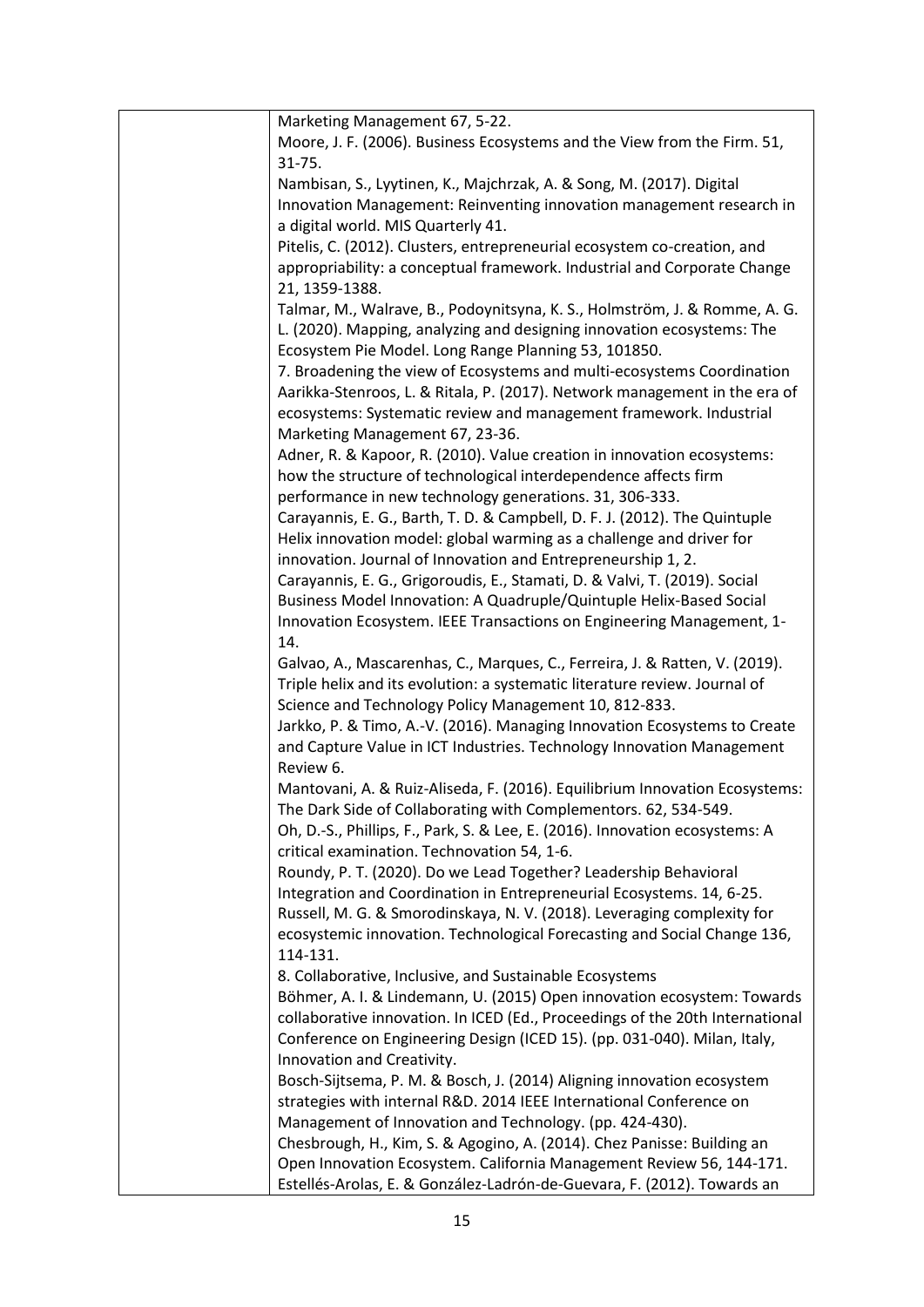| integrated crowdsourcing definition. Journal of Information Science 38,        |
|--------------------------------------------------------------------------------|
| 189-200.                                                                       |
| Howe, J. (2006) The rise of crowdsourcing. Wired Magazine. (pp. 1-4).          |
| Katri, V., Marko, S., Maria, M. & Simo, J.-O. (2017). Orchestrating            |
| Innovation Ecosystems: A Qualitative Analysis of Ecosystem Positioning         |
| Strategies. Technology Innovation Management Review.                           |
| Liu, Z. & Stephens, V. (2019). Exploring Innovation Ecosystem from the         |
| Perspective of Sustainability: Towards a Conceptual Framework. 5, 48.          |
| Luoma-aho, V. & Halonen, S. (2010). Intangibles and innovation: the role of    |
| communication in the innovation ecosystem. Innovation Journalism 7, 1-20.      |
| Mashelkar, R. A. (2012) On building an inclusive innovation ecosystem. In      |
| Development, C. o. I. f. I. (Ed. (pp. 54). Cape Town.                          |
| Mercier-Laurent, E. (2015) The innovation biosphere: Planet and brains in      |
| the digital era. London: John Wiley & Sons.                                    |
| Ramaswamy, V. & Ozcan, K. (2014) The co-creation paradigm. Stanford            |
| University Press.                                                              |
| Shneor, R., Zhao, L. & Flåten, B.-T. (2020) Introduction: From Fundamentals    |
| to Advances in Crowdfunding Research and Practice. In Shneor, R., Zhao, L.     |
| & Flåten, B.-T. (Eds.), Advances in Crowdfunding: Research and Practice.       |
| (pp. 543). Switzerland, Palgrave Macmillan.                                    |
| Williamson, P. J. & De Meyer, A. (2012). Ecosystem Advantage: How to           |
| Successfully Harness the Power of Partners. 55, 24-46.                         |
| 9. Creativity: Thinking beyond boxes                                           |
| Amabile, T. M. (1988). A model of creativity and innovation in                 |
| organizations. Research in organizational behavior 10, 123-167.                |
| Amabile, T. M. (1996) Creativity and Innovation in Organizations: A case       |
| study. Harvard Business School. (pp. 15). Boston, HBS Press.                   |
| Carayannis, E. G. (2013) Encyclopedia of creativity, invention, innovation     |
| and entrepreneurship. Washington, DC: Springer Publisher.                      |
| Cropley, D. H., Kaufman, J. C. & Cropley, A. J. (2011). Measuring Creativity   |
| for Innovation Management. Journal of technology management &                  |
| innovation 6, 13-30.                                                           |
| Greer, C. R. & Lei, D. (2012). Collaborative Innovation with Customers: A      |
| Review of the Literature and Suggestions for Future Research*. 14, 63-84.      |
| Gurteen, D. (1998). Knowledge, Creativity and Innovation. Journal of           |
| Knowledge Management 2, 5-13.                                                  |
| Legrenzi, P. (2005) Creativity and innovation (75). Icon.                      |
| Sawyer, R. K. (2011) Explaining Creativity: The Science of Human               |
| Innovation. Oxford University Press.                                           |
| Shneor, R., Zhao, L. & Flåten, B.-T. (2020) Advances in Crowdfunding:          |
| Research and Practice (543). Switzerland: Palgrave Macmillan.                  |
| Sternberg, R. J. (2006). The nature of creativity. Creativity Research Journal |
| 18, 87-98.                                                                     |
| Swink, M. (2006). Building Collaborative Innovation Capability. Research-      |
| Technology Management 49, 37-47.                                               |
| Udwadia, F. E. (1990). Creativity and innovation in organizations: Two         |
| models and managerial implications. Technological Forecasting and Social       |
| Change 38, 65-80.                                                              |
| Unsworth, K. (2001). Unpacking Creativity. Academy of Management               |
| Review 26, 289-297.                                                            |
| 10. Digital Transformation in Innovation Ecosystems                            |
| Andal-Ancion, A., Cartwright, P. A. & Yip, G. S. (2003). The digital           |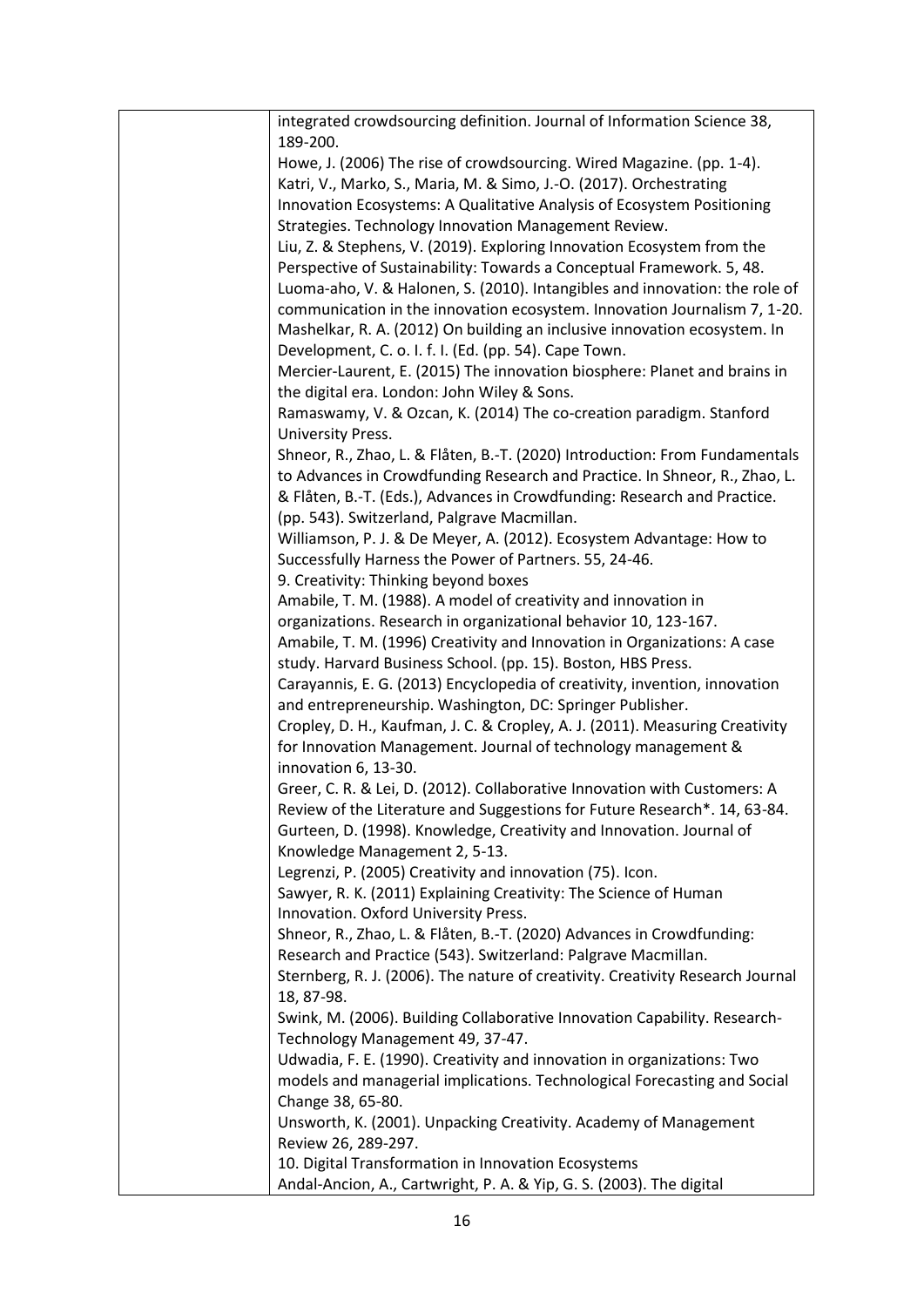| transformation of traditional business. MIT Sloan Management Review 44,                                                                           |
|---------------------------------------------------------------------------------------------------------------------------------------------------|
| 10.                                                                                                                                               |
| Andriole, S. J. (2017). Five myths about digital transformation. MIT Sloan<br>Management Review 58.                                               |
| Bharadwaj, A., El Sawy, O. A., Pavlou, P. A. & Venkatraman, N. (2013).                                                                            |
| Digital Business Strategy: Toward a Next Generation of Insights. MIS                                                                              |
| Quarterly 37, 471-482.                                                                                                                            |
| Kane, G. C. (2016). The dark side of the digital revolution. MIT Sloan                                                                            |
| Management Review 57.                                                                                                                             |
| Nadkarni, S. & Prügl, R. (2020). Digital transformation: a review, synthesis                                                                      |
| and opportunities for future research. Management Review Quarterly.                                                                               |
| Nambisan, S., Wright, M. & Feldman, M. (2019). The digital transformation                                                                         |
| of innovation and entrepreneurship: Progress, challenges and key themes.                                                                          |
| Research Policy 48, 103773.                                                                                                                       |
| Vial, G. (2019). Understanding digital transformation: A review and a                                                                             |
| research agenda. The Journal of Strategic Information Systems 28, 118-144.                                                                        |
| Westerman, G., Bonnet, D. & McAfee, A. (2014). The Nine Elements of                                                                               |
| Digital Transformation. MIT Sloan Management Review 55, 1-6.                                                                                      |
| 11. Innovation and Entrepreneurship in Emerging Markets Contexts                                                                                  |
| Arnold, D. J. & Quelch, J. A. (1998). New Strategies in Emerging Markets.                                                                         |
| Sloan Management Review 40, 7-20.                                                                                                                 |
| Cavusgil, S. T. (1997). Measuring the potential of emerging markets: An                                                                           |
| indexing approach. Business Horizons 40, 87-91.                                                                                                   |
| Dhanaraj, C. & Khanna, T. (2011). Transforming Mental Models on Emerging                                                                          |
| Markets. 10, 684-701.                                                                                                                             |
| Govindarajan, V. & Ramamurti, R. (2011). Reverse innovation, emerging                                                                             |
| markets, and global strategy. Global Strategy Journal 1, 191-205.                                                                                 |
| Jalonen, H. (2012). The uncertainty of innovation: a systematic review of                                                                         |
| the literature. Journal of Management Research 4, 47.                                                                                             |
| Jauch, L. R. & Kraft, K. L. (1986). Strategic Management of Uncertainty. 11,                                                                      |
| 777-790.                                                                                                                                          |
| Khanna, T., Palepu, K. G. & Sinha, J. (2005). Strategies that fit emerging                                                                        |
| markets. Harvard Business Review 83, 4-19.                                                                                                        |
| Liedong, T. A., Peprah, A. A., Amartey, A. O. & Rajwani, T. (2020).                                                                               |
| Institutional voids and firms' resource commitment in emerging markets: A                                                                         |
| review and future research agenda. Journal of International Management                                                                            |
| 26, 100756.                                                                                                                                       |
| Mair, J., Marti Lanuza, I. & Ganly, K. (2007). Institutional voids as spaces of                                                                   |
| opportunity. European Business Forum Winter, 34-39.                                                                                               |
| Ramamurti, R. & Singh, J. V. (2009) Emerging multinationals in emerging                                                                           |
| markets. Cambridge University Press.                                                                                                              |
| 12. Resource-constrained Innovation                                                                                                               |
| Agnihotri, A. (2015). Low-cost innovation in emerging markets. Journal of                                                                         |
| Strategic Marketing 23, 399-411.                                                                                                                  |
| Ernst, H., Kahle, H. N., Dubiel, A., Prabhu, J. & Subramaniam, M. (2015). The<br>Antecedents and Consequences of Affordable Value Innovations for |
| Emerging Markets. 32, 65-79.                                                                                                                      |
| Hossain, M. (2016). Grassroots innovation: A systematic review of two                                                                             |
| decades of research. Journal of Cleaner Production 137, 973-981.                                                                                  |
| Prahalad, C. K. (2012). Bottom of the Pyramid as a Source of Breakthrough                                                                         |
| Innovations. 29, 6-12.                                                                                                                            |
| Smith, A., Fressoli, M. & Thomas, H. (2014). Grassroots innovation                                                                                |
|                                                                                                                                                   |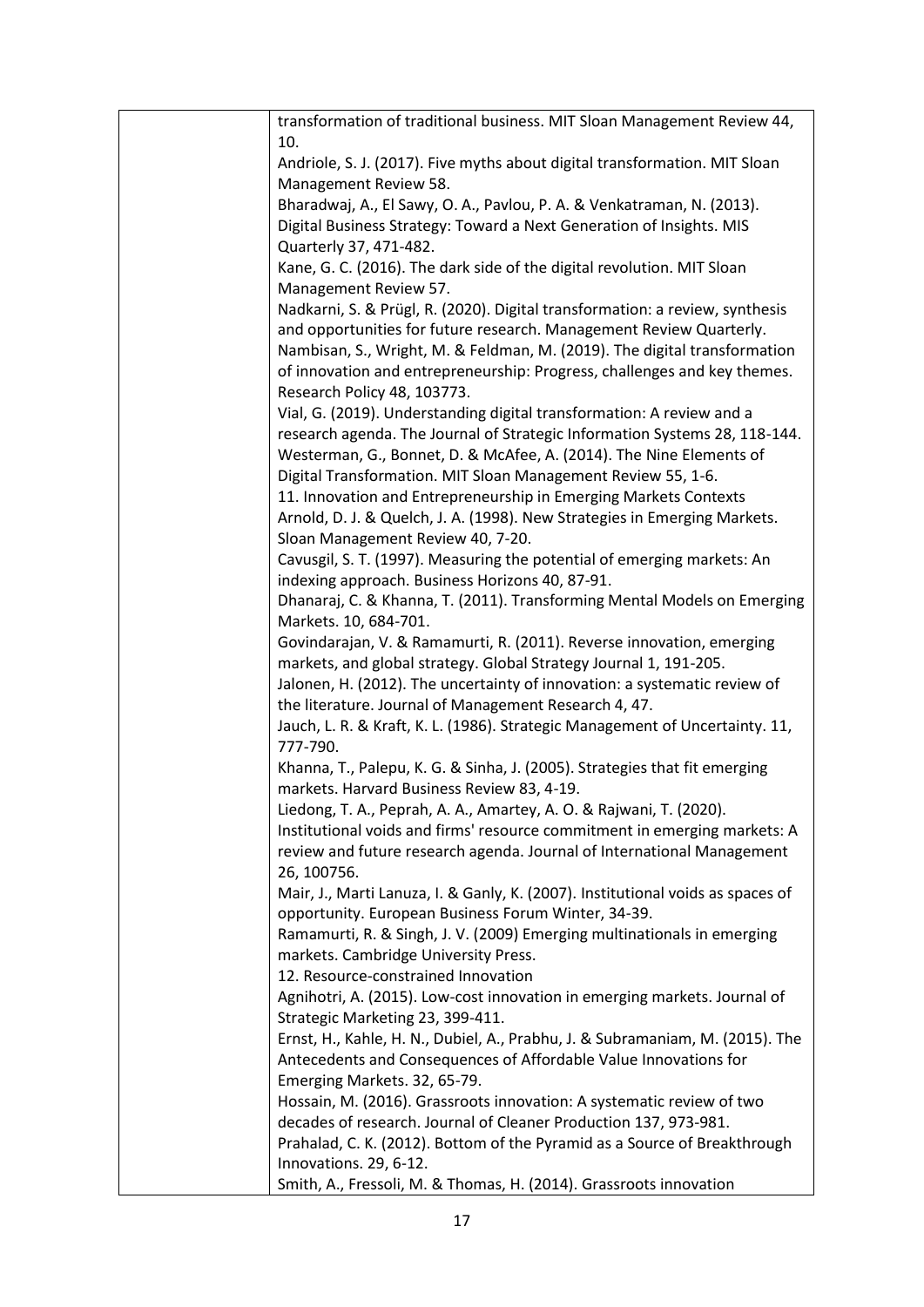|                 | movements: challenges and contributions. Journal of Cleaner Production       |
|-----------------|------------------------------------------------------------------------------|
|                 | 63, 114-124.                                                                 |
|                 | Tse, E., Ma, K. & Huang, Y. (2009) Shan zhai: A Chinese phenomenon. (pp.     |
|                 | 2010). Booz & Company.                                                       |
|                 | von Zedtwitz, M., Corsi, S., Søberg, P. V. & Frega, R. (2015). A Typology of |
|                 | Reverse Innovation. 32, 12-28.                                               |
|                 | Zeschky, M., Widenmayer, B. & Gassmann, O. (2011). Frugal Innovation in      |
|                 | Emerging Markets. Research-Technology Management 54, 38-45.                  |
|                 | Zeschky, M. B., Winterhalter, S. & Gassmann, O. (2014). From Cost to Frugal  |
|                 | and Reverse Innovation: Mapping the Field and Implications for Global        |
|                 | Competitiveness. Research-Technology Management 57, 20-27.                   |
| <b>Websites</b> |                                                                              |

# <span id="page-18-0"></span>MANAGING HR

| <b>Course Code</b>                       | PGE.FINM1.HRCOR.0343                                                                                                                                                                                                                                                                                                                                                                          |
|------------------------------------------|-----------------------------------------------------------------------------------------------------------------------------------------------------------------------------------------------------------------------------------------------------------------------------------------------------------------------------------------------------------------------------------------------|
| <b>ECTS Credits</b>                      | $\mathcal{P}$                                                                                                                                                                                                                                                                                                                                                                                 |
| <b>Course Leader</b>                     | <b>BACHA Eliane</b>                                                                                                                                                                                                                                                                                                                                                                           |
| <b>Synchronous</b>                       | 12                                                                                                                                                                                                                                                                                                                                                                                            |
| <b>Department</b>                        | Dept. Management, Law and Organization                                                                                                                                                                                                                                                                                                                                                        |
| Program                                  | M1 ABM Suzhou                                                                                                                                                                                                                                                                                                                                                                                 |
| <b>Prerequisites</b>                     | No prerequisites                                                                                                                                                                                                                                                                                                                                                                              |
| Course<br><b>Description</b>             | This course focuses on some principles and practices used in management<br>and organization. The aim of the course is to equip students with the<br>necessary knowledge to understand management theories, understand HR<br>functions and help their future organizations in becoming more efficient.<br>Hence, this course is designed to improve your effectiveness as a future<br>manager. |
| <b>Course Open to</b><br><b>Exchange</b> |                                                                                                                                                                                                                                                                                                                                                                                               |
| Semester                                 | fall                                                                                                                                                                                                                                                                                                                                                                                          |
| <b>Campus</b>                            | Belo Horizonte, Lille, Paris, Sophia, Suzhou                                                                                                                                                                                                                                                                                                                                                  |
| <b>Evaluation</b>                        |                                                                                                                                                                                                                                                                                                                                                                                               |
| <b>Final Examination</b>                 | 50                                                                                                                                                                                                                                                                                                                                                                                            |
| (%)                                      |                                                                                                                                                                                                                                                                                                                                                                                               |
| Continuous                               | 50                                                                                                                                                                                                                                                                                                                                                                                            |
| Assessment (%)                           |                                                                                                                                                                                                                                                                                                                                                                                               |
| <b>Academic</b>                          |                                                                                                                                                                                                                                                                                                                                                                                               |
| reference                                |                                                                                                                                                                                                                                                                                                                                                                                               |
| <b>Websites</b>                          |                                                                                                                                                                                                                                                                                                                                                                                               |

# <span id="page-18-1"></span>MARKETING

| <b>Course Code</b>  | PGE.FINM1.MKCOR.0411      |
|---------------------|---------------------------|
| <b>ECTS Credits</b> |                           |
| Course Leader       | <b>FERRANTE Guillaume</b> |
| <b>Synchronous</b>  | 18                        |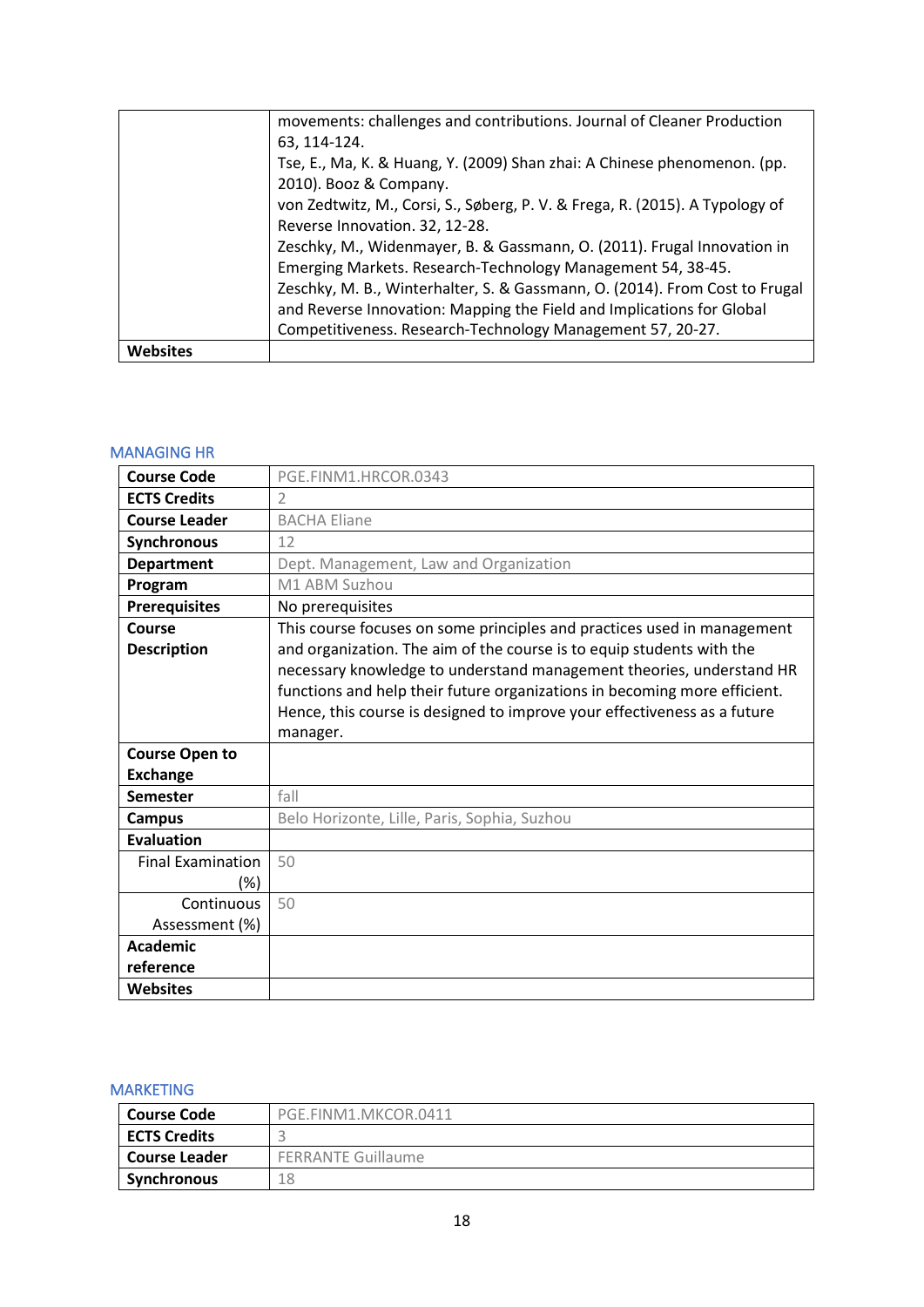| <b>Department</b>        | Dept. Marketing                                                                                                                               |
|--------------------------|-----------------------------------------------------------------------------------------------------------------------------------------------|
| Program                  | M1 ABM Suzhou                                                                                                                                 |
| <b>Prerequisites</b>     | None                                                                                                                                          |
| <b>Course</b>            | This course is an introduction to strategic marketing, branding and                                                                           |
| <b>Description</b>       | operational marketing. In the French Campuses (Paris, Lille, Sophia                                                                           |
|                          | Antipolis), we divide this course in three parts: in the first part, students                                                                 |
|                          | attend 13.5h of lectures (online learning, in both synchronous and                                                                            |
|                          | asynchronous modes) to introduce the main concepts of Marketing                                                                               |
|                          | Strategy, Branding, Segmentation, Targeting and Positioning, Marketing<br>Mix; in the second part, students are assigned 4,5h of face to face |
|                          | interaction with coaches to help them apply the concepts (in teams of 4-5                                                                     |
|                          | students) to "create and launch the product or service of your dreams".                                                                       |
|                          | This is what we call the GO TO MARKET challenge. In the final 3 hours                                                                         |
|                          | students have 10 minutes to present their project in front of audience of                                                                     |
|                          | 40-50 students. Students are expected to devise a marketing and branding                                                                      |
|                          | strategy, prioritising targets and adjusting their positioning accordingly.                                                                   |
|                          | They are then expected to make decisions about pricing, product                                                                               |
|                          | development, distribution and promotion. A final presentation by each                                                                         |
|                          | group is followed by a debriefing session with the teacher.                                                                                   |
| <b>Course Open to</b>    | Belo /Fall;#Raleigh /Fall;#Suzhou /Fall                                                                                                       |
| <b>Exchange</b>          |                                                                                                                                               |
| <b>Semester</b>          | fall                                                                                                                                          |
| <b>Campus</b>            | Belo Horizonte, Lille, Paris, Raleigh, Sophia, Stellenbosch-Le Cap, Suzhou                                                                    |
| <b>Evaluation</b>        |                                                                                                                                               |
| <b>Final Examination</b> | 15                                                                                                                                            |
| $(\%)$                   |                                                                                                                                               |
| Continuous               | 85                                                                                                                                            |
| Assessment (%)           |                                                                                                                                               |
| <b>Academic</b>          | - Kotler et al. (2015) Principles of Marketing. Pearson.                                                                                      |
| reference                |                                                                                                                                               |
| <b>Websites</b>          |                                                                                                                                               |

# <span id="page-19-0"></span>MSc Corporate Financial Management

# <span id="page-19-1"></span>ACCOUNTING PREREQUISITES

| <b>Course Code</b>   | MSC.CFMM2.FIELE.0146                  |
|----------------------|---------------------------------------|
| <b>ECTS Credits</b>  | 0                                     |
| <b>Course Leader</b> | <b>CHIKH Sabrina</b>                  |
| Synchronous          | 6                                     |
| <b>Department</b>    | Dept. Accounting and Finance          |
| Program              | <b>Corporate Financial Management</b> |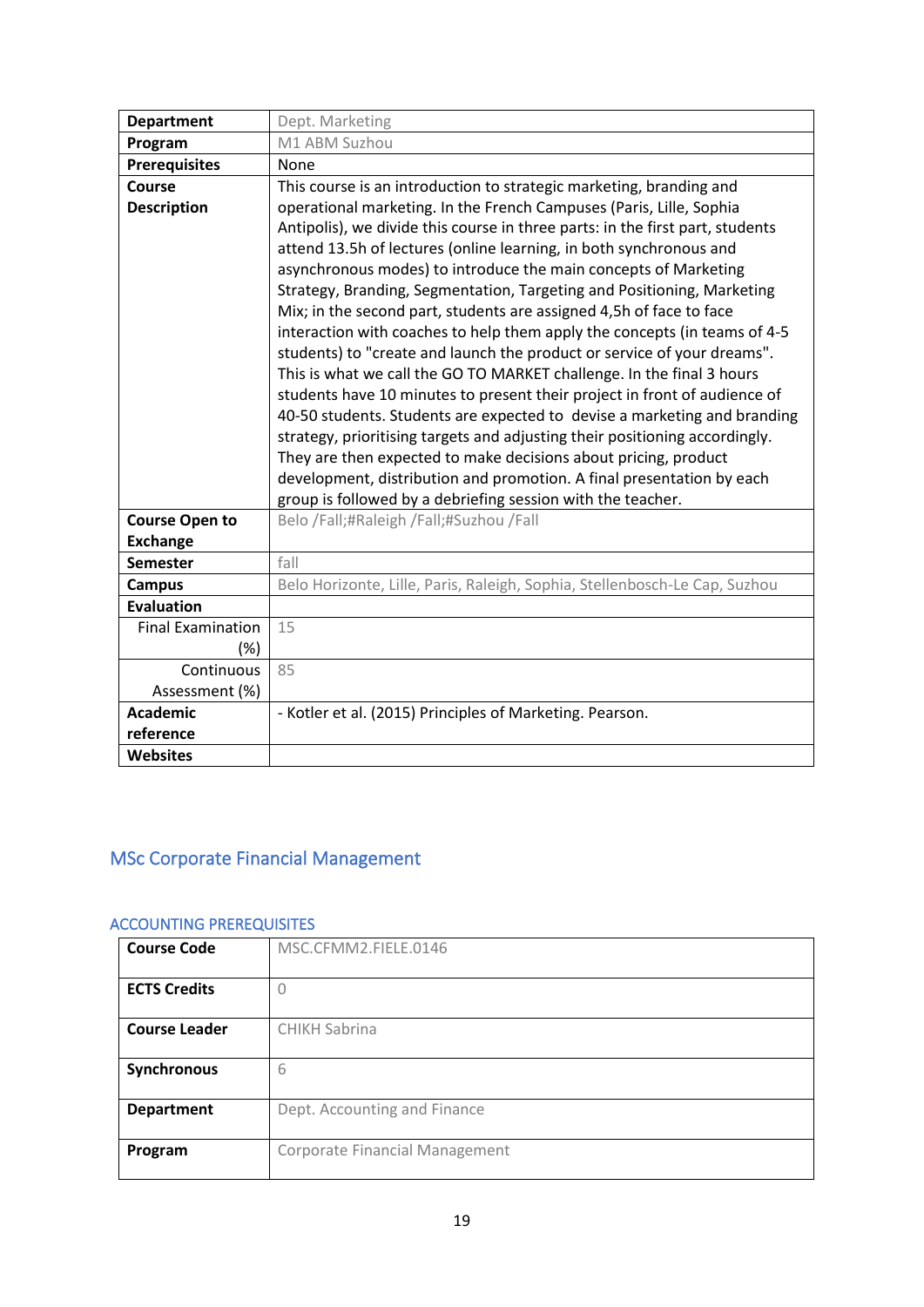| <b>Prerequisites</b>     | Objective: This module is a prerequisite course for students having a first |
|--------------------------|-----------------------------------------------------------------------------|
|                          | level or limited knowledge in accounting. It enables them to understand     |
|                          | and analyze basic annual reports and financial statements of general        |
|                          | businesses.                                                                 |
|                          |                                                                             |
| Course                   | Description: This module emphasizes on the fundamentals of financial        |
| <b>Description</b>       | accounting and is customized for students entering postgraduate level       |
|                          | studies, without a substantial accounting background. The module will       |
|                          | introduce general accounting standards, but students are NOT expected to    |
|                          | have a comprehensive knowledge of IAS/IFRS standards in financial           |
|                          | reporting and analysis. It is a foundation course where an understanding of |
|                          | accounting is a basic requirement.                                          |
| <b>Course Open to</b>    | Belo /Fall;#Paris /Fall;#Suzhou /Fall                                       |
| <b>Exchange</b>          |                                                                             |
| <b>Semester</b>          | fall, spring                                                                |
| <b>Campus</b>            | Belo Horizonte, Paris, Sophia, Suzhou                                       |
| <b>Evaluation</b>        |                                                                             |
| <b>Final Examination</b> | 100                                                                         |
| (%)                      |                                                                             |
| Continuous               | $\Omega$                                                                    |
| Assessment (%)           |                                                                             |
|                          |                                                                             |
| <b>Academic</b>          | David Alexander and Christopher Nobes (2020), Financial Accounting an       |
| reference                | international introduction, Pearson (Higher Edition), 7th edition.          |
| <b>Websites</b>          |                                                                             |

#### <span id="page-20-0"></span>APPLIED RESEARCH IN FINANCE

| <b>Course Code</b>   | MSC.CFMM2.FIELE.0148                  |
|----------------------|---------------------------------------|
| <b>ECTS Credits</b>  | 1                                     |
| <b>Course Leader</b> | <b>SAIDANE Dhafer</b>                 |
| Synchronous          | $\Omega$                              |
| <b>Department</b>    | Dept. Accounting and Finance          |
| Program              | <b>Corporate Financial Management</b> |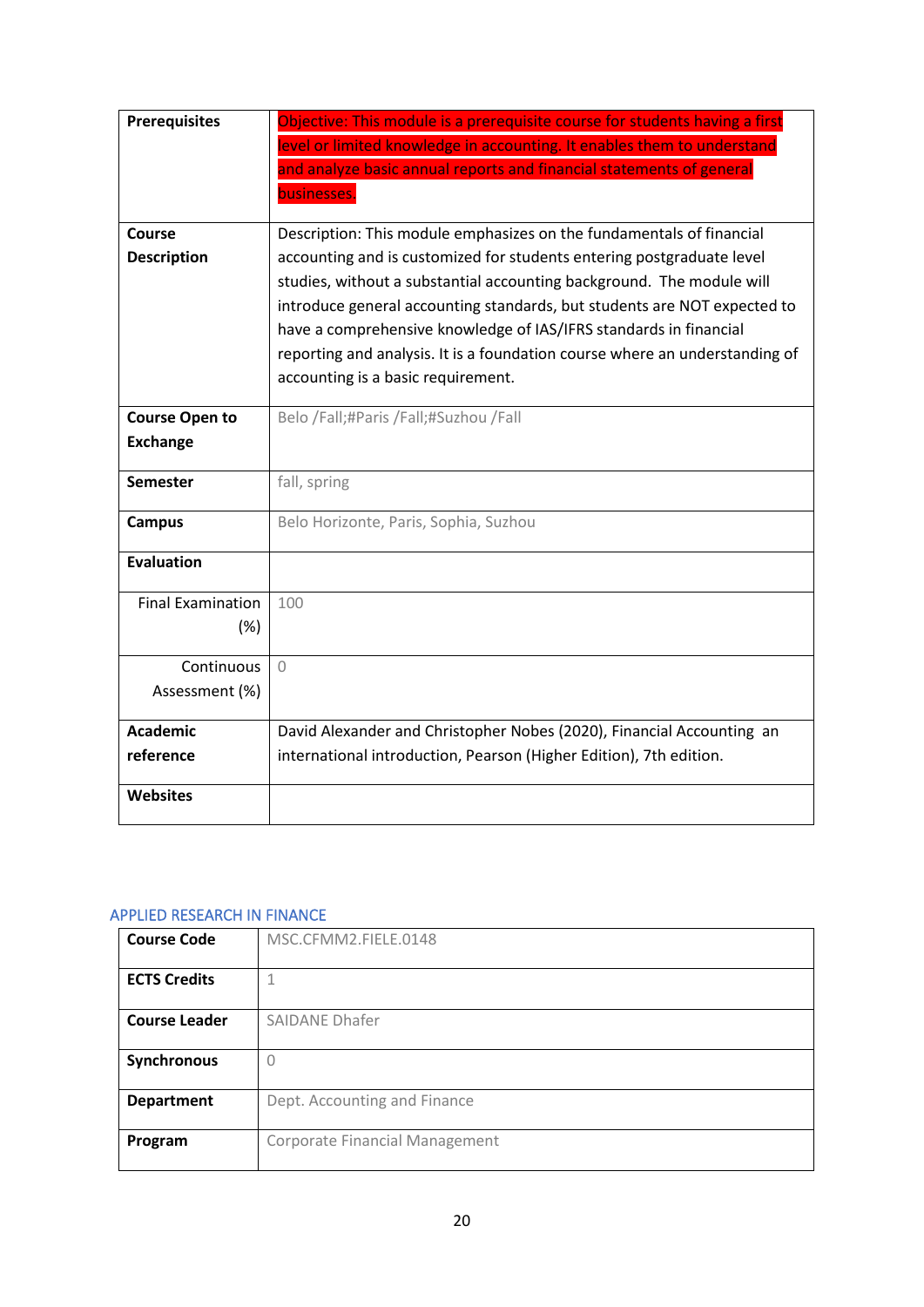| <b>Prerequisites</b>     | <b>Mandatory for the MSc candidates</b>                                       |
|--------------------------|-------------------------------------------------------------------------------|
| <b>Course</b>            | The aim of the course is to train students to benchmark existing discipline-  |
| <b>Description</b>       | based knowledge and develop strategies for keeping up to date with new        |
|                          | techniques or issues in both an academic research and a practitioner          |
|                          | environment.                                                                  |
|                          |                                                                               |
| <b>Course Open to</b>    | Suzhou /Fall                                                                  |
| <b>Exchange</b>          |                                                                               |
| <b>Semester</b>          | fall                                                                          |
| <b>Campus</b>            | Suzhou                                                                        |
| <b>Evaluation</b>        |                                                                               |
| <b>Final Examination</b> | 60                                                                            |
| (%)                      |                                                                               |
| Continuous               | 40                                                                            |
| Assessment (%)           |                                                                               |
|                          |                                                                               |
| <b>Academic</b>          | Lectures obligatoires / Required readings :                                   |
| reference                | Lectures Recommandées / Recommanded readings :                                |
|                          | Biggam, J., 2008. Succeeding with Your Master's Dissertation : A step-by-step |
|                          | handbook, McGraw-Hill. Available online on La Fusée website in Cyberlibris /  |
|                          | Scholarvox:                                                                   |
|                          | http://ezp.skema.edu:2057/bookshelf/list/folderid/62679                       |
|                          | Additional references will be provided by the instructor during the class.    |
| <b>Websites</b>          |                                                                               |

## <span id="page-21-0"></span>CAPITAL BUDGETING

| <b>Course Code</b>   | MSC.CFMM2.FICOR.0140                                                      |
|----------------------|---------------------------------------------------------------------------|
| <b>ECTS Credits</b>  | 3                                                                         |
| <b>Course Leader</b> | LAI Wan Ni                                                                |
| Synchronous          | 18                                                                        |
| <b>Department</b>    | Dept. Accounting and Finance                                              |
| Program              | <b>Corporate Financial Management</b>                                     |
| <b>Prerequisites</b> | Master1<br><b>Accounting prequisites</b><br>corporate finance prequisites |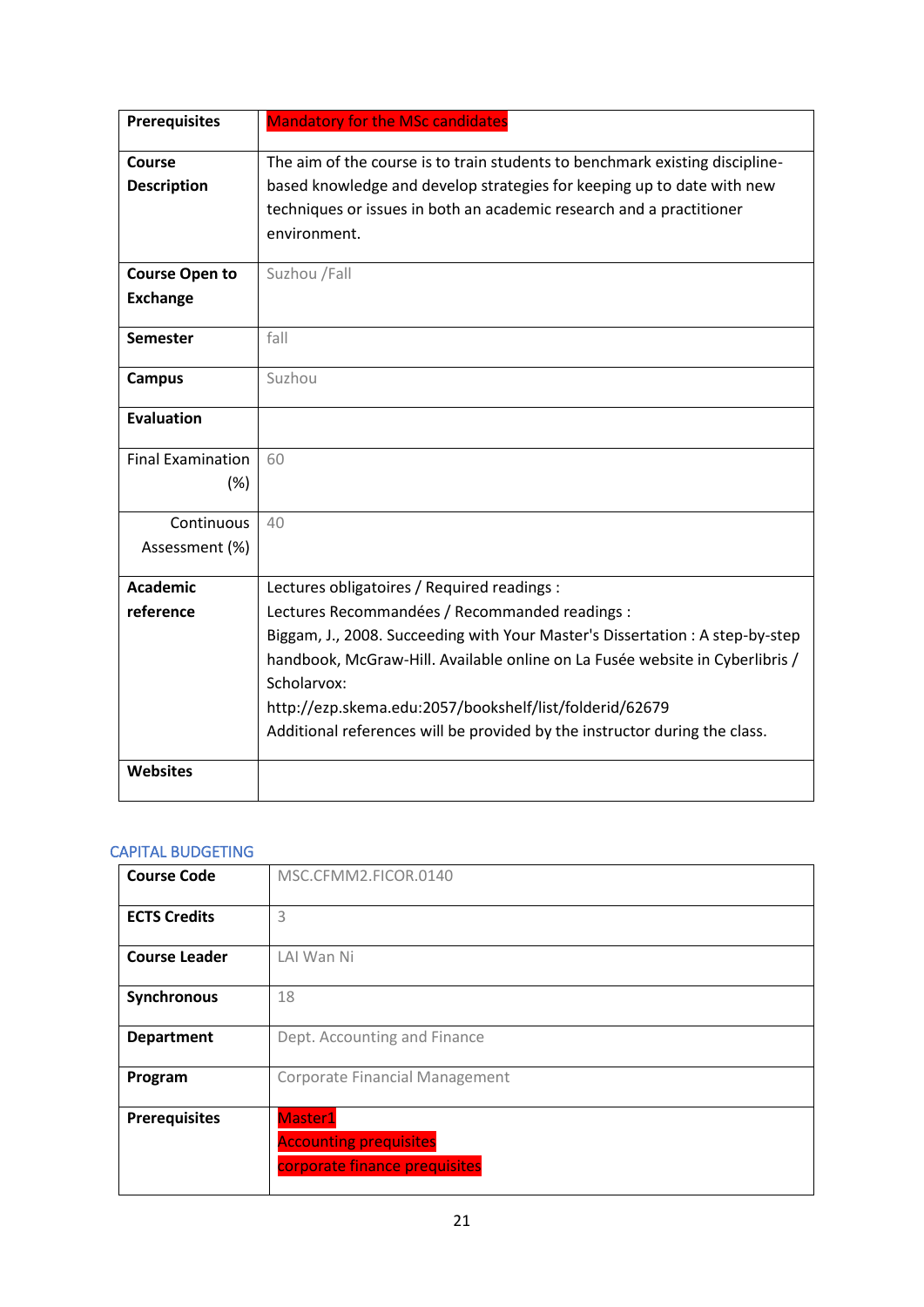| <b>Course</b>                                                                         | The main objective of this course is to teach students how to make              |
|---------------------------------------------------------------------------------------|---------------------------------------------------------------------------------|
| <b>Description</b>                                                                    | effective capital budgeting decisions as financial managers. Focusing on        |
|                                                                                       | asset valuation, this course emphasis on the evaluation of cash flows that is   |
|                                                                                       | fundamental to the capital budgeting decision. Starting with a general          |
|                                                                                       | introduction to the framework of corporate finance, students will learn (i)     |
|                                                                                       | methods to evaluate projects and investment rules, (ii) skills to analyze risk  |
|                                                                                       | and return of various projects, and finally (iii) the different ways of raising |
|                                                                                       | capital in a corporation.                                                       |
|                                                                                       |                                                                                 |
| <b>Course Open to</b>                                                                 | Belo /Fall;#Sophia /Fall;#Suzhou /Fall                                          |
| <b>Exchange</b>                                                                       |                                                                                 |
|                                                                                       |                                                                                 |
| Semester                                                                              | fall                                                                            |
| <b>Campus</b>                                                                         | Belo Horizonte, Paris, Sophia, Suzhou                                           |
|                                                                                       |                                                                                 |
| <b>Evaluation</b>                                                                     |                                                                                 |
|                                                                                       |                                                                                 |
|                                                                                       |                                                                                 |
|                                                                                       |                                                                                 |
|                                                                                       |                                                                                 |
|                                                                                       |                                                                                 |
|                                                                                       |                                                                                 |
| <b>Academic</b>                                                                       | Lectures obligatoires / Required readings :                                     |
| reference                                                                             | Lectures Recommandées / Recommanded readings :                                  |
|                                                                                       |                                                                                 |
|                                                                                       |                                                                                 |
| <b>Final Examination</b><br>$(\%)$<br>Continuous<br>Assessment (%)<br><b>Websites</b> | 60<br>40                                                                        |

#### <span id="page-22-0"></span>CAPITAL STRUCTURE AND DIVIDEND POLICY

| <b>Course Code</b>   | MSC.CFMM2.FICOR.0141                                                       |
|----------------------|----------------------------------------------------------------------------|
| <b>ECTS Credits</b>  | 3                                                                          |
| <b>Course Leader</b> | RENUCCI Céline                                                             |
| <b>Synchronous</b>   | 18                                                                         |
| <b>Department</b>    | Dept. Accounting and Finance                                               |
| Program              | <b>Corporate Financial Management</b>                                      |
| <b>Prerequisites</b> | <b>Basics on Financial Markets</b>                                         |
| Course               | The main objective of this course is to teach students the fundamentals of |
| <b>Description</b>   | capital structure in a company and how to make effective dividend policies |
|                      | as financial managers. Focusing on the nature of debt and equity, this     |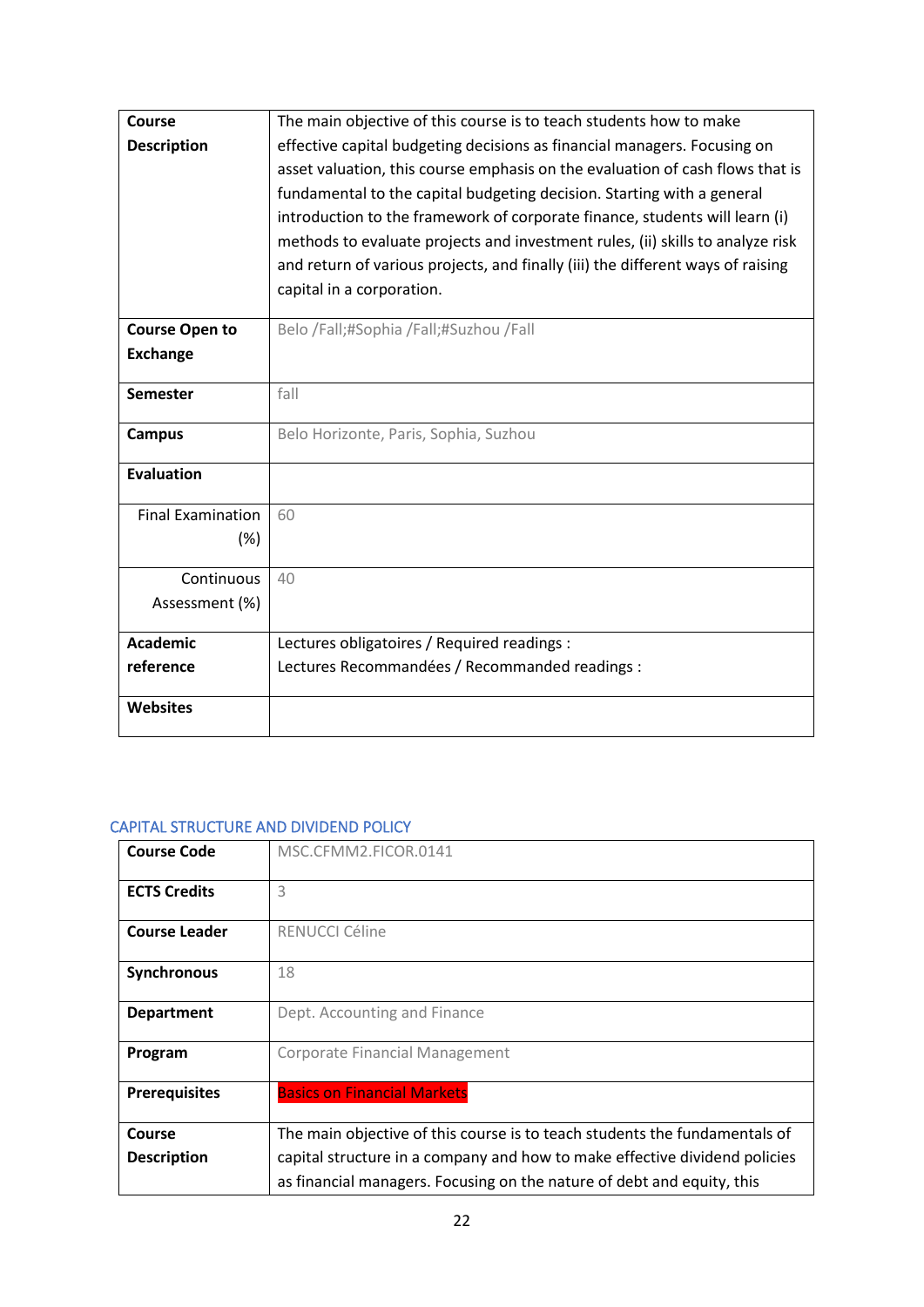|                          | course emphasis on the effects of financing the company through debt and      |
|--------------------------|-------------------------------------------------------------------------------|
|                          | equity. Starting with a general introduction to the framework of debt and     |
|                          | equity valuation, students will learn (i) importance of capital structure and |
|                          | limits to the use of debt, (ii) the cost of capital in a leveraged firm, and  |
|                          | finally (iii) the principles of setting dividend policy in a company.         |
| <b>Course Open to</b>    | Belo /Fall;#Sophia /Fall;#Suzhou /Fall                                        |
| <b>Exchange</b>          |                                                                               |
| <b>Semester</b>          | fall                                                                          |
| <b>Campus</b>            | Belo Horizonte, Paris, Sophia, Suzhou                                         |
| <b>Evaluation</b>        |                                                                               |
| <b>Final Examination</b> | 100                                                                           |
| $(\%)$                   |                                                                               |
| Continuous               | $\Omega$                                                                      |
| Assessment (%)           |                                                                               |
| <b>Academic</b>          | Lectures obligatoires / Required readings :                                   |
| reference                | Lectures Recommandées / Recommanded readings :                                |
| <b>Websites</b>          |                                                                               |

# <span id="page-23-0"></span>CAREER MANAGEMENT 1

| <b>Course Code</b>   | MSC.TRCM2.DREOR.0001                                                                                                                                                                                                               |
|----------------------|------------------------------------------------------------------------------------------------------------------------------------------------------------------------------------------------------------------------------------|
| <b>ECTS Credits</b>  | $\mathbf{1}$                                                                                                                                                                                                                       |
| <b>Course Leader</b> | <b>BEAUGRAND Audrey</b>                                                                                                                                                                                                            |
| <b>Synchronous</b>   | $\Omega$                                                                                                                                                                                                                           |
| <b>Department</b>    | Career Center - Employability                                                                                                                                                                                                      |
| Program              | <b>Corporate Financial Management</b>                                                                                                                                                                                              |
| <b>Prerequisites</b> | <b>NoPrerequisites</b>                                                                                                                                                                                                             |
| <b>Course</b>        |                                                                                                                                                                                                                                    |
| <b>Description</b>   | This course is managed by the Talent & Careers Department. In order to<br>validate this course, students have to:                                                                                                                  |
|                      | 1 MANDATORY : Take E-learning module on Abintegro plateform (CV check<br>ATS compliant, Job search, Interview simulator) + Conduct 5 cognitive tests<br>on AON platform (Abilities, skills and behaviors at work) + Take mandatory |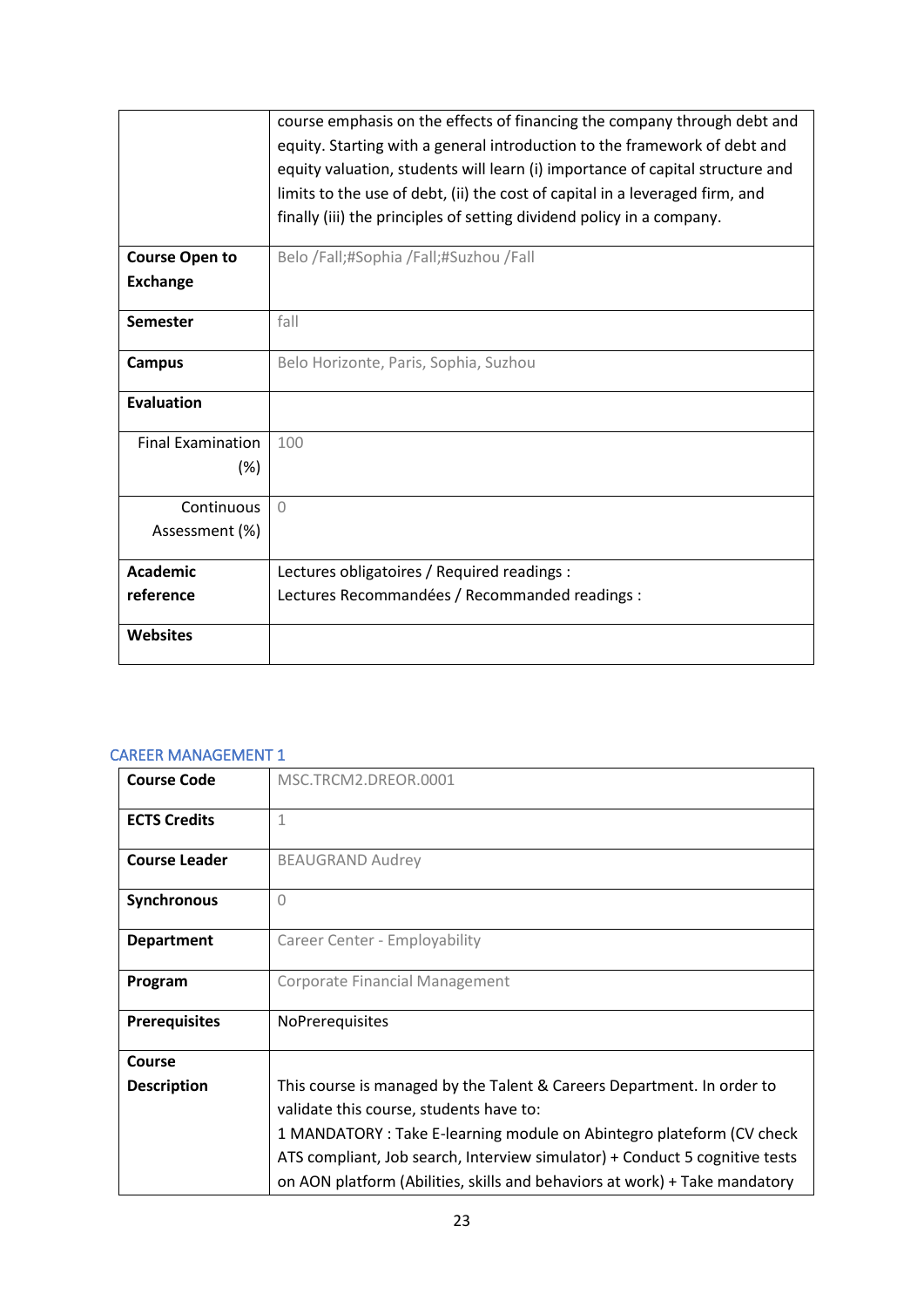|                          | Mooc on your Professional profile                                               |
|--------------------------|---------------------------------------------------------------------------------|
|                          | + EVALUATION                                                                    |
|                          | 2 NOT MANDATORY: Attend Career Events during the semester organized             |
|                          | by the Talent & Careers on your campus or organized by partners                 |
|                          | companies (check JOBTEASER Platform)                                            |
|                          | <b>MAIN CONTACTS FOR YOUR PROGRAM:</b>                                          |
|                          | LILLE: Audrey BEAUGRAND & Feryel HOUSSEIN                                       |
|                          | PARIS: Laura SINDONINO, Janice M'BENGO & Miina VAISANEN (for                    |
|                          | International students)                                                         |
|                          | SOPHIA: Sylvie MARTINAUD, Anne DUFLOS (for International students)              |
|                          | <b>SUZHOU: April YANG</b>                                                       |
|                          | RALEIGH: Amanda CHAMBERLAIN                                                     |
|                          | BELO HORIZONTE : Geneviève POULINGUE & Ana Cristina BRAGA                       |
|                          |                                                                                 |
| <b>Course Open to</b>    | Belo /Fall;#Lille /Fall;#Paris /Fall;#Raleigh /Fall;#Sophia /Fall;#Suzhou /Fall |
| <b>Exchange</b>          |                                                                                 |
| Semester                 | fall                                                                            |
| <b>Campus</b>            | Autre / Other, Belo Horizonte, Lille, Paris, Raleigh, Sophia, Stellenbosch-Le   |
|                          | Cap                                                                             |
|                          |                                                                                 |
| <b>Evaluation</b>        |                                                                                 |
| <b>Final Examination</b> | 50                                                                              |
| (%)                      |                                                                                 |
|                          |                                                                                 |
| Continuous               | 50                                                                              |
| Assessment (%)           |                                                                                 |
| <b>Academic</b>          | Lectures obligatoires / Required readings :                                     |
| reference                | Lectures Recommandées / Recommanded readings :                                  |
|                          |                                                                                 |
| <b>Websites</b>          | under the YEP go and click on: Talent & Careers -> Jobteaser -> SKEMA           |
|                          | <b>TOOLS</b>                                                                    |
|                          |                                                                                 |

### <span id="page-24-0"></span>CHINESE - ADVANCED

| <b>Course Code</b>   | MSC.TRCM2.OTCOR.0035   |
|----------------------|------------------------|
| <b>ECTS Credits</b>  |                        |
| <b>Course Leader</b> | <b>DURANTON Hélène</b> |
| Synchronous          |                        |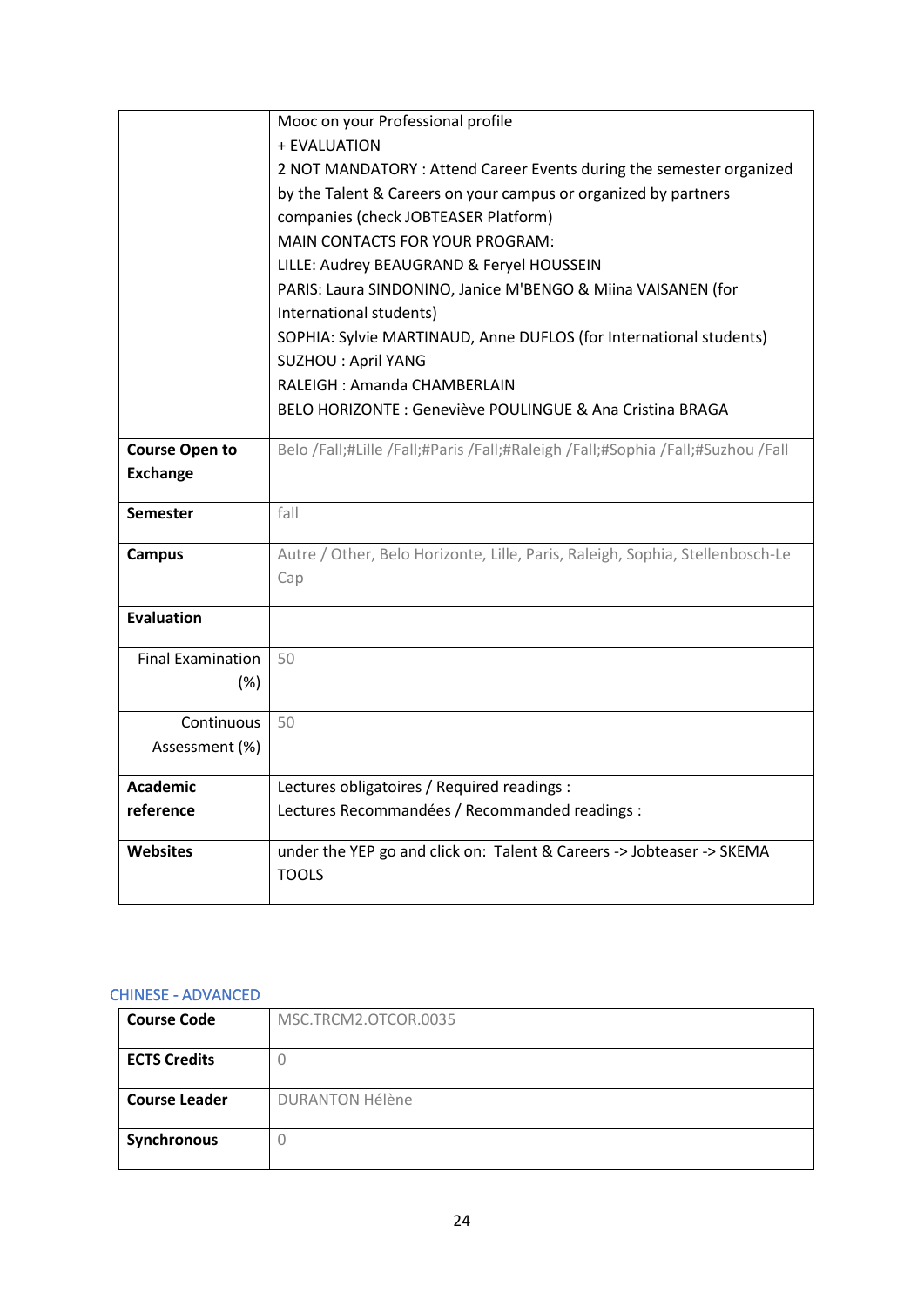| <b>Department</b>                        | Dept. Languages and Personal Development                                                                                                                           |
|------------------------------------------|--------------------------------------------------------------------------------------------------------------------------------------------------------------------|
| Program                                  | Corporate Financial Management                                                                                                                                     |
| <b>Prerequisites</b>                     | Having attended intermediate level 2/ Pre-advanced in Suzhou campus.<br>Or having attended the intermediate level (210 hours) at other campus.                     |
| Course<br><b>Description</b>             | This course is an Advanced level course of Mandarin Chinese designed for<br>students who want to keep learning after Intermediate level 3/ Pre-<br>Advanced level. |
| <b>Course Open to</b><br><b>Exchange</b> | Suzhou /Fall;#Suzhou /Spring                                                                                                                                       |
| <b>Semester</b>                          | fall                                                                                                                                                               |
| <b>Campus</b>                            | Suzhou                                                                                                                                                             |
| <b>Evaluation</b>                        |                                                                                                                                                                    |
| <b>Final Examination</b>                 | 30                                                                                                                                                                 |
| (%)                                      |                                                                                                                                                                    |
| Continuous                               | 70                                                                                                                                                                 |
| Assessment (%)                           |                                                                                                                                                                    |
| <b>Academic</b>                          | Ji Jin, Winning in China Business Chinese (Intermediate). The books will be                                                                                        |
| reference                                | bought by students, and Soochow University recommended for the<br>students to use. Jiang Liping, HSK4, will be combined with business Chinese.                     |
| <b>Websites</b>                          |                                                                                                                                                                    |

### <span id="page-25-0"></span>CHINESE - BEGINNER

| <b>Course Code</b>   | MSC.TRCM2.OTCOR.0031                     |
|----------------------|------------------------------------------|
| <b>ECTS Credits</b>  |                                          |
| <b>Course Leader</b> | <b>DURANTON Hélène</b>                   |
| Synchronous          | U                                        |
| <b>Department</b>    | Dept. Languages and Personal Development |
| Program              | <b>Corporate Financial Management</b>    |
| <b>Prerequisites</b> | <b>For beginners</b>                     |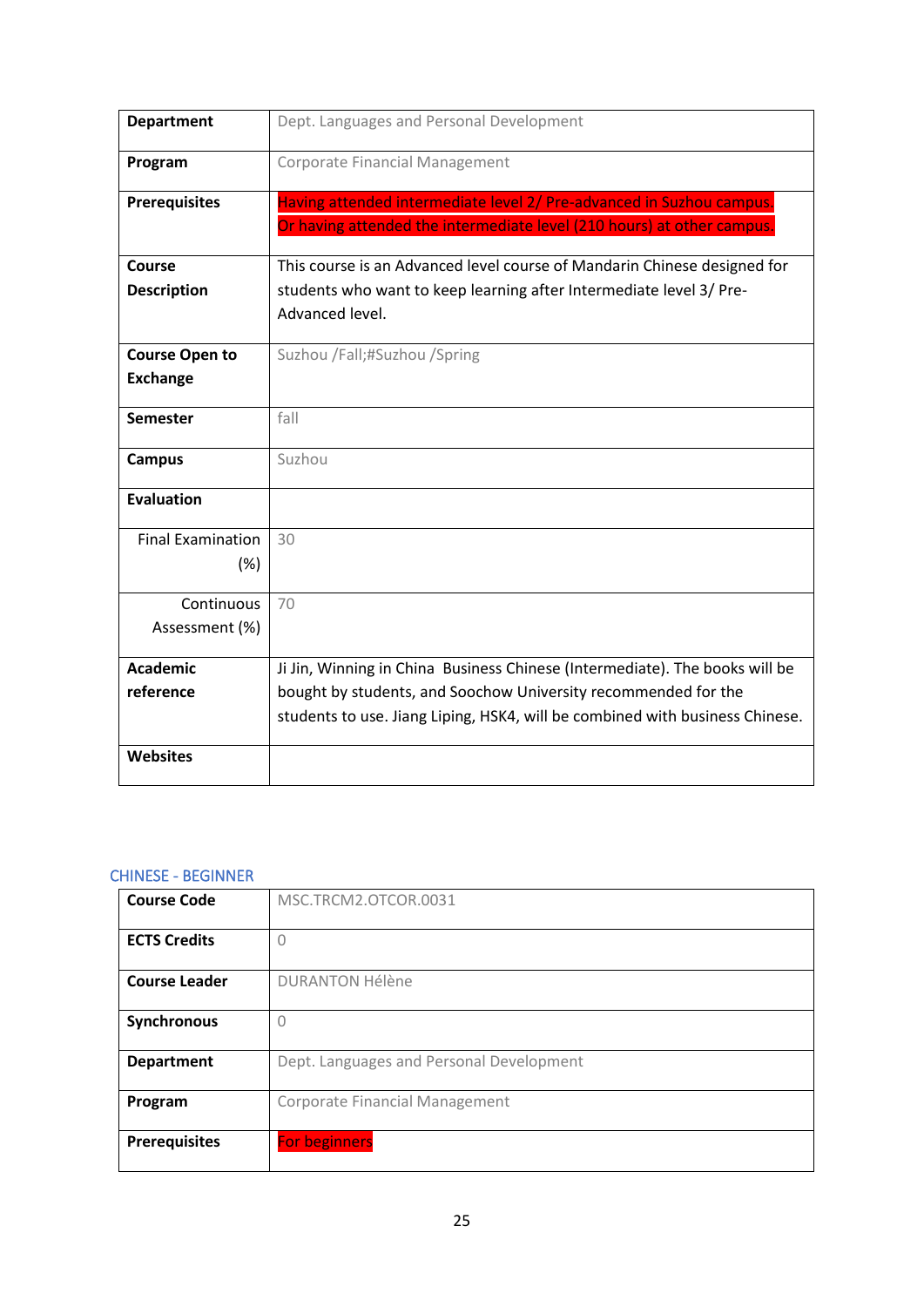| Course                   | This course is a beginning level course of Mandarin Chinese designed for |
|--------------------------|--------------------------------------------------------------------------|
| <b>Description</b>       | students without any Chinese Language background.                        |
|                          |                                                                          |
| <b>Course Open to</b>    | Suzhou /Fall;#Suzhou /Spring                                             |
| <b>Exchange</b>          |                                                                          |
| <b>Semester</b>          | fall                                                                     |
| <b>Campus</b>            | Suzhou                                                                   |
| <b>Evaluation</b>        |                                                                          |
| <b>Final Examination</b> | 30                                                                       |
| $(\%)$                   |                                                                          |
| Continuous               | 70                                                                       |
| Assessment (%)           |                                                                          |
| <b>Academic</b>          | Jiang Liping, HSK Standard Course (Book 1). The books will be bought by  |
| reference                | students, and Soochow University recommended for the students to use.    |
| <b>Websites</b>          |                                                                          |

#### <span id="page-26-0"></span>CHINESE - ELEMENTARY

| <b>Course Code</b>    | MSC.TRCM2.OTCOR.0033                                                       |
|-----------------------|----------------------------------------------------------------------------|
| <b>ECTS Credits</b>   | $\Omega$                                                                   |
| <b>Course Leader</b>  | <b>DURANTON Hélène</b>                                                     |
| Synchronous           | $\Omega$                                                                   |
| <b>Department</b>     | Dept. Languages and Personal Development                                   |
| Program               | <b>Corporate Financial Management</b>                                      |
| <b>Prerequisites</b>  | Students who have studied Chinese for 60 hours.                            |
| Course                | This course is an elementary level course of Mandarin Chinese designed for |
| <b>Description</b>    | students want to keep learning after post-beginner.                        |
| <b>Course Open to</b> | Suzhou /Fall;#Suzhou /Spring                                               |
| <b>Exchange</b>       |                                                                            |
| <b>Semester</b>       | fall                                                                       |
| <b>Campus</b>         | Suzhou                                                                     |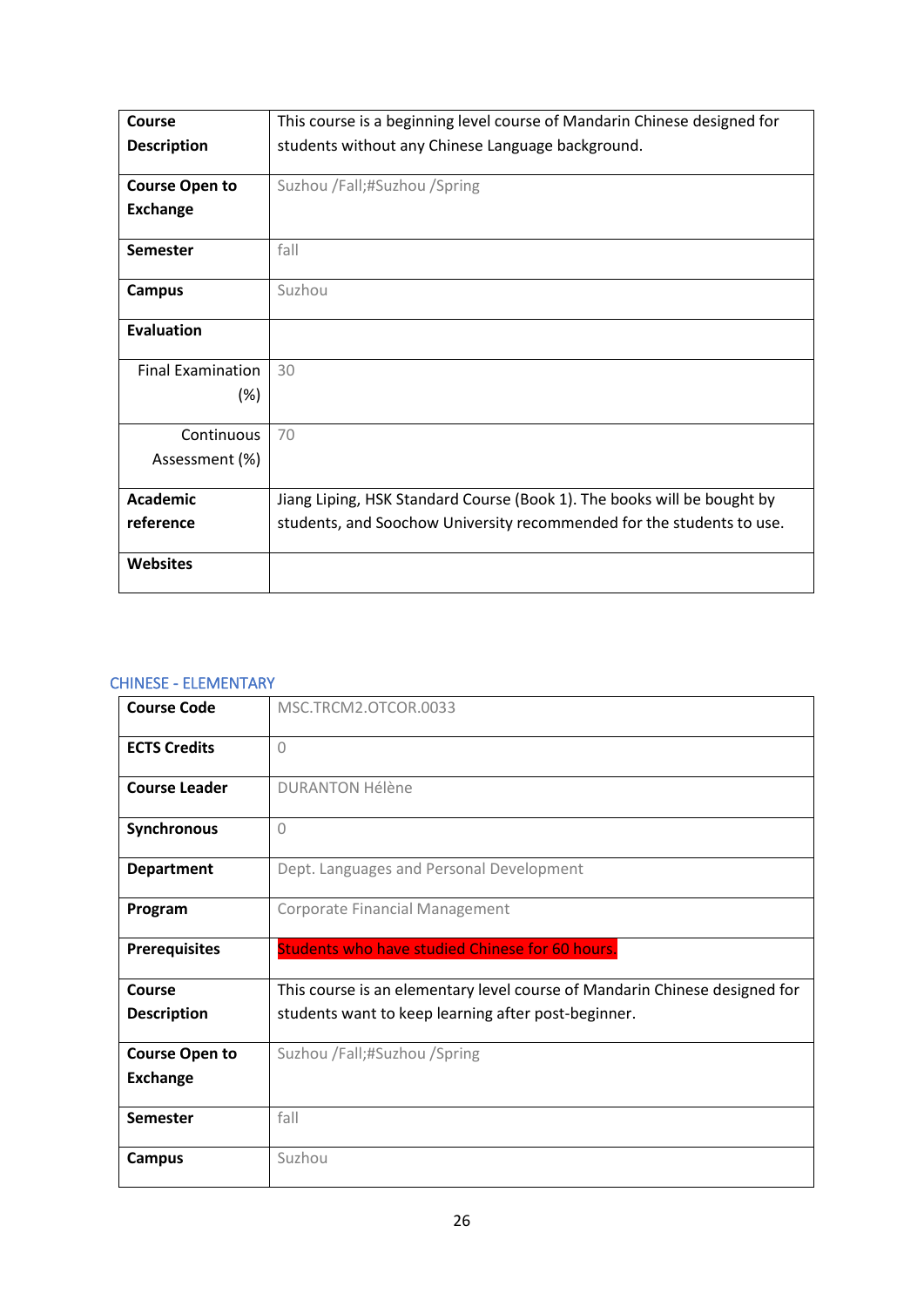| <b>Evaluation</b>        |                                                                         |
|--------------------------|-------------------------------------------------------------------------|
|                          |                                                                         |
| <b>Final Examination</b> | 30                                                                      |
| $(\%)$                   |                                                                         |
|                          |                                                                         |
| Continuous               | 70                                                                      |
| Assessment (%)           |                                                                         |
|                          |                                                                         |
| <b>Academic</b>          | Jiang Liping, HSK Standard Course (Book 2). The books will be bought by |
| reference                | students, and Soochow University recommended for the students to use.   |
|                          |                                                                         |
| <b>Websites</b>          |                                                                         |
|                          |                                                                         |

#### <span id="page-27-0"></span>CHINESE - INTERMEDIATE

| <b>Course Code</b>       | MSC.TRCM2.OTCOR.0034                                                                                                               |
|--------------------------|------------------------------------------------------------------------------------------------------------------------------------|
| <b>ECTS Credits</b>      | $\overline{0}$                                                                                                                     |
| <b>Course Leader</b>     | <b>DURANTON Hélène</b>                                                                                                             |
| Synchronous              | $\overline{0}$                                                                                                                     |
| <b>Department</b>        | Dept. Languages and Personal Development                                                                                           |
| Program                  | Corporate Financial Management                                                                                                     |
| <b>Prerequisites</b>     | Having attended beginner Pre Intermediate in Suzhou campus.<br>Or having attended the beginners level (120 hours) at other campus. |
| Course                   | This course is an intermediate level course of Mandarin Chinese designed                                                           |
| <b>Description</b>       | for students who want to keep learning after Pre Intermediate.                                                                     |
| <b>Course Open to</b>    | Suzhou /Fall;#Suzhou /Spring                                                                                                       |
| <b>Exchange</b>          |                                                                                                                                    |
| <b>Semester</b>          | fall                                                                                                                               |
| <b>Campus</b>            | Suzhou                                                                                                                             |
| <b>Evaluation</b>        |                                                                                                                                    |
| <b>Final Examination</b> | 30                                                                                                                                 |
| (%)                      |                                                                                                                                    |
| Continuous               | 70                                                                                                                                 |
| Assessment (%)           |                                                                                                                                    |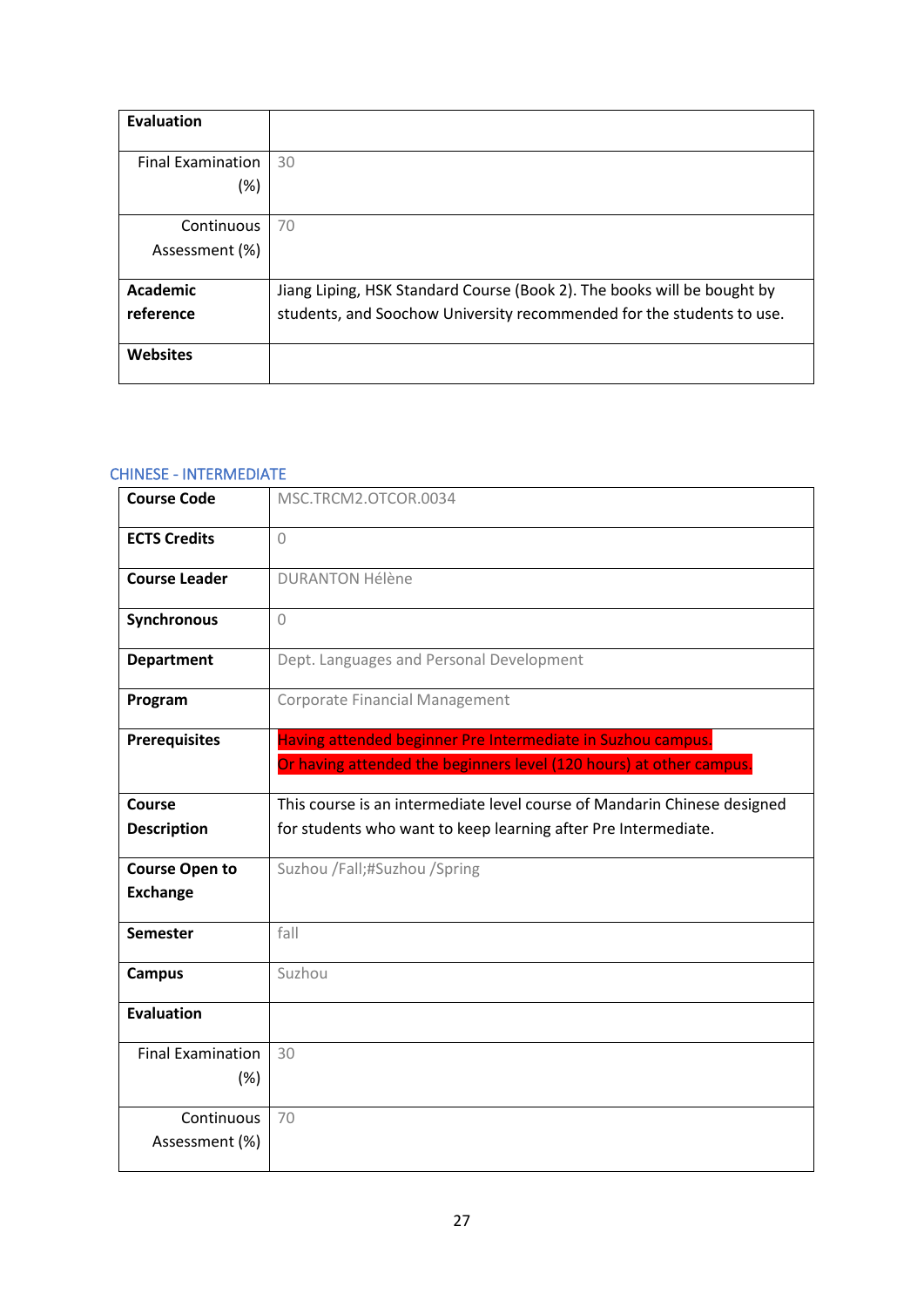| Academic        | Jiang Liping, HSK Standard Course (Book 3). The books will be bought by |
|-----------------|-------------------------------------------------------------------------|
| reference       | students, and Soochow University recommended for the students to use.   |
|                 |                                                                         |
| <b>Websites</b> |                                                                         |
|                 |                                                                         |

# <span id="page-28-0"></span>CHINESE - POST BEGINNER

| <b>Course Code</b>       | MSC.TRCM2.OTCOR.0032                                                      |
|--------------------------|---------------------------------------------------------------------------|
| <b>ECTS Credits</b>      | $\Omega$                                                                  |
| <b>Course Leader</b>     | <b>DURANTON Hélène</b>                                                    |
| Synchronous              | $\Omega$                                                                  |
| <b>Department</b>        | Dept. Languages and Personal Development                                  |
| Program                  | <b>Corporate Financial Management</b>                                     |
| <b>Prerequisites</b>     | <b>Students have studied Chinese for 30 hours.</b>                        |
| <b>Course</b>            | This course is an post beginner level course of Mandarin Chinese designed |
| <b>Description</b>       | for students want to keep learning after beginner level.                  |
| <b>Course Open to</b>    | Suzhou /Fall;#Suzhou /Spring                                              |
| <b>Exchange</b>          |                                                                           |
| <b>Semester</b>          | fall                                                                      |
| <b>Campus</b>            | Suzhou                                                                    |
| <b>Evaluation</b>        |                                                                           |
| <b>Final Examination</b> | 30                                                                        |
| (%)                      |                                                                           |
| Continuous               | 70                                                                        |
| Assessment (%)           |                                                                           |
| <b>Academic</b>          | Jiang Liping, HSK Standard Course (Book 1). The books will be bought by   |
| reference                | students, and Soochow University recommended for the students to use.     |
| <b>Websites</b>          |                                                                           |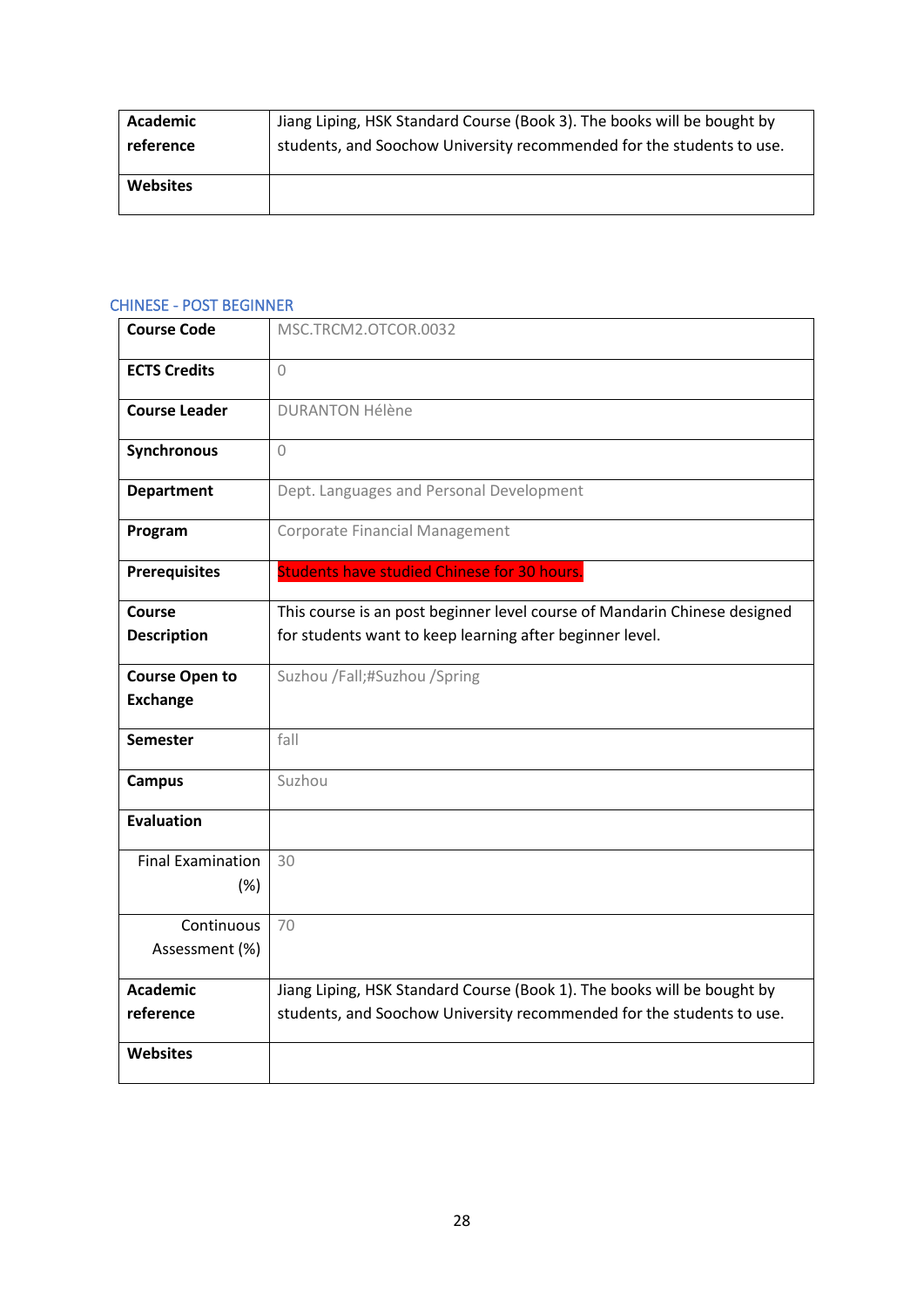#### <span id="page-29-0"></span>CORPORATE FINANCE PREQUISITES

| <b>Course Code</b>                 | MSC.CFMM2.FIELE.0147                                                                                                                                                                                 |
|------------------------------------|------------------------------------------------------------------------------------------------------------------------------------------------------------------------------------------------------|
| <b>ECTS Credits</b>                | $\Omega$                                                                                                                                                                                             |
| <b>Course Leader</b>               | <b>CHIKH Sabrina</b>                                                                                                                                                                                 |
| Synchronous                        | 6                                                                                                                                                                                                    |
| <b>Department</b>                  | Dept. Accounting and Finance                                                                                                                                                                         |
| Program                            | <b>Corporate Financial Management</b>                                                                                                                                                                |
| <b>Prerequisites</b>               | This is an introductory course in preparation for Corporate Finance,<br>therefore requirements for this preparatory stage are restricted to the use<br>of basic financial mathematics & calcutation. |
| Course                             | In this six-hour preparation course students will be acquainted with                                                                                                                                 |
| <b>Description</b>                 | introductory concepts and practice necessary for the further development                                                                                                                             |
|                                    |                                                                                                                                                                                                      |
|                                    | of Capital Budgeting, Dividend policies, corporate valuation to be explored                                                                                                                          |
|                                    | in the whole CFM program.                                                                                                                                                                            |
| <b>Course Open to</b>              | Paris /Fall;#Suzhou /Fall                                                                                                                                                                            |
| <b>Exchange</b>                    |                                                                                                                                                                                                      |
| Semester                           | fall, spring                                                                                                                                                                                         |
| <b>Campus</b>                      | Belo Horizonte, Paris, Sophia, Suzhou                                                                                                                                                                |
| <b>Evaluation</b>                  |                                                                                                                                                                                                      |
| <b>Final Examination</b><br>$(\%)$ | 100                                                                                                                                                                                                  |
| Continuous                         | 0                                                                                                                                                                                                    |
| Assessment (%)                     |                                                                                                                                                                                                      |
| <b>Academic</b>                    | Ross, Stephen A. Fundamentals of Corporate Finance. Toronto: McGraw-Hill                                                                                                                             |
| reference                          | Ryerson, 2002.                                                                                                                                                                                       |
|                                    | Chapters 1 - 4.                                                                                                                                                                                      |
| <b>Websites</b>                    |                                                                                                                                                                                                      |

#### <span id="page-29-1"></span>CORPORATE TREASURY MANAGEMENT

| <b>Course Code</b>  | MSC.CFMM2.FICOR.0142 |
|---------------------|----------------------|
| <b>ECTS Credits</b> |                      |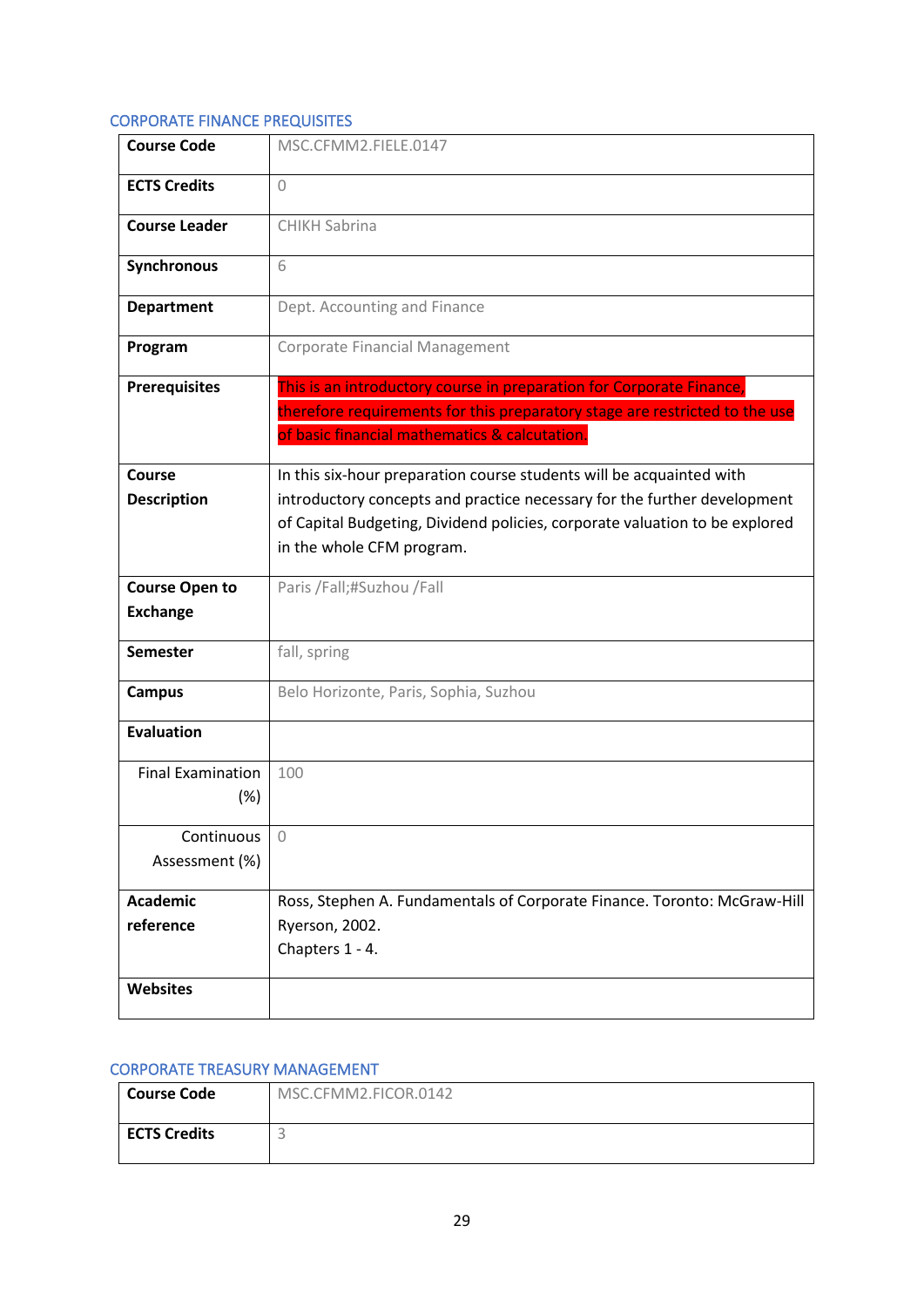| <b>Course Leader</b>                     | LAI Wan Ni                                                                                                                                                                                                                                                                                                                                                                                                                                                                                                                                                                                                                                                                                                                                                                                 |
|------------------------------------------|--------------------------------------------------------------------------------------------------------------------------------------------------------------------------------------------------------------------------------------------------------------------------------------------------------------------------------------------------------------------------------------------------------------------------------------------------------------------------------------------------------------------------------------------------------------------------------------------------------------------------------------------------------------------------------------------------------------------------------------------------------------------------------------------|
| <b>Synchronous</b>                       | 18                                                                                                                                                                                                                                                                                                                                                                                                                                                                                                                                                                                                                                                                                                                                                                                         |
| <b>Department</b>                        | Dept. Accounting and Finance                                                                                                                                                                                                                                                                                                                                                                                                                                                                                                                                                                                                                                                                                                                                                               |
| Program                                  | Corporate Financial Management                                                                                                                                                                                                                                                                                                                                                                                                                                                                                                                                                                                                                                                                                                                                                             |
| <b>Prerequisites</b>                     | None                                                                                                                                                                                                                                                                                                                                                                                                                                                                                                                                                                                                                                                                                                                                                                                       |
| Course                                   | The main objective of this course is to introduce students to the different                                                                                                                                                                                                                                                                                                                                                                                                                                                                                                                                                                                                                                                                                                                |
| <b>Description</b>                       | financial instruments used for treasury management in a company. It<br>prepares students to make treasury management decisions as financial<br>managers.<br>The first part of the course focus on the financial markets, this course<br>introduces the various financial instruments and the mechanism of financial<br>markets. Starting with a general introduction to the finaicial markets,<br>students will learn (i) how each market functions, (ii) the specifics of various<br>financial instruments, and finally (iii) the foundations of investment<br>management.<br>THe second part of the course focus on the banking system, and evaluation<br>of credit risks, as students learn how financial managers work with the<br>corporate banks in the treasury management process. |
| <b>Course Open to</b><br><b>Exchange</b> | Belo /Fall;#Sophia /Fall;#Suzhou /Fall                                                                                                                                                                                                                                                                                                                                                                                                                                                                                                                                                                                                                                                                                                                                                     |
| <b>Semester</b>                          | fall                                                                                                                                                                                                                                                                                                                                                                                                                                                                                                                                                                                                                                                                                                                                                                                       |
| <b>Campus</b>                            | Belo Horizonte, Paris, Sophia, Suzhou                                                                                                                                                                                                                                                                                                                                                                                                                                                                                                                                                                                                                                                                                                                                                      |
| <b>Evaluation</b>                        |                                                                                                                                                                                                                                                                                                                                                                                                                                                                                                                                                                                                                                                                                                                                                                                            |
| <b>Final Examination</b><br>(%)          | 100                                                                                                                                                                                                                                                                                                                                                                                                                                                                                                                                                                                                                                                                                                                                                                                        |
| Continuous                               | $\Omega$                                                                                                                                                                                                                                                                                                                                                                                                                                                                                                                                                                                                                                                                                                                                                                                   |
| Assessment (%)                           |                                                                                                                                                                                                                                                                                                                                                                                                                                                                                                                                                                                                                                                                                                                                                                                            |
| <b>Academic</b>                          |                                                                                                                                                                                                                                                                                                                                                                                                                                                                                                                                                                                                                                                                                                                                                                                            |
| reference                                |                                                                                                                                                                                                                                                                                                                                                                                                                                                                                                                                                                                                                                                                                                                                                                                            |
| <b>Websites</b>                          |                                                                                                                                                                                                                                                                                                                                                                                                                                                                                                                                                                                                                                                                                                                                                                                            |

#### <span id="page-30-0"></span>CORPORATE VALUATION METHODS

| <b>Course Code</b> | MSC.CFMM2.FICOR.0138 |
|--------------------|----------------------|
|                    |                      |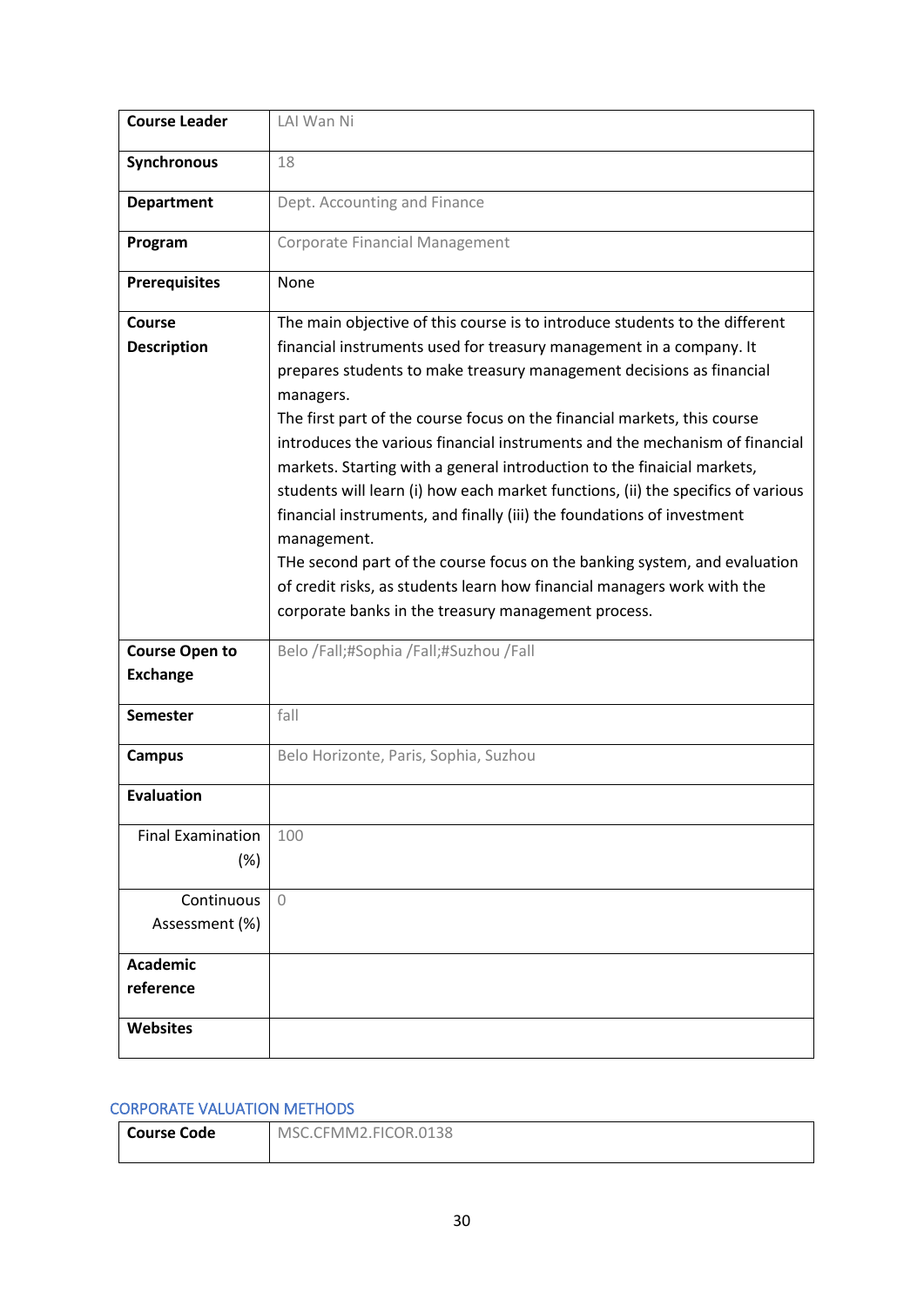| <b>ECTS Credits</b>                      | 3                                                                                                                                                                                                                                                                                                                                                                                                                                                                                                                                                                                                                                                                                                                                                                                                                                                                                                                                                                                                                                                                                                                 |
|------------------------------------------|-------------------------------------------------------------------------------------------------------------------------------------------------------------------------------------------------------------------------------------------------------------------------------------------------------------------------------------------------------------------------------------------------------------------------------------------------------------------------------------------------------------------------------------------------------------------------------------------------------------------------------------------------------------------------------------------------------------------------------------------------------------------------------------------------------------------------------------------------------------------------------------------------------------------------------------------------------------------------------------------------------------------------------------------------------------------------------------------------------------------|
| <b>Course Leader</b>                     | <b>CHIKH Sabrina</b>                                                                                                                                                                                                                                                                                                                                                                                                                                                                                                                                                                                                                                                                                                                                                                                                                                                                                                                                                                                                                                                                                              |
| <b>Synchronous</b>                       | 18                                                                                                                                                                                                                                                                                                                                                                                                                                                                                                                                                                                                                                                                                                                                                                                                                                                                                                                                                                                                                                                                                                                |
| Department                               | Dept. Accounting and Finance                                                                                                                                                                                                                                                                                                                                                                                                                                                                                                                                                                                                                                                                                                                                                                                                                                                                                                                                                                                                                                                                                      |
| Program                                  | Corporate Financial Management                                                                                                                                                                                                                                                                                                                                                                                                                                                                                                                                                                                                                                                                                                                                                                                                                                                                                                                                                                                                                                                                                    |
| <b>Prerequisites</b>                     | Advanced understanding of Corporate Finance acquired through intensive<br>reading of Vernimmen (Pascal Quiry) or any advanced corporate finance<br>book. A paper version is often the best format for learning.<br>Daily reading of Financial Times or Wall Street Journal is a non-negotiable<br>daily rutine of any financial professional hence including you as a new<br>member of tomorrows financial expert.                                                                                                                                                                                                                                                                                                                                                                                                                                                                                                                                                                                                                                                                                                |
| <b>Course</b><br><b>Description</b>      | Analysing financial statements and valuing firms is an integrated process in<br>which the student must understand industry competitive dynamics, firm<br>strategy, accounting information content and quality, profitability and risk<br>assessment, forecasting, and valuation models. This course strives to<br>integrate these six components of the process. Interpreting profitability and<br>risk ratios requires an understanding of the economic characteristics of the<br>industries in which a firm competes and the business strategies a firm has<br>selected to compete in those industries. The student should not naively<br>accept reported financial statement information when performing<br>profitability and risk analysis but should first assess its quality and make<br>appropriate adjustments. Forecasts of future earnings, cash flows, and<br>dividends provide the bases for valuing a firm. The students will analyse a<br>listed company applying the theories of the course terminating with<br>individual report of approximately 10 pages and a fully integrated excel<br>model. |
| <b>Course Open to</b><br><b>Exchange</b> | Belo /Fall;#Sophia /Fall;#Suzhou /Fall                                                                                                                                                                                                                                                                                                                                                                                                                                                                                                                                                                                                                                                                                                                                                                                                                                                                                                                                                                                                                                                                            |
| <b>Semester</b>                          | fall                                                                                                                                                                                                                                                                                                                                                                                                                                                                                                                                                                                                                                                                                                                                                                                                                                                                                                                                                                                                                                                                                                              |
| <b>Campus</b>                            | Belo Horizonte, Paris, Sophia, Suzhou                                                                                                                                                                                                                                                                                                                                                                                                                                                                                                                                                                                                                                                                                                                                                                                                                                                                                                                                                                                                                                                                             |
| <b>Evaluation</b>                        |                                                                                                                                                                                                                                                                                                                                                                                                                                                                                                                                                                                                                                                                                                                                                                                                                                                                                                                                                                                                                                                                                                                   |
| <b>Final Examination</b><br>(%)          | 100                                                                                                                                                                                                                                                                                                                                                                                                                                                                                                                                                                                                                                                                                                                                                                                                                                                                                                                                                                                                                                                                                                               |
| Continuous                               | $\Omega$                                                                                                                                                                                                                                                                                                                                                                                                                                                                                                                                                                                                                                                                                                                                                                                                                                                                                                                                                                                                                                                                                                          |
| Assessment (%)                           |                                                                                                                                                                                                                                                                                                                                                                                                                                                                                                                                                                                                                                                                                                                                                                                                                                                                                                                                                                                                                                                                                                                   |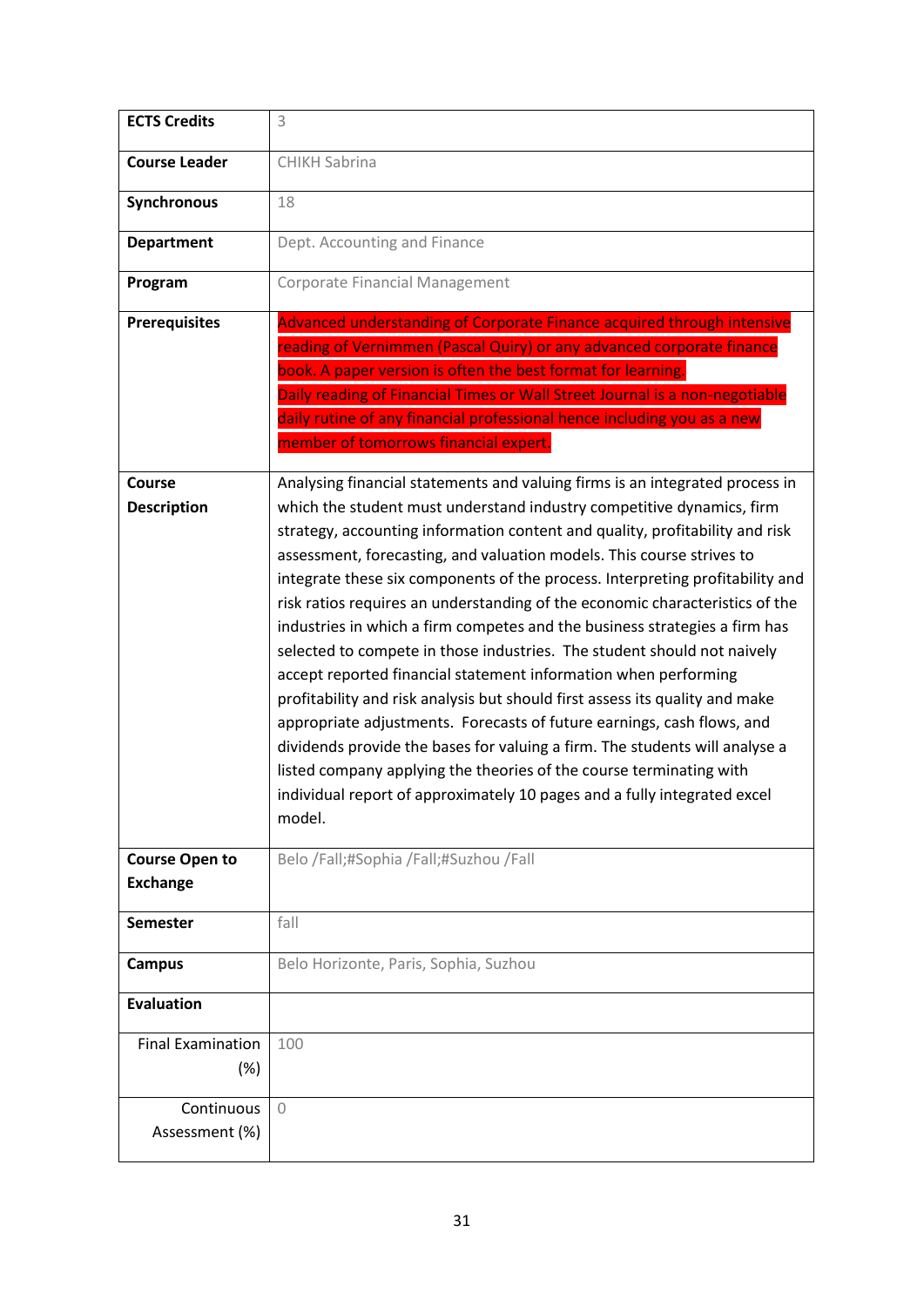| <b>Academic</b> | James M. WAHLEN, Stephen BAGINSKI, Mark BRADSHAW, Financial        |
|-----------------|--------------------------------------------------------------------|
|                 |                                                                    |
| reference       | Reporting, Financial Statement Analysis and Valuation, A Strategic |
|                 | Perspective, 8th Edition, 2015, Cengage,                           |
| <b>Websites</b> | www.ft.com                                                         |
|                 | www.wsj.com                                                        |
|                 | www.vernimmen.net                                                  |
|                 | Damodaran Stern University                                         |
|                 |                                                                    |

#### <span id="page-32-0"></span>DOING BUSINESS IN CHINA

| <b>Course Code</b>                       | MSC.CFMM2.FICOR.0170                                                                                                                                                                                                                                                                                                                                                                                                                                                                                                      |
|------------------------------------------|---------------------------------------------------------------------------------------------------------------------------------------------------------------------------------------------------------------------------------------------------------------------------------------------------------------------------------------------------------------------------------------------------------------------------------------------------------------------------------------------------------------------------|
| <b>ECTS Credits</b>                      | $\mathbf{1}$                                                                                                                                                                                                                                                                                                                                                                                                                                                                                                              |
| <b>Course Leader</b>                     | LIN Hua                                                                                                                                                                                                                                                                                                                                                                                                                                                                                                                   |
| Synchronous                              | 18                                                                                                                                                                                                                                                                                                                                                                                                                                                                                                                        |
| <b>Department</b>                        | Dept. Accounting and Finance                                                                                                                                                                                                                                                                                                                                                                                                                                                                                              |
| Program                                  | Corporate Financial Management                                                                                                                                                                                                                                                                                                                                                                                                                                                                                            |
| <b>Prerequisites</b>                     | <b>NONE</b>                                                                                                                                                                                                                                                                                                                                                                                                                                                                                                               |
| Course<br><b>Description</b>             | The course is designed for students who have interests in doing business<br>with Chinese or have the intention to start business in China or want to<br>know more about Chinese business culture. A series of sessions will provide<br>students with all kinds of information they may be interested in when<br>concerning Chinas economic development, culture-related subjects,<br>particularly with regards to Chinas FinTech market and case studies of latest<br>business trends and technology innovation in China. |
| <b>Course Open to</b><br><b>Exchange</b> | Suzhou /Fall                                                                                                                                                                                                                                                                                                                                                                                                                                                                                                              |
| <b>Semester</b>                          | fall                                                                                                                                                                                                                                                                                                                                                                                                                                                                                                                      |
| <b>Campus</b>                            | Suzhou                                                                                                                                                                                                                                                                                                                                                                                                                                                                                                                    |
| <b>Evaluation</b>                        |                                                                                                                                                                                                                                                                                                                                                                                                                                                                                                                           |
| <b>Final Examination</b><br>(%)          | 60                                                                                                                                                                                                                                                                                                                                                                                                                                                                                                                        |
| Continuous<br>Assessment (%)             | 40                                                                                                                                                                                                                                                                                                                                                                                                                                                                                                                        |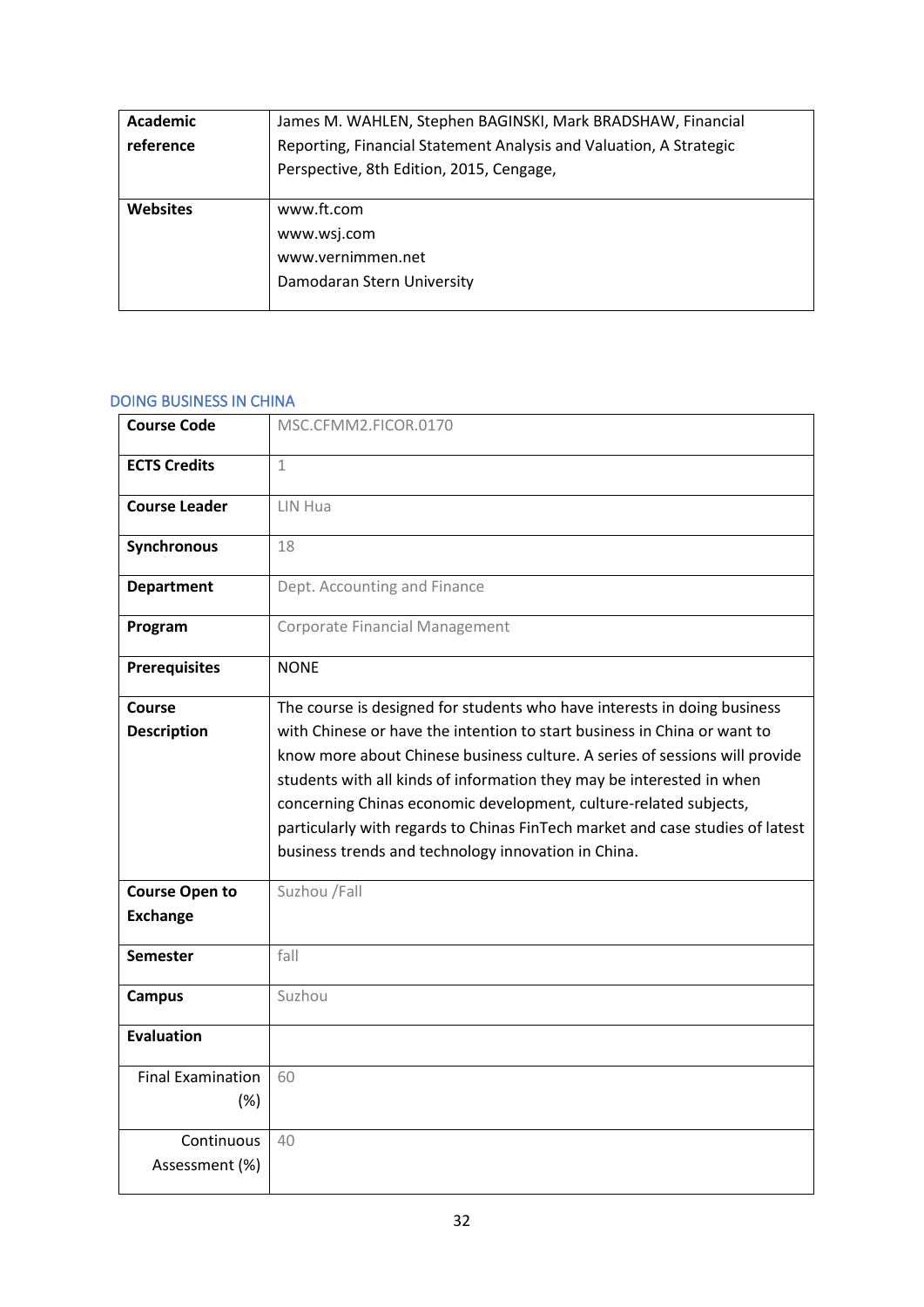| <b>Academic</b> | Chen PC. (2018) The Development Path of WeChat: Social, Political and           |
|-----------------|---------------------------------------------------------------------------------|
| reference       | Ethical Challenges. In: Kim YC., Chen PC. (eds) The Digitization of Business in |
|                 | China. Palgrave Macmillan Asian Business Series. Palgrave Macmillan, Cham       |
|                 | Guo Y., Luo Y. (2015) Security Problem and Solutions to M-commerce. In:         |
|                 | Guo Y. (eds) Research on Selected China's Legal Issues of E-Business.           |
|                 | Springer, Berlin, Heidelberg                                                    |
|                 | Guo Y., Hu W. (2015) Tmall IncidentA Legal Problem or Business Operation        |
|                 | Dispute. In: Guo Y. (eds) Research on Selected China's Legal Issues of E-       |
|                 | Business. Springer, Berlin, Heidelberg                                          |
|                 | Guo Y., Fang Z., Yu Z., Liu Y. (2015) Legal Liability of Online Trade Platform  |
|                 | Service Providers. In: Guo Y. (eds) Research on Selected China's Legal Issues   |
|                 | of E-Business. Springer, Berlin, Heidelberg                                     |
|                 | Kim YC. (2018) Alibaba: Jack Mas Unique Growth Strategy and the Future of       |
|                 | Its Global Development in the Chinese Digital Business Industry. In: Kim YC.,   |
|                 | Chen PC. (eds) The Digitization of Business in China. Palgrave Macmillan        |
|                 | Asian Business Series. Palgrave Macmillan, Cham                                 |
|                 | Lin C. (2019) FamilyMart: Internet Plus Strategy. In: China Europe              |
|                 | International Business School (eds) China-Focused Cases. Springer,              |
|                 | Singapore                                                                       |
|                 | Nothhaft C. (2018) Understanding Chinas Consumers. In: Made for China.          |
|                 | Springer, Cham                                                                  |
|                 | Nothhaft C. (2018) Eater-tainment: Hai Di Lao. In: Made for China. Springer,    |
|                 | Cham                                                                            |
|                 | Nothhaft C. (2018) Chinese Hollywood: Wanda. In: Made for China.                |
|                 | Springer, Cham                                                                  |
|                 | Prange C. (2016) Internationalizing to China: Challenges and Pitfalls. In:      |
|                 | Prange C. (eds) Market Entry in China. Management for Professionals.            |
|                 | Springer, Cham                                                                  |
|                 | Qumer S.M., Purkayastha D. (2019) OnePlus: A Chinese Tech Startup Aiming        |
|                 | to Disrupt the Global Smartphone Market. In: China Europe International         |
|                 | Business School (eds) China-Focused Cases. Springer, Singapore                  |
|                 | van Someren T.C.R., van Someren-Wang S. (2013) Chinese Culture,                 |
|                 | Strategy, and Innovation. In: Innovative China. Management for                  |
|                 | Professionals. Springer, Berlin, Heidelberg                                     |
|                 | van Someren T.C.R., van Someren-Wang S. (2013) How to Win the Battle on         |
|                 | Innovation?. In: Innovative China. Management for Professionals. Springer,      |
|                 | Berlin, Heidelberg                                                              |
|                 | van Someren T.C.R., van Someren-Wang S. (2013) Demystifying Strategic           |
|                 | Innovation. In: Innovative China. Management for Professionals. Springer,       |
|                 | Berlin, Heidelberg                                                              |
|                 | van Someren T.C.R., van Someren-Wang S. (2013) Strategic Innovation in          |
|                 | Practice. In: Innovative China. Management for Professionals. Springer,         |
|                 | Berlin, Heidelberg                                                              |
|                 | Wang R., Qian L. (2019) Ofo: A Bike Sharing Firm from Campus. In: China         |
|                 | Europe International Business School (eds) China-Focused Cases. Springer,       |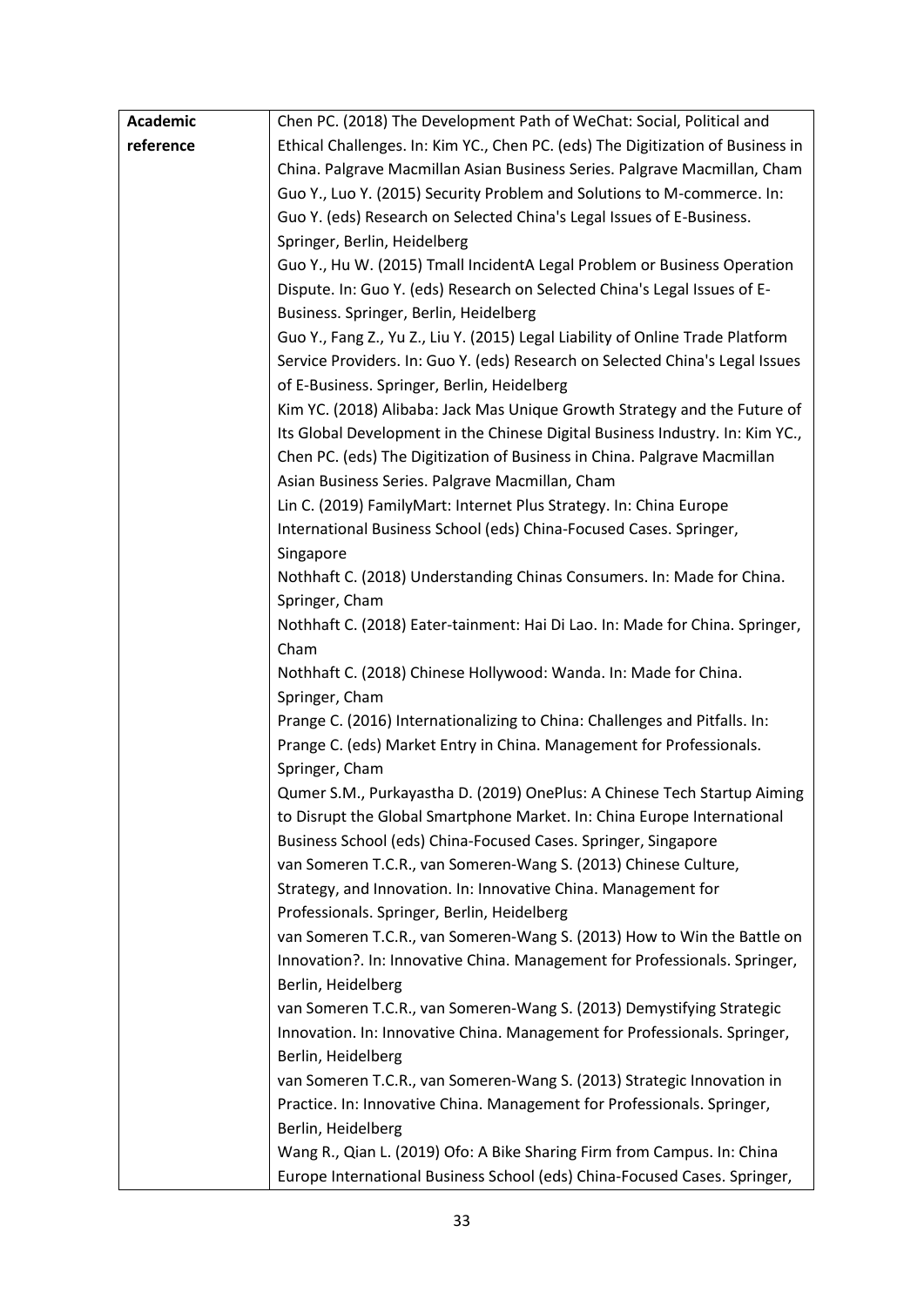|                 | Singapore                                                                    |
|-----------------|------------------------------------------------------------------------------|
|                 | Wu CS., Weng CY. (2018) Conclusion: The Sino Digital Economy:                |
|                 | Development History, Current Status, and Challenges Going Forward. In:       |
|                 | Kim YC., Chen PC. (eds) The Digitization of Business in China. Palgrave      |
|                 | Macmillan Asian Business Series. Palgrave Macmillan, Cham                    |
|                 | Zhang X., Corrie B.P. (2018) Chinese Policies on Encouraging Foreign         |
|                 | Investment. In: Investing in China and Chinese Investment Abroad. Springer,  |
|                 | Singapore                                                                    |
|                 | Zhu X. (2018) Case II: Micro Platform, Major InnovationWeChat-Based          |
|                 | Ecosystem of Innovation. In: China's Technology Innovators. Management       |
|                 | for Professionals. Springer, Singapore                                       |
|                 | Zhu X. (2018) Case III: SHANGHAI GM: The Way to Intelligent                  |
|                 | Manufacturing. In: China's Technology Innovators. Management for             |
|                 | Professionals. Springer, Singapore                                           |
|                 | Zhu X. (2018) Case IV: Can Robots Raise Laying Hens?. In: China's            |
|                 | Technology Innovators. Management for Professionals. Springer, Singapore     |
|                 | Zhu X. (2018) Case V: Alibaba: A Decade-Long Road to Financial Services. In: |
|                 | China's Technology Innovators. Management for Professionals. Springer,       |
|                 | Singapore                                                                    |
|                 |                                                                              |
| <b>Websites</b> |                                                                              |
|                 |                                                                              |

## <span id="page-34-0"></span>EMPLOYABILITY AND CAREER 1

| <b>Course Code</b>   | MSC.TRCM2.OTCOR.0037                                                        |
|----------------------|-----------------------------------------------------------------------------|
| <b>ECTS Credits</b>  | 0,5                                                                         |
| <b>Course Leader</b> | <b>BEAUGRAND Audrey</b>                                                     |
| Synchronous          | $\Omega$                                                                    |
| <b>Department</b>    | Career Center - Employability                                               |
| Program              | Corporate Financial Management                                              |
|                      |                                                                             |
| <b>Prerequisites</b> | <b>No</b>                                                                   |
| Course               | This course is managed by the Career Center. In order to validate this      |
| <b>Description</b>   | course, students have to:                                                   |
|                      | 1 MANDATORY: Attend two workshops (1h30 each) on specific themes (1st       |
|                      | workshop: the visibility of my profile according to my specialization & 2nd |
|                      | workshop : How to pass the selection tests during recruitment ?) +          |
|                      | <b>EVALUATION</b>                                                           |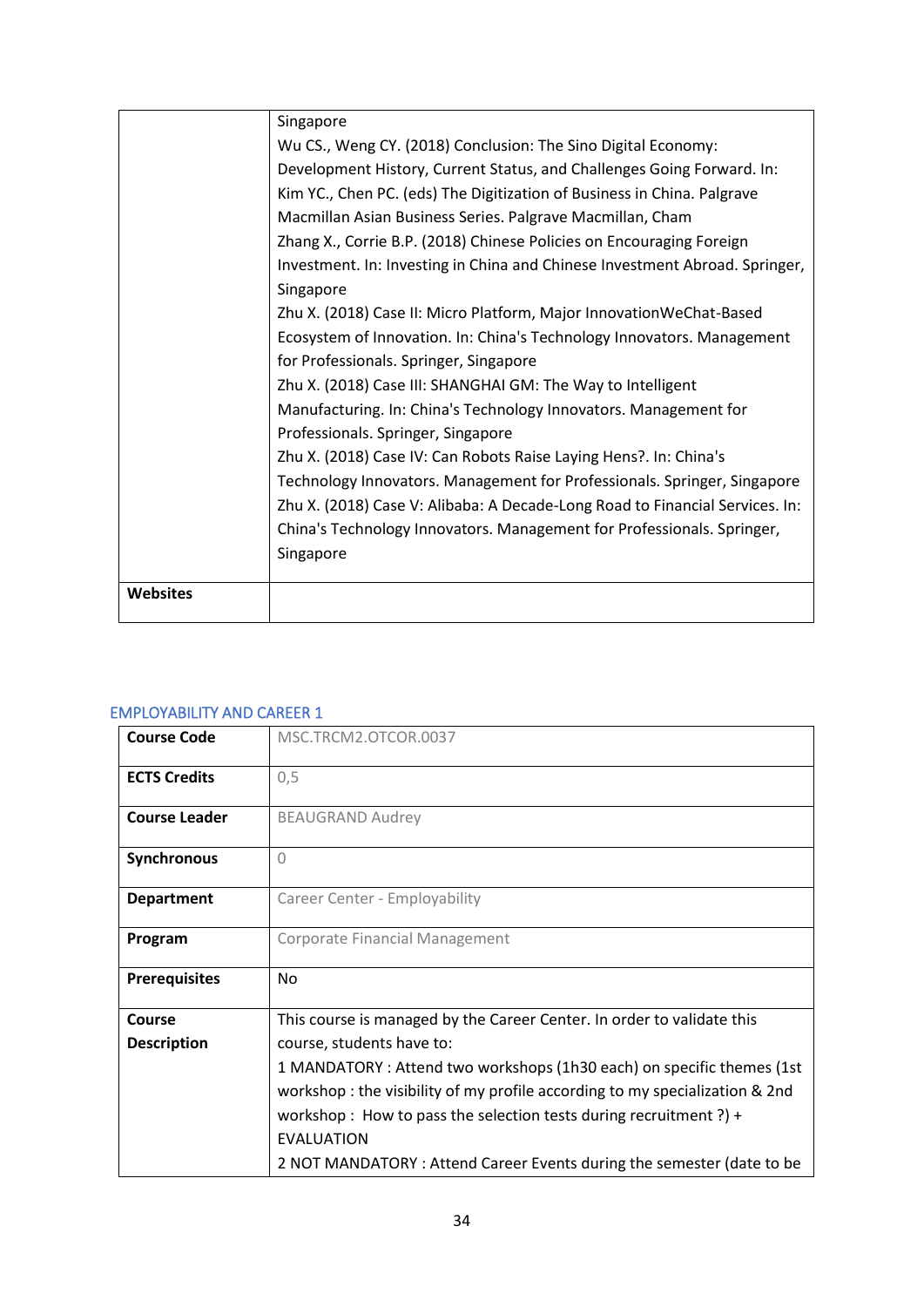|                          | determined) organized by the career center of your campus                |
|--------------------------|--------------------------------------------------------------------------|
|                          | MAIN CONTACTS FOR YOUR PROGRAM:                                          |
|                          | LILLE: Audrey BEAUGRAND & Feryel HOUSSEIN                                |
|                          | PARIS: Laura SINDONINO, Sophie Ripoche & Janice M'BENGO (for             |
|                          | International students)                                                  |
|                          | SOPHIA: Sylvie MARTINAUD, Anne DUFLOS (for International students)       |
|                          | <b>SUZHOU: April YANG</b>                                                |
|                          | <b>RALEIGH: Laura SCLAFANI</b>                                           |
|                          | <b>BELO HORIZONTE: Geneviève POULINGUE</b>                               |
|                          |                                                                          |
| <b>Course Open to</b>    | Suzhou /Fall                                                             |
| <b>Exchange</b>          |                                                                          |
| <b>Semester</b>          | fall                                                                     |
|                          |                                                                          |
| <b>Campus</b>            | Suzhou                                                                   |
| <b>Evaluation</b>        |                                                                          |
|                          |                                                                          |
| <b>Final Examination</b> | 100                                                                      |
| (%)                      |                                                                          |
| Continuous               | $\bigcap$                                                                |
| Assessment (%)           |                                                                          |
|                          |                                                                          |
| <b>Academic</b>          | Lectures obligatoires / Required readings :                              |
| reference                | Lectures Recommandées / Recommanded readings :                           |
| <b>Websites</b>          | under the YEP go and click on: Career Center -> Jobteaser -> SKEMA TOOLS |
|                          |                                                                          |

#### <span id="page-35-0"></span>EXCEL FINANCIAL MODELING I

| <b>Course Code</b>   | MSC.CFMM2.FICOR.0024                           |
|----------------------|------------------------------------------------|
| <b>ECTS Credits</b>  | 3                                              |
| <b>Course Leader</b> | <b>CHIKH Sabrina</b>                           |
| Synchronous          | 18                                             |
| <b>Department</b>    | Dept. Accounting and Finance                   |
| Program              | <b>Corporate Financial Management</b>          |
| <b>Prerequisites</b> | Basic knowledge of computer use and worksheets |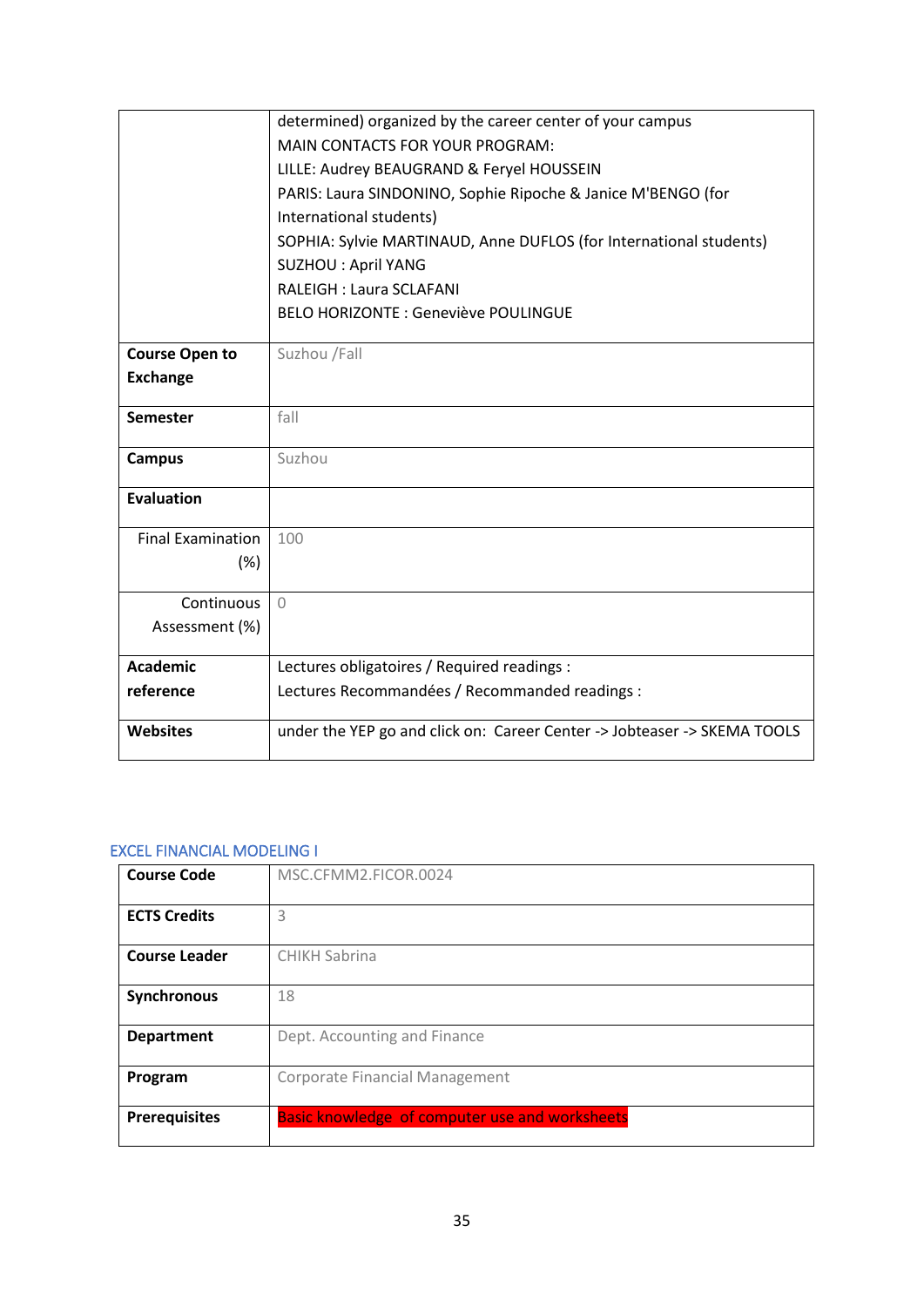| Course                   | This course provides :                         |
|--------------------------|------------------------------------------------|
| <b>Description</b>       | I. Introduction to Excels basic features       |
|                          | II. A selection of useful tips and tools       |
|                          | III. Excels most useful functions              |
| <b>Course Open to</b>    | Belo /Fall;#Suzhou /Fall                       |
| <b>Exchange</b>          |                                                |
| <b>Semester</b>          | fall                                           |
| <b>Campus</b>            | Belo Horizonte, Sophia, Suzhou                 |
| <b>Evaluation</b>        |                                                |
| <b>Final Examination</b> | 100                                            |
| $(\%)$                   |                                                |
| Continuous               | $\Omega$                                       |
| Assessment (%)           |                                                |
| <b>Academic</b>          | Lectures obligatoires / Required readings :    |
| reference                | Lectures Recommandées / Recommanded readings : |
| <b>Websites</b>          |                                                |

## FINANCIAL REPORTING AND ANALYSIS

| <b>Course Code</b>   | MSC.CFMM2.FICOR.0139                                                         |
|----------------------|------------------------------------------------------------------------------|
| <b>ECTS Credits</b>  | 3                                                                            |
| <b>Course Leader</b> | <b>CHIKH Sabrina</b>                                                         |
| <b>Synchronous</b>   | 18                                                                           |
| <b>Department</b>    | Dept. Accounting and Finance                                                 |
| Program              | <b>Corporate Financial Management</b>                                        |
| <b>Prerequisites</b> | <b>Fundamentals of Accounting,</b>                                           |
| Course               | This module aims to prepare students for an in-depth examination and         |
| <b>Description</b>   | comprehensive analysis of various financial accounting topics. It introduces |
|                      | the students to the basic framework of international financial reporting     |
|                      | standards (IFRS). Nowadays, financial reporting objectives are much          |
|                      | broader than just crunching or generating numbers.                           |
|                      | This course will illustrate that reporting involves a comprehensive          |
|                      | knowledge of businesses in order to provide the information required by      |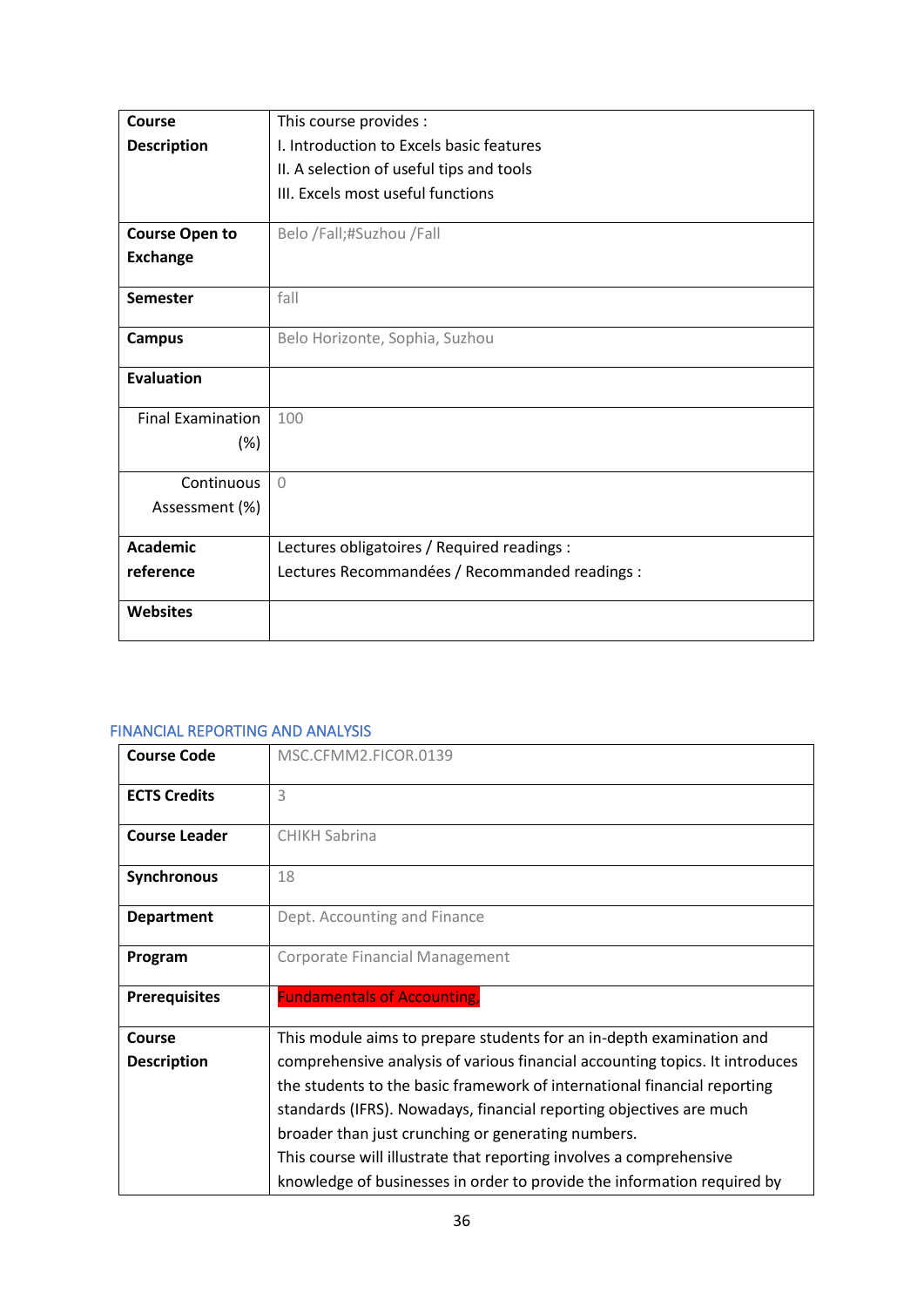|                          | the many stakeholders. The main objective of this course is to develop       |
|--------------------------|------------------------------------------------------------------------------|
|                          | students analytical skills and critical assessment of individual financial   |
|                          | statements, and/or consolidated integrated annual reports in an              |
|                          | international environment.                                                   |
| <b>Course Open to</b>    | Belo /Fall;#Sophia /Fall;#Suzhou /Fall                                       |
|                          |                                                                              |
| <b>Exchange</b>          |                                                                              |
| <b>Semester</b>          | fall                                                                         |
| <b>Campus</b>            | Belo Horizonte, Paris, Sophia, Suzhou                                        |
| <b>Evaluation</b>        |                                                                              |
| <b>Final Examination</b> | 60                                                                           |
| (%)                      |                                                                              |
| Continuous               | 40                                                                           |
| Assessment (%)           |                                                                              |
| <b>Academic</b>          | Lectures obligatoires / Required readings :                                  |
| reference                | Lectures Recommandées / Recommanded readings :                               |
|                          | 1. Robinson Alexander D., Britton A., Jorissen A., Hoogendoorn M. & Van      |
|                          | Mourik C. (2017), International Financial Reporting and Analysis, 7th        |
|                          | Edition, Cengage Learning EMEA.                                              |
|                          | 2. Th., Henry E. Pirie W. & Broihahn M. (2015), International Financial      |
|                          | Statement Analysis, 3rd Edition, CFA Institute Investment Series, John Wiley |
|                          | & Sons,                                                                      |
| <b>Websites</b>          |                                                                              |

# MONEY, BANKING AND INTERNATIONAL FINANCE

| <b>Course Code</b>   | MSC.CFMM2.FICOR.0143                  |
|----------------------|---------------------------------------|
|                      |                                       |
| <b>ECTS Credits</b>  | 3                                     |
| <b>Course Leader</b> | <b>SAIDANE Dhafer</b>                 |
| Synchronous          | 18                                    |
| <b>Department</b>    | Dept. Accounting and Finance          |
| Program              | <b>Corporate Financial Management</b> |
| <b>Prerequisites</b> | <b>Principles of micro-economics</b>  |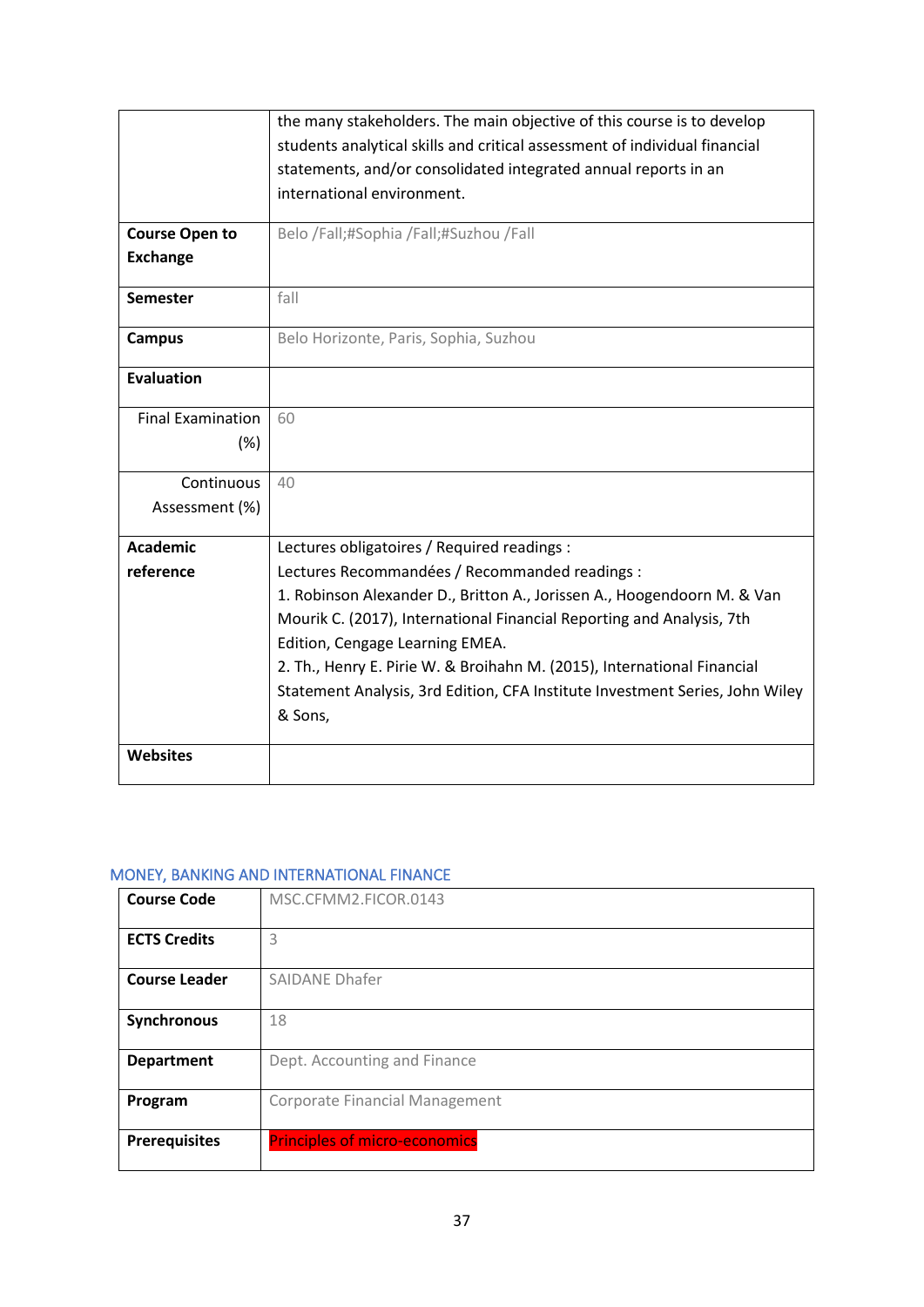| Course                   | The main objective of this course is to teach students how to be a global                                          |
|--------------------------|--------------------------------------------------------------------------------------------------------------------|
| <b>Description</b>       | financial expert in banking and finance. With the rapid globalization of the                                       |
|                          | world economy, all finance is becoming international even in China. The                                            |
|                          | managers of a firm have to understand that their decisions will be                                                 |
|                          | increasingly influenced by international financial environment. Starting with                                      |
|                          | a general introduction to the framework of international finance                                                   |
|                          | comparatively to the Chinese financial system, students will learn (i)                                             |
|                          | knowledge of international financial market activities, (ii) how different                                         |
|                          | exchange rate systems work and (iii) understand the relation between                                               |
|                          | exchange rate, interest rate and growth and the of FinTech and digital                                             |
|                          | finance in this new financial world.                                                                               |
|                          | The courses key objective is to provide students with a personalized                                               |
|                          | academic environment to obtain a solid understanding of Multinational                                              |
|                          | Finance and Banking activities. The course aims at analyzing and assessing                                         |
|                          | the Globalized Banking Strategies. It is opened to no-specialists and gives a                                      |
|                          | clear understanding between international banking forces, the global                                               |
|                          | economy, regulation and financial instability in globalized economy. The                                           |
|                          | course will assess the impact of financial deregulation as well as structural                                      |
|                          | reforms upon the banking business models.<br>The target students might want to work in the financial department of |
|                          | corporates, to join Investments Banks or international financial institutions,                                     |
|                          | or to hold responsibility positions in a company working with international                                        |
|                          | banks. Accordingly, these students need a deeper understanding of                                                  |
|                          | international banking issues.                                                                                      |
|                          |                                                                                                                    |
| <b>Course Open to</b>    | Sophia /Fall;#Suzhou /Fall                                                                                         |
| <b>Exchange</b>          |                                                                                                                    |
| <b>Semester</b>          | fall                                                                                                               |
|                          |                                                                                                                    |
| <b>Campus</b>            | Belo Horizonte, Paris, Sophia, Suzhou                                                                              |
| <b>Evaluation</b>        |                                                                                                                    |
| <b>Final Examination</b> | 60                                                                                                                 |
| (%)                      |                                                                                                                    |
|                          |                                                                                                                    |
| Continuous               | 40                                                                                                                 |
| Assessment (%)           |                                                                                                                    |
| <b>Academic</b>          | Academic and scientific papers                                                                                     |
| reference                | Allen F. et A.M. Santomero, 2001, What do financial intermediaries do?,                                            |
|                          | Journal of Banking and Finance, 25, 271-294.                                                                       |
|                          | Battacharya S., Thakor A.V., 1993, « Contemporary Banking Theory », Journal                                        |
|                          | of Financial Intermediation, 3.                                                                                    |
|                          | Geoffron P. et Saïdane D. (1996) "Du réseau aux réseaux : concurrence et                                           |
|                          | surcapacités dans l'industrie bancaire", Revue d'Economie Industrielle, pp.                                        |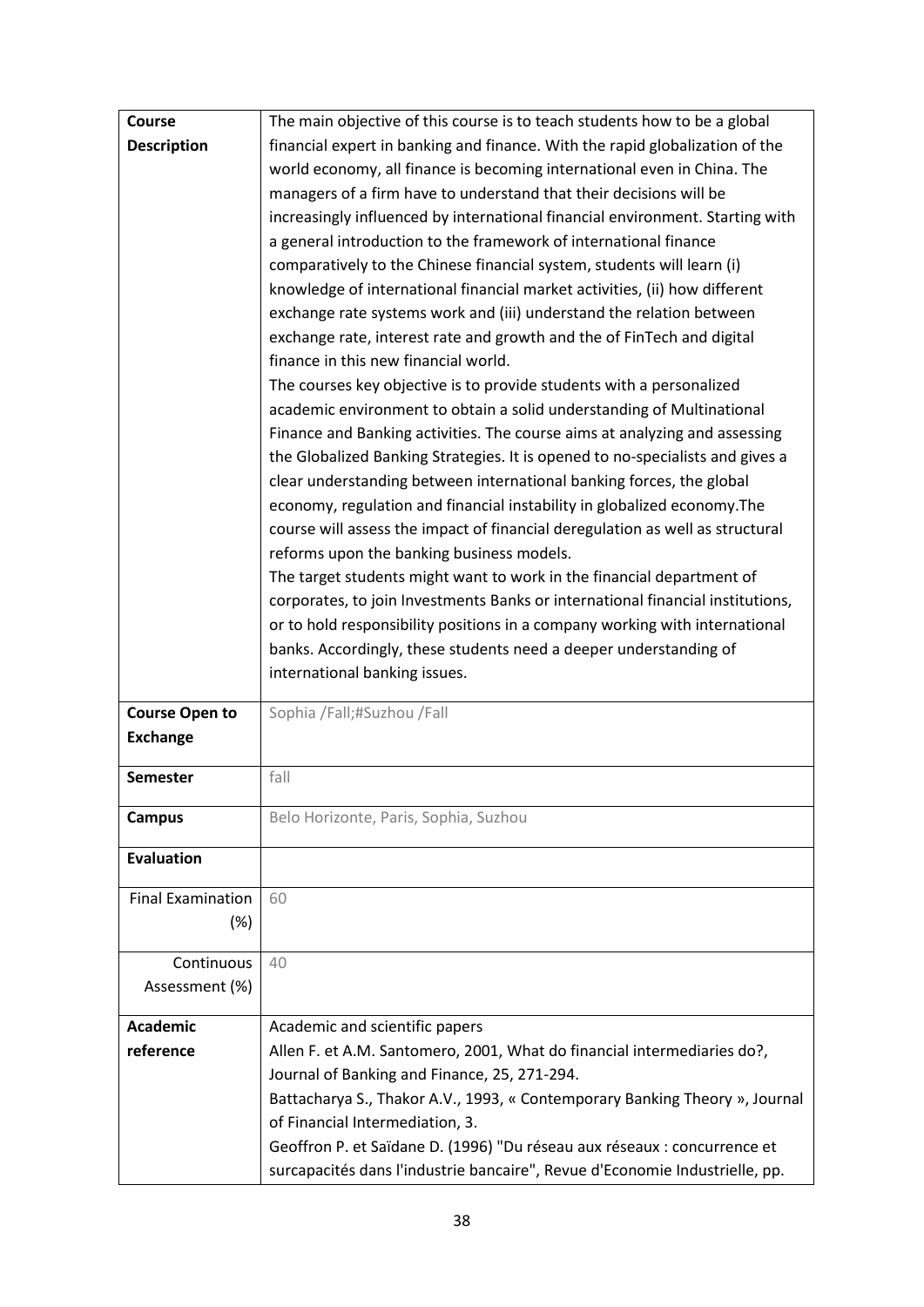|                 | 81-95, n° 78, 4e trimestre.                                                                                                                       |
|-----------------|---------------------------------------------------------------------------------------------------------------------------------------------------|
|                 | Geoffron P. et Saïdane D. (1999), "La concurrence bancaire spatiale :                                                                             |
|                 | enseignements et nouvelles perspectives", rédaction du Chapitre 8, dans                                                                           |
|                 | Emploi, localisation et économie spatiale, Economica in M. Catin, J-Y Lesueur                                                                     |
|                 | et Y Zenou, 1999, pp. 193-216.                                                                                                                    |
|                 | La Porta, Lopez-de-Silanes, Shleifer et Vishny (1997), « Legal Determinants of                                                                    |
|                 | External Finance », Journal of Finance, 52(3).                                                                                                    |
|                 | Lewis M. K., 1992, « Modern Banking in Theory and Practice », Revue                                                                               |
|                 | économique, n°2, Mars.                                                                                                                            |
|                 | Saidane D. (2010), "How to Identify the Best Target in the M&A Banking                                                                            |
|                 | Operations? Case of Cross-Border Strategies in Europe by Line of Activity",                                                                       |
|                 | Review of Quantitative Finance and Accounting.                                                                                                    |
|                 | Saidane D. (2010), " Banking transparency: a good idea but difficult to                                                                           |
|                 | implement", Bankers Markets & Investors.                                                                                                          |
|                 | Saidane D; and Grandin P. 2010), « What are the main causes of Bank                                                                               |
|                 | Merger and Acquisition? » Bankers Markets & Investors, n°104, January-                                                                            |
|                 | February 2010.                                                                                                                                    |
|                 | <b>Academic Books</b>                                                                                                                             |
|                 | Allen F., D. Gale, (2000), Comparing Financial Systems, MIT Press, Cambridge,                                                                     |
|                 | Massachusetts.                                                                                                                                    |
|                 | Bain K., Howells P. (2005), The Economics of Money, Banking and Finance: A                                                                        |
|                 | European Text, Financial Times Prentice Hall, 2005.                                                                                               |
|                 | Mishkin F. (2010), The Economics of Money, Banking, and Financial Markets,                                                                        |
|                 | <b>Business School Edition</b>                                                                                                                    |
|                 | Saidane D. (forthcoming 2011), La finance durable, Editions de la Revue                                                                           |
|                 | Banque, with P. GRANDIN.                                                                                                                          |
|                 | Saidane D. (2009 and 2011), La finance islamique à lheure de la                                                                                   |
|                 | mondialisation, preface of Arnaud de BRESSON, Editions de la Revue Banque.                                                                        |
|                 | Saidane D. (2007), Lindustrie bancaire mondiale, preface of Daniel LEBEGUE,                                                                       |
|                 | Editions de la Revue Banque.                                                                                                                      |
|                 | Saidane D. (2006), La nouvelle banque : métiers et stratégies bancaires,<br>preface of Christian de BOISSIEU, Editions de la Revue Banque, second |
|                 | edition 2009.                                                                                                                                     |
|                 | Saidane D. (2006), Les banques, acteurs de la globalisation financière, La                                                                        |
|                 | documentation française.                                                                                                                          |
|                 | Reports                                                                                                                                           |
|                 | Annual Report of the Bank for International Settlements (BIS)                                                                                     |
|                 | Annual Report of the European Central Bank (ECB)                                                                                                  |
|                 | Bank for International Settlements, « Report on Consolidation in The                                                                              |
|                 | Financial Sector ». Group of Ten, 2001.                                                                                                           |
|                 | Banking Annual Reports (see banks Website).                                                                                                       |
|                 | European Central Bank, « Structural Analysis of the EU Banking Sector », BCE.                                                                     |
|                 |                                                                                                                                                   |
| <b>Websites</b> | Website                                                                                                                                           |
|                 | Fédération Bancaire Française : http://www.fbf.fr/                                                                                                |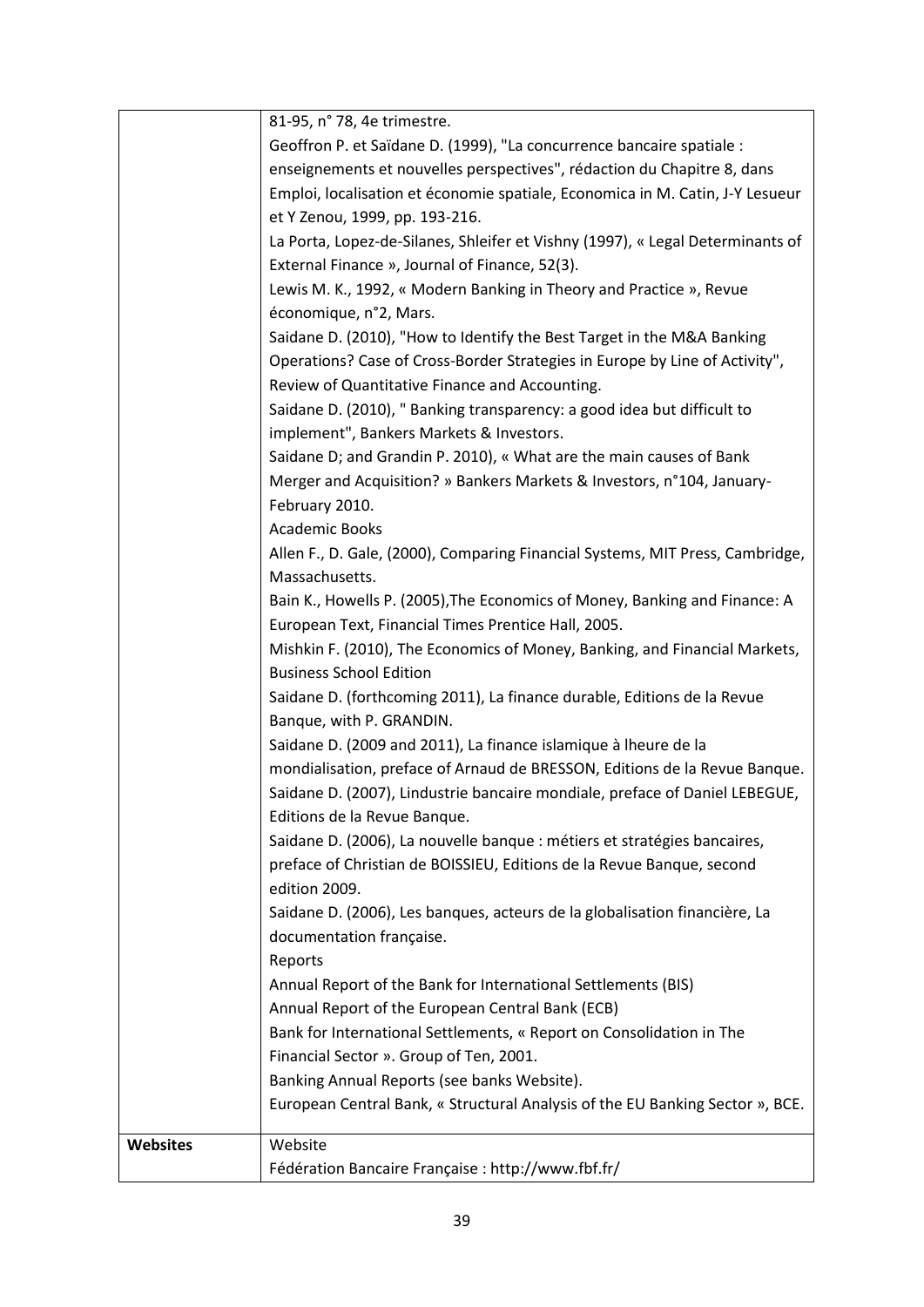| Banque de France: http://www.banque-france.fr/                |
|---------------------------------------------------------------|
| European Central Bank: http://www.ecb.int/                    |
| China Banking Regulatory Commission : http: //www.cbrc.gov.cn |
| Bank for International Settlements: http://www.bis.org/       |
| ePaynews: http://www.epaynews.com/statistics/bankstats.html   |
| Datamonitor: http://www.datamonitor.com                       |
| International Data Corporation (IDC) : http://www.idc.com/    |
| Federal Deposit Insurance Corporation : http://www.fdic.gov   |
| The Bond Market Association : http://www.bondmarkets.com      |
| Federal Reserve System, http://www.federalreserve.gov         |
| Forbes, Global 2000 Leading Compagnie, http://www.forbes.com  |
|                                                               |

### OPERATIONAL RISKS MANAGEMENT

| <b>Course Code</b>   | MSC.CFMM2.FICOR.0153                                                          |
|----------------------|-------------------------------------------------------------------------------|
| <b>ECTS Credits</b>  | $\overline{2}$                                                                |
| <b>Course Leader</b> | <b>SAIDANE Dhafer</b>                                                         |
| Synchronous          | 12                                                                            |
| <b>Department</b>    | Dept. Accounting and Finance                                                  |
| Program              | Corporate Financial Management                                                |
| <b>Prerequisites</b> | <b>Financial risk management</b>                                              |
| <b>Course</b>        | The course offers an introduction into the evolving and expanding practice of |
| <b>Description</b>   | operational financial risk management analyzing and discussing the various    |
|                      | sources of risk.                                                              |
|                      | The course describes the operational risks that the companies have to deal    |
|                      | with. It also provides a deep approach the organization of a modern           |
|                      | corporation and ethics matter in Business.                                    |
|                      | Some not limited topics:                                                      |
|                      | Best practices in operational risk management                                 |
|                      | Risk culture change                                                           |
|                      | How integrate human errors                                                    |
|                      | How to use root cause analysis most effectively                               |
|                      | Influencing behaviours for better control                                     |
|                      | <b>Emerging risks</b>                                                         |
|                      | Vendor risk management                                                        |
|                      | Cyber security and threats                                                    |
|                      | <b>Risk networks</b>                                                          |
|                      |                                                                               |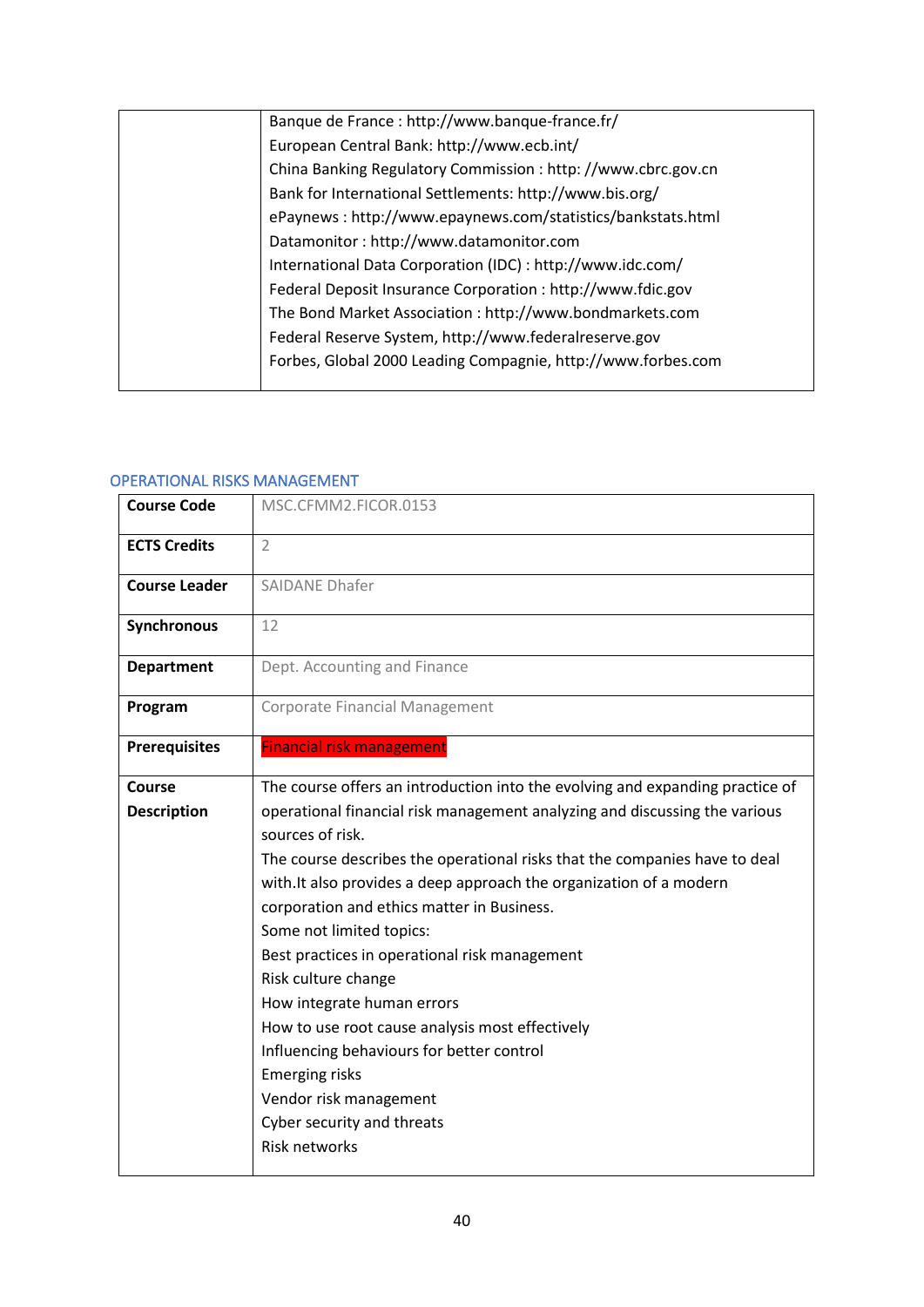| <b>Course Open to</b> | Belo /Fall;#Sophia /Fall;#Suzhou /Fall                                          |
|-----------------------|---------------------------------------------------------------------------------|
| <b>Exchange</b>       |                                                                                 |
| <b>Semester</b>       | fall                                                                            |
| <b>Campus</b>         | Belo Horizonte, Sophia, Suzhou                                                  |
| <b>Evaluation</b>     |                                                                                 |
| Final                 | 60                                                                              |
| Examination (%)       |                                                                                 |
| Continuous            | 40                                                                              |
| Assessment (%)        |                                                                                 |
| <b>Academic</b>       | - Basel Committee on Banking Supervision. Principles for Effective Risk Data    |
| reference             | Aggregation and Risk Reporting. January 2013.                                   |
|                       | http://www.bis.org/publ/bcbs239.pdf                                             |
|                       | Cermeño, Javier Sebastián.                                                      |
|                       | - Blockchain in Financial Services: Regulatory Landscape and Future             |
|                       | Challenges for its Commercial Application.BVA Research Working Paper            |
|                       | 16/20. December                                                                 |
|                       | 2016.https://www.bbvaresearch.com/wp-content/uploads/2016/12/WP_16-             |
|                       | 20.pdfDias,                                                                     |
|                       | - Denise and Staschen, Stefan. Data Collection for DFS Supervisors. CGAP        |
|                       | Working Paper. 2017.(forthcoming)                                               |
|                       | Annual Report of the Bank for International Settlements (BIS)                   |
|                       | Annual Report of the European Central Bank (ECB)                                |
|                       | Bank for International Settlements, « Report on Consolidation in The Financial  |
|                       | Sector ». Group of Ten, 2001.                                                   |
|                       | European Central Bank, « Structural Analysis of the EU Banking Sector », BCE.   |
|                       | - Bank for International Settlements. Committee on Payments and Market          |
|                       | Infrastructures. Distributed Ledger Technology in Payment, Clearing and         |
|                       | Settlement: An Analytical Framework. February                                   |
|                       | 2017.http://www.bis.org/cpmi/publ/d157.pdf                                      |
|                       | Financial Stability Board. Financial Stability Implications from FinTech:       |
|                       | Supervisory and Regulatory Issues that Merit Authorities Attention. June        |
|                       | 2017. http://www.fsb.org/wp-content/uploads/R270617.pdf(Referencedin            |
|                       | the text as 2017a.)                                                             |
|                       | - Financial Stability Board. FinTech Credit: Market Structure, Business Models  |
|                       | and Financial Stability Implications. May                                       |
|                       | 2017.http://www.fsb.org/017/05/fintech-                                         |
|                       | credit-market-structure-business-models-and-financial-stability-                |
|                       | implications/(Referenced in the text as 2017b.)                                 |
|                       | - Institute of International Finance. RegTech in Financial Services: Technology |
|                       | Solutions for Compliance and Reporting. March 2016.                             |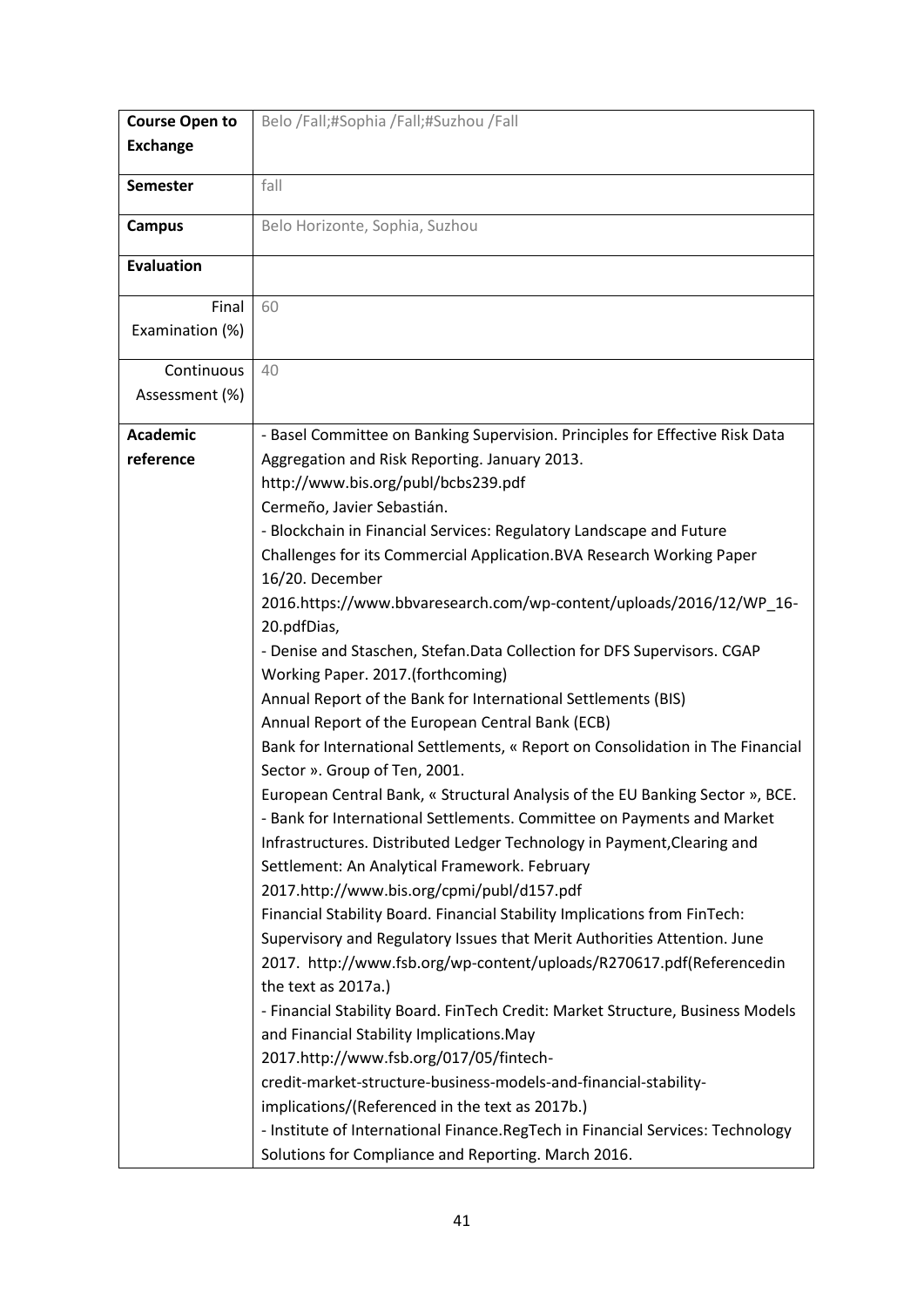|                 | https://www.iif.com/system/files/regtech_in_financial_services_-<br>solutions for compliance and reporting.pdf |
|-----------------|----------------------------------------------------------------------------------------------------------------|
| <b>Websites</b> | Banking Annual Reports (see banks Website).                                                                    |

## POWER BI AND AI

| <b>Course Code</b>           | MSC.CFMM2.FICOR.0200                                                                                                                                                                                                                                                                                                                                                                                                                                                                                                                                                                                                                                                                                                                                                                                                                                                                                                                                                                       |
|------------------------------|--------------------------------------------------------------------------------------------------------------------------------------------------------------------------------------------------------------------------------------------------------------------------------------------------------------------------------------------------------------------------------------------------------------------------------------------------------------------------------------------------------------------------------------------------------------------------------------------------------------------------------------------------------------------------------------------------------------------------------------------------------------------------------------------------------------------------------------------------------------------------------------------------------------------------------------------------------------------------------------------|
| <b>ECTS Credits</b>          | $\overline{2}$                                                                                                                                                                                                                                                                                                                                                                                                                                                                                                                                                                                                                                                                                                                                                                                                                                                                                                                                                                             |
| <b>Course Leader</b>         | <b>SAIDANE Dhafer</b>                                                                                                                                                                                                                                                                                                                                                                                                                                                                                                                                                                                                                                                                                                                                                                                                                                                                                                                                                                      |
| Synchronous                  | $\Omega$                                                                                                                                                                                                                                                                                                                                                                                                                                                                                                                                                                                                                                                                                                                                                                                                                                                                                                                                                                                   |
| <b>Department</b>            | Dept. Accounting and Finance                                                                                                                                                                                                                                                                                                                                                                                                                                                                                                                                                                                                                                                                                                                                                                                                                                                                                                                                                               |
| Program                      | Corporate Financial Management                                                                                                                                                                                                                                                                                                                                                                                                                                                                                                                                                                                                                                                                                                                                                                                                                                                                                                                                                             |
| <b>Prerequisites</b>         | <b>NO</b>                                                                                                                                                                                                                                                                                                                                                                                                                                                                                                                                                                                                                                                                                                                                                                                                                                                                                                                                                                                  |
| Course<br><b>Description</b> | Introduction (Finance IA Business analysis Business Intelligence-<br>modification in the market)<br>Importing data from an excel, from the web, heterogenous data, sources<br>Pre-treatments and transforming data (adding, deleting, appending data),<br>why?? Practical cases<br>Visualisation (axe, extraction information from the graphs<br>Still missing the information: What to do => to enrich the data<br>Introduction to IA, model, machine learning, supervised/unsupervised<br>model<br>Use the Dataflows (inputs) => with the appropriate learning algorithm<br>Reporting<br>Advantages of using Power BI:<br>- no need to get well the ML skills (prediction/ regression/ classifications, )<br>- updating data and reports automatically<br>disadvantage/limitation:<br>- Visual configuration<br>- Not the easiest to deal with<br>- Slow when dealing with Big Data<br>Example with Financial Data<br>- Selecting data<br>- Fields, outputs type<br>- Using automatic ML |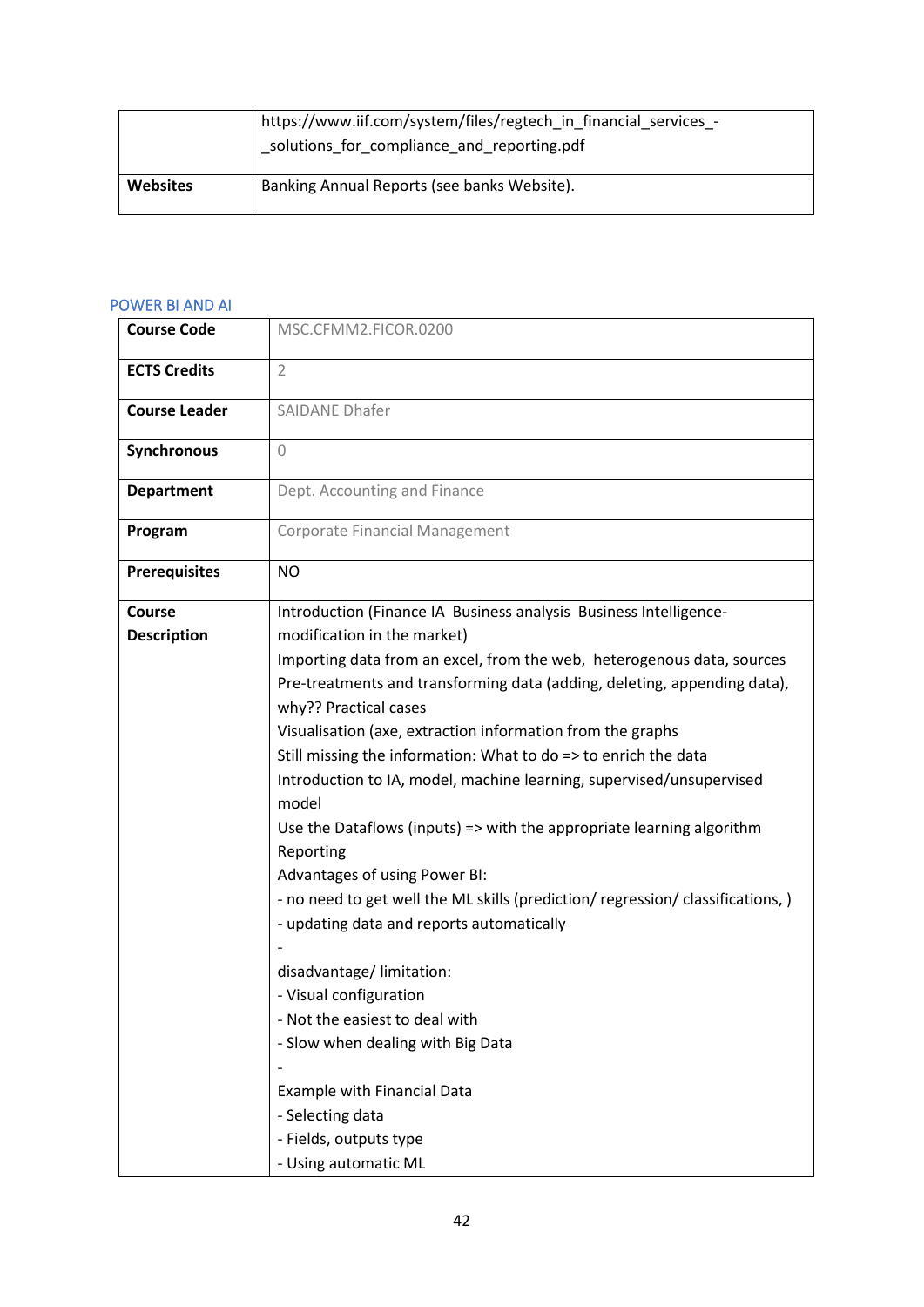|                          | o Binary Prediction    |
|--------------------------|------------------------|
|                          | o Classification model |
|                          | o Prediction model     |
|                          |                        |
| <b>Course Open to</b>    | Suzhou /Fall           |
| <b>Exchange</b>          |                        |
| <b>Semester</b>          | fall                   |
| <b>Campus</b>            | Paris, Suzhou          |
| <b>Evaluation</b>        |                        |
| <b>Final Examination</b> | 100                    |
| (%)                      |                        |
| Continuous               | $\overline{0}$         |
| Assessment (%)           |                        |
| Academic                 |                        |
| reference                |                        |
| <b>Websites</b>          |                        |

### PROGRAMMING WITH PYTHON I

| <b>Course Code</b>   | MSC.CFMM2.FIELE.0140                                                              |
|----------------------|-----------------------------------------------------------------------------------|
| <b>ECTS Credits</b>  | $\overline{2}$                                                                    |
| <b>Course Leader</b> | <b>SAIDANE Dhafer</b>                                                             |
| Synchronous          | 12                                                                                |
| <b>Department</b>    | Dept. Accounting and Finance                                                      |
| Program              | Corporate Financial Management                                                    |
| <b>Prerequisites</b> | There are no prerequisites, no prior knowledge of programming is                  |
|                      | assumed.                                                                          |
| <b>Course</b>        | Python is a versatile programming language, which is becoming increasingly        |
| <b>Description</b>   | popular in finance applications, especially in applications involving statistics, |
|                      | optimization and data science. In fact, Python is the workhorse of modern         |
|                      | machine learning/artificial intelligence. The goal of the course is to get a      |
|                      | basic working knowledge of coding in general and the Python programming           |
|                      | language in particular. The goal is to train students to become proficient in     |
|                      | using Python: they should be able to write simple Python programs and to          |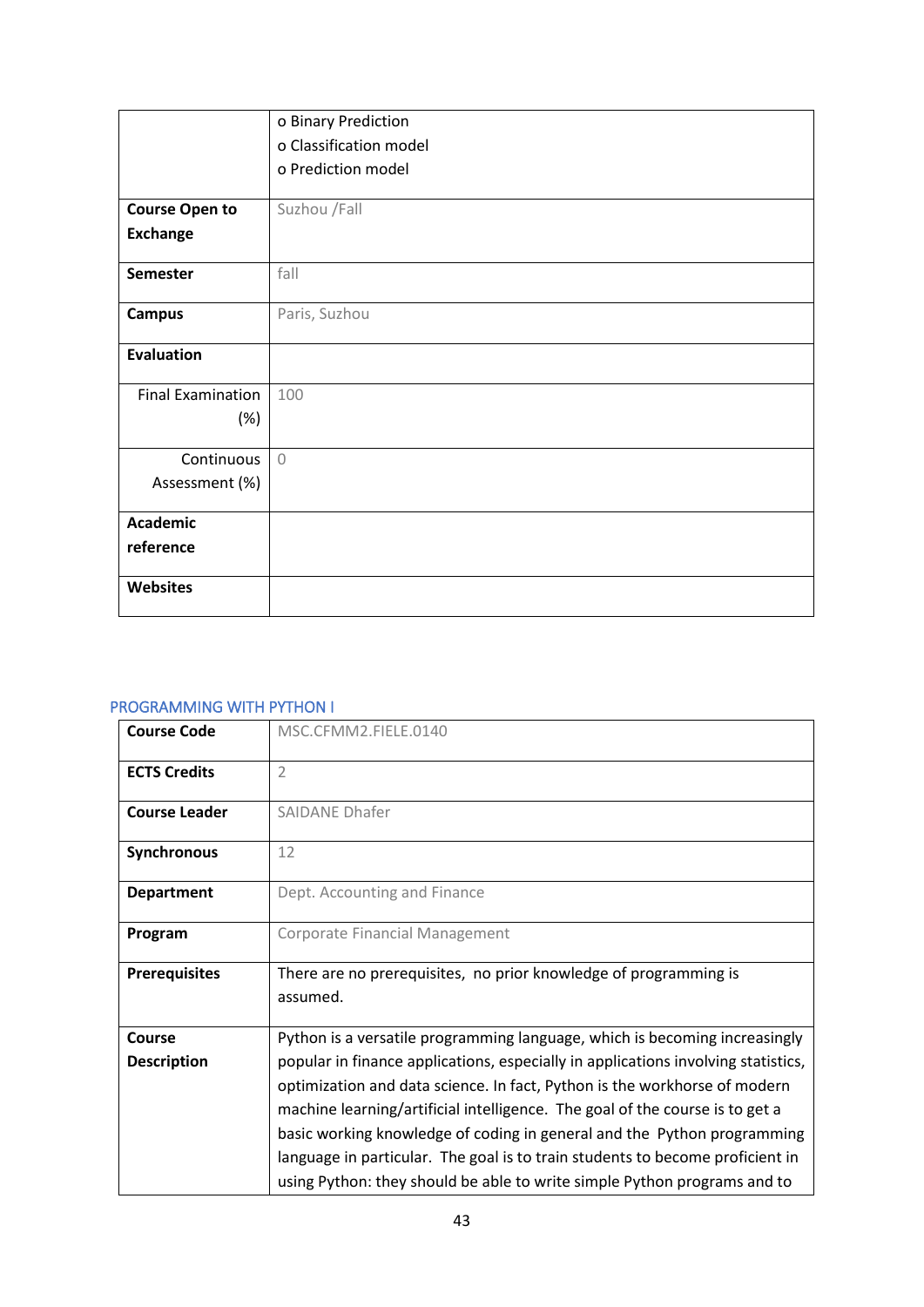|                          | use and adapt existing programs written in Python. The course will be   |
|--------------------------|-------------------------------------------------------------------------|
|                          | practice oriented, the students will be expected to do exercises and to |
|                          | write simple programs in Python.                                        |
|                          |                                                                         |
| <b>Course Open to</b>    | Suzhou /Fall;#Paris /Spring                                             |
| <b>Exchange</b>          |                                                                         |
| <b>Semester</b>          | fall                                                                    |
| <b>Campus</b>            | Paris, Suzhou                                                           |
| <b>Evaluation</b>        |                                                                         |
| <b>Final Examination</b> | 60                                                                      |
| $(\%)$                   |                                                                         |
| Continuous               | 40                                                                      |
| Assessment (%)           |                                                                         |
| <b>Academic</b>          |                                                                         |
| reference                |                                                                         |
| <b>Websites</b>          |                                                                         |

# VBA I

| <b>Course Code</b>    | MSC.CFMM2.FICOR.0161                                |
|-----------------------|-----------------------------------------------------|
| <b>ECTS Credits</b>   | $\overline{2}$                                      |
| <b>Course Leader</b>  | MILLELIRI André                                     |
| <b>Synchronous</b>    | 12                                                  |
| <b>Department</b>     | Dept. Accounting and Finance                        |
| Program               | Corporate Financial Management                      |
| <b>Prerequisites</b>  | Financial modeling with Excel                       |
| <b>Course</b>         | Macro VBA applied to corporate financial management |
| <b>Description</b>    |                                                     |
| <b>Course Open to</b> | Suzhou /Fall                                        |
| <b>Exchange</b>       |                                                     |
|                       |                                                     |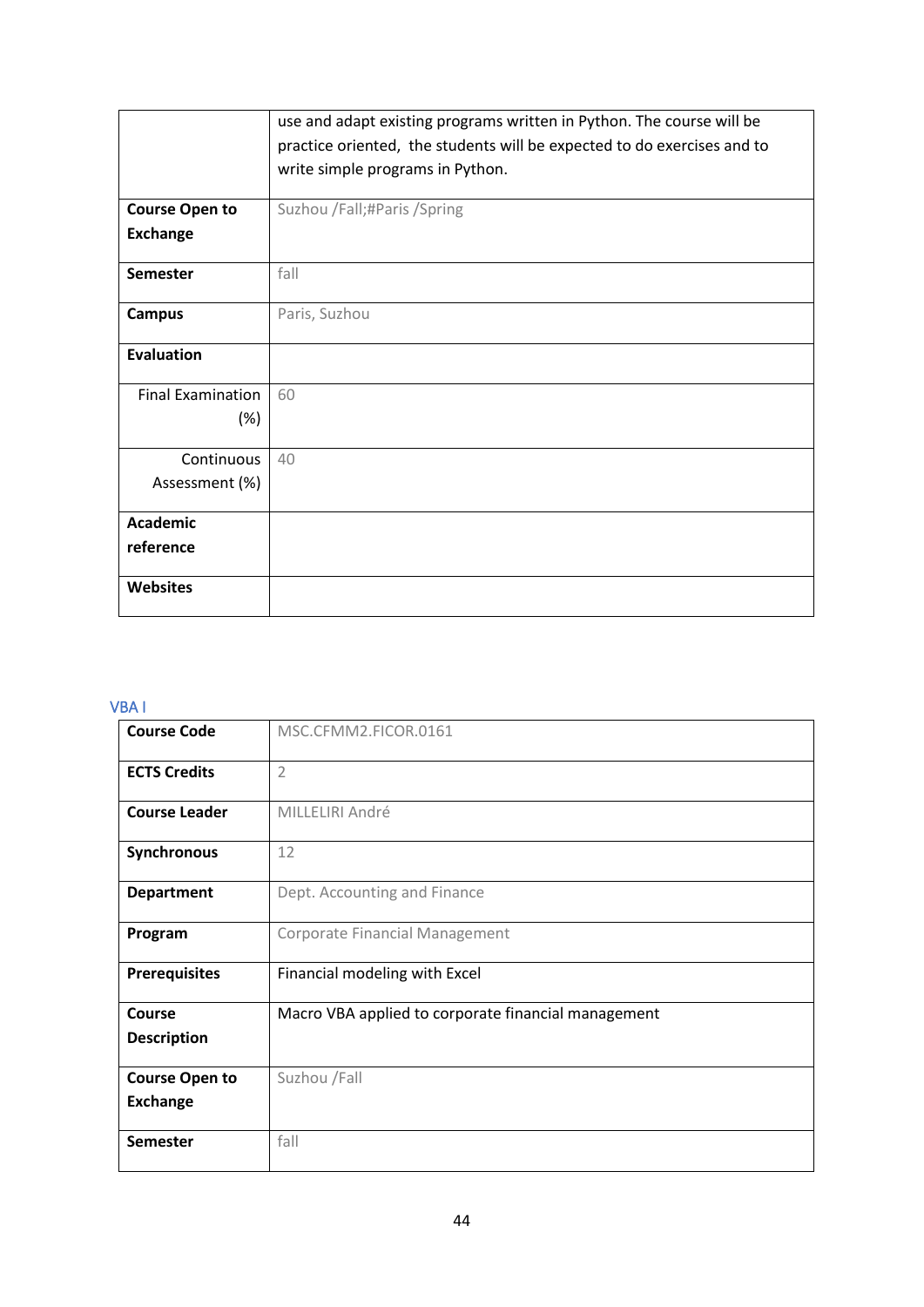| <b>Campus</b>            | Paris, Suzhou |
|--------------------------|---------------|
|                          |               |
| <b>Evaluation</b>        |               |
|                          |               |
| <b>Final Examination</b> | 60            |
| (%)                      |               |
|                          |               |
| Continuous               | 40            |
| Assessment (%)           |               |
|                          |               |
| <b>Academic</b>          |               |
| reference                |               |
|                          |               |
| Websites                 |               |
|                          |               |

# MSc International Business

### AI FOR INTERNATIONAL BUSINESS

| <b>Course Code</b>    | MSC.IBRM2.STCOR.0034                                                                                                                                                                                                                                                                                                                                                                                                                                                                                                                                                                                                                                                                                                                                                                                                                                                                                                                                                                                                                                         |
|-----------------------|--------------------------------------------------------------------------------------------------------------------------------------------------------------------------------------------------------------------------------------------------------------------------------------------------------------------------------------------------------------------------------------------------------------------------------------------------------------------------------------------------------------------------------------------------------------------------------------------------------------------------------------------------------------------------------------------------------------------------------------------------------------------------------------------------------------------------------------------------------------------------------------------------------------------------------------------------------------------------------------------------------------------------------------------------------------|
| <b>ECTS Credits</b>   | 3                                                                                                                                                                                                                                                                                                                                                                                                                                                                                                                                                                                                                                                                                                                                                                                                                                                                                                                                                                                                                                                            |
| <b>Course Leader</b>  | <b>EZZEROUALI Amine</b>                                                                                                                                                                                                                                                                                                                                                                                                                                                                                                                                                                                                                                                                                                                                                                                                                                                                                                                                                                                                                                      |
| Synchronous           | 18                                                                                                                                                                                                                                                                                                                                                                                                                                                                                                                                                                                                                                                                                                                                                                                                                                                                                                                                                                                                                                                           |
| <b>Department</b>     | Dept. Stratégy, Entrepreneurship and Economics                                                                                                                                                                                                                                                                                                                                                                                                                                                                                                                                                                                                                                                                                                                                                                                                                                                                                                                                                                                                               |
| Program               | <b>International Business</b>                                                                                                                                                                                                                                                                                                                                                                                                                                                                                                                                                                                                                                                                                                                                                                                                                                                                                                                                                                                                                                |
| <b>Prerequisites</b>  | None                                                                                                                                                                                                                                                                                                                                                                                                                                                                                                                                                                                                                                                                                                                                                                                                                                                                                                                                                                                                                                                         |
| Course                | Artificial Intelligence, or AI, is a very trendy word and a subject of multiple                                                                                                                                                                                                                                                                                                                                                                                                                                                                                                                                                                                                                                                                                                                                                                                                                                                                                                                                                                              |
| <b>Description</b>    | interpretations, some of which may converge or diverge. There is one fact<br>however that is common for all actors- researchers, politicians, and<br>practitioners alike: AI is transforming our societies, our businesses, our lives.<br>This transformative impact is at the core of this course.<br>Indeed, the purpose of the course is to help future International Business<br>professionals deal with AI and use it as a tool to help improve the<br>performance of their teams and their organizations.<br>From a theoretical perspective, we will start by breaking down the meaning<br>behind AI terminology (Machine Learning, Data Science, Neural Networks,<br>etc.). We will then explore how International Trade and Global Businesses<br>react to and deal with AI development and spread.<br>From a practical perspective, we will be exploring and testing one of the<br>most used zero/low code platforms for AI: the Microsoft PowerApps<br>Platform. The core philosophy of the course being the "Citizen Developer"<br>approach to AI. |
| <b>Course Open to</b> | Paris /Fall;#Raleigh /Fall;#Suzhou /Fall                                                                                                                                                                                                                                                                                                                                                                                                                                                                                                                                                                                                                                                                                                                                                                                                                                                                                                                                                                                                                     |
| <b>Exchange</b>       |                                                                                                                                                                                                                                                                                                                                                                                                                                                                                                                                                                                                                                                                                                                                                                                                                                                                                                                                                                                                                                                              |
| <b>Semester</b>       | fall                                                                                                                                                                                                                                                                                                                                                                                                                                                                                                                                                                                                                                                                                                                                                                                                                                                                                                                                                                                                                                                         |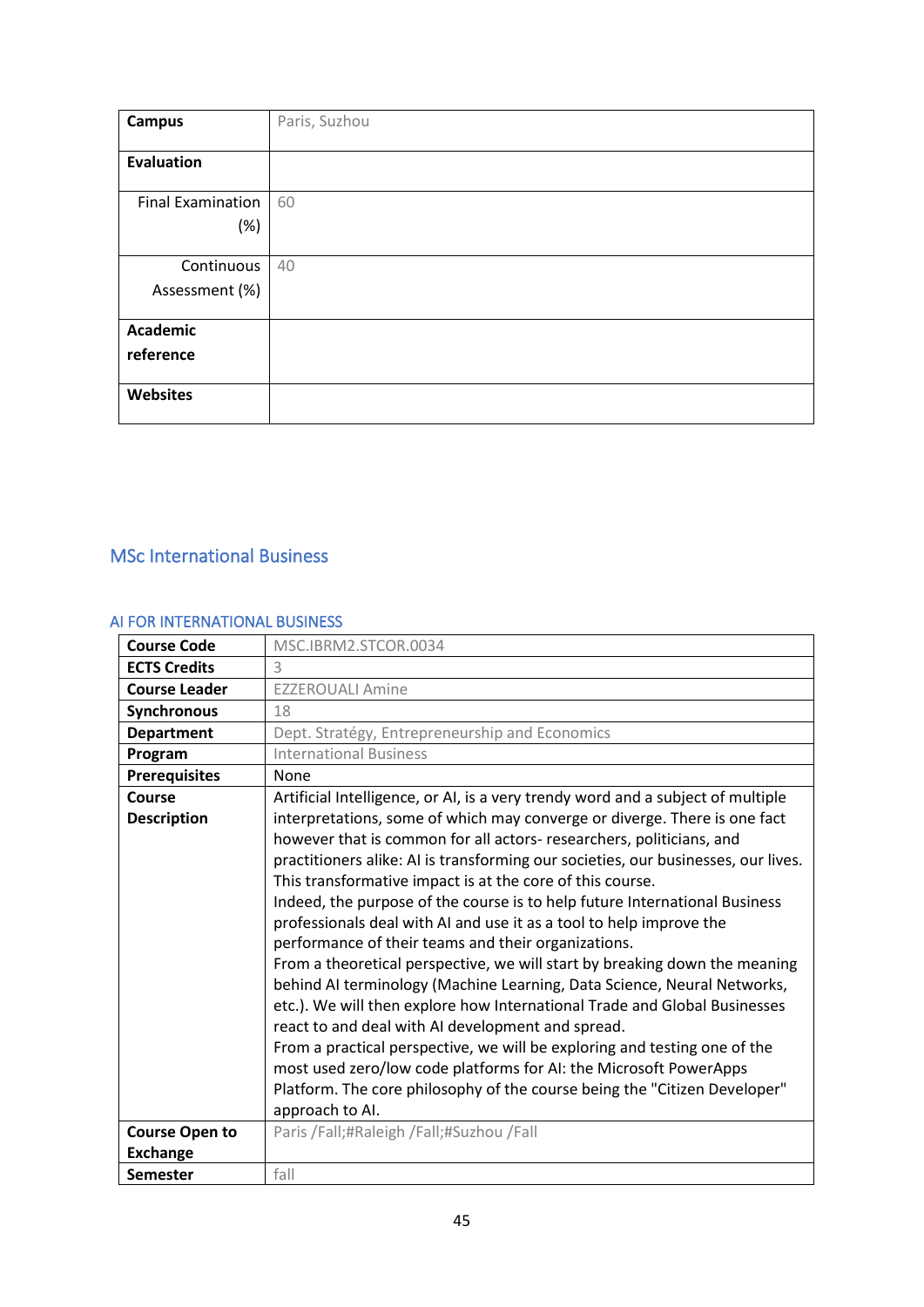| Campus                   | Paris, Raleigh, Suzhou                                                        |
|--------------------------|-------------------------------------------------------------------------------|
| <b>Evaluation</b>        |                                                                               |
| <b>Final Examination</b> | 50                                                                            |
| (%)                      |                                                                               |
| Continuous               | 50                                                                            |
| Assessment (%)           |                                                                               |
| Academic                 | Stuart, R., & Peter, N. (2016). Artificial intelligence-a modern approach 3rd |
| reference                | ed.                                                                           |
|                          | Akerkar, R. (2018). Artificial intelligence for business. Springer.           |
|                          | Yao, M., Zhou, A., & Jia, M. (2018). Applied artificial intelligence: A       |
|                          | handbook for business leaders. Topbots Inc                                    |
| <b>Websites</b>          | https://skemagloballab.io/                                                    |
|                          | https://sloanreview.mit.edu/tag/artificial-intelligence/                      |
|                          | https://www.csail.mit.edu/                                                    |
|                          | http://news.mit.edu/topic/artificial-intelligence2                            |

### CAREER MANAGEMENT 1

| <b>Course Code</b>    | MSC.TRCM2.DREOR.0001                                                                                                                                                                                                                                                                                                                                                                                                                                                                                                                                                                                                                                                                                                                                                             |
|-----------------------|----------------------------------------------------------------------------------------------------------------------------------------------------------------------------------------------------------------------------------------------------------------------------------------------------------------------------------------------------------------------------------------------------------------------------------------------------------------------------------------------------------------------------------------------------------------------------------------------------------------------------------------------------------------------------------------------------------------------------------------------------------------------------------|
| <b>ECTS Credits</b>   | $\mathbf{1}$                                                                                                                                                                                                                                                                                                                                                                                                                                                                                                                                                                                                                                                                                                                                                                     |
| <b>Course Leader</b>  | <b>BEAUGRAND Audrey</b>                                                                                                                                                                                                                                                                                                                                                                                                                                                                                                                                                                                                                                                                                                                                                          |
| Synchronous           | 6                                                                                                                                                                                                                                                                                                                                                                                                                                                                                                                                                                                                                                                                                                                                                                                |
| <b>Department</b>     | Career Center - Employability                                                                                                                                                                                                                                                                                                                                                                                                                                                                                                                                                                                                                                                                                                                                                    |
| Program               | <b>International Business</b>                                                                                                                                                                                                                                                                                                                                                                                                                                                                                                                                                                                                                                                                                                                                                    |
| <b>Prerequisites</b>  | NoPrerequisites                                                                                                                                                                                                                                                                                                                                                                                                                                                                                                                                                                                                                                                                                                                                                                  |
| Course                |                                                                                                                                                                                                                                                                                                                                                                                                                                                                                                                                                                                                                                                                                                                                                                                  |
| <b>Description</b>    | This course is managed by the Talent & Careers Department. In order to<br>validate this course, students have to:<br>1 MANDATORY: Take E-learning module on Abintegro plateform (CV check<br>ATS compliant, Job search, Interview simulator) + Conduct 5 cognitive tests<br>on AON platform (Abilities, skills and behaviors at work) + Take mandatory<br>Mooc on your Professional profile<br>+ EVALUATION<br>2 NOT MANDATORY : Attend Career Events during the semester organized<br>by the Talent & Careers on your campus or organized by partners<br>companies (check JOBTEASER Platform)<br><b>MAIN CONTACTS FOR YOUR PROGRAM:</b><br>LILLE: Audrey BEAUGRAND & Feryel HOUSSEIN<br>PARIS: Laura SINDONINO, Janice M'BENGO & Miina VAISANEN (for<br>International students) |
|                       | SOPHIA: Sylvie MARTINAUD, Anne DUFLOS (for International students)<br><b>SUZHOU: April YANG</b>                                                                                                                                                                                                                                                                                                                                                                                                                                                                                                                                                                                                                                                                                  |
|                       | RALEIGH : Amanda CHAMBERLAIN                                                                                                                                                                                                                                                                                                                                                                                                                                                                                                                                                                                                                                                                                                                                                     |
|                       | BELO HORIZONTE : Geneviève POULINGUE & Ana Cristina BRAGA                                                                                                                                                                                                                                                                                                                                                                                                                                                                                                                                                                                                                                                                                                                        |
| <b>Course Open to</b> | Belo /Fall;#Lille /Fall;#Paris /Fall;#Raleigh /Fall;#Sophia /Fall;#Suzhou /Fall                                                                                                                                                                                                                                                                                                                                                                                                                                                                                                                                                                                                                                                                                                  |
| <b>Exchange</b>       |                                                                                                                                                                                                                                                                                                                                                                                                                                                                                                                                                                                                                                                                                                                                                                                  |
| <b>Semester</b>       | fall                                                                                                                                                                                                                                                                                                                                                                                                                                                                                                                                                                                                                                                                                                                                                                             |
| <b>Campus</b>         | Autre / Other, Belo Horizonte, Lille, Paris, Raleigh, Sophia, Stellenbosch-Le                                                                                                                                                                                                                                                                                                                                                                                                                                                                                                                                                                                                                                                                                                    |
|                       | Cap                                                                                                                                                                                                                                                                                                                                                                                                                                                                                                                                                                                                                                                                                                                                                                              |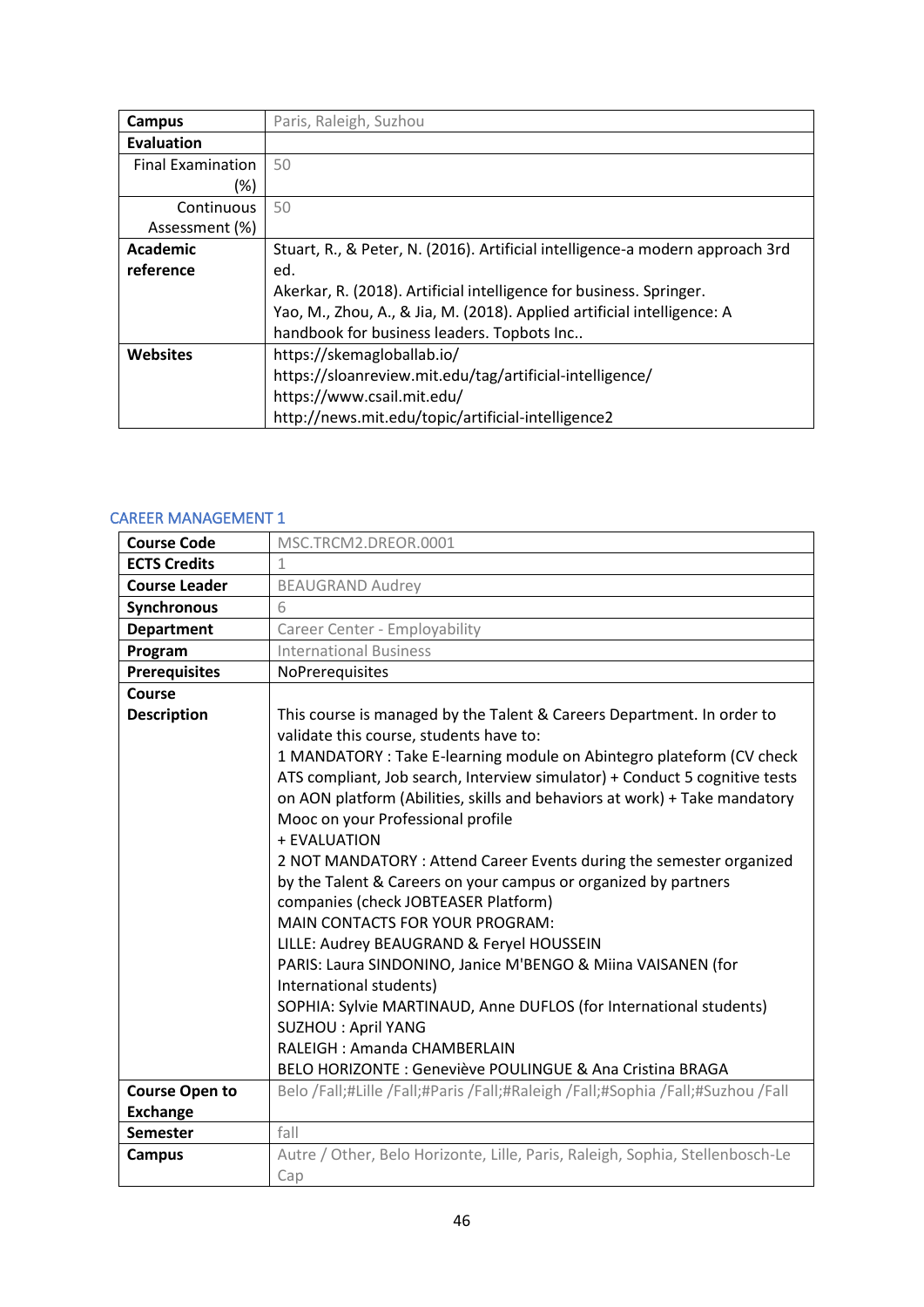| <b>Evaluation</b>        |                                                                       |
|--------------------------|-----------------------------------------------------------------------|
| <b>Final Examination</b> | 50                                                                    |
| (%)                      |                                                                       |
| Continuous               | -50                                                                   |
| Assessment (%)           |                                                                       |
| <b>Academic</b>          | Lectures obligatoires / Required readings :                           |
| reference                | Lectures Recommandées / Recommanded readings :                        |
| Websites                 | under the YEP go and click on: Talent & Careers -> Jobteaser -> SKEMA |
|                          | TOOLS                                                                 |

### CHINESE - ADVANCED

| <b>Course Code</b>       | MSC.TRCM2.OTCOR.0035                                                                                                                           |
|--------------------------|------------------------------------------------------------------------------------------------------------------------------------------------|
| <b>ECTS Credits</b>      | 0,5                                                                                                                                            |
| <b>Course Leader</b>     | <b>DURANTON Hélène</b>                                                                                                                         |
| <b>Synchronous</b>       | 30                                                                                                                                             |
| <b>Department</b>        | Dept. Languages and Personal Development                                                                                                       |
| Program                  | <b>International Business</b>                                                                                                                  |
| <b>Prerequisites</b>     | Having attended intermediate level 2/ Pre-advanced in Suzhou campus.<br>Or having attended the intermediate level (210 hours) at other campus. |
| Course                   | This course is an Advanced level course of Mandarin Chinese designed for                                                                       |
| <b>Description</b>       | students who want to keep learning after Intermediate level 3/ Pre-                                                                            |
|                          | Advanced level.                                                                                                                                |
| <b>Course Open to</b>    | Suzhou /Fall;#Suzhou /Spring                                                                                                                   |
| <b>Exchange</b>          |                                                                                                                                                |
| <b>Semester</b>          | fall, spring                                                                                                                                   |
| <b>Campus</b>            | Suzhou                                                                                                                                         |
| <b>Evaluation</b>        |                                                                                                                                                |
| <b>Final Examination</b> | 30                                                                                                                                             |
| (%)                      |                                                                                                                                                |
| Continuous               | 70                                                                                                                                             |
| Assessment (%)           |                                                                                                                                                |
| <b>Academic</b>          | Ji Jin, Winning in China Business Chinese (Intermediate). The books will be                                                                    |
| reference                | bought by students, and Soochow University recommended for the                                                                                 |
|                          | students to use. Jiang Liping, HSK4, will be combined with business Chinese.                                                                   |
| <b>Websites</b>          |                                                                                                                                                |

## CHINESE - BEGINNER

| <b>Course Code</b>   | MSC.TRCM2.OTCOR.0031                     |
|----------------------|------------------------------------------|
| <b>ECTS Credits</b>  | 0,5                                      |
| <b>Course Leader</b> | <b>DURANTON Hélène</b>                   |
| Synchronous          | 30                                       |
| <b>Department</b>    | Dept. Languages and Personal Development |
| Program              | <b>International Business</b>            |
| <b>Prerequisites</b> | <b>For beginners</b>                     |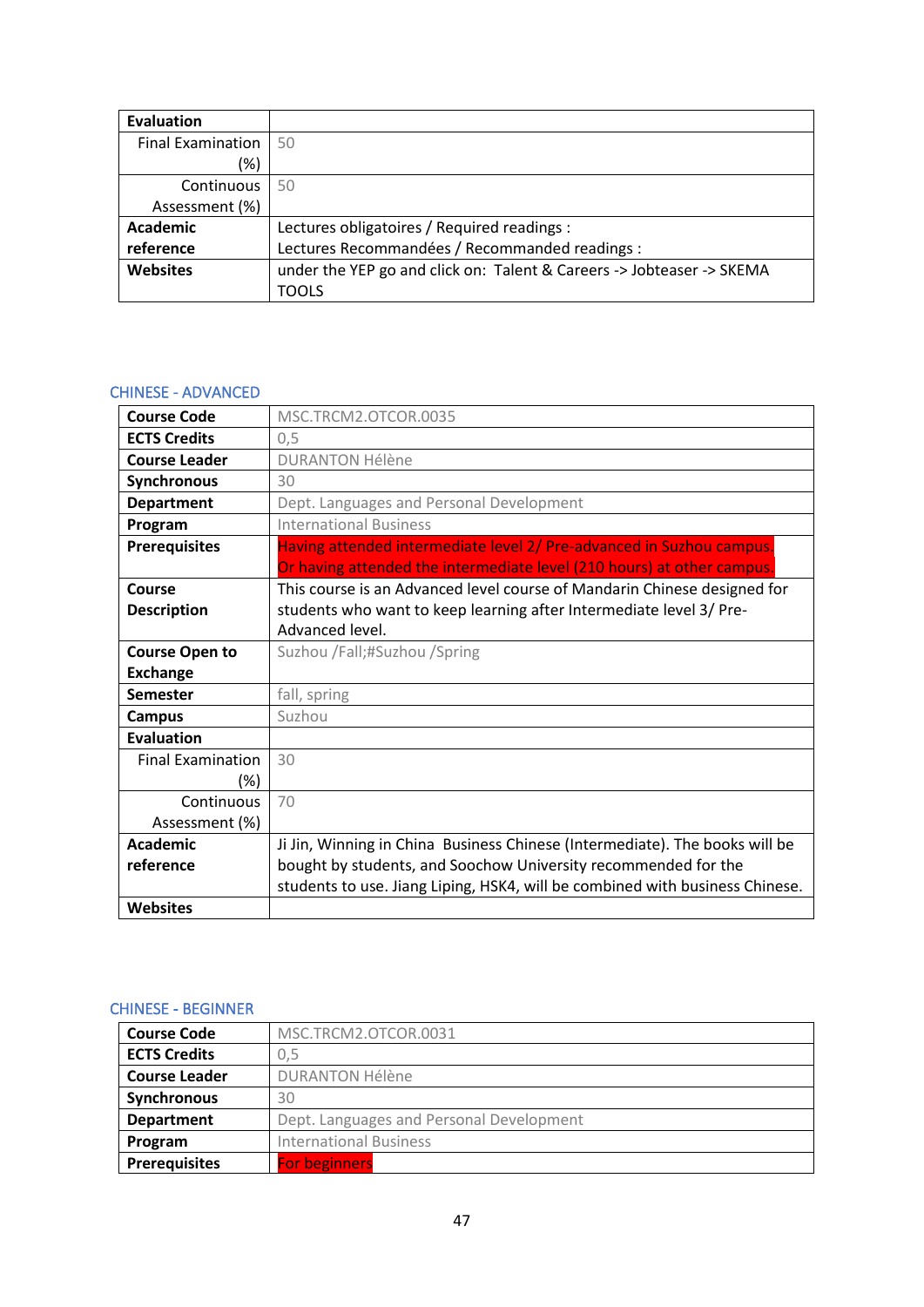| Course                   | This course is a beginning level course of Mandarin Chinese designed for |
|--------------------------|--------------------------------------------------------------------------|
| <b>Description</b>       | students without any Chinese Language background.                        |
| <b>Course Open to</b>    | Suzhou /Fall;#Suzhou /Spring                                             |
| Exchange                 |                                                                          |
| Semester                 | fall, spring                                                             |
| Campus                   | Suzhou                                                                   |
| Evaluation               |                                                                          |
| <b>Final Examination</b> | 30                                                                       |
| $(\%)$                   |                                                                          |
| Continuous               | 70                                                                       |
| Assessment (%)           |                                                                          |
| Academic                 | Jiang Liping, HSK Standard Course (Book 1). The books will be bought by  |
| reference                | students, and Soochow University recommended for the students to use.    |
| Websites                 |                                                                          |

### CHINESE - ELEMENTARY

| <b>Course Code</b>       | MSC.TRCM2.OTCOR.0033                                                       |
|--------------------------|----------------------------------------------------------------------------|
| <b>ECTS Credits</b>      | 0,5                                                                        |
| <b>Course Leader</b>     | <b>DURANTON Hélène</b>                                                     |
| <b>Synchronous</b>       | 30                                                                         |
| <b>Department</b>        | Dept. Languages and Personal Development                                   |
| Program                  | <b>International Business</b>                                              |
| <b>Prerequisites</b>     | Students who have studied Chinese for 60 hours.                            |
| Course                   | This course is an elementary level course of Mandarin Chinese designed for |
| <b>Description</b>       | students want to keep learning after post-beginner.                        |
| <b>Course Open to</b>    | Suzhou /Fall;#Suzhou /Spring                                               |
| <b>Exchange</b>          |                                                                            |
| <b>Semester</b>          | fall, spring                                                               |
| <b>Campus</b>            | Suzhou                                                                     |
| <b>Evaluation</b>        |                                                                            |
| <b>Final Examination</b> | 30                                                                         |
| (%)                      |                                                                            |
| Continuous               | 70                                                                         |
| Assessment (%)           |                                                                            |
| Academic                 | Jiang Liping, HSK Standard Course (Book 2). The books will be bought by    |
| reference                | students, and Soochow University recommended for the students to use.      |
| <b>Websites</b>          |                                                                            |

## CHINESE - INTERMEDIATE

| <b>Course Code</b>   | MSC.TRCM2.OTCOR.0034                     |
|----------------------|------------------------------------------|
| <b>ECTS Credits</b>  | 0.5                                      |
| <b>Course Leader</b> | <b>DURANTON Hélène</b>                   |
| <b>Synchronous</b>   | 30                                       |
| <b>Department</b>    | Dept. Languages and Personal Development |
| Program              | <b>International Business</b>            |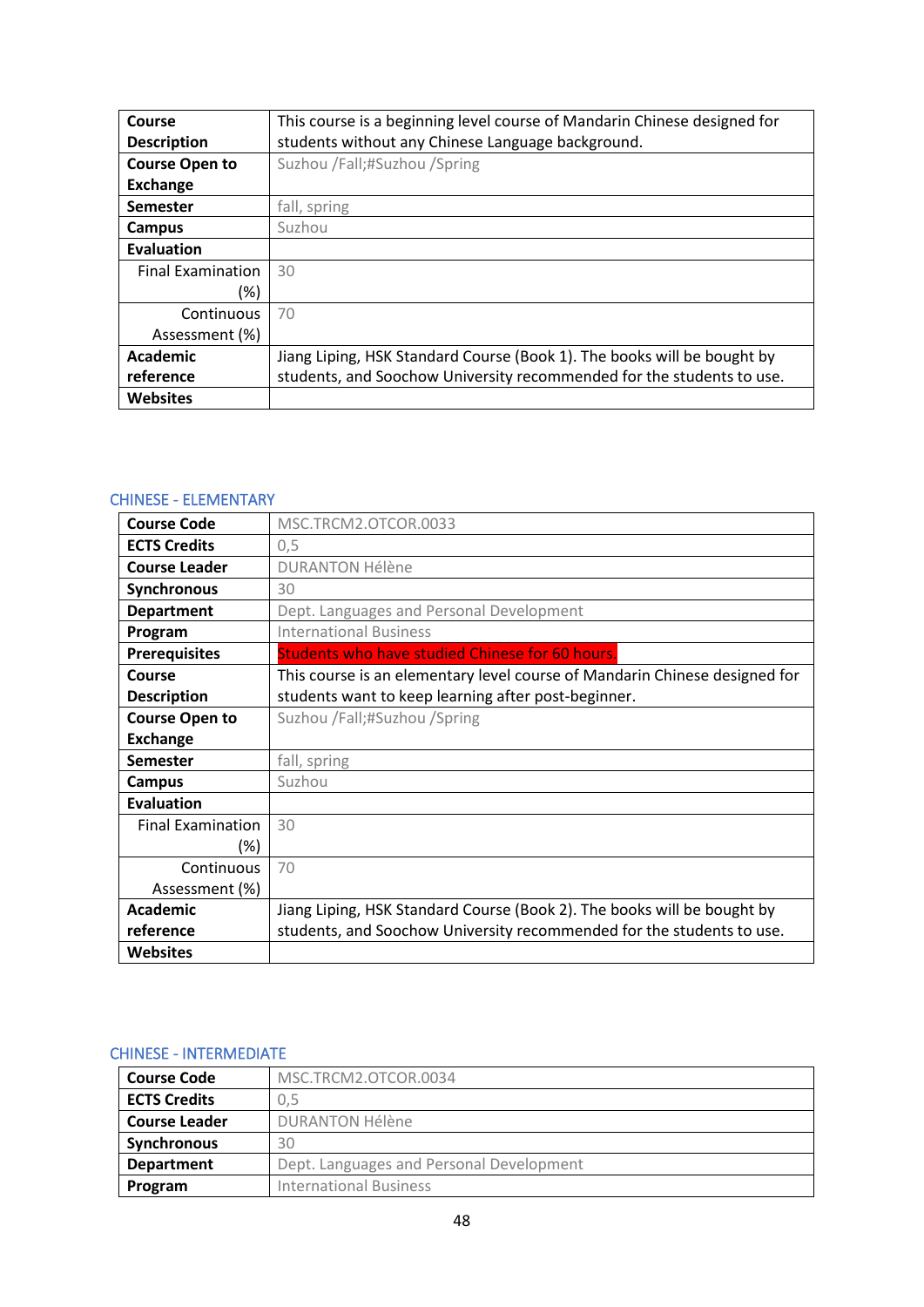| <b>Prerequisites</b>     | Having attended beginner Pre Intermediate in Suzhou campus.              |
|--------------------------|--------------------------------------------------------------------------|
|                          | Or having attended the beginners level (120 hours) at other campus.      |
| Course                   | This course is an intermediate level course of Mandarin Chinese designed |
| <b>Description</b>       | for students who want to keep learning after Pre Intermediate.           |
| <b>Course Open to</b>    | Suzhou /Fall;#Suzhou /Spring                                             |
| <b>Exchange</b>          |                                                                          |
| <b>Semester</b>          | fall, spring                                                             |
| Campus                   | Suzhou                                                                   |
| <b>Evaluation</b>        |                                                                          |
| <b>Final Examination</b> | 30                                                                       |
| (%)                      |                                                                          |
| Continuous               | 70                                                                       |
| Assessment (%)           |                                                                          |
| Academic                 | Jiang Liping, HSK Standard Course (Book 3). The books will be bought by  |
| reference                | students, and Soochow University recommended for the students to use.    |
| <b>Websites</b>          |                                                                          |

### CHINESE - POST BEGINNER

| <b>Course Code</b>       | MSC.TRCM2.OTCOR.0032                                                      |
|--------------------------|---------------------------------------------------------------------------|
| <b>ECTS Credits</b>      | 0,5                                                                       |
| <b>Course Leader</b>     | <b>DURANTON Hélène</b>                                                    |
| <b>Synchronous</b>       | 0                                                                         |
| <b>Department</b>        | Dept. Languages and Personal Development                                  |
| Program                  | <b>International Business</b>                                             |
| <b>Prerequisites</b>     | <b>Students have studied Chinese for 30 hours.</b>                        |
| Course                   | This course is an post beginner level course of Mandarin Chinese designed |
| <b>Description</b>       | for students want to keep learning after beginner level.                  |
| <b>Course Open to</b>    | Suzhou /Fall;#Suzhou /Spring                                              |
| <b>Exchange</b>          |                                                                           |
| <b>Semester</b>          | fall, spring                                                              |
| Campus                   | Suzhou                                                                    |
| <b>Evaluation</b>        |                                                                           |
| <b>Final Examination</b> | 30                                                                        |
| (%)                      |                                                                           |
| Continuous               | 70                                                                        |
| Assessment (%)           |                                                                           |
| Academic                 | Jiang Liping, HSK Standard Course (Book 1). The books will be bought by   |
| reference                | students, and Soochow University recommended for the students to use.     |
| <b>Websites</b>          |                                                                           |

## CULTURAL ASPECTS OF BUSINESS

| <b>Course Code</b>  | १.००४६<br><b>MS</b><br><b>SMZ</b><br>۱R<br>к |
|---------------------|----------------------------------------------|
| <b>ECTS Credits</b> | $\tilde{}$                                   |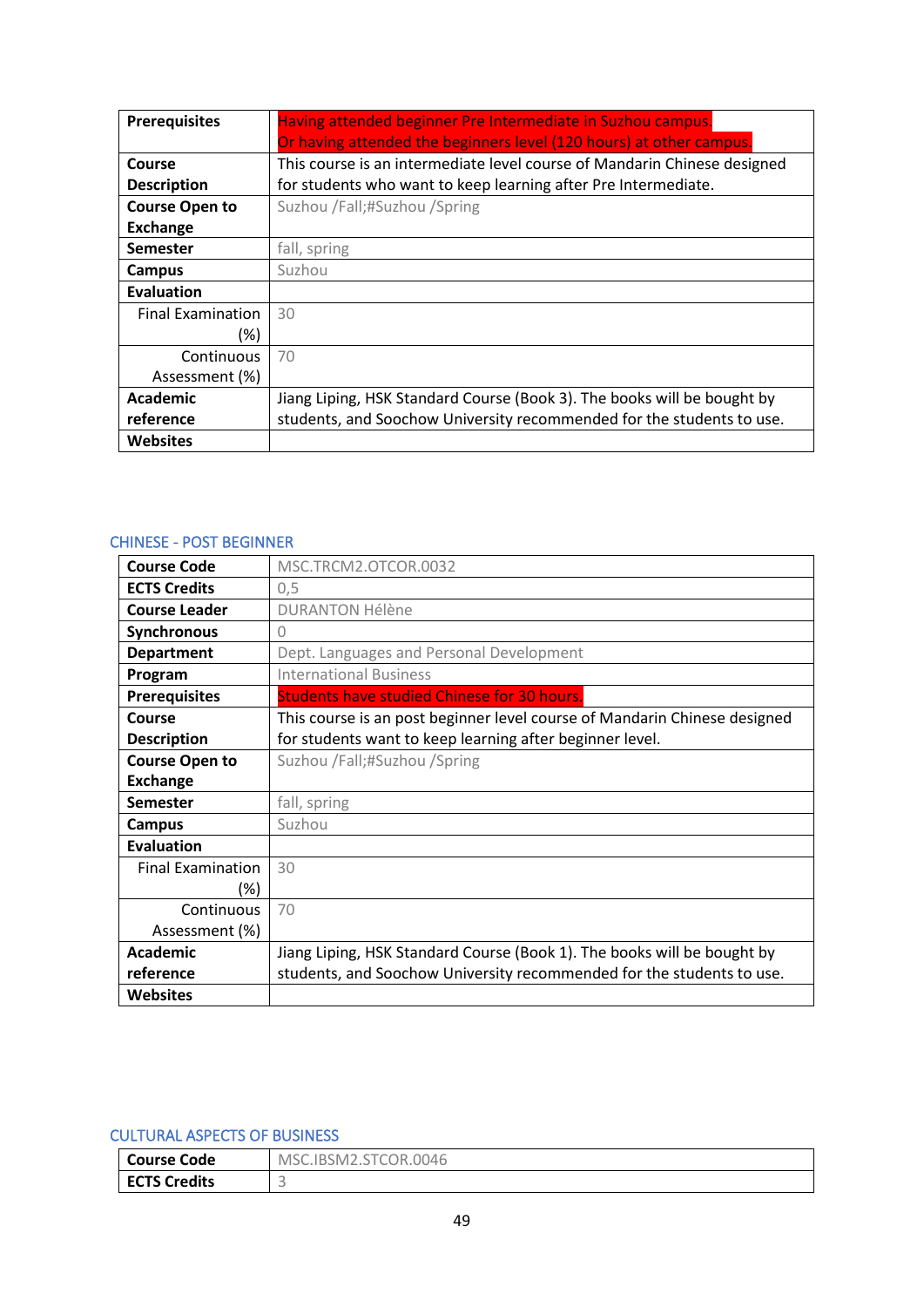| <b>Course Leader</b>            | LIN Hua                                                                                                                                                                                                                                                                                                                                                                                |
|---------------------------------|----------------------------------------------------------------------------------------------------------------------------------------------------------------------------------------------------------------------------------------------------------------------------------------------------------------------------------------------------------------------------------------|
| Synchronous                     | 18                                                                                                                                                                                                                                                                                                                                                                                     |
| <b>Department</b>               | Dept. Stratégy, Entrepreneurship and Economics                                                                                                                                                                                                                                                                                                                                         |
| Program                         | <b>International Business</b>                                                                                                                                                                                                                                                                                                                                                          |
| <b>Prerequisites</b>            | knowledge of basic functions                                                                                                                                                                                                                                                                                                                                                           |
| <b>Course Description</b>       | Cross-cultural communication is a critical challenge for businesses that<br>operate internationally. The course provides a fundamental understanding<br>of how culture affects business behavior, as well as practical tips and tools<br>for enhancing cultural sensitivity and communication efficiency in<br>international organizations, specifically for those operating in China. |
| <b>Course Open to</b>           | Suzhou /Fall                                                                                                                                                                                                                                                                                                                                                                           |
| <b>Exchange</b>                 |                                                                                                                                                                                                                                                                                                                                                                                        |
| <b>Semester</b>                 | fall                                                                                                                                                                                                                                                                                                                                                                                   |
| <b>Campus</b>                   | Suzhou                                                                                                                                                                                                                                                                                                                                                                                 |
| <b>Evaluation</b>               |                                                                                                                                                                                                                                                                                                                                                                                        |
| <b>Final Examination</b><br>(%) | 70                                                                                                                                                                                                                                                                                                                                                                                     |
| Continuous                      | 30                                                                                                                                                                                                                                                                                                                                                                                     |
| Assessment (%)                  |                                                                                                                                                                                                                                                                                                                                                                                        |
| <b>Academic</b>                 | Lectures obligatoires / Required readings :                                                                                                                                                                                                                                                                                                                                            |
| reference                       | Lectures Recommandées / Recommanded readings :                                                                                                                                                                                                                                                                                                                                         |
|                                 | Page Scott E. (2007), The Difference: How the Power of Diversity Creates                                                                                                                                                                                                                                                                                                               |
|                                 | Better Groups, Firms, Schools, and Societies, Princeton University Press.                                                                                                                                                                                                                                                                                                              |
|                                 | Trompenaars, F (1993) Riding the Waves of Culture: Understanding cultural                                                                                                                                                                                                                                                                                                              |
|                                 | diversity in business, Economist Books, London                                                                                                                                                                                                                                                                                                                                         |
| <b>Websites</b>                 |                                                                                                                                                                                                                                                                                                                                                                                        |

# EMPLOYABILITY AND CAREER 1

| <b>Course Code</b>   | MSC.TRCM2.OTCOR.0037                                                                                                                                                                                                                                                                                                                                                                       |
|----------------------|--------------------------------------------------------------------------------------------------------------------------------------------------------------------------------------------------------------------------------------------------------------------------------------------------------------------------------------------------------------------------------------------|
| <b>ECTS Credits</b>  | 0,5                                                                                                                                                                                                                                                                                                                                                                                        |
| <b>Course Leader</b> | <b>BEAUGRAND Audrey</b>                                                                                                                                                                                                                                                                                                                                                                    |
| <b>Synchronous</b>   | 0                                                                                                                                                                                                                                                                                                                                                                                          |
| <b>Department</b>    | Career Center - Employability                                                                                                                                                                                                                                                                                                                                                              |
| Program              | <b>International Business</b>                                                                                                                                                                                                                                                                                                                                                              |
| <b>Prerequisites</b> | No                                                                                                                                                                                                                                                                                                                                                                                         |
| Course               | This course is managed by the Career Center. In order to validate this                                                                                                                                                                                                                                                                                                                     |
| <b>Description</b>   | course, students have to:                                                                                                                                                                                                                                                                                                                                                                  |
|                      | 1 MANDATORY: Attend two workshops (1h30 each) on specific themes (1st<br>workshop: the visibility of my profile according to my specialization & 2nd<br>workshop: How to pass the selection tests during recruitment ?) +<br><b>EVALUATION</b>                                                                                                                                             |
|                      | 2 NOT MANDATORY: Attend Career Events during the semester (date to be<br>determined) organized by the career center of your campus<br><b>MAIN CONTACTS FOR YOUR PROGRAM:</b><br>LILLE: Audrey BEAUGRAND & Feryel HOUSSEIN<br>PARIS: Laura SINDONINO, Sophie Ripoche & Janice M'BENGO (for<br>International students)<br>SOPHIA: Sylvie MARTINAUD, Anne DUFLOS (for International students) |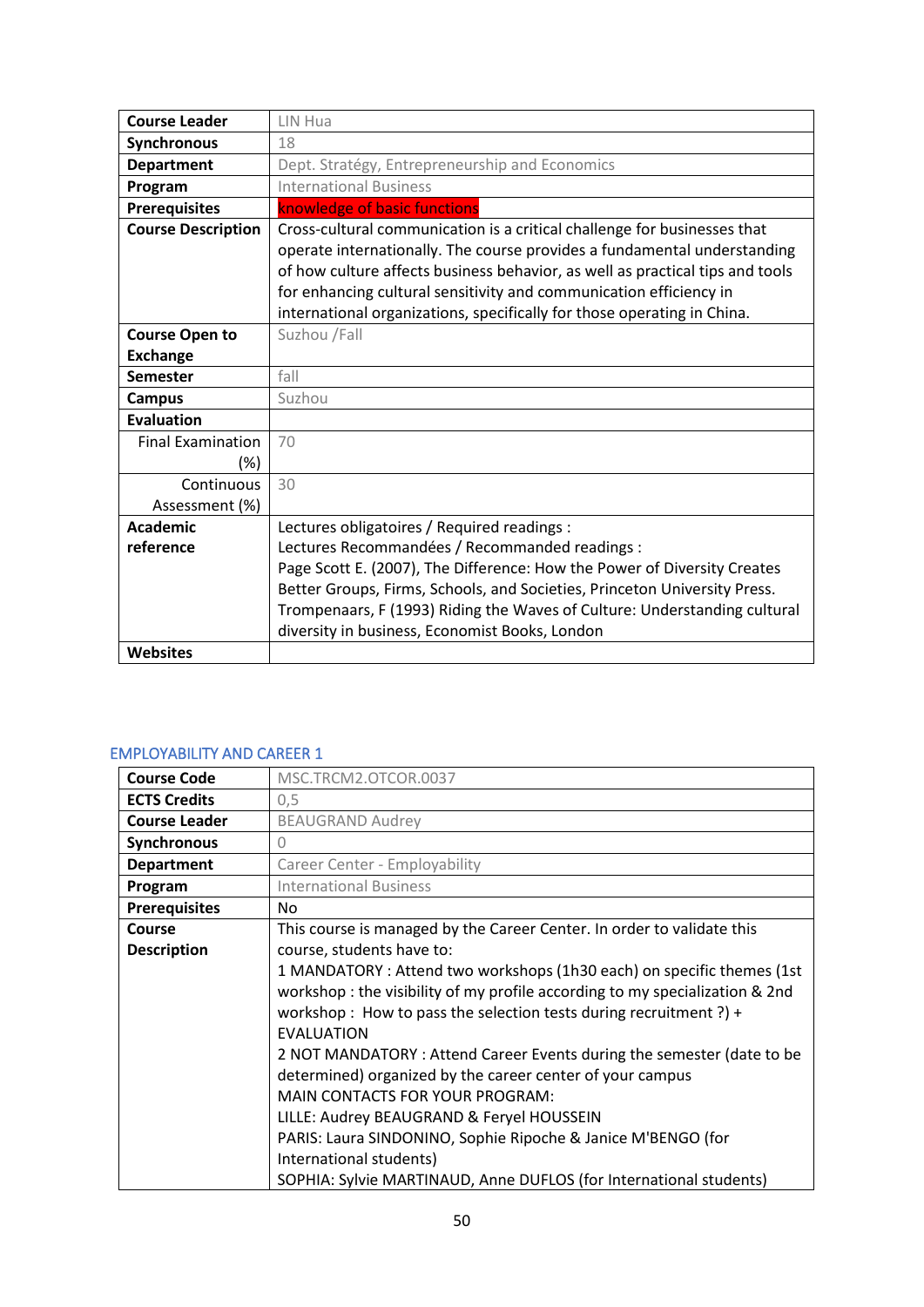|                          | <b>SUZHOU: April YANG</b>                                                |
|--------------------------|--------------------------------------------------------------------------|
|                          | <b>RALEIGH: Laura SCLAFANI</b>                                           |
|                          | <b>BELO HORIZONTE: Geneviève POULINGUE</b>                               |
| <b>Course Open to</b>    | Suzhou /Fall                                                             |
| <b>Exchange</b>          |                                                                          |
| <b>Semester</b>          | fall                                                                     |
| Campus                   | Suzhou                                                                   |
| <b>Evaluation</b>        |                                                                          |
| <b>Final Examination</b> | 100                                                                      |
| (%)                      |                                                                          |
| Continuous               | $\bigcap$                                                                |
| Assessment (%)           |                                                                          |
| Academic                 | Lectures obligatoires / Required readings :                              |
| reference                | Lectures Recommandées / Recommanded readings :                           |
| <b>Websites</b>          | under the YEP go and click on: Career Center -> Jobteaser -> SKEMA TOOLS |

# GEOPOLITICS OF WORLD BUSINESS

| <b>Course Code</b>        | MSC.IBRM2.STELE.0056                                                                                                                                                                                                                                                                                                                                                                                                                                                                                                                                                                                                                                                                                      |
|---------------------------|-----------------------------------------------------------------------------------------------------------------------------------------------------------------------------------------------------------------------------------------------------------------------------------------------------------------------------------------------------------------------------------------------------------------------------------------------------------------------------------------------------------------------------------------------------------------------------------------------------------------------------------------------------------------------------------------------------------|
| <b>ECTS Credits</b>       | 3                                                                                                                                                                                                                                                                                                                                                                                                                                                                                                                                                                                                                                                                                                         |
| <b>Course Leader</b>      | <b>COSTE-MANIERE Ivan</b>                                                                                                                                                                                                                                                                                                                                                                                                                                                                                                                                                                                                                                                                                 |
| Synchronous               | 18                                                                                                                                                                                                                                                                                                                                                                                                                                                                                                                                                                                                                                                                                                        |
| <b>Department</b>         | Dept. Stratégy, Entrepreneurship and Economics                                                                                                                                                                                                                                                                                                                                                                                                                                                                                                                                                                                                                                                            |
| Program                   | <b>International Business</b>                                                                                                                                                                                                                                                                                                                                                                                                                                                                                                                                                                                                                                                                             |
| <b>Prerequisites</b>      | n/a                                                                                                                                                                                                                                                                                                                                                                                                                                                                                                                                                                                                                                                                                                       |
| <b>Course Description</b> | This course is designed to prepare students to understand how geography<br>and politics intersect with and influence international business and<br>multinational firms. Upon successful completion of the course, students<br>should possess an awareness of important geopolitical facts and should be<br>able to demonstrate the analytical and strategic thinking skills that reflect<br>an understanding of how these facts interact with and affect international<br>business competition. In particular, the course will examine how geographic<br>location, natural resource endowments, historical relationships, and<br>national and institutional political factors influence global companies. |
| <b>Course Open to</b>     | Suzhou /Fall                                                                                                                                                                                                                                                                                                                                                                                                                                                                                                                                                                                                                                                                                              |
| <b>Exchange</b>           |                                                                                                                                                                                                                                                                                                                                                                                                                                                                                                                                                                                                                                                                                                           |
| <b>Semester</b>           | fall                                                                                                                                                                                                                                                                                                                                                                                                                                                                                                                                                                                                                                                                                                      |
| <b>Campus</b>             | Raleigh, Suzhou                                                                                                                                                                                                                                                                                                                                                                                                                                                                                                                                                                                                                                                                                           |
| <b>Evaluation</b>         |                                                                                                                                                                                                                                                                                                                                                                                                                                                                                                                                                                                                                                                                                                           |
| <b>Final Examination</b>  | 50                                                                                                                                                                                                                                                                                                                                                                                                                                                                                                                                                                                                                                                                                                        |
| (%)                       |                                                                                                                                                                                                                                                                                                                                                                                                                                                                                                                                                                                                                                                                                                           |
| Continuous                | 50                                                                                                                                                                                                                                                                                                                                                                                                                                                                                                                                                                                                                                                                                                        |
| Assessment (%)            |                                                                                                                                                                                                                                                                                                                                                                                                                                                                                                                                                                                                                                                                                                           |
| <b>Academic</b>           | Learning Objectives                                                                                                                                                                                                                                                                                                                                                                                                                                                                                                                                                                                                                                                                                       |
| reference                 | At the end of this course, students are expected to know what are the main<br>foundations, frameworks and practices of updated current world business;<br>to identify the key challenges in managing risks and crisis in foreign<br>environments; and to be able to implement effective management<br>strategies and practices in fast changing and evolving frameworks. From                                                                                                                                                                                                                                                                                                                             |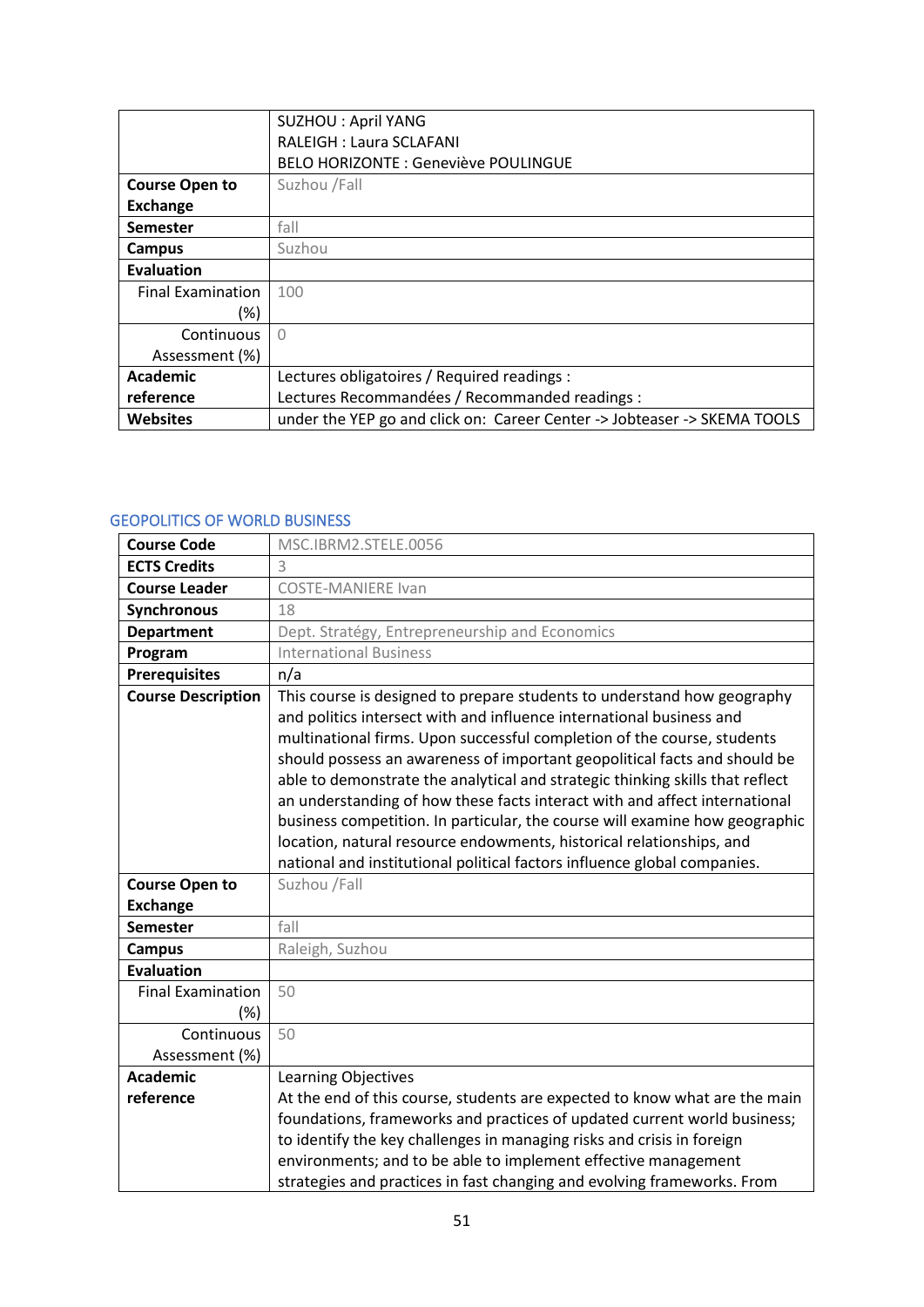| <b>Websites</b> |                                                                                                        |
|-----------------|--------------------------------------------------------------------------------------------------------|
|                 | each session is to connect and bridge theory to practice through texts, case<br>studies and/or videos. |
|                 | anecdotes, as well as presentations and numerous discussions. The aim of                               |
|                 | The course will be taught using a mix of theoretical materials, case studies,                          |
|                 | <b>Instructional Methods</b>                                                                           |
|                 | <b>Berkeley Books</b>                                                                                  |
|                 | Blueprint for Action: A Future worth Creating, Thomas P.M. Barnett, 2005,                              |
|                 | In Defense of Globalization: With a New Afterword, Jagdish Bhagwati, 2007,<br>Oxford                   |
|                 | Additional readings are suggested for this course:                                                     |
|                 | LATAM area without forgetting India, Africa, China, GCC or Asia                                        |
|                 | globalization. Most of the cases will be dealing with the NAFTA or the                                 |
|                 | further understand the challenges of pure applied and pragmatic                                        |
|                 | Students will have compulsory readings on as well texts and case studies to                            |
|                 | Instructional Material and References                                                                  |
|                 | world around.                                                                                          |
|                 | quantitative parameters will be explained with some specific cases all the                             |
|                 | incoterms to country risk, corruption index or some other qualitative and                              |

### GLOBAL SUPPLY CHAIN MANAGEMENT

| <b>Course Code</b>           | MSC.IBSM2.PMCOR.0007                                                                                                                                                                                                                                                                                                                                                                                                                                                                                                                                                                                                                |
|------------------------------|-------------------------------------------------------------------------------------------------------------------------------------------------------------------------------------------------------------------------------------------------------------------------------------------------------------------------------------------------------------------------------------------------------------------------------------------------------------------------------------------------------------------------------------------------------------------------------------------------------------------------------------|
| <b>ECTS Credits</b>          | $\overline{4}$                                                                                                                                                                                                                                                                                                                                                                                                                                                                                                                                                                                                                      |
| <b>Course Leader</b>         | LIN Hua                                                                                                                                                                                                                                                                                                                                                                                                                                                                                                                                                                                                                             |
| Synchronous                  | 24                                                                                                                                                                                                                                                                                                                                                                                                                                                                                                                                                                                                                                  |
| <b>Department</b>            | Dept. Management of projects, Information Systems and Supply Chains                                                                                                                                                                                                                                                                                                                                                                                                                                                                                                                                                                 |
| Program                      | <b>International Business</b>                                                                                                                                                                                                                                                                                                                                                                                                                                                                                                                                                                                                       |
| <b>Prerequisites</b>         | n/a                                                                                                                                                                                                                                                                                                                                                                                                                                                                                                                                                                                                                                 |
| Course<br><b>Description</b> | This course aims to introduce students to the international nature of<br>business supply chains and how companies work in the global marketplace.<br>It develops students understanding of how companies design and manage<br>their international supply chains through utilisation of specific management<br>techniques. Students will develop a wider understanding of business<br>competitiveness in global marketplaces and how to use theories to evaluate<br>the effectiveness of choices made by organizations. The module also<br>enables students to link the evaluation to management of these<br>international networks. |
| <b>Course Open to</b>        | Suzhou /Fall                                                                                                                                                                                                                                                                                                                                                                                                                                                                                                                                                                                                                        |
| <b>Exchange</b>              |                                                                                                                                                                                                                                                                                                                                                                                                                                                                                                                                                                                                                                     |
| <b>Semester</b>              | fall                                                                                                                                                                                                                                                                                                                                                                                                                                                                                                                                                                                                                                |
| <b>Campus</b>                | Suzhou                                                                                                                                                                                                                                                                                                                                                                                                                                                                                                                                                                                                                              |
| <b>Evaluation</b>            |                                                                                                                                                                                                                                                                                                                                                                                                                                                                                                                                                                                                                                     |
| <b>Final Examination</b>     | 40                                                                                                                                                                                                                                                                                                                                                                                                                                                                                                                                                                                                                                  |
| $(\%)$                       |                                                                                                                                                                                                                                                                                                                                                                                                                                                                                                                                                                                                                                     |
| Continuous                   | 60                                                                                                                                                                                                                                                                                                                                                                                                                                                                                                                                                                                                                                  |
| Assessment (%)               |                                                                                                                                                                                                                                                                                                                                                                                                                                                                                                                                                                                                                                     |
| <b>Academic</b>              | A variety of white papers, articles, blogs, websites, news stories, etc. will be                                                                                                                                                                                                                                                                                                                                                                                                                                                                                                                                                    |
| reference                    | added to required readings.                                                                                                                                                                                                                                                                                                                                                                                                                                                                                                                                                                                                         |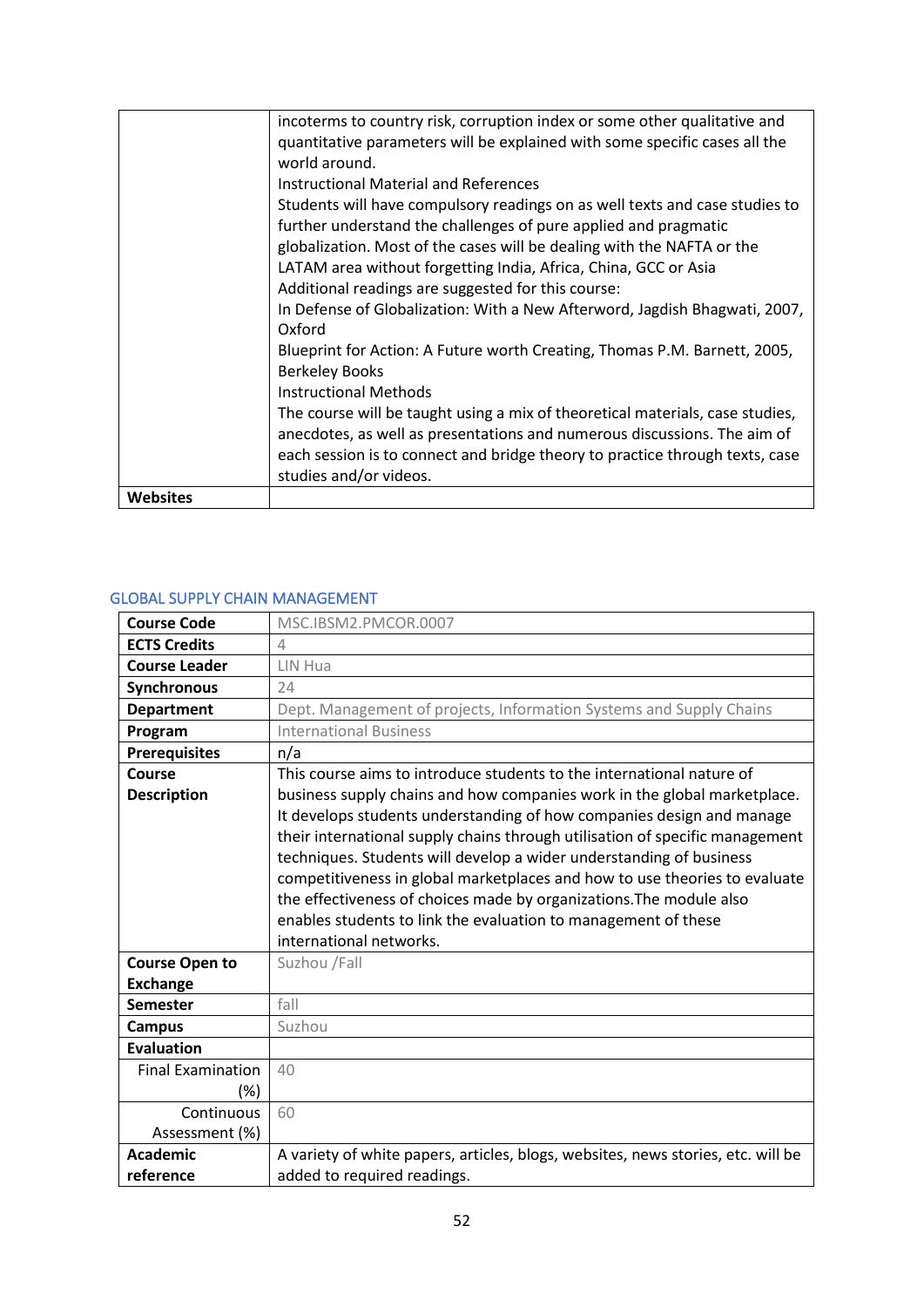| Websites |
|----------|
|----------|

### IMPORTING AND EXPORTING IN A GLOBAL MARKET

| <b>Course Code</b>              | MSC.IBUM2.STCOR.0061                                                                                                                                                                                                                                                                                                                                                                                                                                                                                                                                   |
|---------------------------------|--------------------------------------------------------------------------------------------------------------------------------------------------------------------------------------------------------------------------------------------------------------------------------------------------------------------------------------------------------------------------------------------------------------------------------------------------------------------------------------------------------------------------------------------------------|
| <b>ECTS Credits</b>             | 5                                                                                                                                                                                                                                                                                                                                                                                                                                                                                                                                                      |
| <b>Course Leader</b>            | <b>COSTE-MANIERE Ivan</b>                                                                                                                                                                                                                                                                                                                                                                                                                                                                                                                              |
| Synchronous                     | 30                                                                                                                                                                                                                                                                                                                                                                                                                                                                                                                                                     |
| <b>Department</b>               | Dept. Stratégy, Entrepreneurship and Economics                                                                                                                                                                                                                                                                                                                                                                                                                                                                                                         |
| Program                         | <b>International Business</b>                                                                                                                                                                                                                                                                                                                                                                                                                                                                                                                          |
| <b>Prerequisites</b>            | None                                                                                                                                                                                                                                                                                                                                                                                                                                                                                                                                                   |
| Course<br><b>Description</b>    | The conduct of international trade, including Strategy & Management,<br>Global Marketing, Trade Finance and Supply Chain. Specific focus with<br>Harmonized Codes, terms of sale (INCOTERMS), financing arrangements,<br>means of payment, credit insurance, shipping and insurance issues, market<br>research, support services, legal and tax implications, and trade facilitation.<br>Course will cover global trade functions that will be seen daily by an<br>international trade professional, but will be focused through a USA<br>perspective. |
| <b>Course Open to</b>           | Paris /Fall;#Raleigh /Fall;#Suzhou /Fall                                                                                                                                                                                                                                                                                                                                                                                                                                                                                                               |
| <b>Exchange</b>                 |                                                                                                                                                                                                                                                                                                                                                                                                                                                                                                                                                        |
| <b>Semester</b>                 | fall                                                                                                                                                                                                                                                                                                                                                                                                                                                                                                                                                   |
| <b>Campus</b>                   | Belo Horizonte, Paris, Raleigh, Stellenbosch-Le Cap, Suzhou                                                                                                                                                                                                                                                                                                                                                                                                                                                                                            |
| <b>Evaluation</b>               |                                                                                                                                                                                                                                                                                                                                                                                                                                                                                                                                                        |
| <b>Final Examination</b><br>(%) | 50                                                                                                                                                                                                                                                                                                                                                                                                                                                                                                                                                     |
| Continuous<br>Assessment (%)    | 50                                                                                                                                                                                                                                                                                                                                                                                                                                                                                                                                                     |
| <b>Academic</b><br>reference    | - Albaum, G. and E. Duerr (2016), International Marketing and Export<br>Marketing, Printice Hall FT, 7th Edition.<br>- Weiss, Kenneth D. (2010), "Building an Import/Export Business", 4th<br>Edition.<br>- ICC Chamber of Commerce (2010), "Incoterms 2010".<br>- Selected case studies to be provided before the begining of the course.                                                                                                                                                                                                             |
| <b>Websites</b>                 |                                                                                                                                                                                                                                                                                                                                                                                                                                                                                                                                                        |

### INTERNATIONAL ENTREPRENEURSHIP

| <b>Course Code</b>   | MSC.IBUM2.STCOR.0062                                                                                                                              |
|----------------------|---------------------------------------------------------------------------------------------------------------------------------------------------|
| <b>ECTS Credits</b>  |                                                                                                                                                   |
| <b>Course Leader</b> | LIN Hua                                                                                                                                           |
| Synchronous          | 24                                                                                                                                                |
| <b>Department</b>    | Dept. Stratégy, Entrepreneurship and Economics                                                                                                    |
| Program              | <b>International Business</b>                                                                                                                     |
| <b>Prerequisites</b> | Basic knowledge, or personal interest in entrepreneurial project and / or<br>experiences and / or practices on entrepreneurship, acquired through |
|                      | internship or learned courses.                                                                                                                    |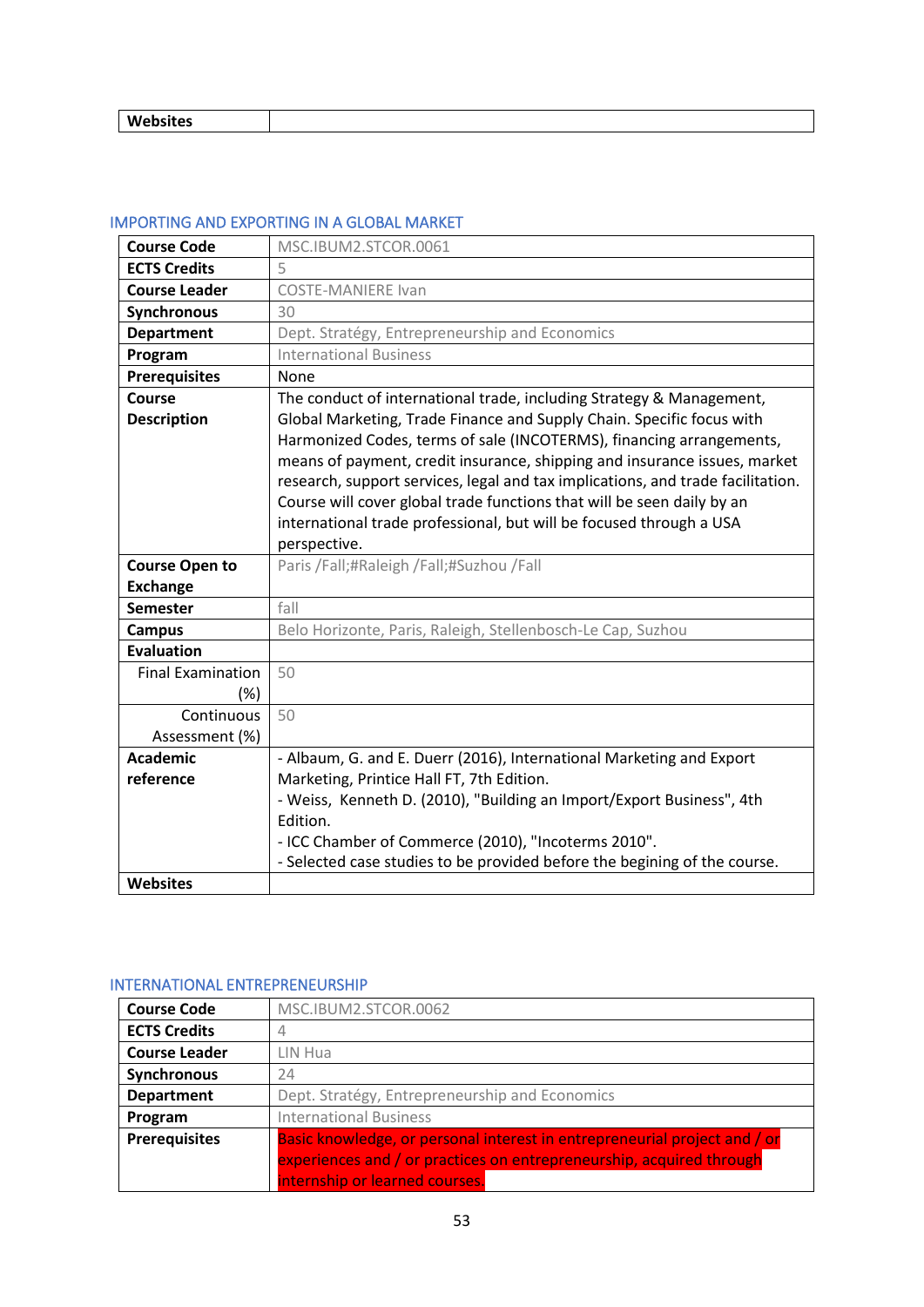| Course                   | International Entrepreneurship (IE) is a course targeted towards students      |
|--------------------------|--------------------------------------------------------------------------------|
| <b>Description</b>       | who plan to become involved with entrepreneurial ventures across the           |
|                          | world either right after graduation, or at some future point in their careers. |
|                          | The course is meant to help students evaluate and analyze international        |
|                          | opportunities, particularly in emerging and innovative countries like China.   |
| <b>Course Open to</b>    | Suzhou /Fall                                                                   |
| <b>Exchange</b>          |                                                                                |
| <b>Semester</b>          | fall                                                                           |
| Campus                   | Suzhou                                                                         |
| <b>Evaluation</b>        |                                                                                |
| <b>Final Examination</b> | 40                                                                             |
| (%)                      |                                                                                |
| Continuous               | 60                                                                             |
| Assessment (%)           |                                                                                |
| Academic                 |                                                                                |
| reference                |                                                                                |
| <b>Websites</b>          |                                                                                |

# INTERNATIONAL PROJECT MANAGEMENT

| <b>Course Code</b>                       | MSC.IBNM2.PMCOR.0005                                                                                                                                                                                                                                                                                                                  |
|------------------------------------------|---------------------------------------------------------------------------------------------------------------------------------------------------------------------------------------------------------------------------------------------------------------------------------------------------------------------------------------|
| <b>ECTS Credits</b>                      | 5                                                                                                                                                                                                                                                                                                                                     |
| <b>Course Leader</b>                     | <b>ELTIGANI Adil</b>                                                                                                                                                                                                                                                                                                                  |
| <b>Synchronous</b>                       | 30                                                                                                                                                                                                                                                                                                                                    |
| <b>Department</b>                        | Dept. Management of projects, Information Systems and Supply Chains                                                                                                                                                                                                                                                                   |
| Program                                  | <b>International Business</b>                                                                                                                                                                                                                                                                                                         |
| <b>Prerequisites</b>                     | <b>Course Project Management Fundamentals</b>                                                                                                                                                                                                                                                                                         |
| Course<br><b>Description</b>             | The Project Management track is dedicated to deliver practical and<br>theoretical PM fundamentals. based on « best practices » collected from<br>worldwide Professionals and documented by PMI® (Project Management<br>Institute) thru the PMBOK® (Project Management Body Of Knowledge), a<br>worldwide Project Management Standard. |
| <b>Course Open to</b><br><b>Exchange</b> | Paris /Fall;#Raleigh /Fall;#Suzhou /Fall                                                                                                                                                                                                                                                                                              |
| <b>Semester</b>                          | fall                                                                                                                                                                                                                                                                                                                                  |
| <b>Campus</b>                            | Belo Horizonte, Paris, Raleigh, Stellenbosch-Le Cap, Suzhou                                                                                                                                                                                                                                                                           |
| <b>Evaluation</b>                        |                                                                                                                                                                                                                                                                                                                                       |
| <b>Final Examination</b><br>$(\%)$       | 60                                                                                                                                                                                                                                                                                                                                    |
| Continuous                               | 40                                                                                                                                                                                                                                                                                                                                    |
| Assessment (%)                           |                                                                                                                                                                                                                                                                                                                                       |
| <b>Academic</b><br>reference             | Lectures obligatoires / Required readings :<br>PMBOK 5th Edition (edited by PMI) English version. Electronic PDF version<br>free of charge for PMI members. Paper copy can be ordered on<br>Amazon.com                                                                                                                                |
|                                          | Lectures Recommandées / Recommanded readings :<br>None                                                                                                                                                                                                                                                                                |
| <b>Websites</b>                          | Www.pmi.org: For PMI members, Access to all PMI standards, including<br>PMBOK 5th edition, and an electronic PM library with more than 300 PM                                                                                                                                                                                         |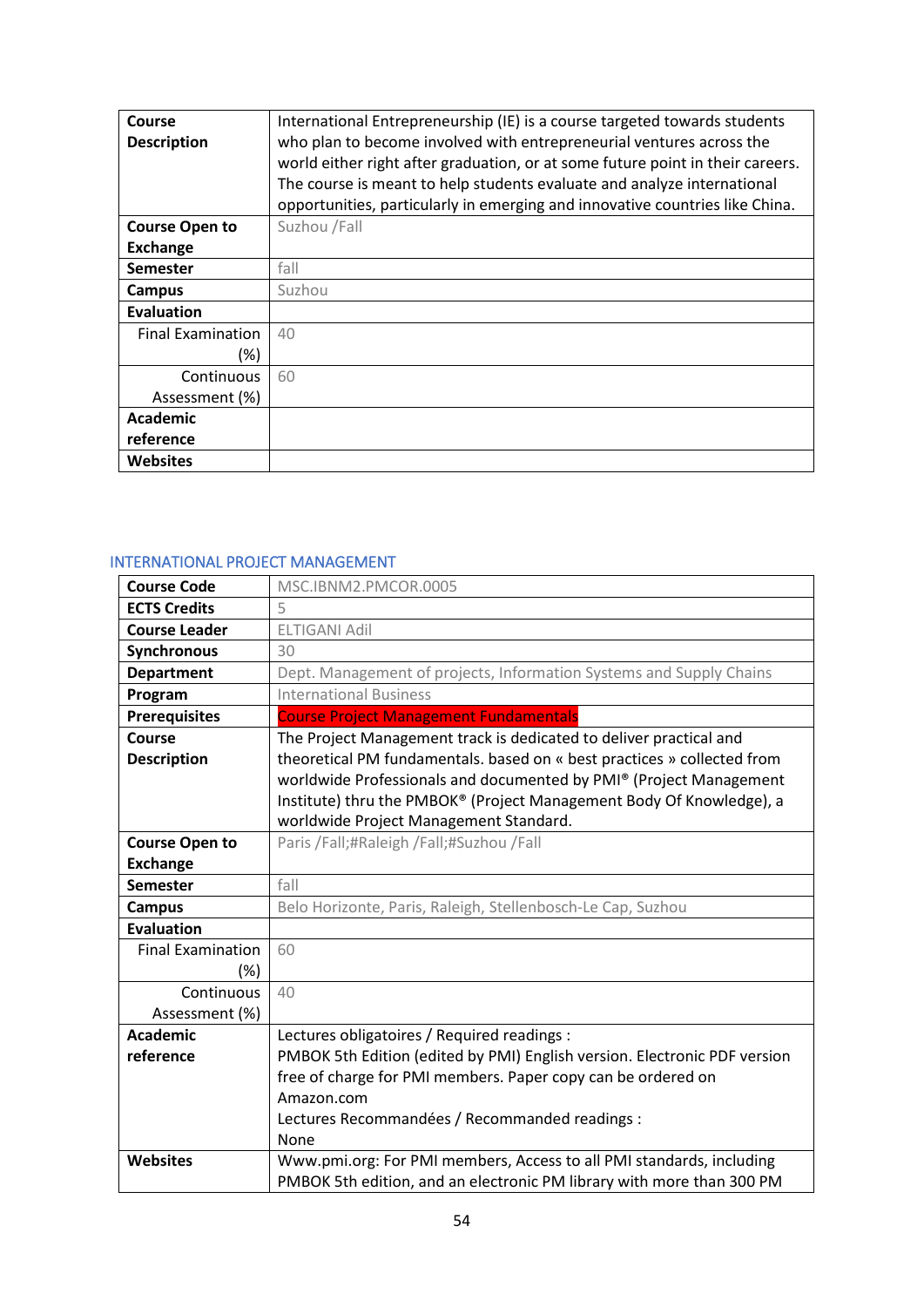| Books.                                                               |
|----------------------------------------------------------------------|
| Www.pmexam.com: Example of daily questions in same format as for the |
| real exam)                                                           |

### INTERNATIONALISATION OF THE FIRM

| <b>Course Code</b>                 | MSC.IBNM2.STCOR.0028                                                                                                                                                                                                                        |
|------------------------------------|---------------------------------------------------------------------------------------------------------------------------------------------------------------------------------------------------------------------------------------------|
| <b>ECTS Credits</b>                | 5                                                                                                                                                                                                                                           |
| <b>Course Leader</b>               | <b>JOLINK Albert</b>                                                                                                                                                                                                                        |
| Synchronous                        | 30                                                                                                                                                                                                                                          |
| <b>Department</b>                  | Dept. Stratégy, Entrepreneurship and Economics                                                                                                                                                                                              |
| Program                            | <b>International Business</b>                                                                                                                                                                                                               |
| <b>Prerequisites</b>               | none                                                                                                                                                                                                                                        |
| Course<br><b>Description</b>       | The course will teach students through academic lectures and tutorials the<br>practice of the process of internationalization of firms, from the decision to<br>internationalize to the organizational structuring of internationalization. |
| <b>Course Open to</b>              | Paris /Fall;#Raleigh /Fall;#Suzhou /Fall                                                                                                                                                                                                    |
| <b>Exchange</b>                    |                                                                                                                                                                                                                                             |
| <b>Semester</b>                    | fall                                                                                                                                                                                                                                        |
| <b>Campus</b>                      | Belo Horizonte, Paris, Raleigh, Stellenbosch-Le Cap, Suzhou                                                                                                                                                                                 |
| <b>Evaluation</b>                  |                                                                                                                                                                                                                                             |
| <b>Final Examination</b><br>$(\%)$ | 40                                                                                                                                                                                                                                          |
| Continuous                         | 60                                                                                                                                                                                                                                          |
| Assessment (%)                     |                                                                                                                                                                                                                                             |
| <b>Academic</b>                    | Lectures obligatoires / Required readings :                                                                                                                                                                                                 |
| reference                          | Mike Peng and Klaus Meyer (2019) International Business (3rd edition),<br>Cengage.<br>ISBN: 978-1-4737-5843-8.<br>Lectures Recommandées / Recommanded readings :<br>-Individual articles (posted)                                           |
| <b>Websites</b>                    |                                                                                                                                                                                                                                             |

### MARKETING TO CHINESE CUSTOMERS

| <b>Course Code</b>   | MSC.IBUM2.MLELE.0031                                                     |
|----------------------|--------------------------------------------------------------------------|
| <b>ECTS Credits</b>  | 3                                                                        |
| <b>Course Leader</b> | LIN Hua                                                                  |
| Synchronous          | 18                                                                       |
| <b>Department</b>    | Dept. Marketing                                                          |
| Program              | <b>International Business</b>                                            |
| <b>Prerequisites</b> | none                                                                     |
| Course               | Today's business world is often presented as globalised and uniform - at |
| <b>Description</b>   | the expense of a deep understanding of local markets. In many respects,  |
|                      | the Asian and Chinese market ar unique in today's global                 |
|                      | economy. Underestimating this uniqueness is a key reason why businesses  |
|                      | fail in Asia / China.                                                    |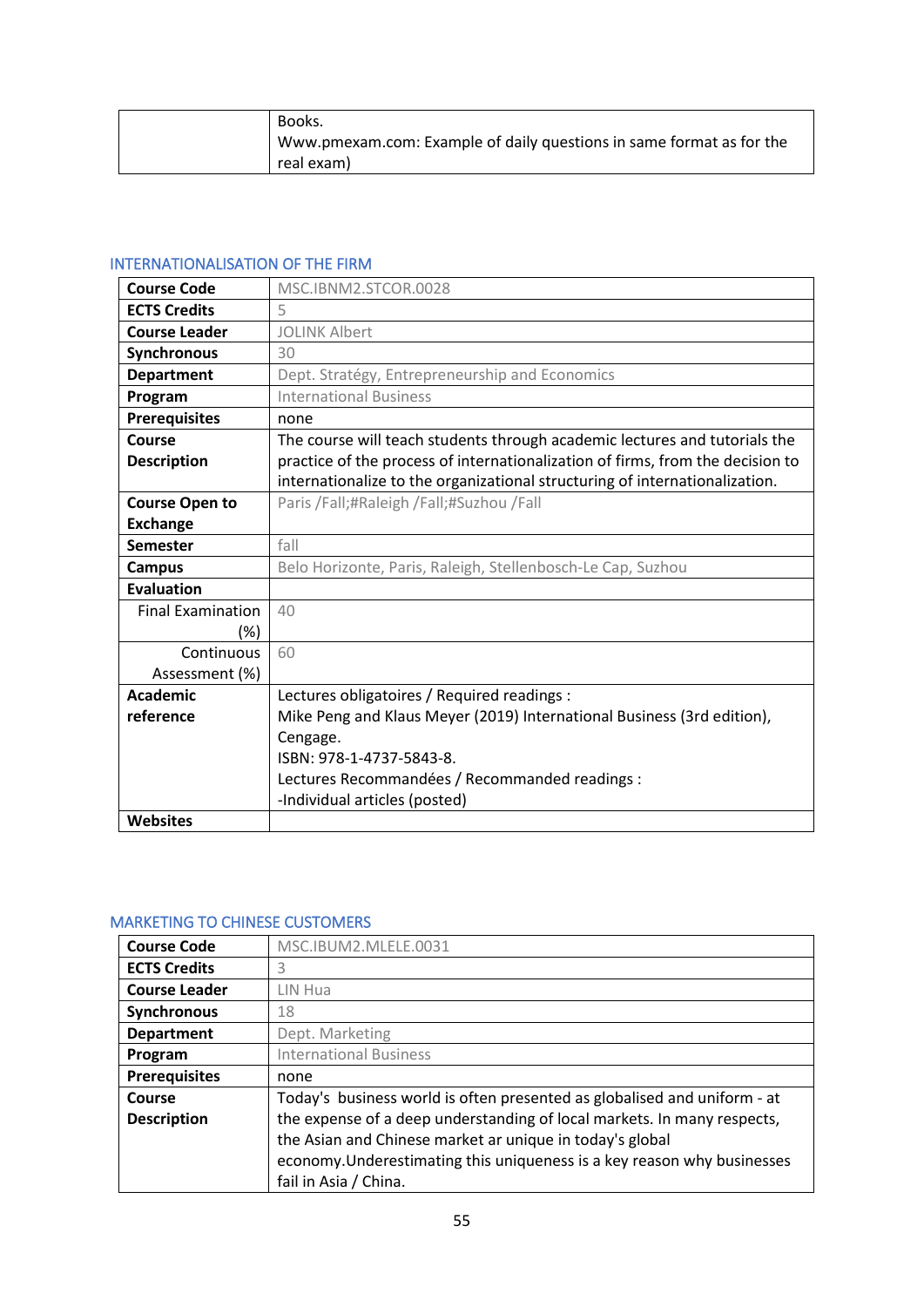|                                          | This course is designed for students to appreciate the specifics of doing   |
|------------------------------------------|-----------------------------------------------------------------------------|
|                                          | business in Asia / China and open doors for success. The course will cover  |
|                                          | key topics (see below) with a balance between describing market situations  |
|                                          | and offering relevant keys for businesses to succeed. The course material   |
|                                          | will largely draw from market facts and observations and real cases of      |
|                                          | companies.                                                                  |
|                                          | The focus is clearly Chinese market / consumers, altough regional cases and |
|                                          | situations will be discussed.                                               |
|                                          | Suzhou /Fall                                                                |
| <b>Course Open to</b><br><b>Exchange</b> |                                                                             |
| <b>Semester</b>                          | fall                                                                        |
|                                          | Suzhou                                                                      |
| <b>Campus</b><br><b>Evaluation</b>       |                                                                             |
|                                          |                                                                             |
| <b>Final Examination</b>                 | 50                                                                          |
| $(\%)$                                   |                                                                             |
| Continuous                               | 50                                                                          |
| Assessment (%)                           |                                                                             |
| <b>Academic</b>                          | 1. Lisa Peñaloza, Nil Toulouse, Luca Massimiliano Visconti, Marketing       |
| reference                                | Management: A Cultural Perspective, ISBN: 0415606837                        |
|                                          | 2. O. C. Ferrell, Michael Hartline, Marketing Strategy, ISBN: 1285084799    |
|                                          | 3. Philip Kotler Kevin Lane Keller Marketing Management, Global Edition     |
|                                          | ISBN: 1119341205                                                            |
|                                          | 4. Michael G. Solomon, Consumer Behavior: Buying, Having, and Being,        |
|                                          | Global Edition, Pearson Education Limited; 12th edition, 21st March 2017,   |
|                                          | ISBN: 1292153105                                                            |
|                                          | 5. Michael B. Griffiths, Consumers and Individuals in China: Standing Out,  |
|                                          | Fitting In, ISBN-13: 978-0415535724, ISBN-10: 0415535727                    |
|                                          | 6. Philip Kotler Hermawan Kartajaya, Iwan Setiawan, Marketing 4.0: Moving   |
|                                          | from Traditional to Digital, ISBN: 1119341205                               |
|                                          | 7. Brian Solis, Travis Wright, Chris J. Snook, Digital Sense: The Common    |
|                                          | Sense Approach to Effectively Blending Social Business Strategy, Marketing  |
|                                          |                                                                             |
|                                          | Technology, and Customer Experience (2016) 2016, ISBN: 1119291704           |
|                                          | 8. Laura Ries, Visual Hammer: positioning in the Visual Era, China Machine  |
|                                          | Press K, ISBN: 7111404556, 9787111404552                                    |
|                                          | 9. Andrew Macarthy, 500 Social Media Marketing Tips: Essential Advice,      |
|                                          | Hints and Strategy for Business: Facebook, Twitter, Pinterest, Google+,     |
|                                          | Youtube, Instagram, Linkedin, and More! Createspace Independent             |
|                                          | Publishing Platform (2013), ISBN: 1482014092                                |
|                                          | 10. Theodore Levitt, HBR's 10 Must Reads on Strategic Marketing (with       |
|                                          | featured article "Marketing Myopia," Harvard Business Review, Clayton M.    |
|                                          | Christensen, Theordore Levitt, Philip Kotler, Fred Reichheld, (2013), ISBN: |
|                                          | 1422189880                                                                  |
| <b>Websites</b>                          | none                                                                        |

### RESEARCH METHOD

| <b>Course Code</b>  | MSC.IBUM2.STELE.0058   |
|---------------------|------------------------|
| <b>ECTS Credits</b> |                        |
| Course Leader       | <b>FERRARA Laurent</b> |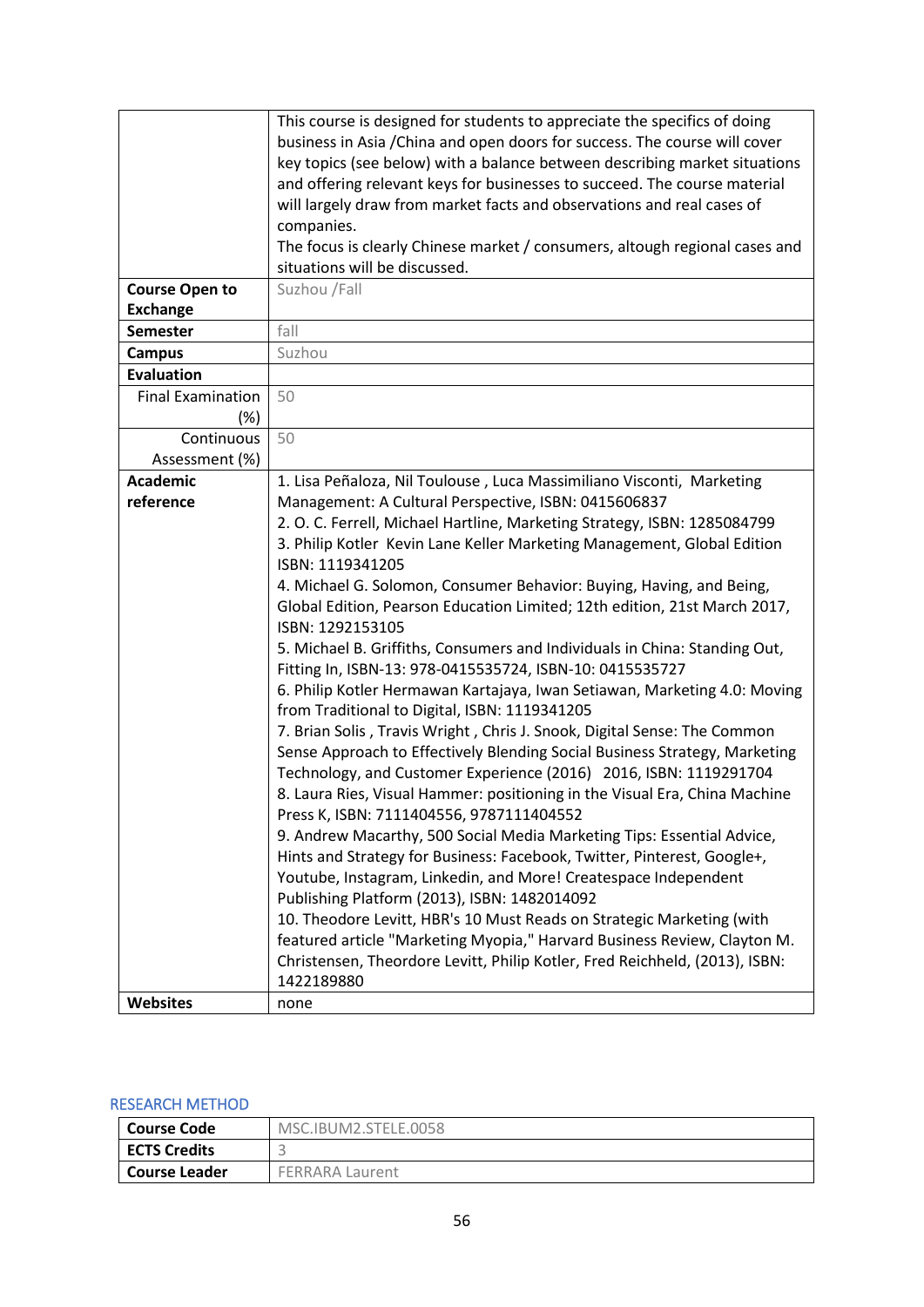| <b>Synchronous</b>                              | 18                                                                                                                                                                                                                                                                                                                                                                                                                                                                                                                                                                                                                                                                                                                                                                                                                                                                                  |
|-------------------------------------------------|-------------------------------------------------------------------------------------------------------------------------------------------------------------------------------------------------------------------------------------------------------------------------------------------------------------------------------------------------------------------------------------------------------------------------------------------------------------------------------------------------------------------------------------------------------------------------------------------------------------------------------------------------------------------------------------------------------------------------------------------------------------------------------------------------------------------------------------------------------------------------------------|
| <b>Department</b>                               | Dept. Management, Law and Organization                                                                                                                                                                                                                                                                                                                                                                                                                                                                                                                                                                                                                                                                                                                                                                                                                                              |
| Program                                         | <b>International Business</b>                                                                                                                                                                                                                                                                                                                                                                                                                                                                                                                                                                                                                                                                                                                                                                                                                                                       |
| <b>Prerequisites</b>                            | n/a                                                                                                                                                                                                                                                                                                                                                                                                                                                                                                                                                                                                                                                                                                                                                                                                                                                                                 |
| <b>Course Description</b>                       | This course provides a comprehensive introduction to research proposal<br>writing. It is designed to help students to identify a study topic, critically<br>analyze published research, formulate inquiry questions, organize a<br>literature review, and select appropriate (quantitative or qualitative) data<br>collection method. By the end of the course, students will complete a<br>proposal that includes an introduction, problem statement, literature<br>review, methods section and references. This course will also develop<br>students awareness of the ethical principles of research. After a successful<br>completion of this course, students will convert this proposal into a full<br>research that will include the following sections: findings, discussion,<br>conclusions, and references.<br>THIS ELECTIVE IS MANDATORY FOR THOSE PURSUING A MSc DEGREE. |
| <b>Course Open to</b><br><b>Exchange</b>        | Paris / Fall; # Raleigh / Fall; # Suzhou / Fall                                                                                                                                                                                                                                                                                                                                                                                                                                                                                                                                                                                                                                                                                                                                                                                                                                     |
| Semester                                        | fall                                                                                                                                                                                                                                                                                                                                                                                                                                                                                                                                                                                                                                                                                                                                                                                                                                                                                |
| <b>Campus</b>                                   | Belo Horizonte, Paris, Raleigh, Stellenbosch-Le Cap, Suzhou                                                                                                                                                                                                                                                                                                                                                                                                                                                                                                                                                                                                                                                                                                                                                                                                                         |
| <b>Evaluation</b>                               |                                                                                                                                                                                                                                                                                                                                                                                                                                                                                                                                                                                                                                                                                                                                                                                                                                                                                     |
| <b>Final Examination</b><br>$(\%)$              | 100                                                                                                                                                                                                                                                                                                                                                                                                                                                                                                                                                                                                                                                                                                                                                                                                                                                                                 |
| Continuous<br>Assessment (%)                    | $\Omega$                                                                                                                                                                                                                                                                                                                                                                                                                                                                                                                                                                                                                                                                                                                                                                                                                                                                            |
| <b>Academic</b><br>reference<br><b>Websites</b> |                                                                                                                                                                                                                                                                                                                                                                                                                                                                                                                                                                                                                                                                                                                                                                                                                                                                                     |
|                                                 |                                                                                                                                                                                                                                                                                                                                                                                                                                                                                                                                                                                                                                                                                                                                                                                                                                                                                     |

# MSc International Marketing & Business Development

# BUSINESS NEGOTIATION

| <b>Course Code</b>    | MSC.IMBM2.MKELE.0187                                    |
|-----------------------|---------------------------------------------------------|
| <b>ECTS Credits</b>   | 3                                                       |
| <b>Course Leader</b>  | <b>SPIER Peter</b>                                      |
| Synchronous           | 18                                                      |
| <b>Department</b>     | Dept. Marketing                                         |
| Program               | International Marketing and Business Development Suzhou |
| <b>Prerequisites</b>  | ٠                                                       |
| Course                | ۰                                                       |
| <b>Description</b>    |                                                         |
| <b>Course Open to</b> | Suzhou /Fall                                            |
| <b>Exchange</b>       |                                                         |
| Semester              | fall                                                    |
| Campus                | Suzhou                                                  |
| <b>Evaluation</b>     |                                                         |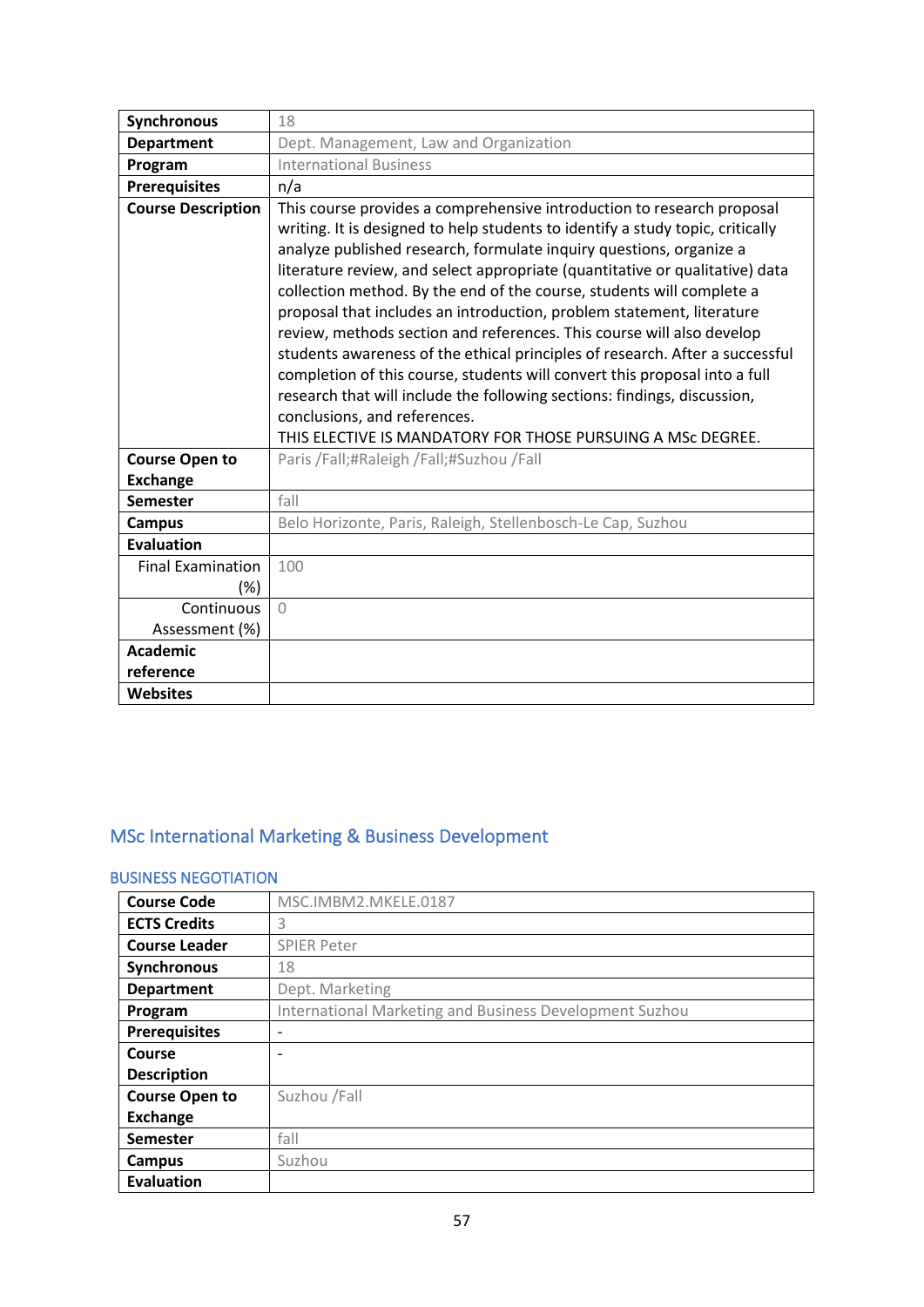| Final Examination   30 |    |
|------------------------|----|
| $(\%)$                 |    |
| Continuous             | 70 |
| Assessment (%)         |    |
| <b>Academic</b>        |    |
| reference              |    |
| Websites               |    |

### CHINESE - ADVANCED

| <b>Course Code</b>       | MSC.TRCM2.OTCOR.0035                                                                                                                           |
|--------------------------|------------------------------------------------------------------------------------------------------------------------------------------------|
| <b>ECTS Credits</b>      | 0,5                                                                                                                                            |
| <b>Course Leader</b>     | <b>DURANTON Hélène</b>                                                                                                                         |
| <b>Synchronous</b>       | 30                                                                                                                                             |
| <b>Department</b>        | Dept. Languages and Personal Development                                                                                                       |
| Program                  | International Marketing and Business Development Suzhou                                                                                        |
| <b>Prerequisites</b>     | Having attended intermediate level 2/ Pre-advanced in Suzhou campus.<br>Or having attended the intermediate level (210 hours) at other campus. |
| Course                   | This course is an Advanced level course of Mandarin Chinese designed for                                                                       |
| <b>Description</b>       | students who want to keep learning after Intermediate level 3/ Pre-                                                                            |
|                          | Advanced level.                                                                                                                                |
| <b>Course Open to</b>    | Suzhou /Fall;#Suzhou /Spring                                                                                                                   |
| <b>Exchange</b>          |                                                                                                                                                |
| <b>Semester</b>          | fall, spring                                                                                                                                   |
| <b>Campus</b>            | Suzhou                                                                                                                                         |
| <b>Evaluation</b>        |                                                                                                                                                |
| <b>Final Examination</b> | 30                                                                                                                                             |
| (%)                      |                                                                                                                                                |
| Continuous               | 70                                                                                                                                             |
| Assessment (%)           |                                                                                                                                                |
| <b>Academic</b>          | Ji Jin, Winning in China Business Chinese (Intermediate). The books will be                                                                    |
| reference                | bought by students, and Soochow University recommended for the                                                                                 |
|                          | students to use. Jiang Liping, HSK4, will be combined with business Chinese.                                                                   |
| <b>Websites</b>          |                                                                                                                                                |

### CHINESE - BEGINNER

| <b>Course Code</b>   | MSC.TRCM2.OTCOR.0031                                                     |
|----------------------|--------------------------------------------------------------------------|
| <b>ECTS Credits</b>  | 0,5                                                                      |
| <b>Course Leader</b> | <b>DURANTON Hélène</b>                                                   |
| <b>Synchronous</b>   | 30                                                                       |
| <b>Department</b>    | Dept. Languages and Personal Development                                 |
| Program              | International Marketing and Business Development Suzhou                  |
| <b>Prerequisites</b> | <b>For beginners</b>                                                     |
| Course               | This course is a beginning level course of Mandarin Chinese designed for |
| <b>Description</b>   | students without any Chinese Language background.                        |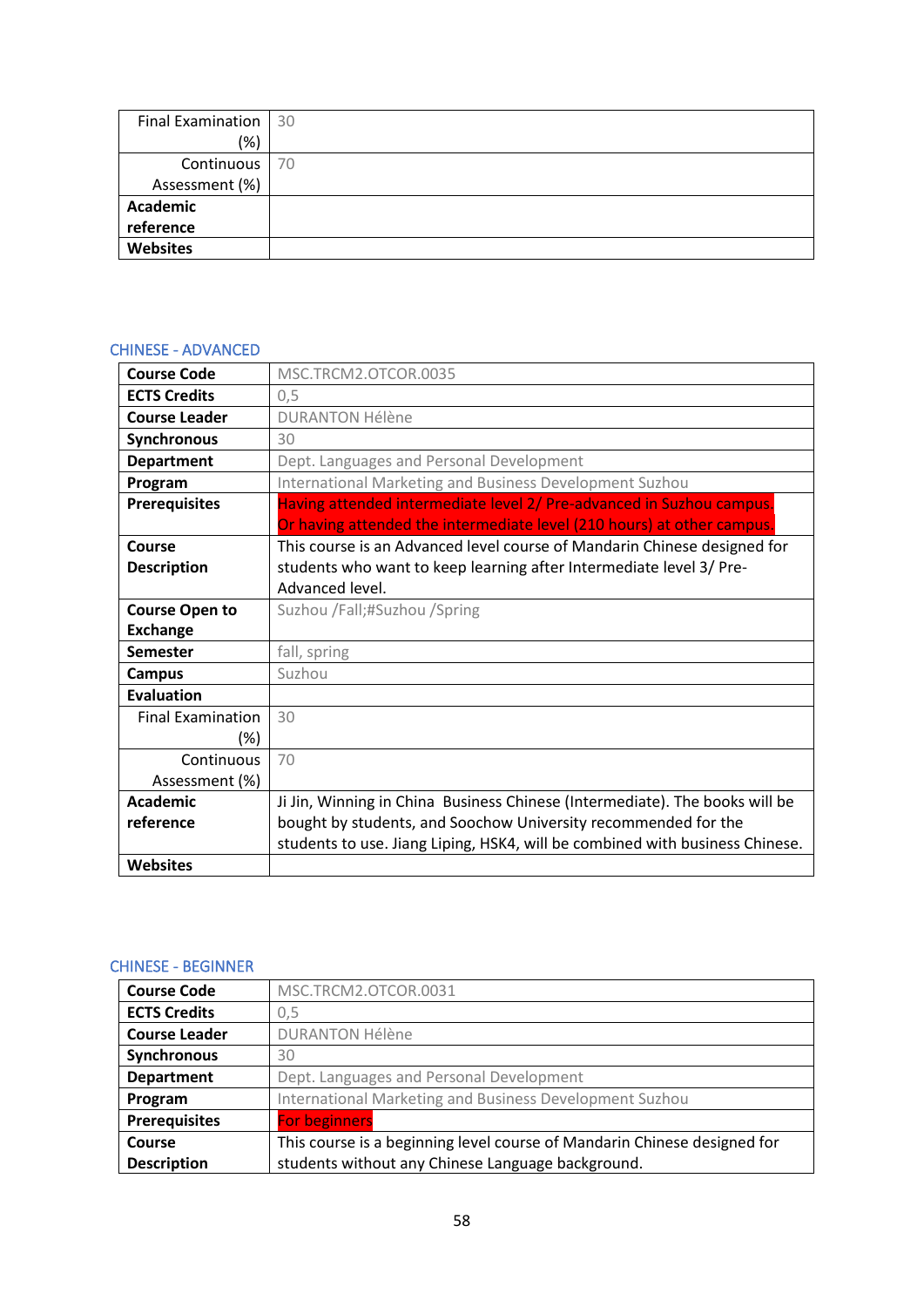| <b>Course Open to</b>    | Suzhou /Fall;#Suzhou /Spring                                            |
|--------------------------|-------------------------------------------------------------------------|
| <b>Exchange</b>          |                                                                         |
| <b>Semester</b>          | fall, spring                                                            |
| Campus                   | Suzhou                                                                  |
| <b>Evaluation</b>        |                                                                         |
| <b>Final Examination</b> | 30                                                                      |
| (%)                      |                                                                         |
| Continuous               | 70                                                                      |
| Assessment (%)           |                                                                         |
| Academic                 | Jiang Liping, HSK Standard Course (Book 1). The books will be bought by |
| reference                | students, and Soochow University recommended for the students to use.   |
| <b>Websites</b>          |                                                                         |

### CHINESE - ELEMENTARY

| <b>Course Code</b>       | MSC.TRCM2.OTCOR.0033                                                       |
|--------------------------|----------------------------------------------------------------------------|
| <b>ECTS Credits</b>      | 0,5                                                                        |
| <b>Course Leader</b>     | <b>DURANTON Hélène</b>                                                     |
| <b>Synchronous</b>       | 30                                                                         |
| <b>Department</b>        | Dept. Languages and Personal Development                                   |
| Program                  | International Marketing and Business Development Suzhou                    |
| <b>Prerequisites</b>     | Students who have studied Chinese for 60 hours.                            |
| Course                   | This course is an elementary level course of Mandarin Chinese designed for |
| <b>Description</b>       | students want to keep learning after post-beginner.                        |
| <b>Course Open to</b>    | Suzhou /Fall;#Suzhou /Spring                                               |
| <b>Exchange</b>          |                                                                            |
| <b>Semester</b>          | fall, spring                                                               |
| Campus                   | Suzhou                                                                     |
| <b>Evaluation</b>        |                                                                            |
| <b>Final Examination</b> | 30                                                                         |
| (%)                      |                                                                            |
| Continuous               | 70                                                                         |
| Assessment (%)           |                                                                            |
| Academic                 | Jiang Liping, HSK Standard Course (Book 2). The books will be bought by    |
| reference                | students, and Soochow University recommended for the students to use.      |
| <b>Websites</b>          |                                                                            |

# CHINESE - INTERMEDIATE

| <b>Course Code</b>   | MSC.TRCM2.OTCOR.0034                                                |
|----------------------|---------------------------------------------------------------------|
| <b>ECTS Credits</b>  | 0,5                                                                 |
| <b>Course Leader</b> | <b>DURANTON Hélène</b>                                              |
| Synchronous          | 30                                                                  |
| <b>Department</b>    | Dept. Languages and Personal Development                            |
| Program              | International Marketing and Business Development Suzhou             |
| <b>Prerequisites</b> | Having attended beginner Pre Intermediate in Suzhou campus.         |
|                      | Or having attended the beginners level (120 hours) at other campus. |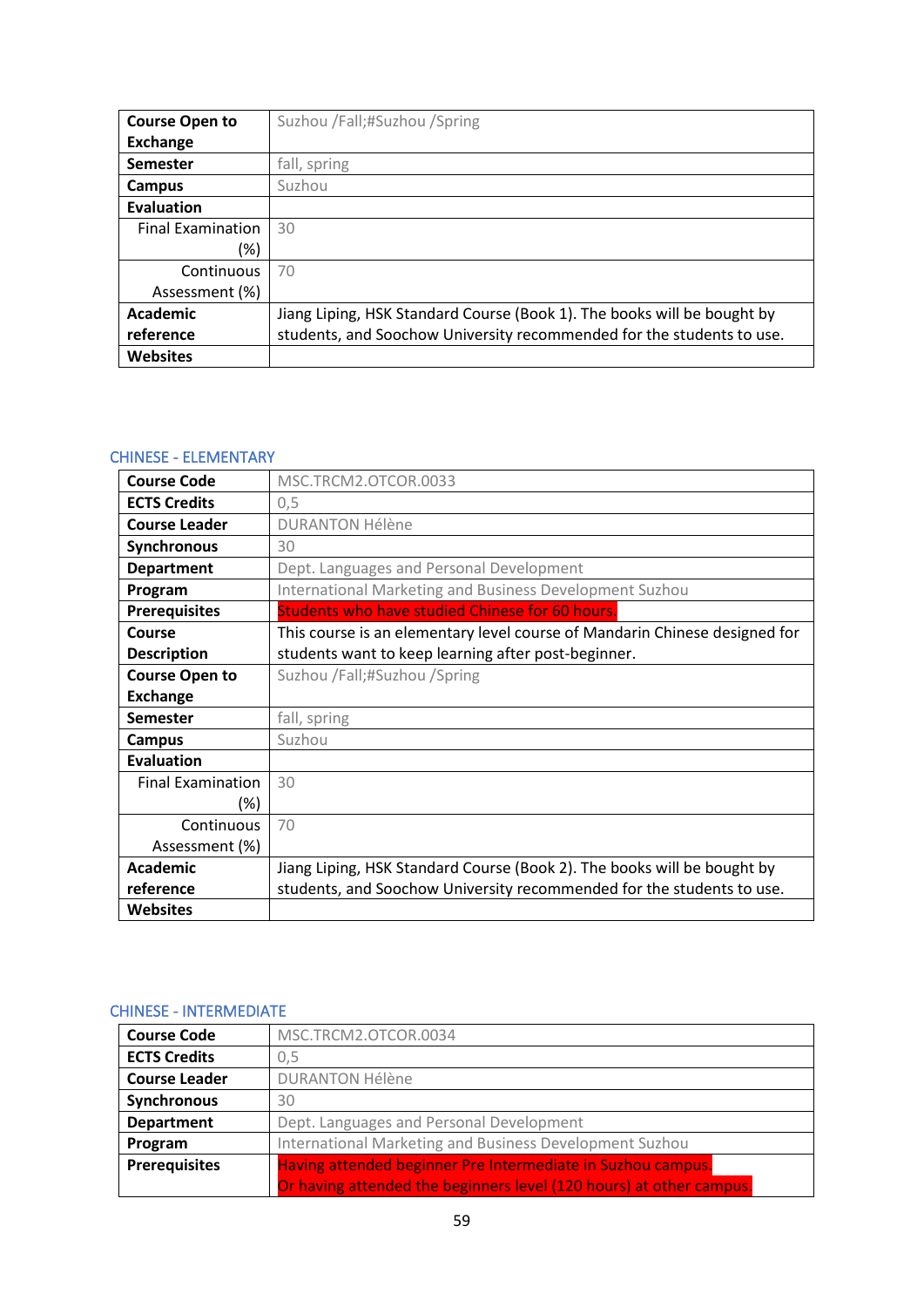| Course                   | This course is an intermediate level course of Mandarin Chinese designed |
|--------------------------|--------------------------------------------------------------------------|
| <b>Description</b>       | for students who want to keep learning after Pre Intermediate.           |
| <b>Course Open to</b>    | Suzhou /Fall;#Suzhou /Spring                                             |
| <b>Exchange</b>          |                                                                          |
| <b>Semester</b>          | fall, spring                                                             |
| Campus                   | Suzhou                                                                   |
| <b>Evaluation</b>        |                                                                          |
| <b>Final Examination</b> | 30                                                                       |
| $(\%)$                   |                                                                          |
| Continuous               | 70                                                                       |
| Assessment (%)           |                                                                          |
| Academic                 | Jiang Liping, HSK Standard Course (Book 3). The books will be bought by  |
| reference                | students, and Soochow University recommended for the students to use.    |
| <b>Websites</b>          |                                                                          |

### CHINESE - POST BEGINNER

| <b>Course Code</b>       | MSC.TRCM2.OTCOR.0032                                                      |
|--------------------------|---------------------------------------------------------------------------|
|                          |                                                                           |
| <b>ECTS Credits</b>      | 0,5                                                                       |
| <b>Course Leader</b>     | <b>DURANTON Hélène</b>                                                    |
| <b>Synchronous</b>       | 30                                                                        |
| <b>Department</b>        | Dept. Languages and Personal Development                                  |
| Program                  | International Marketing and Business Development Suzhou                   |
| <b>Prerequisites</b>     | <b>Students have studied Chinese for 30 hours.</b>                        |
| Course                   | This course is an post beginner level course of Mandarin Chinese designed |
| <b>Description</b>       | for students want to keep learning after beginner level.                  |
| <b>Course Open to</b>    | Suzhou /Fall;#Suzhou /Spring                                              |
| <b>Exchange</b>          |                                                                           |
| <b>Semester</b>          | fall, spring                                                              |
| <b>Campus</b>            | Suzhou                                                                    |
| <b>Evaluation</b>        |                                                                           |
| <b>Final Examination</b> | 30                                                                        |
| (%)                      |                                                                           |
| Continuous               | 70                                                                        |
| Assessment (%)           |                                                                           |
| Academic                 | Jiang Liping, HSK Standard Course (Book 1). The books will be bought by   |
| reference                | students, and Soochow University recommended for the students to use.     |
| <b>Websites</b>          |                                                                           |

### DEVELOPING NEW BUSINESS FROM IDEA TO MARKET

| <b>Course Code</b>   | MSC.IMBM2.MKCOR.0055 |
|----------------------|----------------------|
| <b>ECTS Credits</b>  |                      |
| <b>Course Leader</b> | LIMA Marcos          |
| <b>Synchronous</b>   | 24                   |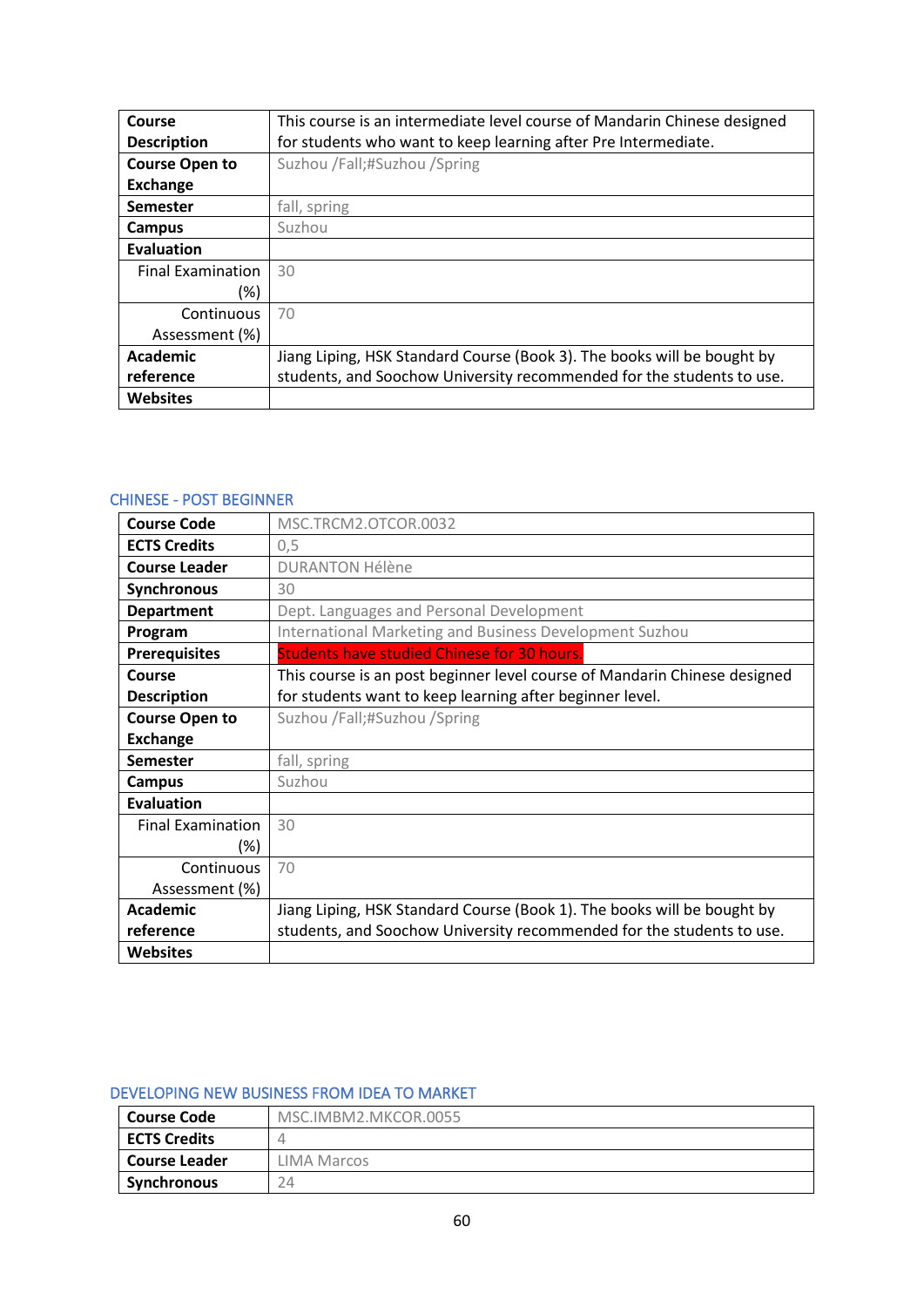| <b>Department</b>                  | Dept. Marketing                                                                                                                                                                                                                                                                                                                                                                                                                                                                                                                                                                                                                                                                                                                                                                                                                                            |
|------------------------------------|------------------------------------------------------------------------------------------------------------------------------------------------------------------------------------------------------------------------------------------------------------------------------------------------------------------------------------------------------------------------------------------------------------------------------------------------------------------------------------------------------------------------------------------------------------------------------------------------------------------------------------------------------------------------------------------------------------------------------------------------------------------------------------------------------------------------------------------------------------|
| Program                            | International Marketing and Business Development Suzhou                                                                                                                                                                                                                                                                                                                                                                                                                                                                                                                                                                                                                                                                                                                                                                                                    |
| <b>Prerequisites</b>               | <b>M1 Marketing</b>                                                                                                                                                                                                                                                                                                                                                                                                                                                                                                                                                                                                                                                                                                                                                                                                                                        |
| Course                             | This courses will apply business model strategy and design-thinking as                                                                                                                                                                                                                                                                                                                                                                                                                                                                                                                                                                                                                                                                                                                                                                                     |
| <b>Description</b>                 | complementary approaches to developing an idea and taking it to market.<br>While moving through the different stages, it will address issues of<br>creativity, ideation, prototyping, seeking proof of concept and pitching<br>ideas to potential investors. It will also explore ideas, models and<br>frameworks relevant to developing creative and innovative learning<br>environments using Knowledge Management principles.<br>This kind of approach may be familiar to some, but as final-year master<br>students, the teams involved will be expected to raise their game and show<br>mastery and understanding of the various stages. There are a range of<br>methods and tools available that must become an integral part of each<br>student's 'toolbox'. And for that, it is not enough to know they are there -<br>skilful application is key. |
|                                    | In practical terms, the course will develop the skills needed to generate<br>innovative ideas, test them and then present them with conviction. It will<br>also use real-world innovation tools in the process.<br>These are precisely the skills needed to thrive in an innovation economy.                                                                                                                                                                                                                                                                                                                                                                                                                                                                                                                                                               |
| <b>Course Open to</b>              | Belo /Fall;#Lille /Fall;#Sophia /Fall;#Suzhou /Fall                                                                                                                                                                                                                                                                                                                                                                                                                                                                                                                                                                                                                                                                                                                                                                                                        |
| <b>Exchange</b>                    |                                                                                                                                                                                                                                                                                                                                                                                                                                                                                                                                                                                                                                                                                                                                                                                                                                                            |
| <b>Semester</b>                    | fall                                                                                                                                                                                                                                                                                                                                                                                                                                                                                                                                                                                                                                                                                                                                                                                                                                                       |
| <b>Campus</b>                      | Belo Horizonte, Lille, Paris, Raleigh, Sophia, Suzhou                                                                                                                                                                                                                                                                                                                                                                                                                                                                                                                                                                                                                                                                                                                                                                                                      |
| <b>Evaluation</b>                  |                                                                                                                                                                                                                                                                                                                                                                                                                                                                                                                                                                                                                                                                                                                                                                                                                                                            |
| <b>Final Examination</b><br>$(\%)$ | 50                                                                                                                                                                                                                                                                                                                                                                                                                                                                                                                                                                                                                                                                                                                                                                                                                                                         |
| Continuous                         | 50                                                                                                                                                                                                                                                                                                                                                                                                                                                                                                                                                                                                                                                                                                                                                                                                                                                         |
| Assessment (%)                     |                                                                                                                                                                                                                                                                                                                                                                                                                                                                                                                                                                                                                                                                                                                                                                                                                                                            |
| <b>Academic</b>                    | Osterwalder, A. and Pigneur, Y. (2010) Business Model Generation.                                                                                                                                                                                                                                                                                                                                                                                                                                                                                                                                                                                                                                                                                                                                                                                          |
| reference                          | Knapp, J et al. (2016). SPRINT: How to generate ideas and solve problems in                                                                                                                                                                                                                                                                                                                                                                                                                                                                                                                                                                                                                                                                                                                                                                                |
|                                    | just five days by Google Ventures.                                                                                                                                                                                                                                                                                                                                                                                                                                                                                                                                                                                                                                                                                                                                                                                                                         |
|                                    | Liedtka, Jeanne (2013) Solving Problems with Design Thinking: Ten Stories                                                                                                                                                                                                                                                                                                                                                                                                                                                                                                                                                                                                                                                                                                                                                                                  |
|                                    | of What Works. Columbia University Press.<br>MIT Sloan Management Review (2019) When Innovation Moves at Digital                                                                                                                                                                                                                                                                                                                                                                                                                                                                                                                                                                                                                                                                                                                                           |
|                                    | Speed: Strategies and Tactics to Provoke, Sustain, and Defend Innovation in                                                                                                                                                                                                                                                                                                                                                                                                                                                                                                                                                                                                                                                                                                                                                                                |
|                                    | Today's Unsettled Markets.                                                                                                                                                                                                                                                                                                                                                                                                                                                                                                                                                                                                                                                                                                                                                                                                                                 |
| <b>Websites</b>                    |                                                                                                                                                                                                                                                                                                                                                                                                                                                                                                                                                                                                                                                                                                                                                                                                                                                            |

# DIGITAL MARKETING IN CHINA

| l Course Code        | MSC.IMBM2.MKCOR.0081 |
|----------------------|----------------------|
| <b>ECTS Credits</b>  |                      |
| <b>Course Leader</b> | <b>SPIER Peter</b>   |
| Synchronous          | 18                   |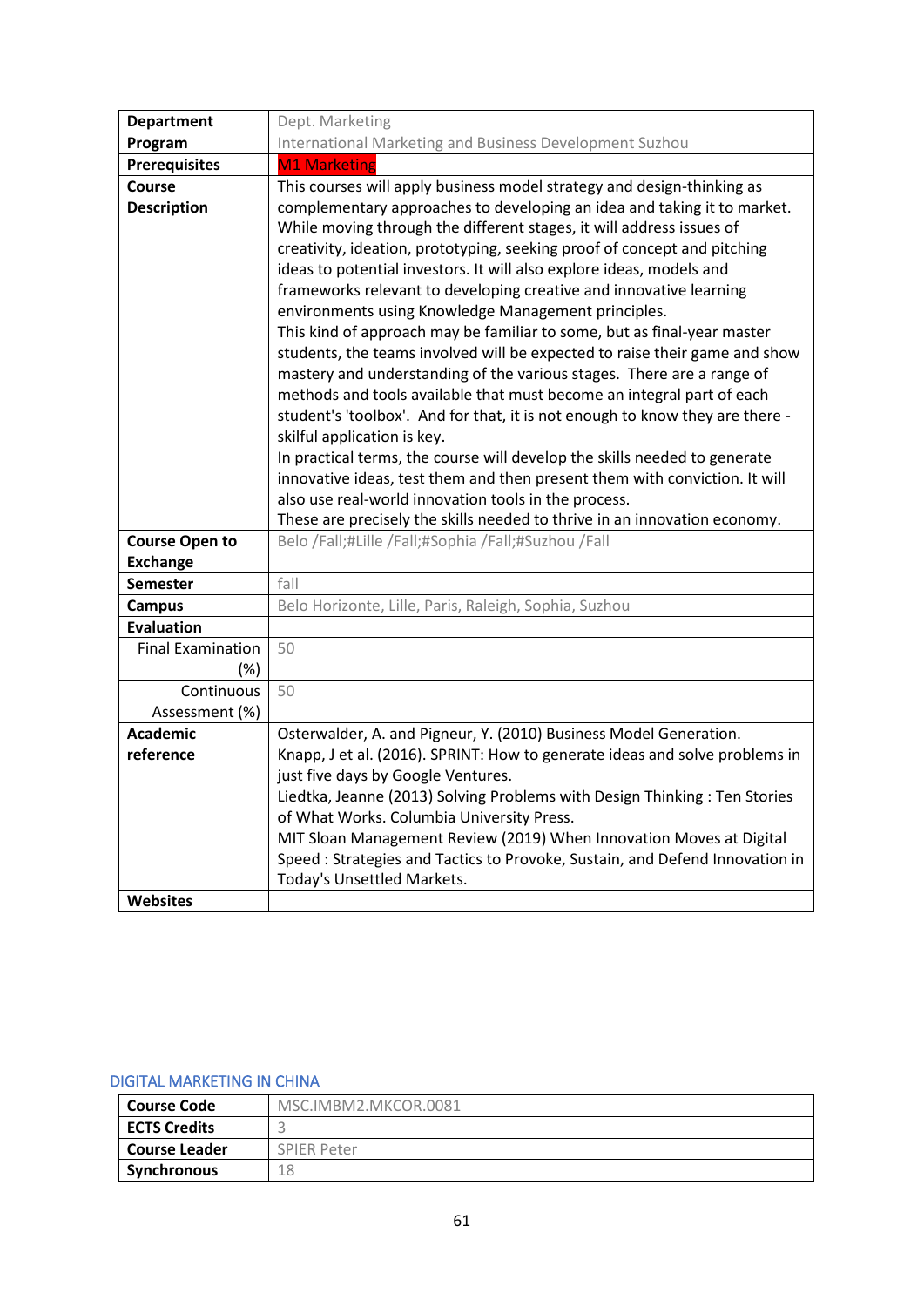| <b>Department</b>        | Dept. Marketing                                                                                                                                                                                                                                                                                                                                                                                                                                                                                                                                                                                                                                                                                                                                                                                                                                                                                                                                                                                                                                                                 |
|--------------------------|---------------------------------------------------------------------------------------------------------------------------------------------------------------------------------------------------------------------------------------------------------------------------------------------------------------------------------------------------------------------------------------------------------------------------------------------------------------------------------------------------------------------------------------------------------------------------------------------------------------------------------------------------------------------------------------------------------------------------------------------------------------------------------------------------------------------------------------------------------------------------------------------------------------------------------------------------------------------------------------------------------------------------------------------------------------------------------|
| Program                  | International Marketing and Business Development Suzhou                                                                                                                                                                                                                                                                                                                                                                                                                                                                                                                                                                                                                                                                                                                                                                                                                                                                                                                                                                                                                         |
| <b>Prerequisites</b>     |                                                                                                                                                                                                                                                                                                                                                                                                                                                                                                                                                                                                                                                                                                                                                                                                                                                                                                                                                                                                                                                                                 |
| <b>Course</b>            | Digital marketing is a relatively new field everywhere, but in most countries                                                                                                                                                                                                                                                                                                                                                                                                                                                                                                                                                                                                                                                                                                                                                                                                                                                                                                                                                                                                   |
| <b>Description</b>       | has gained strength due to the presence of companies with far-ranging<br>international use such as Google, Facebook, Youtube, and Twitter. These<br>four, among others, have set standards for digital marketing and its<br>capabilities around the world. As a result, digital marketing has grown up as<br>a business based on their hegemony.<br>In China, however, these four players are not available to marketers.<br>Instead, local search engines and social media, such as Baidu, WeChat,<br>Youku/Tudou, and Weibo. The Chinese digital landscape includes hundreds<br>of sites, with a great emphasis on e-commerce.<br>This class will highlight major trends in digital marketing in China,<br>differences and similarities with Western markets, and examine case<br>studies of effective use of digital in China.<br>The three key objectives of this 18-hour course are: 1) to provide students<br>with a global awareness of the digital landscape in China, 2) to understand<br>their functions in marketing and their impact, and 3) to be able to conceive |
|                          | rudimentary digital marketing strategies for use in China.                                                                                                                                                                                                                                                                                                                                                                                                                                                                                                                                                                                                                                                                                                                                                                                                                                                                                                                                                                                                                      |
| <b>Course Open to</b>    | Suzhou /Fall                                                                                                                                                                                                                                                                                                                                                                                                                                                                                                                                                                                                                                                                                                                                                                                                                                                                                                                                                                                                                                                                    |
| <b>Exchange</b>          |                                                                                                                                                                                                                                                                                                                                                                                                                                                                                                                                                                                                                                                                                                                                                                                                                                                                                                                                                                                                                                                                                 |
| <b>Semester</b>          | fall                                                                                                                                                                                                                                                                                                                                                                                                                                                                                                                                                                                                                                                                                                                                                                                                                                                                                                                                                                                                                                                                            |
| <b>Campus</b>            | Suzhou                                                                                                                                                                                                                                                                                                                                                                                                                                                                                                                                                                                                                                                                                                                                                                                                                                                                                                                                                                                                                                                                          |
| <b>Evaluation</b>        |                                                                                                                                                                                                                                                                                                                                                                                                                                                                                                                                                                                                                                                                                                                                                                                                                                                                                                                                                                                                                                                                                 |
| <b>Final Examination</b> | 90                                                                                                                                                                                                                                                                                                                                                                                                                                                                                                                                                                                                                                                                                                                                                                                                                                                                                                                                                                                                                                                                              |
| $(\%)$                   |                                                                                                                                                                                                                                                                                                                                                                                                                                                                                                                                                                                                                                                                                                                                                                                                                                                                                                                                                                                                                                                                                 |
| Continuous               | 10                                                                                                                                                                                                                                                                                                                                                                                                                                                                                                                                                                                                                                                                                                                                                                                                                                                                                                                                                                                                                                                                              |
| Assessment (%)           |                                                                                                                                                                                                                                                                                                                                                                                                                                                                                                                                                                                                                                                                                                                                                                                                                                                                                                                                                                                                                                                                                 |
| <b>Academic</b>          | Readings have been selected to provide additional information on                                                                                                                                                                                                                                                                                                                                                                                                                                                                                                                                                                                                                                                                                                                                                                                                                                                                                                                                                                                                                |
| reference                | particular concepts and topics.                                                                                                                                                                                                                                                                                                                                                                                                                                                                                                                                                                                                                                                                                                                                                                                                                                                                                                                                                                                                                                                 |
|                          | Digital in Asia                                                                                                                                                                                                                                                                                                                                                                                                                                                                                                                                                                                                                                                                                                                                                                                                                                                                                                                                                                                                                                                                 |
|                          | Thomas Crampton: SOCIAL MEDIA, CHINESE LOVE TO ENGAGE                                                                                                                                                                                                                                                                                                                                                                                                                                                                                                                                                                                                                                                                                                                                                                                                                                                                                                                                                                                                                           |
|                          | Guide to Baidu SEO & Content Marketing: Increase Your Brand Visibility in                                                                                                                                                                                                                                                                                                                                                                                                                                                                                                                                                                                                                                                                                                                                                                                                                                                                                                                                                                                                       |
|                          | ChinaBy Owain Lloyd-Williams                                                                                                                                                                                                                                                                                                                                                                                                                                                                                                                                                                                                                                                                                                                                                                                                                                                                                                                                                                                                                                                    |
|                          | The Most Important WeChat Features for Digital Marketers Targeting                                                                                                                                                                                                                                                                                                                                                                                                                                                                                                                                                                                                                                                                                                                                                                                                                                                                                                                                                                                                              |
|                          | Chinese Consumers By Jeff Bullas                                                                                                                                                                                                                                                                                                                                                                                                                                                                                                                                                                                                                                                                                                                                                                                                                                                                                                                                                                                                                                                |
|                          | Renren Asset Sale by Tom Braithwaite (Financial Times)                                                                                                                                                                                                                                                                                                                                                                                                                                                                                                                                                                                                                                                                                                                                                                                                                                                                                                                                                                                                                          |
|                          | The 6 Major Disruptions to Chinese Digital Marketing in 2017 by Lauren                                                                                                                                                                                                                                                                                                                                                                                                                                                                                                                                                                                                                                                                                                                                                                                                                                                                                                                                                                                                          |
|                          | Hallanan, JingDaily                                                                                                                                                                                                                                                                                                                                                                                                                                                                                                                                                                                                                                                                                                                                                                                                                                                                                                                                                                                                                                                             |
|                          | The Ultimate Beginners Guide to WeChat for Business, DragonSocial                                                                                                                                                                                                                                                                                                                                                                                                                                                                                                                                                                                                                                                                                                                                                                                                                                                                                                                                                                                                               |
|                          | Additional prescribed articles and readings will be presented in class                                                                                                                                                                                                                                                                                                                                                                                                                                                                                                                                                                                                                                                                                                                                                                                                                                                                                                                                                                                                          |
| <b>Websites</b>          |                                                                                                                                                                                                                                                                                                                                                                                                                                                                                                                                                                                                                                                                                                                                                                                                                                                                                                                                                                                                                                                                                 |

# EMPLOYABILITY AND CAREER 1

| <b>Course Code</b>   | MSC.TRCM2.OTCOR.0037          |
|----------------------|-------------------------------|
| <b>ECTS Credits</b>  | 0.5                           |
| <b>Course Leader</b> | <b>BEAUGRAND Audrey</b>       |
| <b>Synchronous</b>   |                               |
| <b>Department</b>    | Career Center - Employability |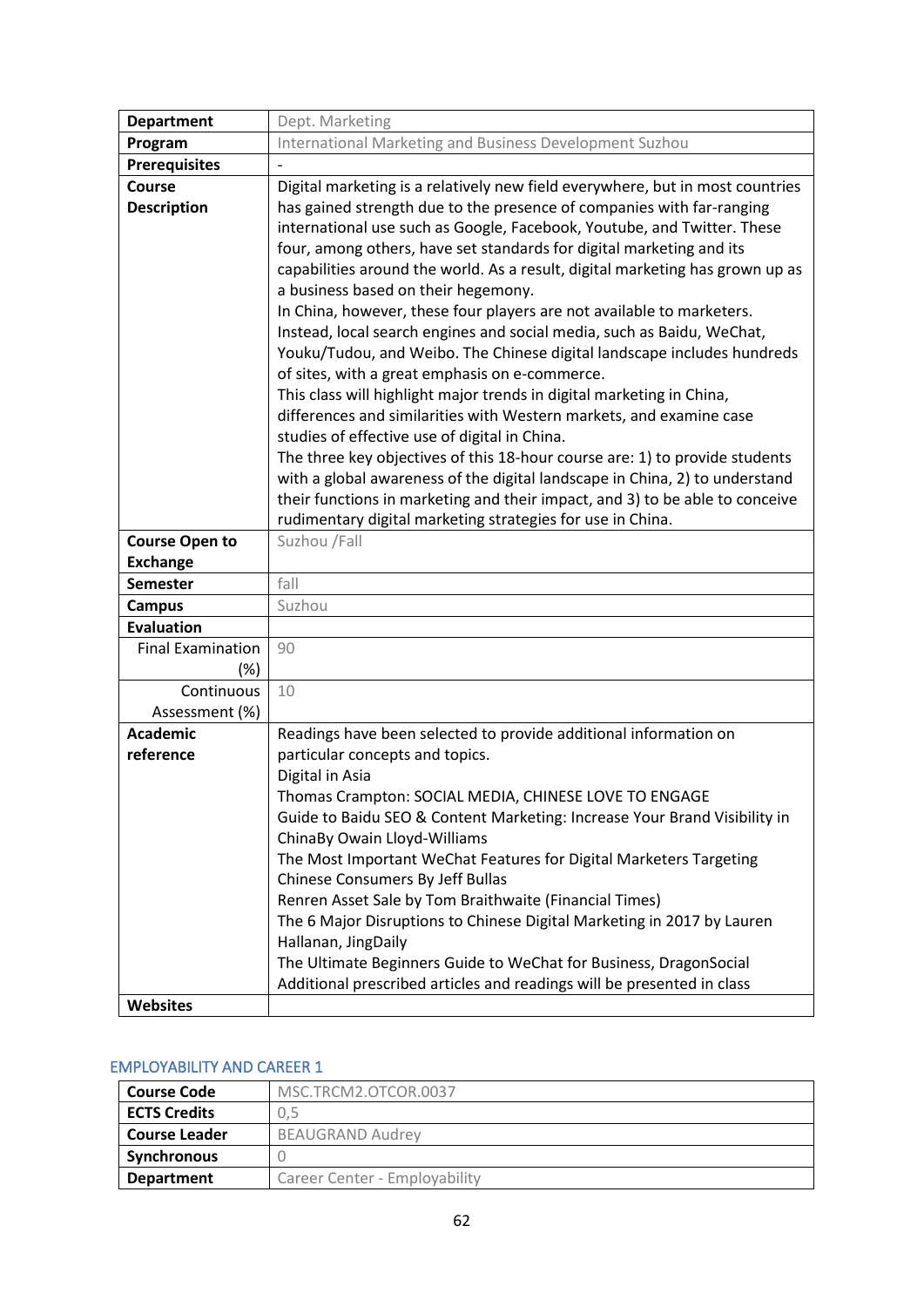| Program                  | International Marketing and Business Development Suzhou                      |
|--------------------------|------------------------------------------------------------------------------|
| <b>Prerequisites</b>     | No                                                                           |
| <b>Course</b>            | This course is managed by the Career Center. In order to validate this       |
| <b>Description</b>       | course, students have to:                                                    |
|                          | 1 MANDATORY : Attend two workshops (1h30 each) on specific themes (1st       |
|                          | workshop : the visibility of my profile according to my specialization & 2nd |
|                          | workshop: How to pass the selection tests during recruitment ?) +            |
|                          | <b>EVALUATION</b>                                                            |
|                          | 2 NOT MANDATORY : Attend Career Events during the semester (date to be       |
|                          | determined) organized by the career center of your campus                    |
|                          | <b>MAIN CONTACTS FOR YOUR PROGRAM:</b>                                       |
|                          | LILLE: Audrey BEAUGRAND & Feryel HOUSSEIN                                    |
|                          | PARIS: Laura SINDONINO, Sophie Ripoche & Janice M'BENGO (for                 |
|                          | International students)                                                      |
|                          | SOPHIA: Sylvie MARTINAUD, Anne DUFLOS (for International students)           |
|                          | <b>SUZHOU: April YANG</b>                                                    |
|                          | RALEIGH : Laura SCLAFANI                                                     |
|                          | <b>BELO HORIZONTE : Geneviève POULINGUE</b>                                  |
| <b>Course Open to</b>    | Suzhou /Fall                                                                 |
| <b>Exchange</b>          |                                                                              |
| <b>Semester</b>          | fall                                                                         |
| <b>Campus</b>            | Suzhou                                                                       |
| <b>Evaluation</b>        |                                                                              |
| <b>Final Examination</b> | 100                                                                          |
| (%)                      |                                                                              |
| Continuous               | $\bigcap$                                                                    |
| Assessment (%)           |                                                                              |
| <b>Academic</b>          | Lectures obligatoires / Required readings :                                  |
| reference                | Lectures Recommandées / Recommanded readings :                               |
| <b>Websites</b>          | under the YEP go and click on: Career Center -> Jobteaser -> SKEMA TOOLS     |

### INTERNATIONAL BUSINESS DEVELOPMENT

| <b>Course Code</b>   | MSC.IMBM2.MKCOR.0077                                                          |
|----------------------|-------------------------------------------------------------------------------|
| <b>ECTS Credits</b>  | 4                                                                             |
| <b>Course Leader</b> | <b>BREA SOLIS Humberto</b>                                                    |
| <b>Synchronous</b>   | 24                                                                            |
| <b>Department</b>    | Dept. Marketing                                                               |
| Program              | <b>International Marketing and Business Development Suzhou</b>                |
| <b>Prerequisites</b> | Intermediate marketing                                                        |
|                      | Numbers may have to be limited to maintain a reasonable group size. A         |
|                      | selection would then be made by the course leader                             |
| <b>Course</b>        | The goal of the course is to provide the students the first approach to       |
| <b>Description</b>   | internationalization. The course is structured in three pillars. First, to    |
|                      | change the business paradigm by introducing the concept of Ecosystem.         |
|                      | The second pillar is internationalization mode, we analyze the different      |
|                      | strategies that companies undertake to expand their businesses beyond the     |
|                      | national frontiers. The last element is how to deal with local sensibilities; |
|                      | the importance of culture in the process of internationalization. This course |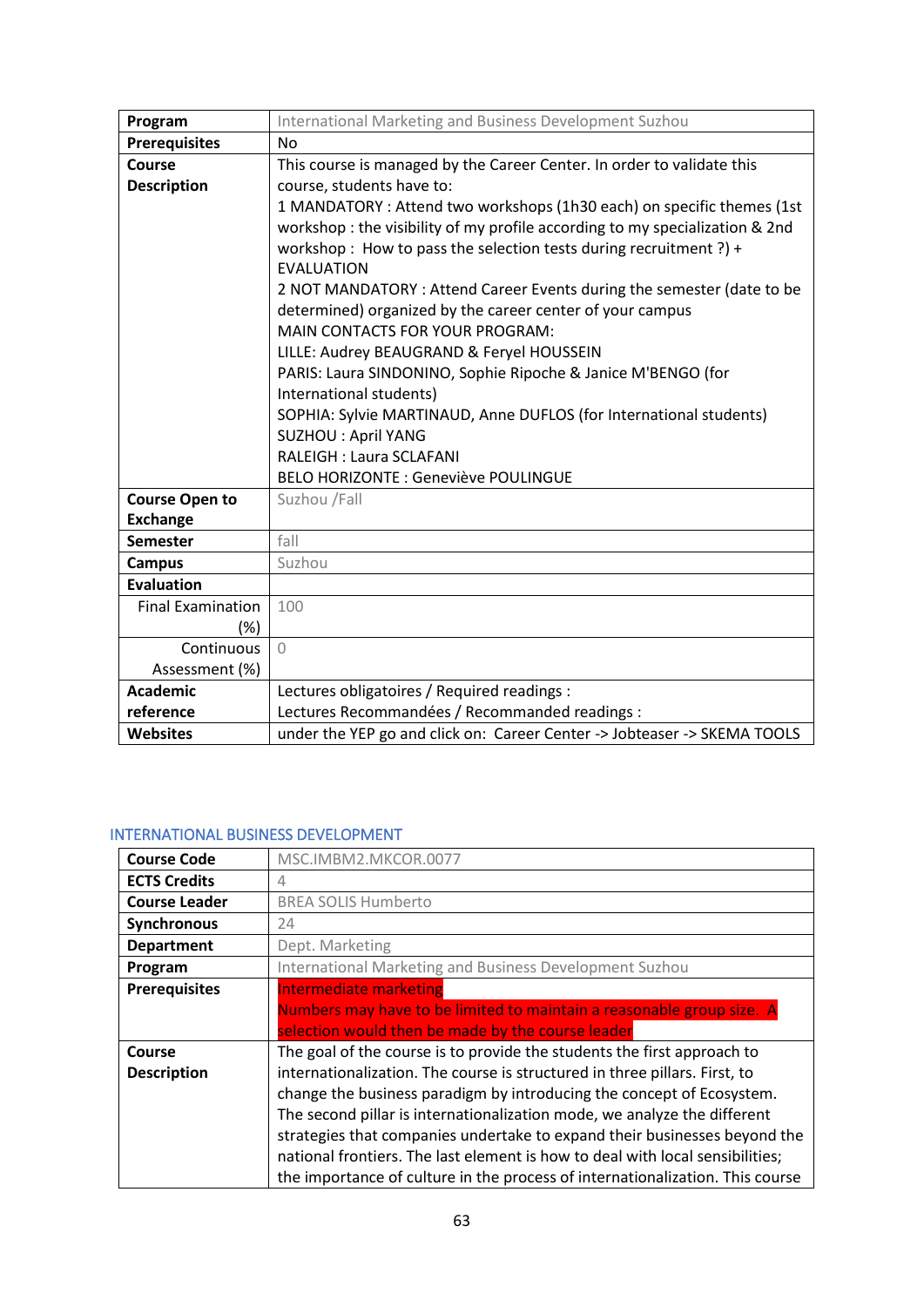|                          | will look closely at these three main aspects of internationalization through                                         |
|--------------------------|-----------------------------------------------------------------------------------------------------------------------|
|                          | concrete examples and case studies with a wide range of companies,                                                    |
|                          | sectors and countries                                                                                                 |
| <b>Course Open to</b>    | Belo /Fall;#Lille /Fall;#Sophia /Fall;#Suzhou /Fall                                                                   |
| <b>Exchange</b>          |                                                                                                                       |
| <b>Semester</b>          | fall                                                                                                                  |
| <b>Campus</b>            | Belo Horizonte, Lille, Paris, Raleigh, Sophia, Suzhou                                                                 |
| <b>Evaluation</b>        |                                                                                                                       |
| <b>Final Examination</b> | 50                                                                                                                    |
| (%)                      |                                                                                                                       |
| Continuous               | 50                                                                                                                    |
| Assessment (%)           |                                                                                                                       |
| <b>Academic</b>          | List of some references:                                                                                              |
| reference                | 1. Introduction to IBD and Ecosystems                                                                                 |
|                          | Collinson, S., Narula, R., & Rugman, A. M. (2016). International business.                                            |
|                          | Pearson. (Chapter 1)                                                                                                  |
|                          | Brandenburger, A.M. and Nalebuff, B.J., 2002. Use game theory to shape                                                |
|                          | strategy. Strategy: critical perspectives on business and management, 4,<br>p.260.                                    |
|                          | Jacobides, M.G., Cennamo, C. and Gawer, A., 2018. Towards a theory of<br>ecosystems. Strategic Management Journal.    |
|                          | Moore, J.F., 1993. Predators and prey: a new ecology of competition.<br>Harvard business review, 71(3), pp.75-86. *** |
|                          | Teece, D.J., 2007. Explicating dynamic capabilities: the nature and                                                   |
|                          | microfoundations of (sustainable) enterprise performance. Strategic                                                   |
|                          | management journal, 28(13), pp.1319-1350.                                                                             |
|                          | 2. Internationalization modes                                                                                         |
|                          | Collinson, S., Narula, R., & Rugman, A. M. (2016). International business.                                            |
|                          | Pearson. (Chapter 2)                                                                                                  |
|                          | Ghemawat, P., 2001. Distance still matters. Harvard business review, 79(8),                                           |
|                          | pp.137-147.                                                                                                           |
|                          | 3. Internationalization & Culture:                                                                                    |
|                          | Collinson, S., Narula, R., & Rugman, A. M. (2016). International business.                                            |
|                          | Pearson. (Chapter 5)                                                                                                  |
| <b>Websites</b>          | Available on Kwowledge platform                                                                                       |

# MANAGING AN EXPORT PROJECT (ELECTIVE)

| <b>Course Code</b>   | MSC.IMBM2.MKELE.0078                                    |
|----------------------|---------------------------------------------------------|
| <b>ECTS Credits</b>  |                                                         |
| <b>Course Leader</b> | <b>FELIX Michel</b>                                     |
| Synchronous          | 18                                                      |
| <b>Department</b>    | Dept. Marketing                                         |
| Program              | International Marketing and Business Development Suzhou |
| <b>Prerequisites</b> | <b>M1</b> marketing                                     |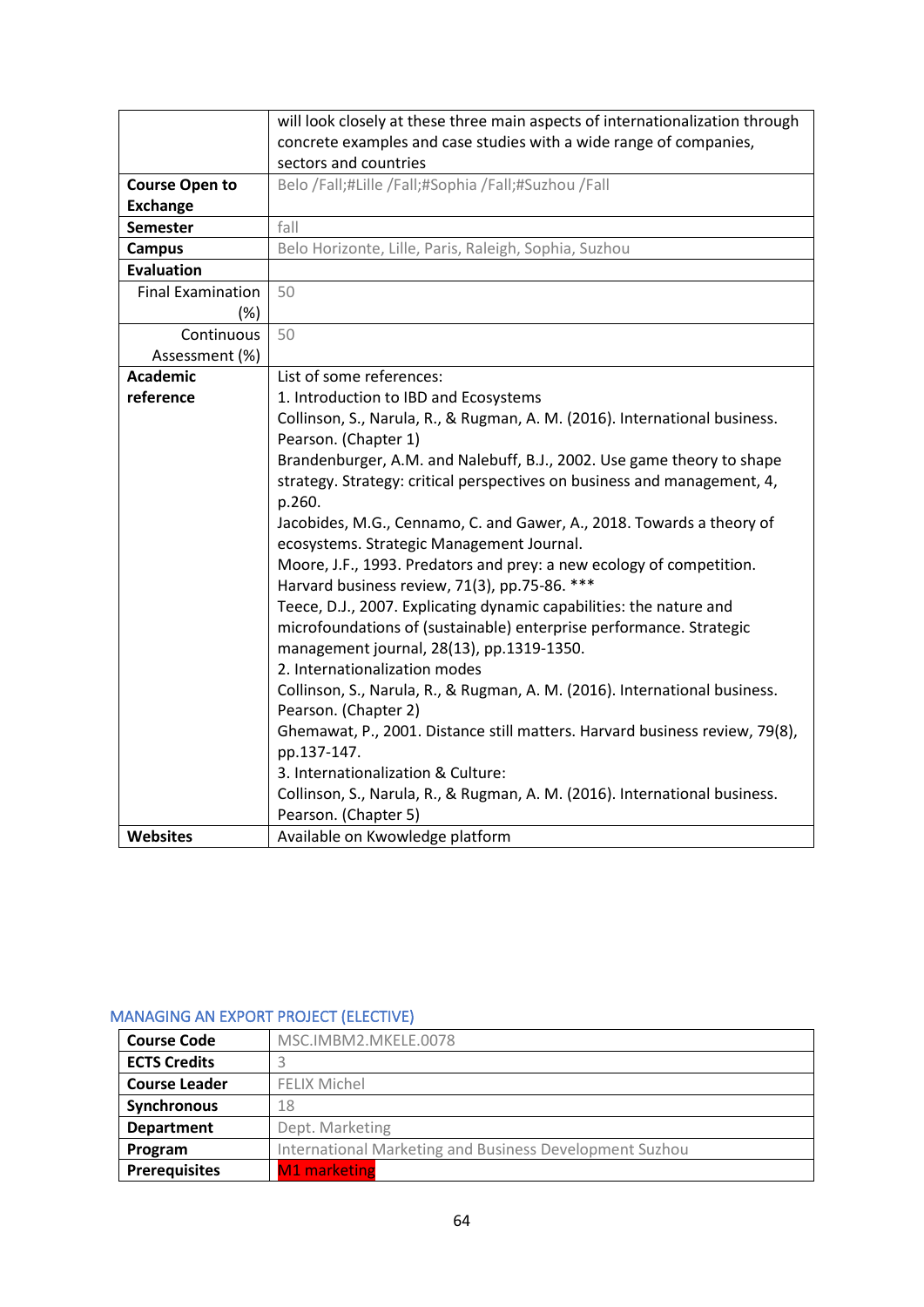| Course                   | This module focuses on a firms essential activity in international business:    |
|--------------------------|---------------------------------------------------------------------------------|
| <b>Description</b>       | Exporting is becoming increasingly important as companies in all parts of       |
|                          | the world step up their efforts to supply and service markets outside their     |
|                          | national boundaries. This elective is entirely dedicated to address this issue: |
|                          | How to manage an export project? Its overall objective is to enable             |
|                          | students to apply the methodology which allows handling export                  |
|                          | operations, from the selection of the fitted offer for the target markets, up   |
|                          | to the market entry solutions and the control and the follow up of the          |
|                          | export sales. Starting from real projects, students will be invited to study an |
|                          | export opportunity and will have to propose a commercial plan in using the      |
|                          | stage by stage method learnt in this elective, including a diagnosis and        |
|                          | some commercial recommendations. This method is illustrated by                  |
|                          | numerous case studies in order to be capable to carry out an export project     |
|                          | in a situation as close as possible to that of an export manager.               |
| <b>Course Open to</b>    | Suzhou /Fall                                                                    |
| <b>Exchange</b>          |                                                                                 |
| Semester                 | fall                                                                            |
| <b>Campus</b>            | Suzhou                                                                          |
| <b>Evaluation</b>        |                                                                                 |
| <b>Final Examination</b> | 100                                                                             |
| $(\%)$                   |                                                                                 |
| Continuous               | $\overline{0}$                                                                  |
| Assessment (%)           |                                                                                 |
| <b>Academic</b>          | Lectures obligatoires / Required readings :                                     |
| reference                | Students are expected to come to class having read as mandatory readings:       |
|                          | - The entitled document Managing an Export project: Methodology of an           |
|                          | export project Part One--                                                       |
|                          | - The course book required by the module International Marketing of MSc         |
|                          | International Business: Hollensen.S, (2011), Global Marketing, 5th edition,     |
|                          | Pearson, Prentice Hall                                                          |
|                          | Lectures Recommandées / Recommanded readings : NA                               |
| <b>Websites</b>          | These sites will be proposed in the document Managing an Export Project:        |
|                          | Methodology of an export Project                                                |

## MARKETING RESEARCH

| <b>Course Code</b>   | MSC.IMBM2.MKCOR.0057                                                          |
|----------------------|-------------------------------------------------------------------------------|
| <b>ECTS Credits</b>  | 4                                                                             |
| <b>Course Leader</b> | SOSCIA Isabella                                                               |
| <b>Synchronous</b>   |                                                                               |
| <b>Department</b>    | Dept. Marketing                                                               |
| Program              | International Marketing and Business Development Suzhou                       |
| <b>Prerequisites</b> | <b>Intermediate marketing</b>                                                 |
|                      | To keep group size reasonable, some limitation on numbers may be              |
|                      | necessary. Selection will then be made by the course leader                   |
| Course               | In the today context where market data can be found everywhere and            |
| <b>Description</b>   | produced at relatively low cost, the main objective of the course is to train |
|                      | students to select and manage the data in a creative but robust and reliable  |
|                      | way in order to take the best Marketing decisions and design the most         |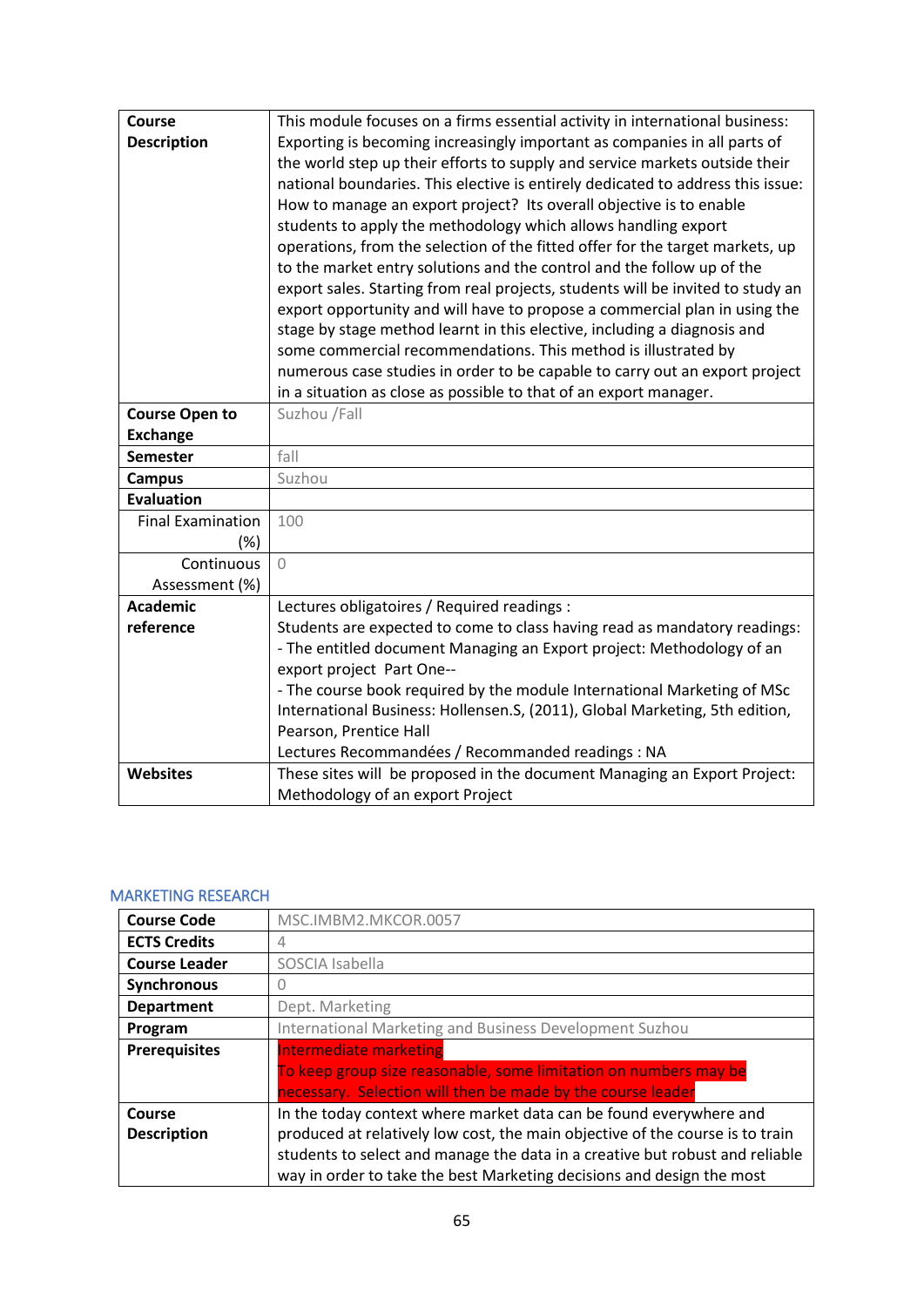|                          | successful business models for the future                                  |
|--------------------------|----------------------------------------------------------------------------|
|                          | Course will be a mix between theory and practical application with         |
|                          | considerable use of examples and case studies.                             |
| <b>Course Open to</b>    | Belo /Fall;#Lille /Fall;#Sophia /Fall;#Suzhou /Fall                        |
| Exchange                 |                                                                            |
| Semester                 | fall                                                                       |
| Campus                   | Belo Horizonte, Lille, Paris, Raleigh, Sophia, Suzhou                      |
| Evaluation               |                                                                            |
| <b>Final Examination</b> | 100                                                                        |
| (%)                      |                                                                            |
| Continuous               | $\bigcap$                                                                  |
| Assessment (%)           |                                                                            |
| Academic                 | Full reading list on Knowledge web site along with a selection of reports, |
| reference                | cases and articles                                                         |
| <b>Websites</b>          |                                                                            |

### PRICING STRATEGIES FOR A DIGITAL WORLD

| <b>Course Code</b>                | MSC.IMBM2.MKCOR.0082                                                                                                                                                                                                                                                                                                                                                                                                                                                                                                                                                                                                                                                                                                                                                                                 |
|-----------------------------------|------------------------------------------------------------------------------------------------------------------------------------------------------------------------------------------------------------------------------------------------------------------------------------------------------------------------------------------------------------------------------------------------------------------------------------------------------------------------------------------------------------------------------------------------------------------------------------------------------------------------------------------------------------------------------------------------------------------------------------------------------------------------------------------------------|
| <b>ECTS Credits</b>               | 3                                                                                                                                                                                                                                                                                                                                                                                                                                                                                                                                                                                                                                                                                                                                                                                                    |
| <b>Course Leader</b>              | <b>SPIER Peter</b>                                                                                                                                                                                                                                                                                                                                                                                                                                                                                                                                                                                                                                                                                                                                                                                   |
| <b>Synchronous</b>                | 18                                                                                                                                                                                                                                                                                                                                                                                                                                                                                                                                                                                                                                                                                                                                                                                                   |
| <b>Department</b>                 | Dept. Marketing                                                                                                                                                                                                                                                                                                                                                                                                                                                                                                                                                                                                                                                                                                                                                                                      |
| Program                           | International Marketing and Business Development Suzhou                                                                                                                                                                                                                                                                                                                                                                                                                                                                                                                                                                                                                                                                                                                                              |
| <b>Prerequisites</b>              | None                                                                                                                                                                                                                                                                                                                                                                                                                                                                                                                                                                                                                                                                                                                                                                                                 |
| Course<br><b>Description</b>      | This course describes the numerous challenges for companies to determine<br>prices due to the evolution of traditional products and content to the digital<br>world, particularly in China, with examples of the fashion industry (with<br>companies such as Cartier performing price optimization to better match the<br>local Chinese customer) and e-commerce industry (with example of Alibaba<br>enabling a more mature O2O customer experience).<br>As the Internet and other digital mediums continue to expand at a blinding<br>pace, many are asking the question How the price is determined in the digital<br>world? where the tech-savvy customers are actively comparing prices in-store<br>vs. online becoming at the same time price aware, price sensitive and price<br>influencers. |
| <b>Course Open</b><br>to Exchange | Suzhou /Fall                                                                                                                                                                                                                                                                                                                                                                                                                                                                                                                                                                                                                                                                                                                                                                                         |
| <b>Semester</b>                   | fall                                                                                                                                                                                                                                                                                                                                                                                                                                                                                                                                                                                                                                                                                                                                                                                                 |
| <b>Campus</b>                     | Suzhou                                                                                                                                                                                                                                                                                                                                                                                                                                                                                                                                                                                                                                                                                                                                                                                               |
| <b>Evaluation</b>                 |                                                                                                                                                                                                                                                                                                                                                                                                                                                                                                                                                                                                                                                                                                                                                                                                      |
| Final                             | 80                                                                                                                                                                                                                                                                                                                                                                                                                                                                                                                                                                                                                                                                                                                                                                                                   |
| Examination                       |                                                                                                                                                                                                                                                                                                                                                                                                                                                                                                                                                                                                                                                                                                                                                                                                      |
| (%)                               |                                                                                                                                                                                                                                                                                                                                                                                                                                                                                                                                                                                                                                                                                                                                                                                                      |
| Continuous                        | 20                                                                                                                                                                                                                                                                                                                                                                                                                                                                                                                                                                                                                                                                                                                                                                                                   |
| Assessment                        |                                                                                                                                                                                                                                                                                                                                                                                                                                                                                                                                                                                                                                                                                                                                                                                                      |
| (%)                               |                                                                                                                                                                                                                                                                                                                                                                                                                                                                                                                                                                                                                                                                                                                                                                                                      |
| <b>Academic</b>                   | The readings have been selected to provide additional information on particular                                                                                                                                                                                                                                                                                                                                                                                                                                                                                                                                                                                                                                                                                                                      |
| reference                         | concepts and topics.                                                                                                                                                                                                                                                                                                                                                                                                                                                                                                                                                                                                                                                                                                                                                                                 |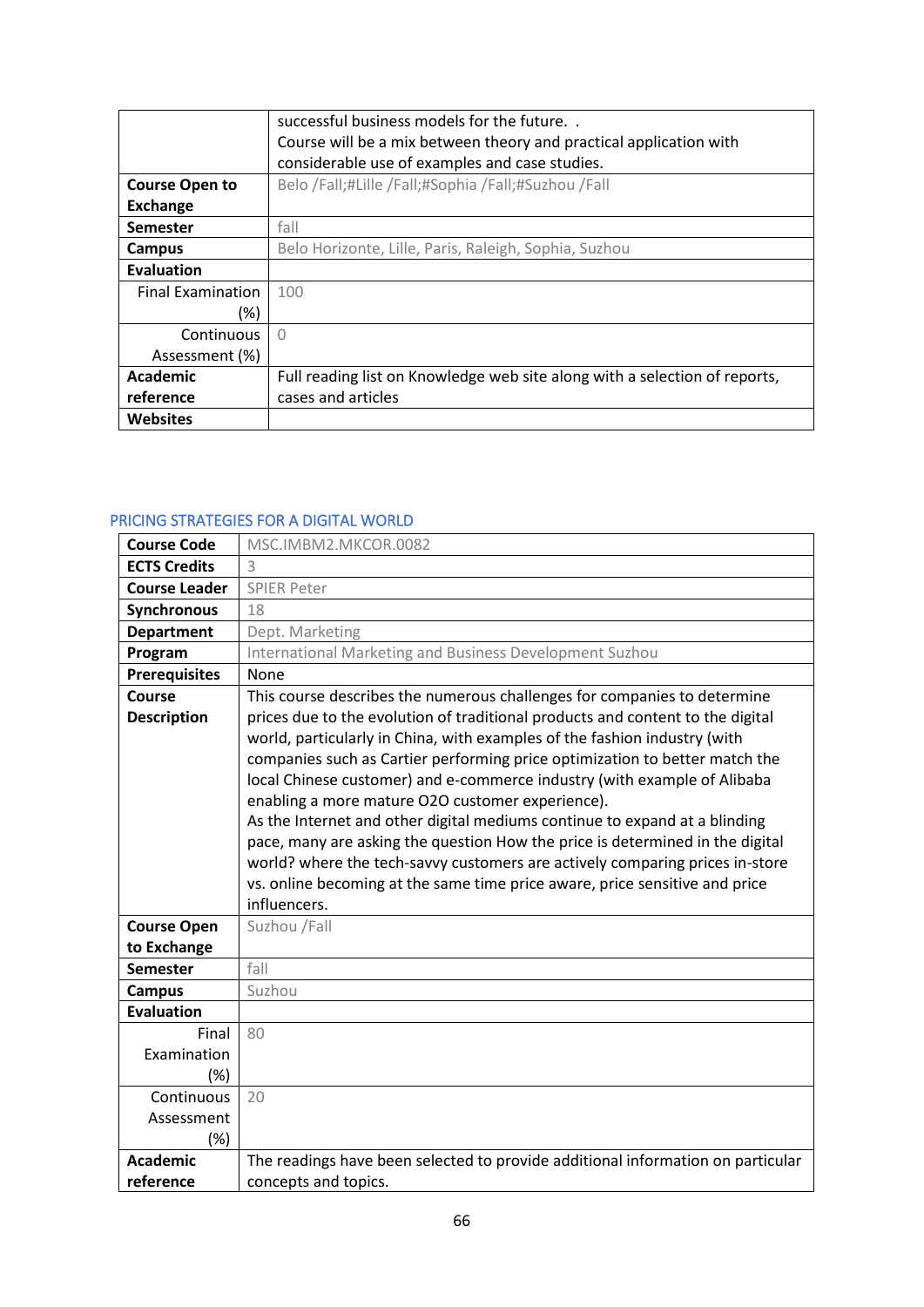|                 | <b>Textbooks and References</b>                                                |
|-----------------|--------------------------------------------------------------------------------|
|                 | Atsushi Aoki, Marketing Strategies for Pricing and Customer Value, Diamond,    |
|                 | 1999;                                                                          |
|                 | Hal R. Varian, The Industry Standard, 2000;                                    |
|                 | Nagle, Hogan, Zale, The Strategy and Tactics of Pricing: A Guide to Growing    |
|                 | More Profitably, Routledge, 2010;                                              |
|                 | Fisher, Raman, The new science of retailing, Harvard Business Press, 2010      |
|                 | Abhijit Mitra, Beyond CRM: Rethinking customer service in a connected, digital |
|                 | age, Harvard Business Review Analytic Services Report, 2017                    |
|                 | iResearchChina, 2018 China's New Retail Species Report,                        |
|                 | Deloitte Consulting GmbH, Digital CRM Report, June 2015;                       |
|                 | Harvard Business Review, Customer Relationship Automation Is the New CRM,      |
|                 | https://hbr.org/2016/10/customer-relationship-automation-is-the-new-crm        |
|                 | Infosys Limited, Digital and CRM: Evolution to Revolution, 2017;               |
|                 | McKinsey&Company, McKinsey Global Institute, Digital Globalization: the new    |
|                 | era of global flows, March 2016;                                               |
|                 | Harvard Business Review, A quick guide to value-based pricing,                 |
|                 | https://hbr.org/2016/08/a-quick-guide-to-value-based-pricing                   |
|                 | iResearchChina, 2016 Chinas O2O Sector Report,                                 |
|                 | http://www.iresearchchina.com/Upload/201607/20160713043023_0264.pdf            |
|                 | Harvard Business Review, Use pricing strategy to boost sales,                  |
|                 | https://hbr.org/2012/07/use-pricing-strategy-to-boost                          |
|                 | Neil Bendle, Xin Shane Wang, Xiaoqian Vivian Chen, The Alibaba Group and       |
|                 | Online to Offline (O2O) Sales, Harvard Business Review, July 2015              |
| <b>Websites</b> |                                                                                |

# RESEARCH METHODS

| Course         | MSC.IMBM2.MKELE.0143                                                                     |
|----------------|------------------------------------------------------------------------------------------|
| Code           |                                                                                          |
| <b>ECTS</b>    | 3                                                                                        |
| <b>Credits</b> |                                                                                          |
| Course         | <b>LIMA Marcos</b>                                                                       |
| Leader         |                                                                                          |
| Synchr         | $\Omega$                                                                                 |
| onous          |                                                                                          |
| <b>Depart</b>  | Dept. Marketing                                                                          |
| ment           |                                                                                          |
| Progra         | International Marketing and Business Development Suzhou                                  |
| m              |                                                                                          |
| Prereq         | M <sub>1</sub>                                                                           |
| uisites        |                                                                                          |
| <b>Course</b>  | This course is an introduction to the methods and techniques of research and critical    |
| <b>Descri</b>  | thinking that will be useful to students in order to write their dissertation. It will   |
| ption          | provide students with the tools necessary to discriminate between well-designed and      |
|                | poor research. Also, the course will expose students to the research literature in their |
|                | discipline.                                                                              |
|                | Regardless of professional aspirations, a sound knowledge of the principles and          |
|                | methods of research is critical in order to contend with the management problems and     |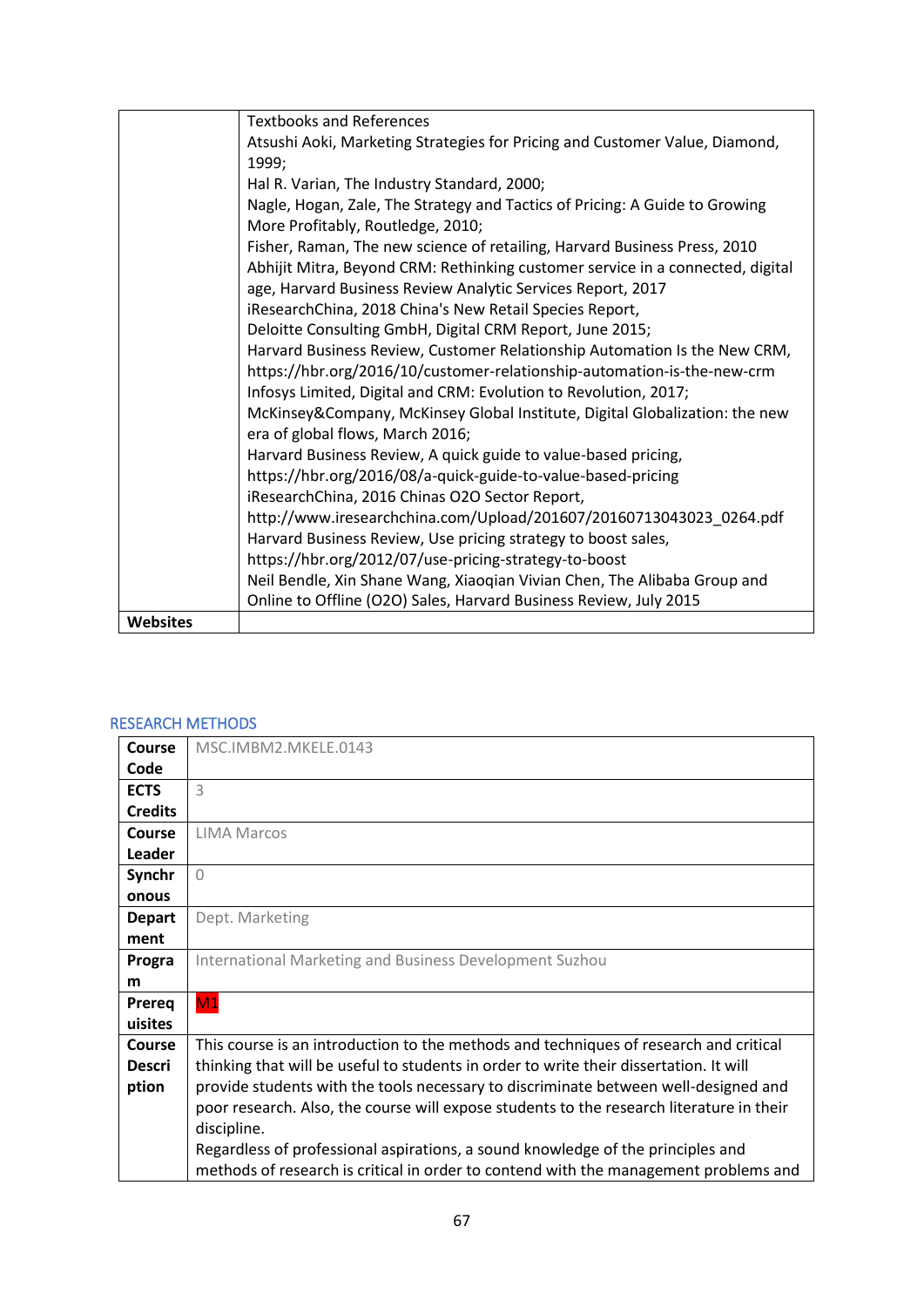|               | issues that pertain to the field of marketing.                                            |  |
|---------------|-------------------------------------------------------------------------------------------|--|
|               | As a result of the course, students will have acquired through a step-by-step process,    |  |
|               | the necessary skills to be able to write their research proposal, which is the first step |  |
|               | towards writing a dissertation                                                            |  |
| Course        | Lille /Fall;#Sophia /Fall;#Suzhou /Fall                                                   |  |
| Open          |                                                                                           |  |
| to            |                                                                                           |  |
| <b>Exchan</b> |                                                                                           |  |
| ge            |                                                                                           |  |
| <b>Semest</b> | fall                                                                                      |  |
| er            |                                                                                           |  |
| Campu         | Lille, Paris, Sophia, Suzhou                                                              |  |
| s             |                                                                                           |  |
| <b>Evalua</b> |                                                                                           |  |
| tion          |                                                                                           |  |
| Final         | 70                                                                                        |  |
| Examin        |                                                                                           |  |
| ation         |                                                                                           |  |
| $(\%)$        |                                                                                           |  |
| Contin        | 30                                                                                        |  |
| uous          |                                                                                           |  |
| Assess        |                                                                                           |  |
| ment          |                                                                                           |  |
| $(\%)$        |                                                                                           |  |
| Acade         | Saunders M., Lewis P., Thornhill A. (2016), "Research methods for business students",     |  |
| mic           | Pearson.                                                                                  |  |
| refere        | https://ea171e12-a-62cb3a1a-s-                                                            |  |
| nce           | sites.googlegroups.com/site/hgthdryrdfytijytkyt/ghfhgyuyuityiutyudfgedtryt/Research-      |  |
|               | Methods-for-.pdf?attachauth=ANoY7crFzXToJj9dbkmvFOLedmzYb_ggfujylZ_kwR2-                  |  |
|               | pWm92M2lPREhp1D 64NVb9EwwtLfiwp6SnEMP5CSDE8Unao5D6TIJIFeQCkRP FYH024                      |  |
|               | zQDCTS_xZKtIvvQD68uPGDTDeYPb1Wx_WCQ6DFmKbdKohct92amgC-                                    |  |
|               | uN9n6TNA2vF3iGPVG67B7t1VMszowrhNcSLw_STzfQd4ugjvecqZ1ea6jXfTXJ6_MthuT2D                   |  |
|               | ql1el5ziCvLtd4YpzUf2lyZJ-TryTrDUhR4kQGXVbdK415-4ojU6g%3D%3D&attredirects=0                |  |
| <b>Websit</b> | On research topics and questions: www.msi.org                                             |  |
| es            | On writing a literature review: http://www.lib.ncsu.edu/tutorials/litreview/              |  |
|               | On citing your references: http://fr.slideshare.net/coma-hovadak/harvard-referencing-     |  |
|               | 2011                                                                                      |  |
|               | On quoting and paraphrasing: http://owl.english.purdue.edu/owl/resource/563/1/            |  |
|               | Paraphrasing guidelines: http://owl.english.purdue.edu/owl/resource/619/1/                |  |
|               | Paraphrasing exercise: http://owl.english.purdue.edu/owl/resource/619/02/                 |  |

# STRATEGIC BRAND MANAGEMENT

| <b>Course Code</b>   | MSC.IMBM2.MKCOR.0058                                    |
|----------------------|---------------------------------------------------------|
| <b>ECTS Credits</b>  |                                                         |
| <b>Course Leader</b> | <b>SPIER Peter</b>                                      |
| Synchronous          | 30                                                      |
| <b>Department</b>    | Dept. Marketing                                         |
| Program              | International Marketing and Business Development Suzhou |
| <b>Prerequisites</b> | Intermediate marketing is essential                     |
|                      | Limits may apply to group sizes                         |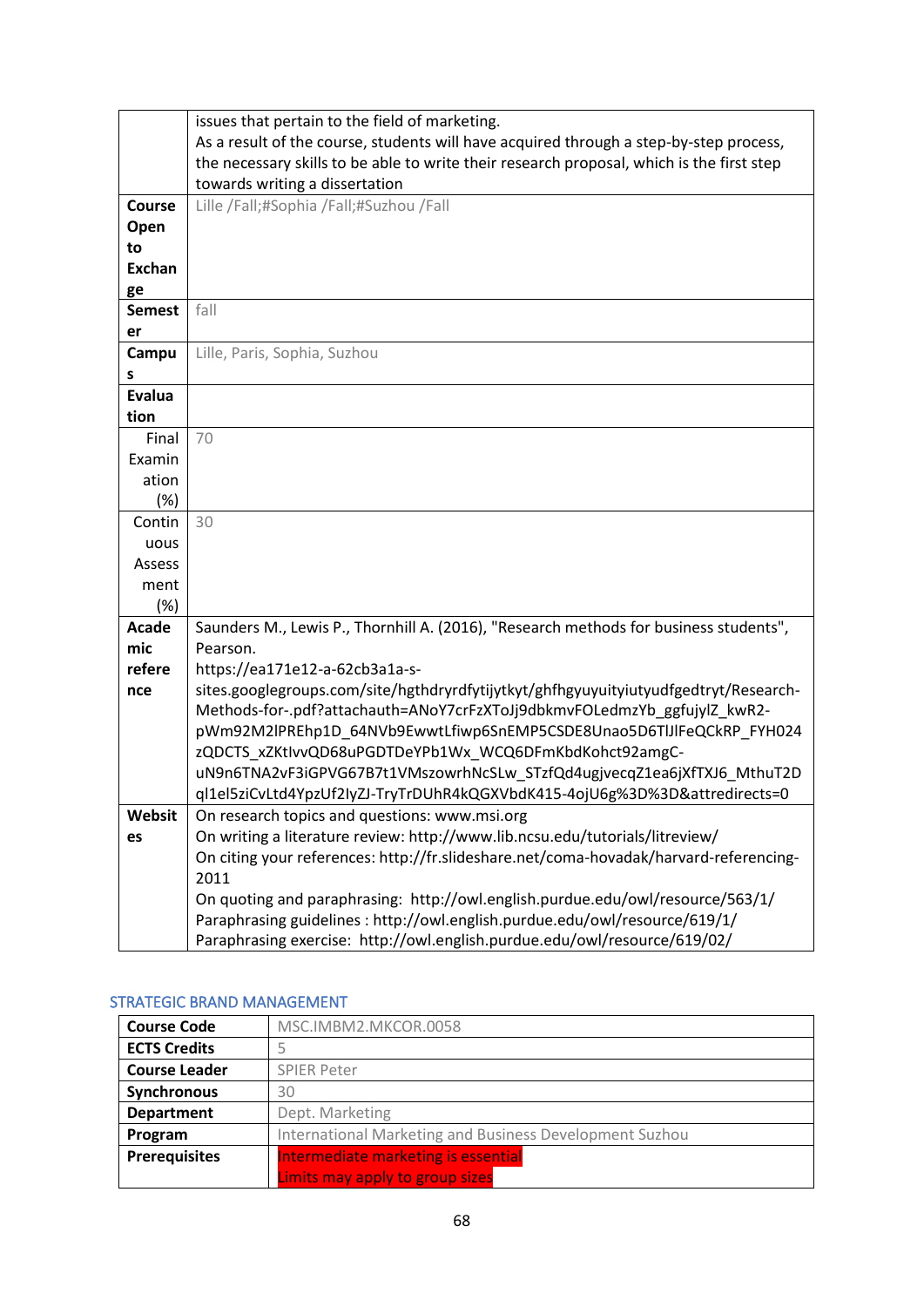| <b>Course</b>            | Few would deny the importance of brands as valuable assets and a             |
|--------------------------|------------------------------------------------------------------------------|
| <b>Description</b>       | potential source of sustainable competitive advantage. Nestlé bought         |
|                          | Rowntree (KitKat, After Eight) for almost three times its stock market value |
|                          | and 26 times its earnings. BMW bought the Mini not for the technology, but   |
|                          | for the history and the associations. This value is created by the place     |
|                          | occupied by the brands in the minds of customers: brand awareness,           |
|                          | image, trust and reputation - all built up over many years - are the best    |
|                          | guarantee of future cash flows. As one commentator puts it: products are     |
|                          | created in the factory. Brands are created in the mind'. Brands provide a    |
|                          | short cut for customers when making a purchasing decision, seeking to        |
|                          | avoid risk and obtain value for money. Brands provide a relevant, exciting   |
|                          | experience. Brands connote a certain life style, values or attitude. Brands  |
|                          | can become objects of affection: Lovemarks, even. Buying a brand is an       |
|                          | integral part of an individuals quest for identity and meaning.              |
|                          | The course will balance theory and practical application, with considerable  |
|                          | use of case studies and student project work.                                |
|                          | Students will learn how companies manage brand equity, clearly a major       |
|                          | strategic issue. This course provides a comprehensive introduction to        |
|                          | strategic brand management, covering such areas as the building of brand     |
|                          | equity, brand identity, brand extension, brand portfolios etc. in national,  |
|                          | regional and global markets. It will also address issues such as brand       |
|                          | personality, emotional branding, brand communities and purpose-driven        |
|                          | branding.                                                                    |
| <b>Course Open to</b>    | Belo /Fall;#Lille /Fall;#Sophia /Fall;#Suzhou /Fall                          |
| <b>Exchange</b>          |                                                                              |
| <b>Semester</b>          | fall                                                                         |
| <b>Campus</b>            | Belo Horizonte, Lille, Paris, Raleigh, Sophia, Suzhou                        |
| <b>Evaluation</b>        |                                                                              |
| <b>Final Examination</b> | 50                                                                           |
| (%)                      |                                                                              |
| Continuous               | 50                                                                           |
| Assessment (%)           |                                                                              |
| <b>Academic</b>          | Lectures obligatoires / Required readings :                                  |
| reference                | Lectures Recommandées / Recommanded readings : A full reading list will      |
|                          | be provided on K2 learning platform along with a selection of reports, cases |
|                          | and articles                                                                 |
| <b>Websites</b>          | Links will be provided on the K2 course site                                 |
|                          |                                                                              |

# MSc Luxury and Fashion Management

# CAREER MANAGEMENT 1

| <b>Course Code</b>   | MSC.TRCM2.DREOR.0001                                                   |
|----------------------|------------------------------------------------------------------------|
| <b>ECTS Credits</b>  |                                                                        |
| <b>Course Leader</b> | <b>BEAUGRAND Audrey</b>                                                |
| Synchronous          |                                                                        |
| <b>Department</b>    | Career Center - Employability                                          |
| Program              | Luxury and Fashion Management                                          |
| <b>Prerequisites</b> | NoPrerequisites                                                        |
| Course               |                                                                        |
| <b>Description</b>   | This course is managed by the Talent & Careers Department. In order to |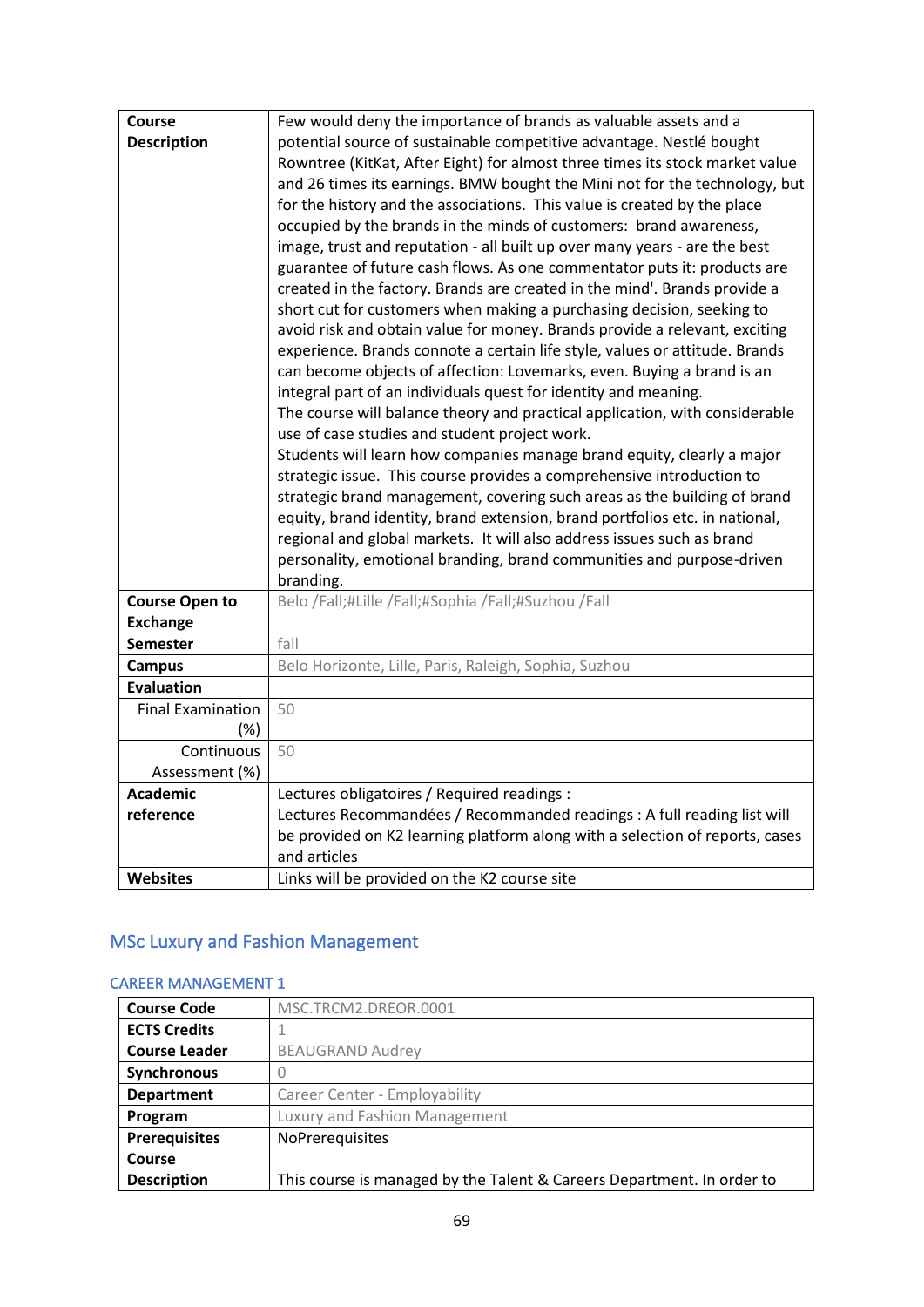|                          | validate this course, students have to:                                         |
|--------------------------|---------------------------------------------------------------------------------|
|                          | 1 MANDATORY: Take E-learning module on Abintegro plateform (CV check            |
|                          | ATS compliant, Job search, Interview simulator) + Conduct 5 cognitive tests     |
|                          | on AON platform (Abilities, skills and behaviors at work) + Take mandatory      |
|                          | Mooc on your Professional profile                                               |
|                          | + EVALUATION                                                                    |
|                          | 2 NOT MANDATORY: Attend Career Events during the semester organized             |
|                          | by the Talent & Careers on your campus or organized by partners                 |
|                          | companies (check JOBTEASER Platform)                                            |
|                          | <b>MAIN CONTACTS FOR YOUR PROGRAM:</b>                                          |
|                          | LILLE: Audrey BEAUGRAND & Feryel HOUSSEIN                                       |
|                          | PARIS: Laura SINDONINO, Janice M'BENGO & Miina VAISANEN (for                    |
|                          | International students)                                                         |
|                          | SOPHIA: Sylvie MARTINAUD, Anne DUFLOS (for International students)              |
|                          | <b>SUZHOU: April YANG</b>                                                       |
|                          | RALEIGH: Amanda CHAMBERLAIN                                                     |
|                          | BELO HORIZONTE: Geneviève POULINGUE & Ana Cristina BRAGA                        |
| <b>Course Open to</b>    | Belo /Fall;#Lille /Fall;#Paris /Fall;#Raleigh /Fall;#Sophia /Fall;#Suzhou /Fall |
| <b>Exchange</b>          |                                                                                 |
| <b>Semester</b>          | fall                                                                            |
| <b>Campus</b>            | Autre / Other, Belo Horizonte, Lille, Paris, Raleigh, Sophia, Stellenbosch-Le   |
|                          | Cap                                                                             |
| <b>Evaluation</b>        |                                                                                 |
| <b>Final Examination</b> | 50                                                                              |
| (%)                      |                                                                                 |
| Continuous               | 50                                                                              |
| Assessment (%)           |                                                                                 |
| <b>Academic</b>          | Lectures obligatoires / Required readings :                                     |
| reference                | Lectures Recommandées / Recommanded readings :                                  |
| <b>Websites</b>          | under the YEP go and click on: Talent & Careers -> Jobteaser -> SKEMA           |
|                          | <b>TOOLS</b>                                                                    |

### CHINESE - ADVANCED

| <b>Course Code</b>    | MSC.TRCM2.OTCOR.0035                                                     |
|-----------------------|--------------------------------------------------------------------------|
| <b>ECTS Credits</b>   | 0,5                                                                      |
| <b>Course Leader</b>  | <b>DURANTON Hélène</b>                                                   |
| <b>Synchronous</b>    | 30                                                                       |
| <b>Department</b>     | Dept. Languages and Personal Development                                 |
| Program               | Luxury and Fashion Management                                            |
| <b>Prerequisites</b>  | Having attended intermediate level 2/ Pre-advanced in Suzhou campus.     |
|                       | Or having attended the intermediate level (210 hours) at other campus.   |
| Course                | This course is an Advanced level course of Mandarin Chinese designed for |
| <b>Description</b>    | students who want to keep learning after Intermediate level 3/ Pre-      |
|                       | Advanced level.                                                          |
| <b>Course Open to</b> | Suzhou /Fall;#Suzhou /Spring                                             |
| <b>Exchange</b>       |                                                                          |
| <b>Semester</b>       | fall, spring                                                             |
| Campus                | Suzhou                                                                   |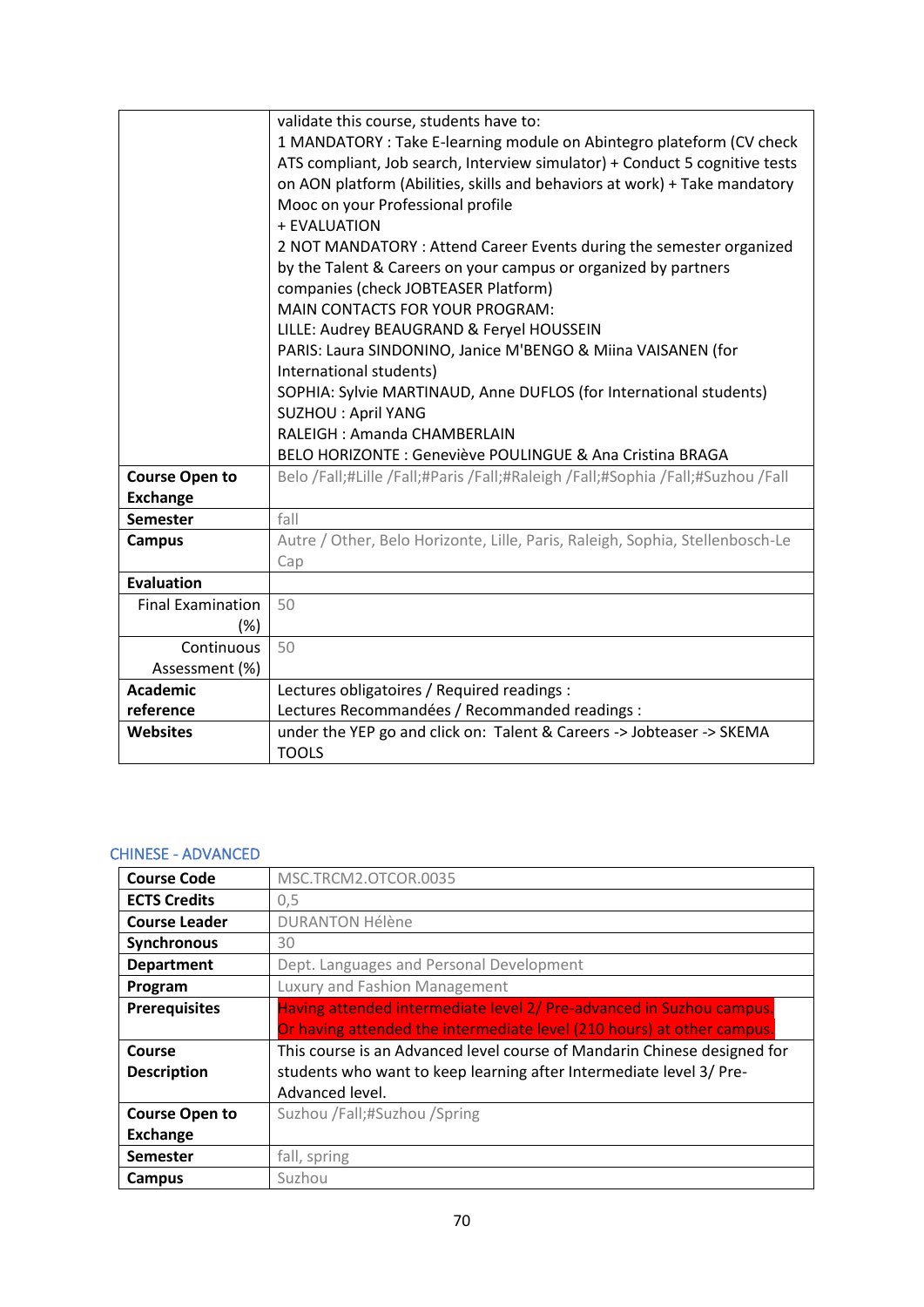| Evaluation               |                                                                              |
|--------------------------|------------------------------------------------------------------------------|
| <b>Final Examination</b> | 30                                                                           |
| (%)                      |                                                                              |
| Continuous               | 70                                                                           |
| Assessment (%)           |                                                                              |
| Academic                 | Ji Jin, Winning in China Business Chinese (Intermediate). The books will be  |
| reference                | bought by students, and Soochow University recommended for the               |
|                          | students to use. Jiang Liping, HSK4, will be combined with business Chinese. |
| <b>Websites</b>          |                                                                              |

### CHINESE - BEGINNER

| <b>Course Code</b>       | MSC.TRCM2.OTCOR.0031                                                     |
|--------------------------|--------------------------------------------------------------------------|
| <b>ECTS Credits</b>      | 0,5                                                                      |
| <b>Course Leader</b>     | <b>DURANTON Hélène</b>                                                   |
| Synchronous              | 30                                                                       |
| <b>Department</b>        | Dept. Languages and Personal Development                                 |
| Program                  | Luxury and Fashion Management                                            |
| <b>Prerequisites</b>     | <b>For beginners</b>                                                     |
| Course                   | This course is a beginning level course of Mandarin Chinese designed for |
| <b>Description</b>       | students without any Chinese Language background.                        |
| <b>Course Open to</b>    | Suzhou /Fall;#Suzhou /Spring                                             |
| <b>Exchange</b>          |                                                                          |
| <b>Semester</b>          | fall, spring                                                             |
| Campus                   | Suzhou                                                                   |
| <b>Evaluation</b>        |                                                                          |
| <b>Final Examination</b> | 30                                                                       |
| (%)                      |                                                                          |
| Continuous               | 70                                                                       |
| Assessment (%)           |                                                                          |
| <b>Academic</b>          | Jiang Liping, HSK Standard Course (Book 1). The books will be bought by  |
| reference                | students, and Soochow University recommended for the students to use.    |
| <b>Websites</b>          |                                                                          |

### CHINESE - ELEMENTARY

| <b>Course Code</b>    | MSC.TRCM2.OTCOR.0033                                                       |
|-----------------------|----------------------------------------------------------------------------|
| <b>ECTS Credits</b>   | 0,5                                                                        |
| <b>Course Leader</b>  | <b>DURANTON Hélène</b>                                                     |
| Synchronous           | 30                                                                         |
| <b>Department</b>     | Dept. Languages and Personal Development                                   |
| Program               | Luxury and Fashion Management                                              |
| <b>Prerequisites</b>  | Students who have studied Chinese for 60 hours.                            |
| Course                | This course is an elementary level course of Mandarin Chinese designed for |
| <b>Description</b>    | students want to keep learning after post-beginner.                        |
| <b>Course Open to</b> | Suzhou /Fall;#Suzhou /Spring                                               |
| <b>Exchange</b>       |                                                                            |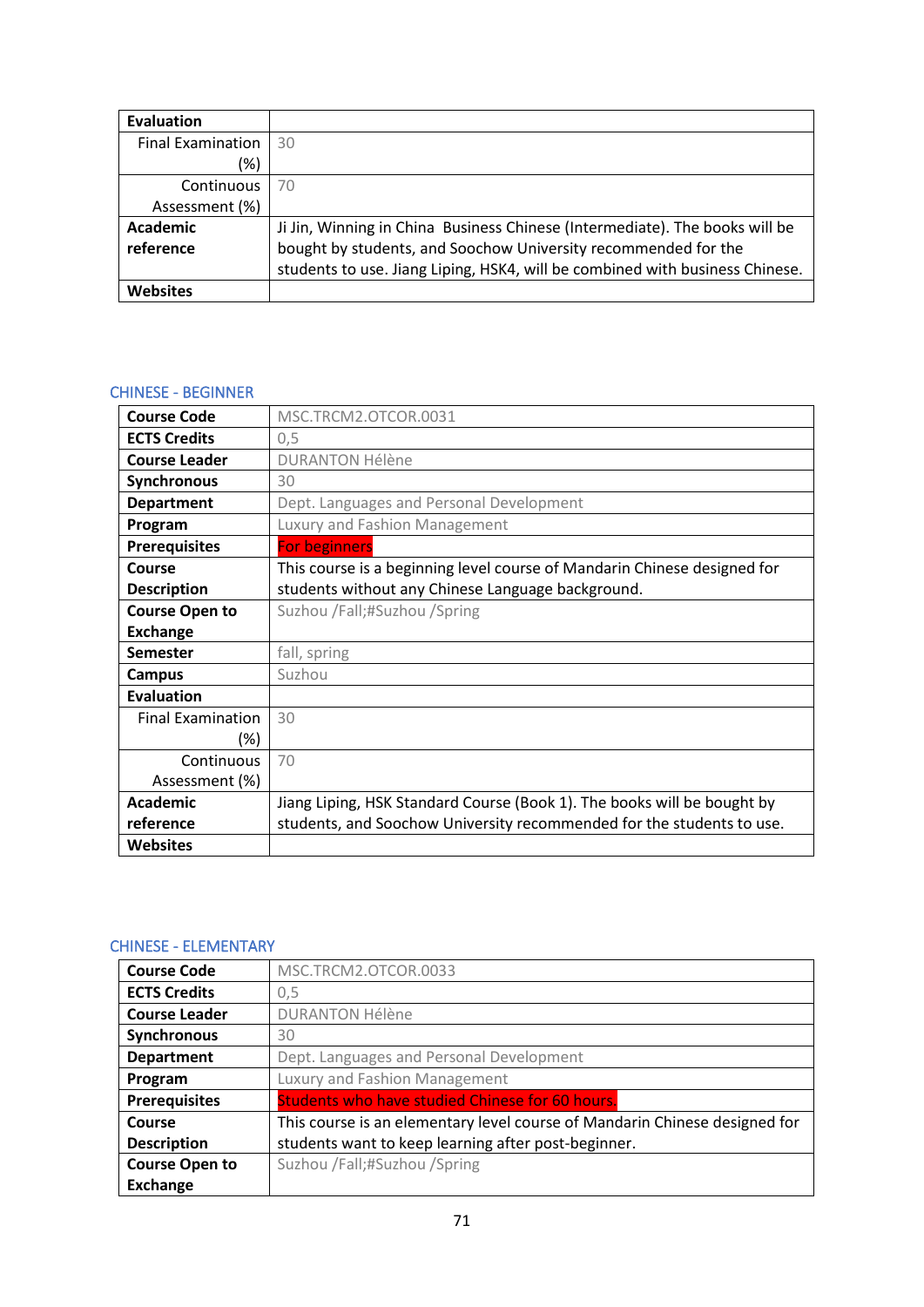| <b>Semester</b>          | fall, spring                                                            |
|--------------------------|-------------------------------------------------------------------------|
| Campus                   | Suzhou                                                                  |
| <b>Evaluation</b>        |                                                                         |
| <b>Final Examination</b> | 30                                                                      |
| (%)                      |                                                                         |
| Continuous               | 70                                                                      |
| Assessment (%)           |                                                                         |
| <b>Academic</b>          | Jiang Liping, HSK Standard Course (Book 2). The books will be bought by |
| reference                | students, and Soochow University recommended for the students to use.   |
| <b>Websites</b>          |                                                                         |

### CHINESE - INTERMEDIATE

| <b>Course Code</b>       | MSC.TRCM2.OTCOR.0034                                                     |
|--------------------------|--------------------------------------------------------------------------|
| <b>ECTS Credits</b>      | 0,5                                                                      |
| <b>Course Leader</b>     | <b>DURANTON Hélène</b>                                                   |
| <b>Synchronous</b>       | 30                                                                       |
| <b>Department</b>        | Dept. Languages and Personal Development                                 |
| Program                  | Luxury and Fashion Management                                            |
| <b>Prerequisites</b>     | Having attended beginner Pre Intermediate in Suzhou campus.              |
|                          | Or having attended the beginners level (120 hours) at other campus.      |
| Course                   | This course is an intermediate level course of Mandarin Chinese designed |
| <b>Description</b>       | for students who want to keep learning after Pre Intermediate.           |
| <b>Course Open to</b>    | Suzhou /Fall;#Suzhou /Spring                                             |
| <b>Exchange</b>          |                                                                          |
| <b>Semester</b>          | fall, spring                                                             |
| <b>Campus</b>            | Suzhou                                                                   |
| <b>Evaluation</b>        |                                                                          |
| <b>Final Examination</b> | 30                                                                       |
| $(\%)$                   |                                                                          |
| Continuous               | 70                                                                       |
| Assessment (%)           |                                                                          |
| <b>Academic</b>          | Jiang Liping, HSK Standard Course (Book 3). The books will be bought by  |
| reference                | students, and Soochow University recommended for the students to use.    |
| <b>Websites</b>          |                                                                          |

### CHINESE - POST BEGINNER

| <b>Course Code</b>   | MSC.TRCM2.OTCOR.0032                                                      |
|----------------------|---------------------------------------------------------------------------|
| <b>ECTS Credits</b>  | 0,5                                                                       |
| <b>Course Leader</b> | <b>DURANTON Hélène</b>                                                    |
| Synchronous          | 30                                                                        |
| <b>Department</b>    | Dept. Languages and Personal Development                                  |
| Program              | Luxury and Fashion Management                                             |
| <b>Prerequisites</b> | <b>Students have studied Chinese for 30 hours.</b>                        |
| <b>Course</b>        | This course is an post beginner level course of Mandarin Chinese designed |
| <b>Description</b>   | for students want to keep learning after beginner level.                  |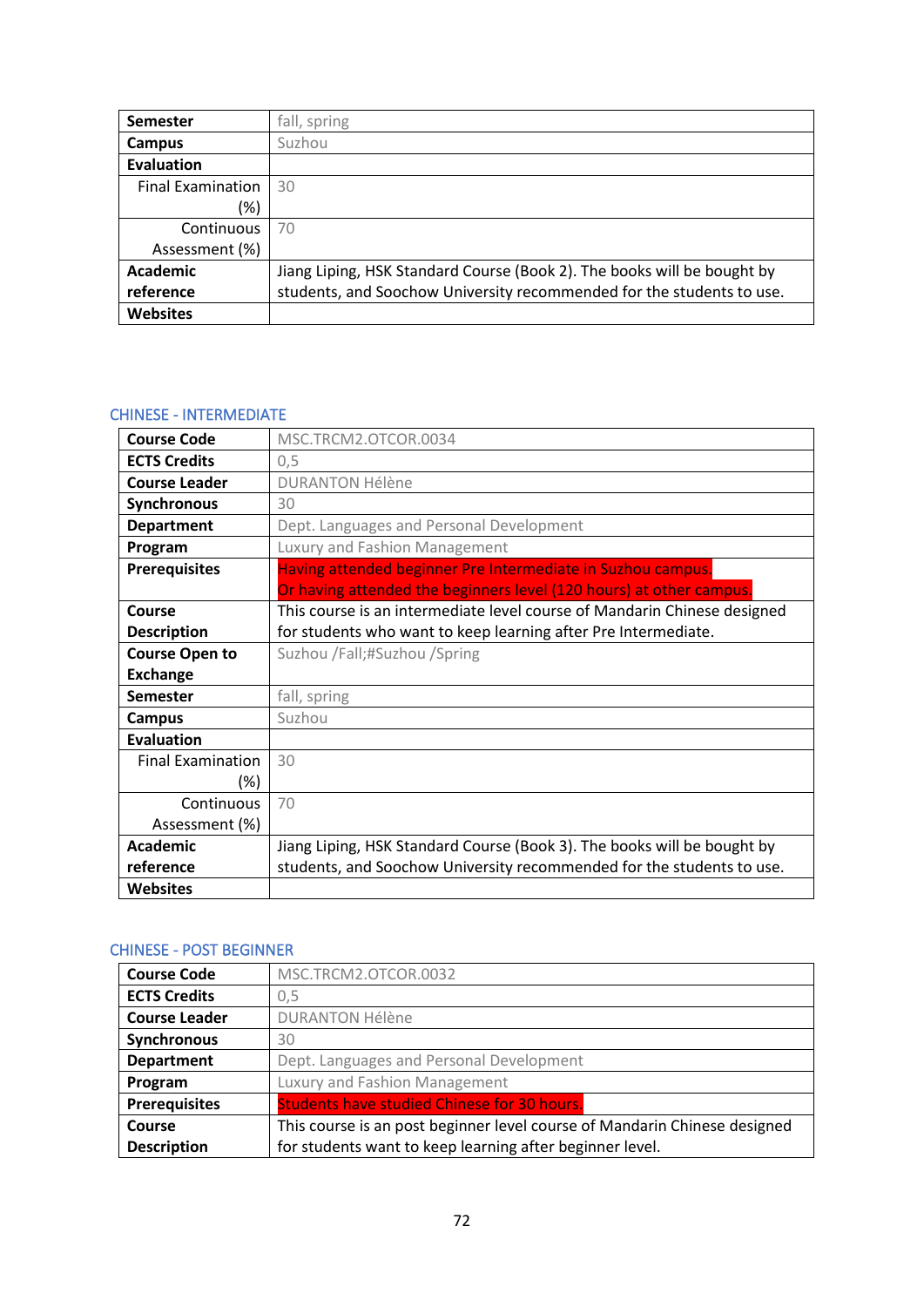| <b>Course Open to</b>    | Suzhou /Fall;#Suzhou /Spring                                            |
|--------------------------|-------------------------------------------------------------------------|
| <b>Exchange</b>          |                                                                         |
| <b>Semester</b>          | fall, spring                                                            |
| Campus                   | Suzhou                                                                  |
| <b>Evaluation</b>        |                                                                         |
| <b>Final Examination</b> | 30                                                                      |
| (%)                      |                                                                         |
| Continuous               | 70                                                                      |
| Assessment (%)           |                                                                         |
| <b>Academic</b>          | Jiang Liping, HSK Standard Course (Book 1). The books will be bought by |
| reference                | students, and Soochow University recommended for the students to use.   |
| <b>Websites</b>          |                                                                         |

# DESIGN AND INNOVATION

| <b>Course Code</b>       | MSC.LFMM2.MKCOR.0018                                                       |
|--------------------------|----------------------------------------------------------------------------|
| <b>ECTS Credits</b>      | 4                                                                          |
| <b>Course Leader</b>     | <b>COSTE-MANIERE Ivan</b>                                                  |
| <b>Synchronous</b>       | 24                                                                         |
| <b>Department</b>        | Dept. Marketing                                                            |
| Program                  | Luxury and Fashion Management                                              |
| <b>Prerequisites</b>     | None                                                                       |
| Course                   | Introduction to Design                                                     |
| <b>Description</b>       | Roots and history                                                          |
|                          | Aims, goals and different jobs in design                                   |
|                          | creatives methodologies                                                    |
|                          | Initiation to Design Management                                            |
|                          | - Brands strategies Definitions                                            |
|                          | - Defining and creating and elaborating aBrand Book                        |
|                          | - Defining a creatifve concept                                             |
|                          | To be able to understand the importance of Design in life and business,    |
|                          | especially its impact on luxury and fashion goods. Co-Relate the perceived |
|                          | value of goods through the lens of Design. Impact and relevance of Design  |
|                          | starting from product design to service design to experience design to     |
|                          | packaging design to digital design and future design !                     |
| <b>Course Open to</b>    | Sophia /Fall;#Suzhou /Fall                                                 |
| <b>Exchange</b>          |                                                                            |
| <b>Semester</b>          | fall                                                                       |
| <b>Campus</b>            | Sophia, Suzhou                                                             |
| <b>Evaluation</b>        |                                                                            |
| <b>Final Examination</b> | 100                                                                        |
| $(\%)$                   |                                                                            |
| Continuous               | $\Omega$                                                                   |
| Assessment (%)           |                                                                            |
| <b>Academic</b>          | Lectures obligatoires / Required readings :                                |
| reference                | Claude Levi-Strauss, Anthropologie structurale, Pocket, 2003               |
|                          | Kotler Philip, Dubois Bernard, Delphine Manceau, Marketing Management,     |
|                          | Pearson Education, 2004                                                    |
|                          | Ferdinand de Saussure, Cours de linguistique générale, editions Payot 1995 |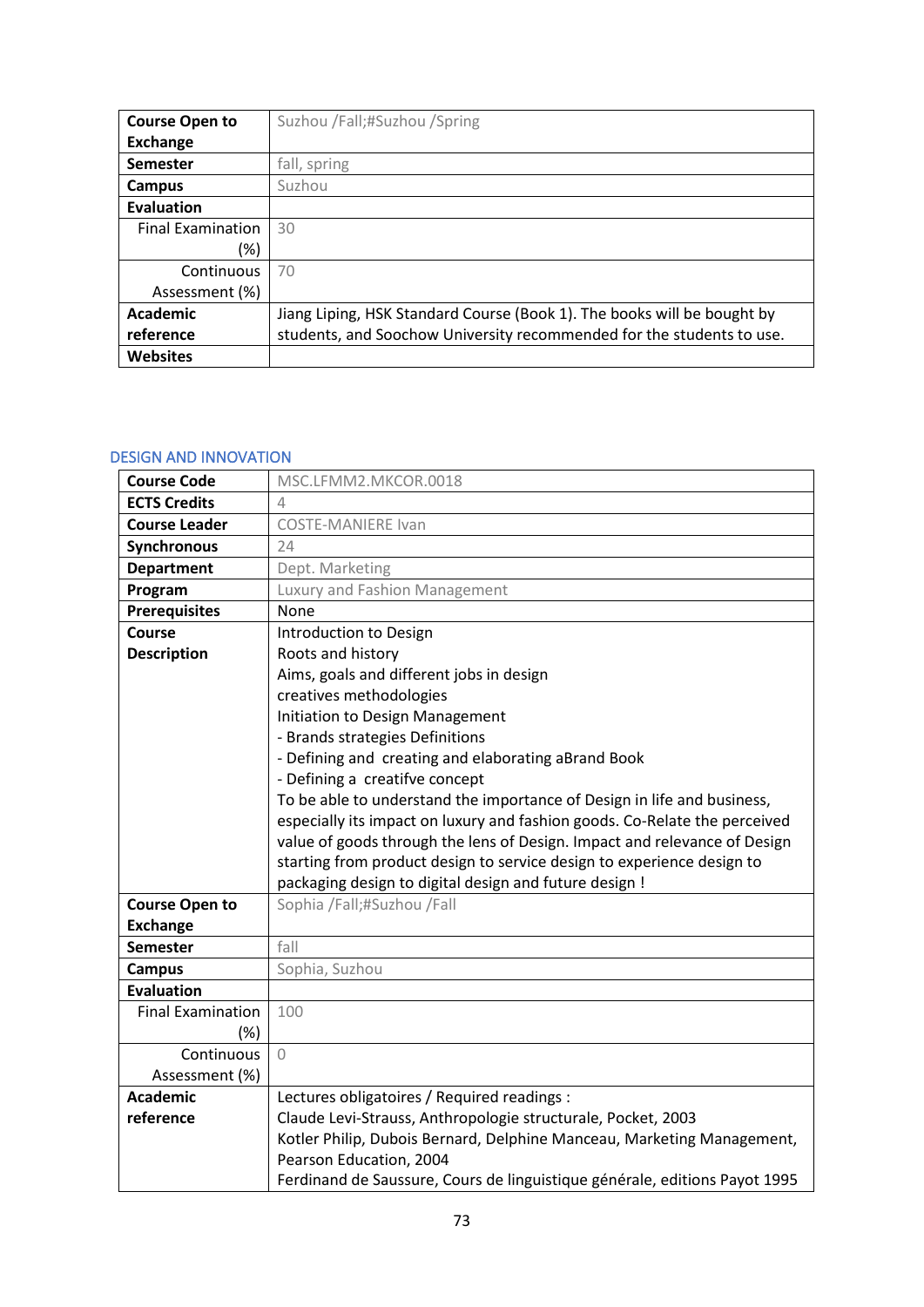|                 | Lectures Recommandées / Recommanded readings :                          |
|-----------------|-------------------------------------------------------------------------|
|                 | Porter Michael, Avantage concurrentiel, Paris, Dunod, 1999              |
|                 | Cooper Rachel and Mike Press, The Design Agenda, Chichester, John Wiley |
|                 | & Sons Ltd, 1995                                                        |
|                 | Sun Tzu, LArt de la guerre, Flammarion, 1999                            |
| <b>Websites</b> |                                                                         |

#### EMPLOYABILITY AND CAREER 1

| <b>Course Code</b>       | MSC.TRCM2.OTCOR.0037                                                                                                                                                                                                                                                                                                                                                                                                                                                                                                                                                                                                                                                                                                                                         |
|--------------------------|--------------------------------------------------------------------------------------------------------------------------------------------------------------------------------------------------------------------------------------------------------------------------------------------------------------------------------------------------------------------------------------------------------------------------------------------------------------------------------------------------------------------------------------------------------------------------------------------------------------------------------------------------------------------------------------------------------------------------------------------------------------|
| <b>ECTS Credits</b>      | 0,5                                                                                                                                                                                                                                                                                                                                                                                                                                                                                                                                                                                                                                                                                                                                                          |
| <b>Course Leader</b>     | <b>BEAUGRAND Audrey</b>                                                                                                                                                                                                                                                                                                                                                                                                                                                                                                                                                                                                                                                                                                                                      |
| Synchronous              | $\Omega$                                                                                                                                                                                                                                                                                                                                                                                                                                                                                                                                                                                                                                                                                                                                                     |
| <b>Department</b>        | Career Center - Employability                                                                                                                                                                                                                                                                                                                                                                                                                                                                                                                                                                                                                                                                                                                                |
| Program                  | Luxury and Fashion Management                                                                                                                                                                                                                                                                                                                                                                                                                                                                                                                                                                                                                                                                                                                                |
| <b>Prerequisites</b>     | <b>No</b>                                                                                                                                                                                                                                                                                                                                                                                                                                                                                                                                                                                                                                                                                                                                                    |
| Course                   | This course is managed by the Career Center. In order to validate this                                                                                                                                                                                                                                                                                                                                                                                                                                                                                                                                                                                                                                                                                       |
| <b>Description</b>       | course, students have to:                                                                                                                                                                                                                                                                                                                                                                                                                                                                                                                                                                                                                                                                                                                                    |
|                          | 1 MANDATORY : Attend two workshops (1h30 each) on specific themes (1st<br>workshop: the visibility of my profile according to my specialization & 2nd<br>workshop: How to pass the selection tests during recruitment ?) +<br><b>EVALUATION</b><br>2 NOT MANDATORY : Attend Career Events during the semester (date to be<br>determined) organized by the career center of your campus<br><b>MAIN CONTACTS FOR YOUR PROGRAM:</b><br>LILLE: Audrey BEAUGRAND & Feryel HOUSSEIN<br>PARIS: Laura SINDONINO, Sophie Ripoche & Janice M'BENGO (for<br>International students)<br>SOPHIA: Sylvie MARTINAUD, Anne DUFLOS (for International students)<br><b>SUZHOU: April YANG</b><br><b>RALEIGH: Laura SCLAFANI</b><br><b>BELO HORIZONTE : Geneviève POULINGUE</b> |
| <b>Course Open to</b>    | Suzhou /Fall                                                                                                                                                                                                                                                                                                                                                                                                                                                                                                                                                                                                                                                                                                                                                 |
| <b>Exchange</b>          |                                                                                                                                                                                                                                                                                                                                                                                                                                                                                                                                                                                                                                                                                                                                                              |
| <b>Semester</b>          | fall                                                                                                                                                                                                                                                                                                                                                                                                                                                                                                                                                                                                                                                                                                                                                         |
| <b>Campus</b>            | Suzhou                                                                                                                                                                                                                                                                                                                                                                                                                                                                                                                                                                                                                                                                                                                                                       |
| <b>Evaluation</b>        |                                                                                                                                                                                                                                                                                                                                                                                                                                                                                                                                                                                                                                                                                                                                                              |
| <b>Final Examination</b> | 100                                                                                                                                                                                                                                                                                                                                                                                                                                                                                                                                                                                                                                                                                                                                                          |
| $(\%)$                   |                                                                                                                                                                                                                                                                                                                                                                                                                                                                                                                                                                                                                                                                                                                                                              |
| Continuous               | $\Omega$                                                                                                                                                                                                                                                                                                                                                                                                                                                                                                                                                                                                                                                                                                                                                     |
| Assessment (%)           |                                                                                                                                                                                                                                                                                                                                                                                                                                                                                                                                                                                                                                                                                                                                                              |
| <b>Academic</b>          | Lectures obligatoires / Required readings :                                                                                                                                                                                                                                                                                                                                                                                                                                                                                                                                                                                                                                                                                                                  |
| reference                | Lectures Recommandées / Recommanded readings :                                                                                                                                                                                                                                                                                                                                                                                                                                                                                                                                                                                                                                                                                                               |
| <b>Websites</b>          | under the YEP go and click on: Career Center -> Jobteaser -> SKEMA TOOLS                                                                                                                                                                                                                                                                                                                                                                                                                                                                                                                                                                                                                                                                                     |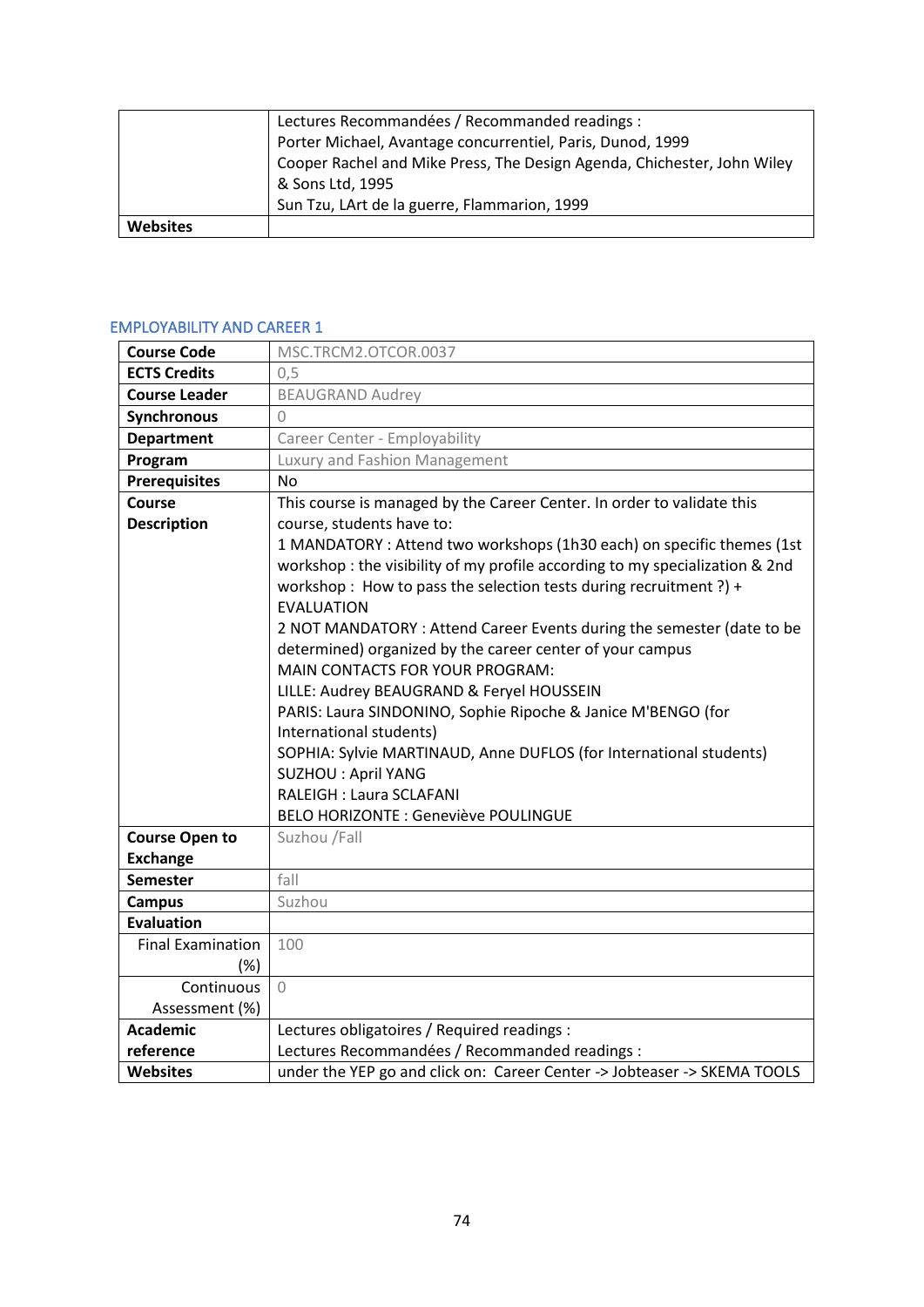### FASHION AND BRAND MANAGEMENT

| <b>Course Code</b>                  | MSC.LFMM2.MKCOR.0021                                                                                                                                                                                                                                                                                                                                                                                                                                                                                                               |
|-------------------------------------|------------------------------------------------------------------------------------------------------------------------------------------------------------------------------------------------------------------------------------------------------------------------------------------------------------------------------------------------------------------------------------------------------------------------------------------------------------------------------------------------------------------------------------|
| <b>ECTS Credits</b>                 | 4                                                                                                                                                                                                                                                                                                                                                                                                                                                                                                                                  |
| <b>Course Leader</b>                | <b>HOFFMANN Jonas</b>                                                                                                                                                                                                                                                                                                                                                                                                                                                                                                              |
| Synchronous                         | 24                                                                                                                                                                                                                                                                                                                                                                                                                                                                                                                                 |
| <b>Department</b>                   | Dept. Marketing                                                                                                                                                                                                                                                                                                                                                                                                                                                                                                                    |
| Program                             | Luxury and Fashion Management                                                                                                                                                                                                                                                                                                                                                                                                                                                                                                      |
| <b>Prerequisites</b>                | None                                                                                                                                                                                                                                                                                                                                                                                                                                                                                                                               |
| <b>Course</b><br><b>Description</b> | Managing luxury or fashion brand is not the same as managing a consumer<br>goods one, the specificities of that brand management are huge and make<br>from the luxury brand management a specific exercise.<br>The objective of this course is to aware students to this and to provide<br>them a clear view on the subjects of brands: from brand equity, strategic<br>brand management process and brand identity. The lectures will lay a stress<br>on all the specificities of the fashion and luxury worlds from the products |
|                                     | characteristics to consumer behaviour, issues faced in each sectors and all<br>the macroeconomics trends                                                                                                                                                                                                                                                                                                                                                                                                                           |
| <b>Course Open to</b>               | Sophia /Fall;#Suzhou /Fall                                                                                                                                                                                                                                                                                                                                                                                                                                                                                                         |
| <b>Exchange</b>                     |                                                                                                                                                                                                                                                                                                                                                                                                                                                                                                                                    |
| <b>Semester</b>                     | fall                                                                                                                                                                                                                                                                                                                                                                                                                                                                                                                               |
| <b>Campus</b>                       | Belo Horizonte, Sophia, Suzhou                                                                                                                                                                                                                                                                                                                                                                                                                                                                                                     |
| <b>Evaluation</b>                   |                                                                                                                                                                                                                                                                                                                                                                                                                                                                                                                                    |
| <b>Final Examination</b><br>$(\%)$  | 100                                                                                                                                                                                                                                                                                                                                                                                                                                                                                                                                |
| Continuous                          | $\Omega$                                                                                                                                                                                                                                                                                                                                                                                                                                                                                                                           |
| Assessment (%)                      |                                                                                                                                                                                                                                                                                                                                                                                                                                                                                                                                    |
| <b>Academic</b>                     | Lectures obligatoires / Required readings :                                                                                                                                                                                                                                                                                                                                                                                                                                                                                        |
| reference                           | The Luxury Srategy: Break the rules of Marketing to build luxury brands                                                                                                                                                                                                                                                                                                                                                                                                                                                            |
|                                     | Jean-Noel Kapferer and Vincent Bastien                                                                                                                                                                                                                                                                                                                                                                                                                                                                                             |
|                                     | Editions KoganLuxury Brand Management -A world of privilege                                                                                                                                                                                                                                                                                                                                                                                                                                                                        |
|                                     | Michel Chevalier et Gérard Mazzalovo                                                                                                                                                                                                                                                                                                                                                                                                                                                                                               |
|                                     | <b>Editions Wiley</b>                                                                                                                                                                                                                                                                                                                                                                                                                                                                                                              |
|                                     | Lectures Recommandées / Recommanded readings :<br>Luxe & Co.                                                                                                                                                                                                                                                                                                                                                                                                                                                                       |
|                                     | Dana Thomas                                                                                                                                                                                                                                                                                                                                                                                                                                                                                                                        |
|                                     | <b>Editions Les Arènes</b>                                                                                                                                                                                                                                                                                                                                                                                                                                                                                                         |
|                                     | <b>Strategic Brand Management</b>                                                                                                                                                                                                                                                                                                                                                                                                                                                                                                  |
|                                     | Kevin Lane Keller                                                                                                                                                                                                                                                                                                                                                                                                                                                                                                                  |
|                                     | <b>Editions Pearsons</b>                                                                                                                                                                                                                                                                                                                                                                                                                                                                                                           |
|                                     | Luxury World: Past, present and future of luxury brands                                                                                                                                                                                                                                                                                                                                                                                                                                                                            |
|                                     | Mark Tungate                                                                                                                                                                                                                                                                                                                                                                                                                                                                                                                       |
|                                     | <b>Editions Kogan</b>                                                                                                                                                                                                                                                                                                                                                                                                                                                                                                              |
| <b>Websites</b>                     |                                                                                                                                                                                                                                                                                                                                                                                                                                                                                                                                    |

### GLOBAL LUXURY & FASHION

| <b>Course Code</b>  | MSC.TRCM2.FICOR.0001 |
|---------------------|----------------------|
| <b>ECTS Credits</b> |                      |
| Course Leader       | POISSON, Jérôme-EXT  |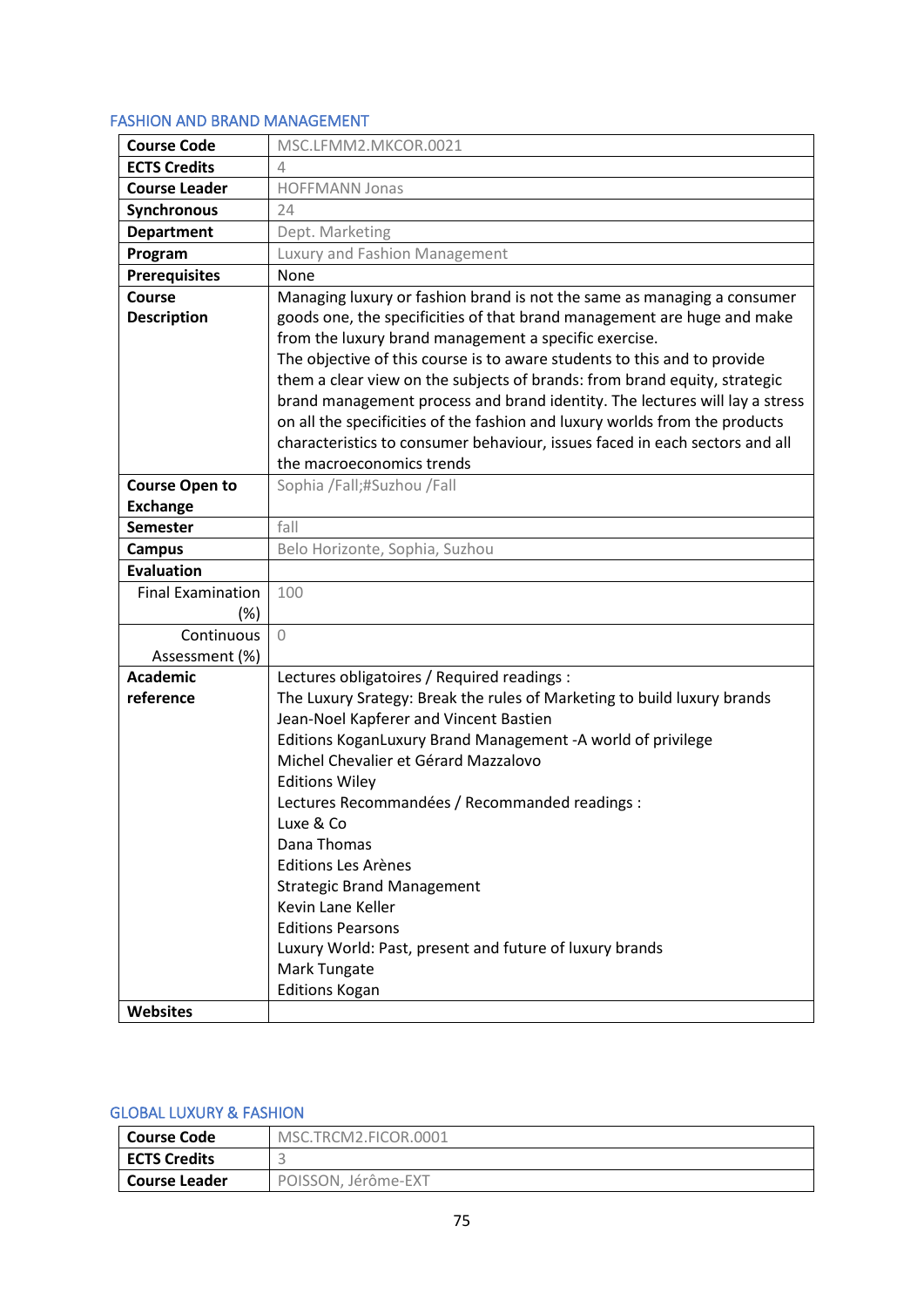| Synchronous              | 18                                                                             |
|--------------------------|--------------------------------------------------------------------------------|
| <b>Department</b>        | Dept. Marketing                                                                |
| Program                  | Luxury and Fashion Management                                                  |
| <b>Prerequisites</b>     |                                                                                |
| Course                   | -The course provides a wide understanding of the global luxury brand           |
| <b>Description</b>       | management and marketing environments, global markets, and marketing           |
|                          | programs. Specif and fashion ic topics include                                 |
|                          | a) definition of luxury with identification and understanding of global luxury |
|                          | brands; b) global luxury brand management and marketing, with emphasis         |
|                          | on brand equity, brand loyalty, brand extension, and intellectual property;    |
|                          | c) opportunities and challenges for luxury brands; and d) creation and         |
|                          | management of global luxury brand programs.                                    |
|                          | More specific cases (wines and spirits, Nike) will be taught by professionals  |
| <b>Course Open to</b>    | Sophia /Fall;#Suzhou /Fall                                                     |
| <b>Exchange</b>          |                                                                                |
| <b>Semester</b>          | fall                                                                           |
| Campus                   | Sophia, Suzhou                                                                 |
| <b>Evaluation</b>        |                                                                                |
| <b>Final Examination</b> | 100                                                                            |
| (%)                      |                                                                                |
| Continuous               | $\bigcap$                                                                      |
| Assessment (%)           |                                                                                |
| <b>Academic</b>          | $\overline{\phantom{a}}$                                                       |
| reference                |                                                                                |
| <b>Websites</b>          |                                                                                |

# INTEGRATED LUXURY AND FASHION COMMUNICATION

| <b>Course Code</b>       | MSC.LFMM2.MKCOR.0020                                                         |
|--------------------------|------------------------------------------------------------------------------|
| <b>ECTS Credits</b>      | 5                                                                            |
| <b>Course Leader</b>     | <b>COSTE-MANIERE Ivan</b>                                                    |
| <b>Synchronous</b>       | 30                                                                           |
| <b>Department</b>        | Dept. Marketing                                                              |
| Program                  | Luxury and Fashion Management                                                |
| <b>Prerequisites</b>     | None                                                                         |
| Course                   | This specialization seeks to give students showing financial or marketing    |
| <b>Description</b>       | backgrounds the opportunity to enhance their knowledge in the luxury         |
|                          | world, maybe one the fastest moving ones. The main aim is to acquire the     |
|                          | skills enabling students to evolve in the innovation-driven and polycultural |
|                          | environment of global luxury companies and holdings.                         |
| <b>Course Open to</b>    | Sophia /Fall;#Suzhou /Fall                                                   |
| <b>Exchange</b>          |                                                                              |
| <b>Semester</b>          | fall                                                                         |
| <b>Campus</b>            | Paris, Sophia                                                                |
| <b>Evaluation</b>        |                                                                              |
| <b>Final Examination</b> | 100                                                                          |
| (%)                      |                                                                              |
| Continuous               | $\Omega$                                                                     |
| Assessment (%)           |                                                                              |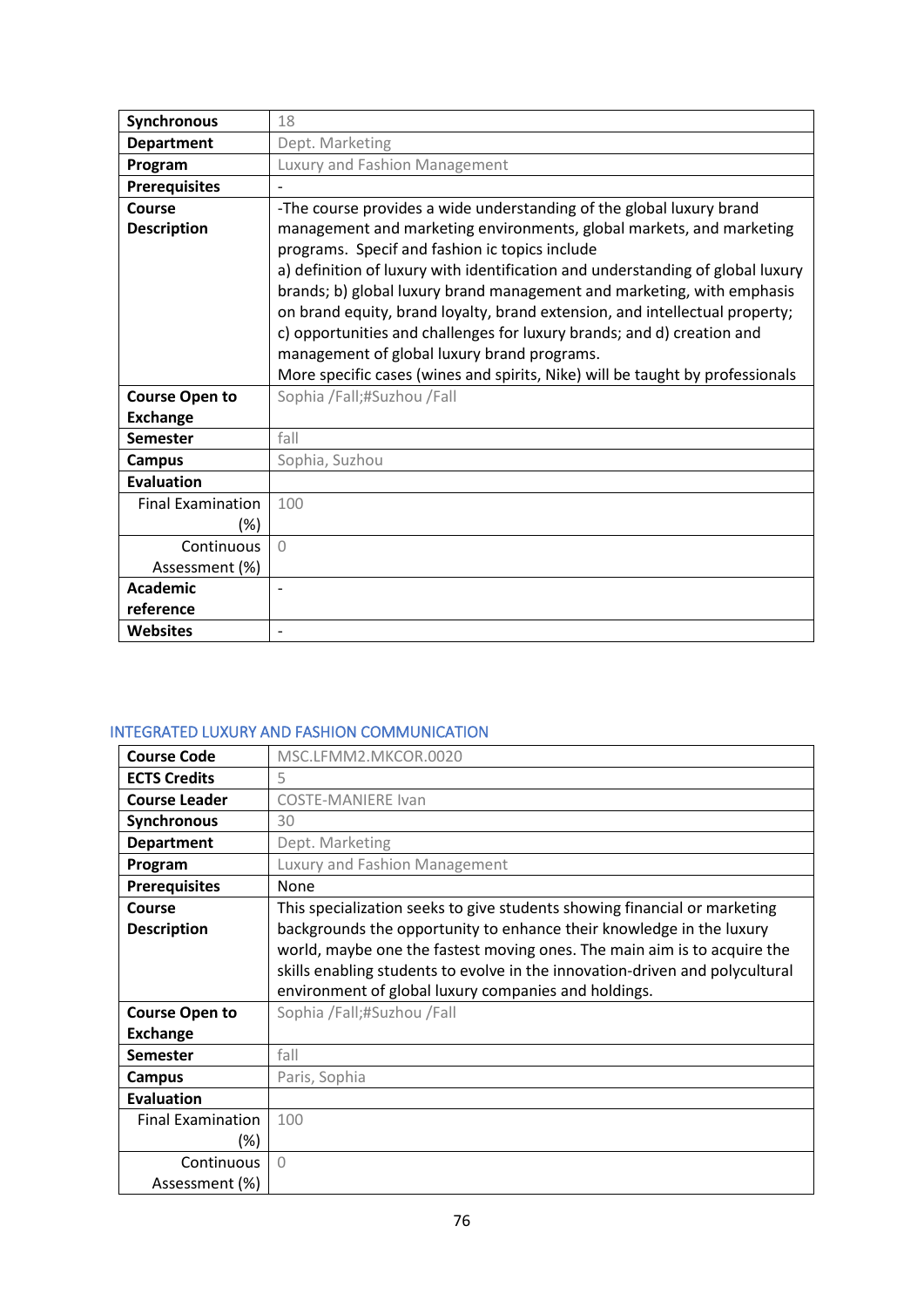| Academic        | Lectures obligatoires / Required readings :    |
|-----------------|------------------------------------------------|
| reference       | To be given during the lectures                |
|                 | Lectures Recommandées / Recommanded readings : |
| <b>Websites</b> |                                                |

### INTERNATIONAL MARKETING STRATEGIES FOR LUXURY AND FASHION GOODS

| <b>Course Code</b>                       | MSC.LFMM2.MKCOR.0017                                                                                                                                                                                                                                                                                                                                                                                                                                                                                                                                                                                                                                                                                                                                                                                                                                                                                                                                                                                                                                                                                                                                                                                                                                                                                                                                                                                                                                                                                                                                                                                     |
|------------------------------------------|----------------------------------------------------------------------------------------------------------------------------------------------------------------------------------------------------------------------------------------------------------------------------------------------------------------------------------------------------------------------------------------------------------------------------------------------------------------------------------------------------------------------------------------------------------------------------------------------------------------------------------------------------------------------------------------------------------------------------------------------------------------------------------------------------------------------------------------------------------------------------------------------------------------------------------------------------------------------------------------------------------------------------------------------------------------------------------------------------------------------------------------------------------------------------------------------------------------------------------------------------------------------------------------------------------------------------------------------------------------------------------------------------------------------------------------------------------------------------------------------------------------------------------------------------------------------------------------------------------|
| <b>ECTS Credits</b>                      | 4                                                                                                                                                                                                                                                                                                                                                                                                                                                                                                                                                                                                                                                                                                                                                                                                                                                                                                                                                                                                                                                                                                                                                                                                                                                                                                                                                                                                                                                                                                                                                                                                        |
| <b>Course Leader</b>                     | <b>HOFFMANN Jonas</b>                                                                                                                                                                                                                                                                                                                                                                                                                                                                                                                                                                                                                                                                                                                                                                                                                                                                                                                                                                                                                                                                                                                                                                                                                                                                                                                                                                                                                                                                                                                                                                                    |
| Synchronous                              | 24                                                                                                                                                                                                                                                                                                                                                                                                                                                                                                                                                                                                                                                                                                                                                                                                                                                                                                                                                                                                                                                                                                                                                                                                                                                                                                                                                                                                                                                                                                                                                                                                       |
| <b>Department</b>                        | Dept. Marketing                                                                                                                                                                                                                                                                                                                                                                                                                                                                                                                                                                                                                                                                                                                                                                                                                                                                                                                                                                                                                                                                                                                                                                                                                                                                                                                                                                                                                                                                                                                                                                                          |
| Program                                  | Luxury and Fashion Management                                                                                                                                                                                                                                                                                                                                                                                                                                                                                                                                                                                                                                                                                                                                                                                                                                                                                                                                                                                                                                                                                                                                                                                                                                                                                                                                                                                                                                                                                                                                                                            |
| <b>Prerequisites</b>                     | None                                                                                                                                                                                                                                                                                                                                                                                                                                                                                                                                                                                                                                                                                                                                                                                                                                                                                                                                                                                                                                                                                                                                                                                                                                                                                                                                                                                                                                                                                                                                                                                                     |
| <b>Course</b>                            | The International Marketing Strategies for Luxury and Fashion Goods                                                                                                                                                                                                                                                                                                                                                                                                                                                                                                                                                                                                                                                                                                                                                                                                                                                                                                                                                                                                                                                                                                                                                                                                                                                                                                                                                                                                                                                                                                                                      |
| <b>Description</b>                       | provides students with a clear understanding of key global business issues<br>and trends surrounding international marketing strategies for luxury and<br>fashion goods today as well as providing a comprehensive framework for<br>taking marketing strategy decisions. Specifically, students will learn how to<br>develop cultural innovations and cultural strategies. Cases studies illustrate<br>the topics above with a focus in the markets of Europe, US, China and<br>Brazil.<br>The International Marketing Strategies for Luxury and Fashion Goods<br>provides a comprehensive framework for taking international - market-ing -<br>strategy decisions. It first defines key luxury concepts: historic luxury &<br>fashion evolution; desire vs need; luxury as deviation; luxury vs FMCG. We<br>then take socio-ecological strategy lenses (Hoffmann, Ramirez & Lecamp,<br>2018) to understand how actors need to navigate the macro (contextual<br>environment), meso (ecosystem) and micro (value creating system) levels<br>to develop robust networked strategy (Ramirez & Mannervik, 2016; Vargo<br>& Lusch, 2004).<br>Multiple cases and examples from fashion and luxury are presented to<br>highlight key concepts (Hoffmann & Lecamp, 2015; Hoffmann & Coste-<br>Manière, 2012, 2013). I take an action-learning approach linking scholarship<br>with practice, aiming to bring live cases to the class-room and understand<br>critical ongoing issues faced by luxury actors (eg. digitization, influencer,<br>sustainability, transparency, inclusivity, geopolitical tensions). |
| <b>Course Open to</b><br><b>Exchange</b> | Sophia /Fall;#Suzhou /Fall                                                                                                                                                                                                                                                                                                                                                                                                                                                                                                                                                                                                                                                                                                                                                                                                                                                                                                                                                                                                                                                                                                                                                                                                                                                                                                                                                                                                                                                                                                                                                                               |
| Semester                                 | fall                                                                                                                                                                                                                                                                                                                                                                                                                                                                                                                                                                                                                                                                                                                                                                                                                                                                                                                                                                                                                                                                                                                                                                                                                                                                                                                                                                                                                                                                                                                                                                                                     |
| <b>Campus</b>                            | Sophia, Suzhou                                                                                                                                                                                                                                                                                                                                                                                                                                                                                                                                                                                                                                                                                                                                                                                                                                                                                                                                                                                                                                                                                                                                                                                                                                                                                                                                                                                                                                                                                                                                                                                           |
| <b>Evaluation</b>                        |                                                                                                                                                                                                                                                                                                                                                                                                                                                                                                                                                                                                                                                                                                                                                                                                                                                                                                                                                                                                                                                                                                                                                                                                                                                                                                                                                                                                                                                                                                                                                                                                          |
| <b>Final Examination</b><br>(%)          | 50                                                                                                                                                                                                                                                                                                                                                                                                                                                                                                                                                                                                                                                                                                                                                                                                                                                                                                                                                                                                                                                                                                                                                                                                                                                                                                                                                                                                                                                                                                                                                                                                       |
| Continuous                               | 50                                                                                                                                                                                                                                                                                                                                                                                                                                                                                                                                                                                                                                                                                                                                                                                                                                                                                                                                                                                                                                                                                                                                                                                                                                                                                                                                                                                                                                                                                                                                                                                                       |
| Assessment (%)                           |                                                                                                                                                                                                                                                                                                                                                                                                                                                                                                                                                                                                                                                                                                                                                                                                                                                                                                                                                                                                                                                                                                                                                                                                                                                                                                                                                                                                                                                                                                                                                                                                          |
| <b>Academic</b>                          | Lectures obligatoires / Required readings :                                                                                                                                                                                                                                                                                                                                                                                                                                                                                                                                                                                                                                                                                                                                                                                                                                                                                                                                                                                                                                                                                                                                                                                                                                                                                                                                                                                                                                                                                                                                                              |
| reference                                | Hoffmann & Coste (2013), Global Luxury Trends, London: Palgrave-<br>Macmillan.                                                                                                                                                                                                                                                                                                                                                                                                                                                                                                                                                                                                                                                                                                                                                                                                                                                                                                                                                                                                                                                                                                                                                                                                                                                                                                                                                                                                                                                                                                                           |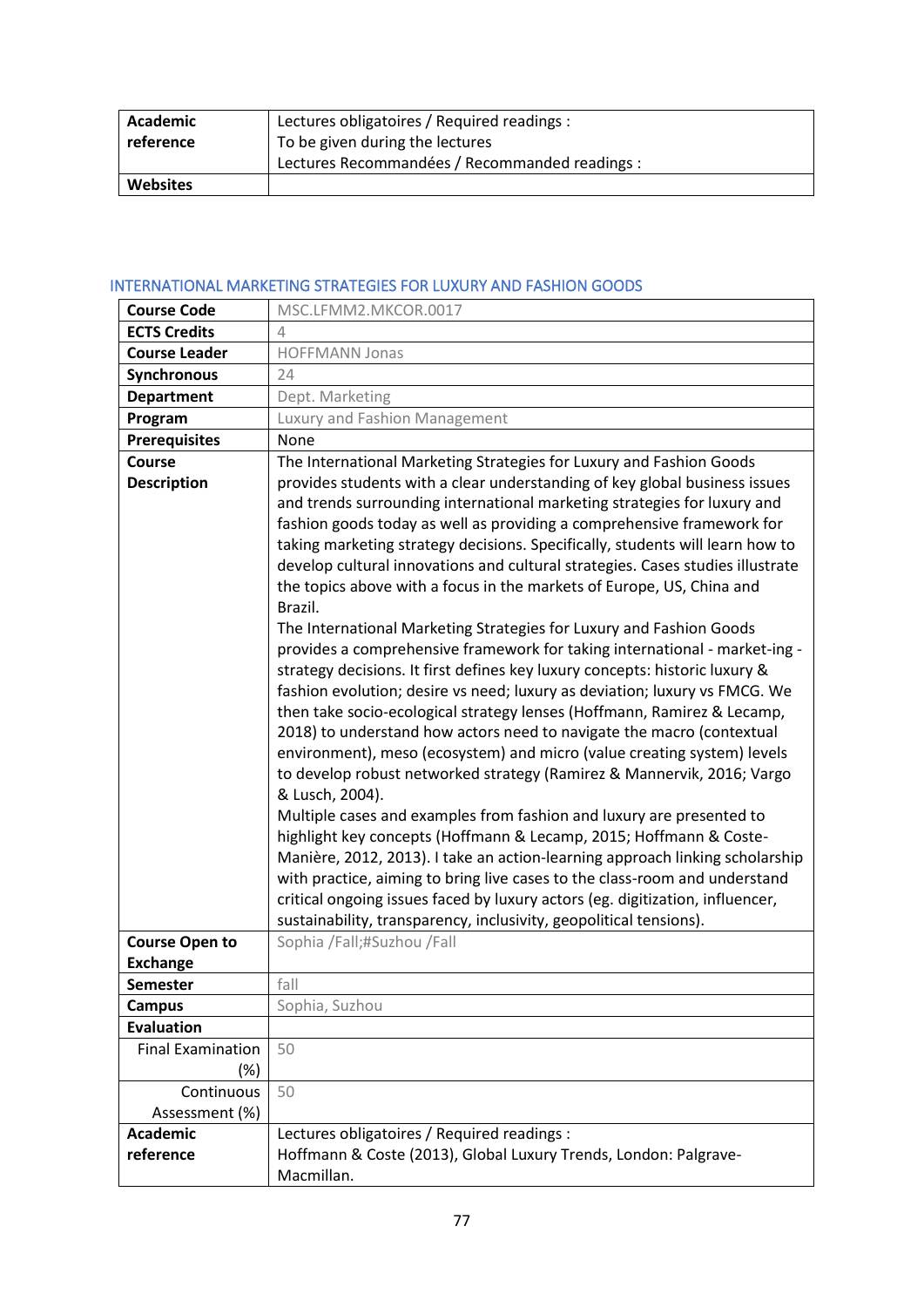|                 | Hoffmann & Coste (2012), Luxury Strategy in Action, London: Palgrave-        |
|-----------------|------------------------------------------------------------------------------|
|                 | Macmillan.                                                                   |
|                 | Sempels & Hoffmann (2013), Sustainable Innovation Strategy, London:          |
|                 | Palgrave-Macmillan.                                                          |
|                 | Holt & Cameron (2010), Cultural Strategy, Oxford: OUP.                       |
|                 | Lectures Recommandées / Recommanded readings :                               |
|                 | Kapferer & Bastien (2008 or 2012), The Luxury Strategy: Break the Rules of   |
|                 | Marketing to Build Luxury Brands, Kogan Page                                 |
|                 | Chevalier & Mazzalovo (2008), The Luxury Strategy: Break the Rules of        |
|                 | Marketing to Build Luxury Brands, Wiley                                      |
|                 | Okonkwo, U. (2007), Luxury Fashion Branding: Trends, Tactics, Techniques,    |
|                 | Palgrave-Macmillan                                                           |
|                 | Okonkwo, U. (2008), Luxury Online: Styles, Systems, Strategies, Palgrave-    |
|                 | Macmillan                                                                    |
|                 | Michel Chevalier et Michel Gutsatz (2012), Luxury Retail Management: How     |
|                 | the World's Top Brands Provide Quality Product and Service Support, Wiley    |
|                 | Radha Chadha and Paul Husband (2008), The Cult of the Luxury Brand:          |
|                 | Inside Asia's Love Affair With Luxury, Nicholas Brealey                      |
|                 | Michel Chevalier and Pierre Xiao Lu (2009), Luxury China: Market             |
|                 | Opportunities and Potential, Wiley                                           |
|                 | Pierre Xiao Lu (2008), Elite China: Luxury Consumer Behavior in China, Wiley |
|                 | Manfredi Ricca et Rebecca Robins (2012), Meta-luxury: Brands and the         |
|                 | Culture of Excellence, Wiley                                                 |
|                 | Dana Thomas (2008), Deluxe: How Luxury Lost Its Luster, Penguin              |
|                 | Christian Blanckaert, Luxe, Paris: Cherche-Midi.                             |
| <b>Websites</b> |                                                                              |

# REGULATORY ISSUES IN THE LUXURY INDUSTRY

| <b>Course Code</b>       | MSC.LFMM2.MKELE.0023                                                |
|--------------------------|---------------------------------------------------------------------|
| <b>ECTS Credits</b>      | 3                                                                   |
| <b>Course Leader</b>     | <b>DALLOZ Marc</b>                                                  |
| <b>Synchronous</b>       | 18                                                                  |
| <b>Department</b>        | Dept. Marketing                                                     |
| Program                  | Luxury and Fashion Management                                       |
| <b>Prerequisites</b>     | None                                                                |
| Course                   | Premiums and promotions are constantly used by all major mail order |
| <b>Description</b>       | companies                                                           |
|                          | Licensing is used by all major brands around the world              |
| <b>Course Open to</b>    | Sophia /Fall;#Suzhou /Fall                                          |
| <b>Exchange</b>          |                                                                     |
| <b>Semester</b>          | fall                                                                |
| Campus                   | Sophia, Suzhou                                                      |
| <b>Evaluation</b>        |                                                                     |
| <b>Final Examination</b> | 50                                                                  |
| (%)                      |                                                                     |
| Continuous               | 50                                                                  |
| Assessment (%)           |                                                                     |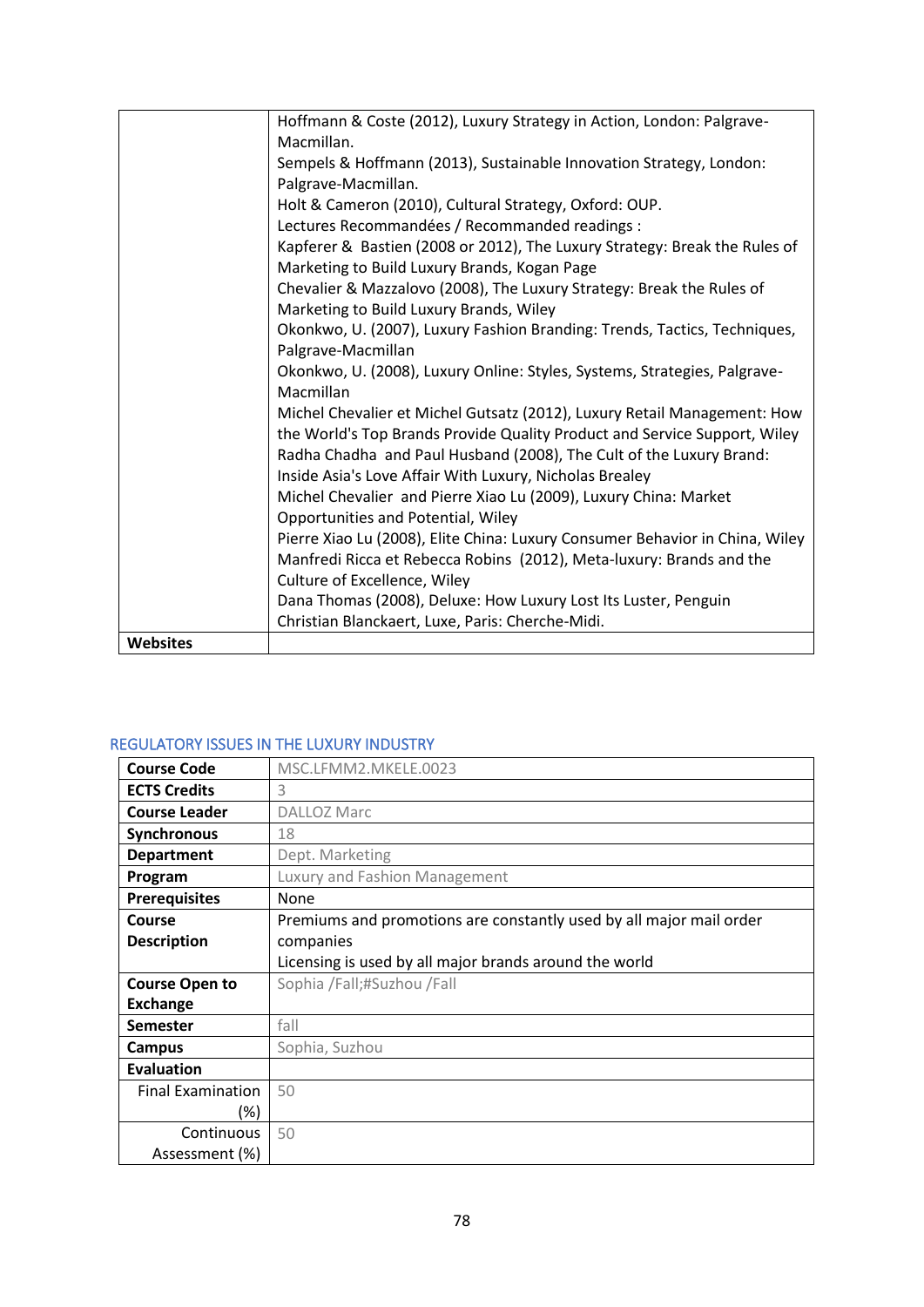| Academic        | Lectures obligatoires / Required readings :    |
|-----------------|------------------------------------------------|
| reference       | Lectures Recommandées / Recommanded readings : |
|                 | Indicated by the teacher: www.wipo.org         |
| <b>Websites</b> |                                                |

### STATE OF THE ART IN FASHION AND LUXURY

| <b>Course Code</b>                       | MSC.LFMM2.MKCOR.0022                                                                                                                                                                                                                                                                                                                                                    |
|------------------------------------------|-------------------------------------------------------------------------------------------------------------------------------------------------------------------------------------------------------------------------------------------------------------------------------------------------------------------------------------------------------------------------|
| <b>ECTS Credits</b>                      | 3                                                                                                                                                                                                                                                                                                                                                                       |
| <b>Course Leader</b>                     | <b>COSTE-MANIERE Ivan</b>                                                                                                                                                                                                                                                                                                                                               |
| <b>Synchronous</b>                       | 18                                                                                                                                                                                                                                                                                                                                                                      |
| <b>Department</b>                        | Dept. Marketing                                                                                                                                                                                                                                                                                                                                                         |
| Program                                  | Luxury and Fashion Management                                                                                                                                                                                                                                                                                                                                           |
| <b>Prerequisites</b>                     | None. This course is devoted to students joining the MSc Luxury & Fashion<br>Management as they are willing to work in the marketing, branding, artistic,<br>international fields, and need an average background level.                                                                                                                                                |
| Course<br><b>Description</b>             | This specialization seeks to give students showing financial or marketing<br>backgrounds the opportunity to enhance their knowledges in the luxury<br>world, maybe one the fastest moving ones. The main aim is to acquire the<br>skills enabeling students to evolve in the innovation-driven and polycultural<br>environment of global luxury companies and holdings. |
| <b>Course Open to</b><br><b>Exchange</b> | Sophia /Fall;#Suzhou /Fall                                                                                                                                                                                                                                                                                                                                              |
| <b>Semester</b>                          | fall                                                                                                                                                                                                                                                                                                                                                                    |
| <b>Campus</b>                            | Belo Horizonte, Sophia, Suzhou                                                                                                                                                                                                                                                                                                                                          |
| <b>Evaluation</b>                        |                                                                                                                                                                                                                                                                                                                                                                         |
| <b>Final Examination</b>                 | 100                                                                                                                                                                                                                                                                                                                                                                     |
| $(\%)$                                   |                                                                                                                                                                                                                                                                                                                                                                         |
| Continuous                               | $\bigcap$                                                                                                                                                                                                                                                                                                                                                               |
| Assessment (%)                           |                                                                                                                                                                                                                                                                                                                                                                         |
| <b>Academic</b>                          | Lectures obligatoires / Required readings :                                                                                                                                                                                                                                                                                                                             |
| reference                                | Let Them Eat Cake: Marketing Luxury To The Masses -- As Well As The<br>Classes (janvier 2005) de Pamela N. Danziger                                                                                                                                                                                                                                                     |
| <b>Websites</b>                          | Trading Up: Why Consumers Want New Luxury Goods And How<br>Companies Create Them (janvier 2005) de Michael Silverstein, et al -- Relié<br>Lectures Recommandées / Recommanded readings :                                                                                                                                                                                |
|                                          |                                                                                                                                                                                                                                                                                                                                                                         |

### UPDATES IN LUXURY & FASHION AND CRITICAL THINKING

| <b>Course Code</b>   | MSC.LFMM2.MKCOR.0103          |
|----------------------|-------------------------------|
| <b>ECTS Credits</b>  |                               |
| <b>Course Leader</b> | <b>COSTE-MANIERE Ivan</b>     |
| <b>Synchronous</b>   | 18                            |
| <b>Department</b>    | Dept. Marketing               |
| Program              | Luxury and Fashion Management |